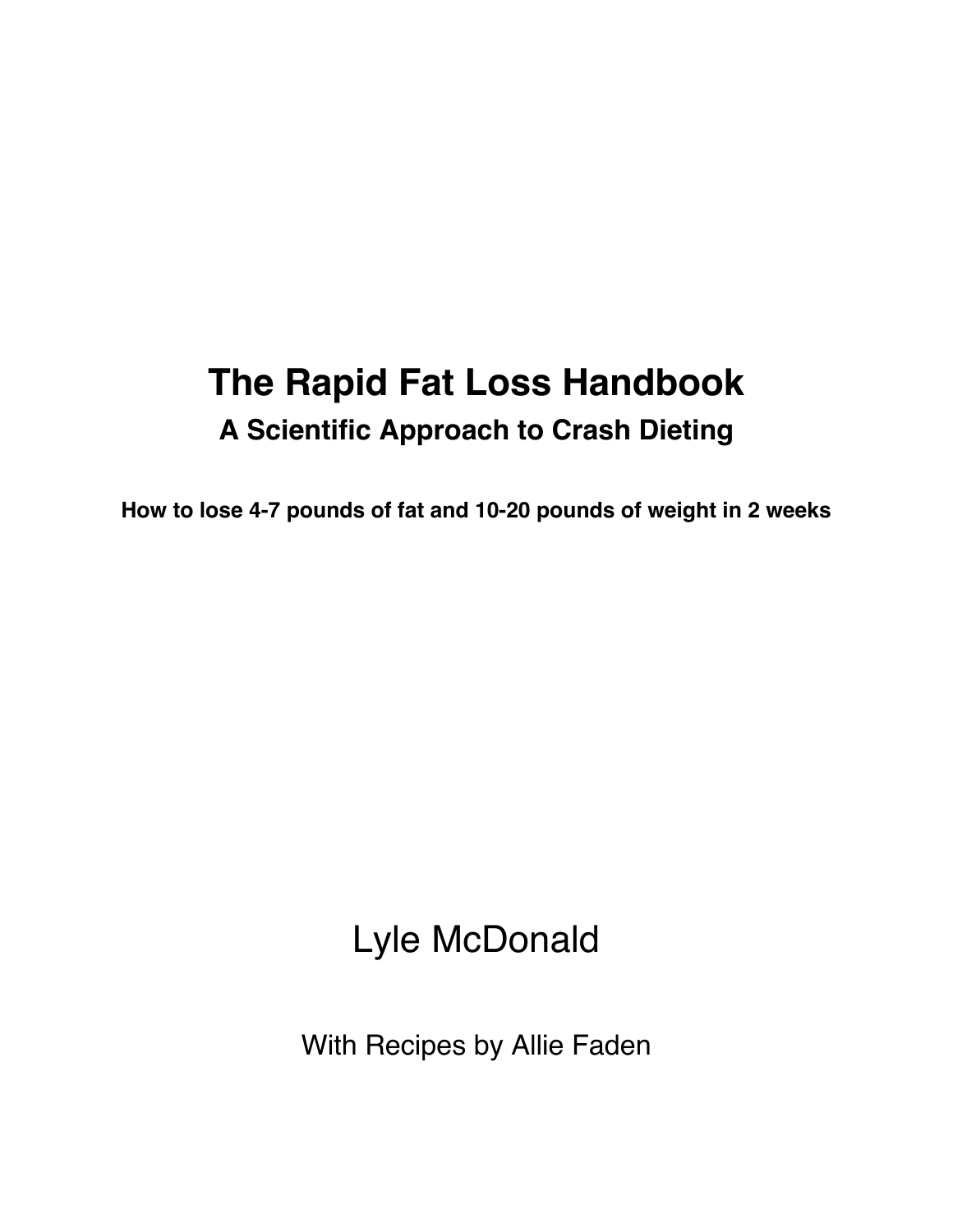This book is not intended for the treatment or prevention of disease, nor as a substitute for medical treatment, nor as an alternative to medical advice. Use of the guidelines herein is at the sole choice and risk of the reader and should be discussed with a health professional prior to implementation.

Copyright: © 2005 by Lyle McDonald. All rights reserved.

This book or any part thereof, may not be reproduced or recorded in any form without permission in writing from the publisher, except for brief quotations embodied in critical articles or reviews.

For information contact: Lyle McDonald 1587 W. Thornhill Dr. #1109 Taylorsville, Ut 84123 email: lylemcd@bodyrecomposition.com

ISBN: 0-9671456-4-3

FIRST EDITION FIRST PRINTING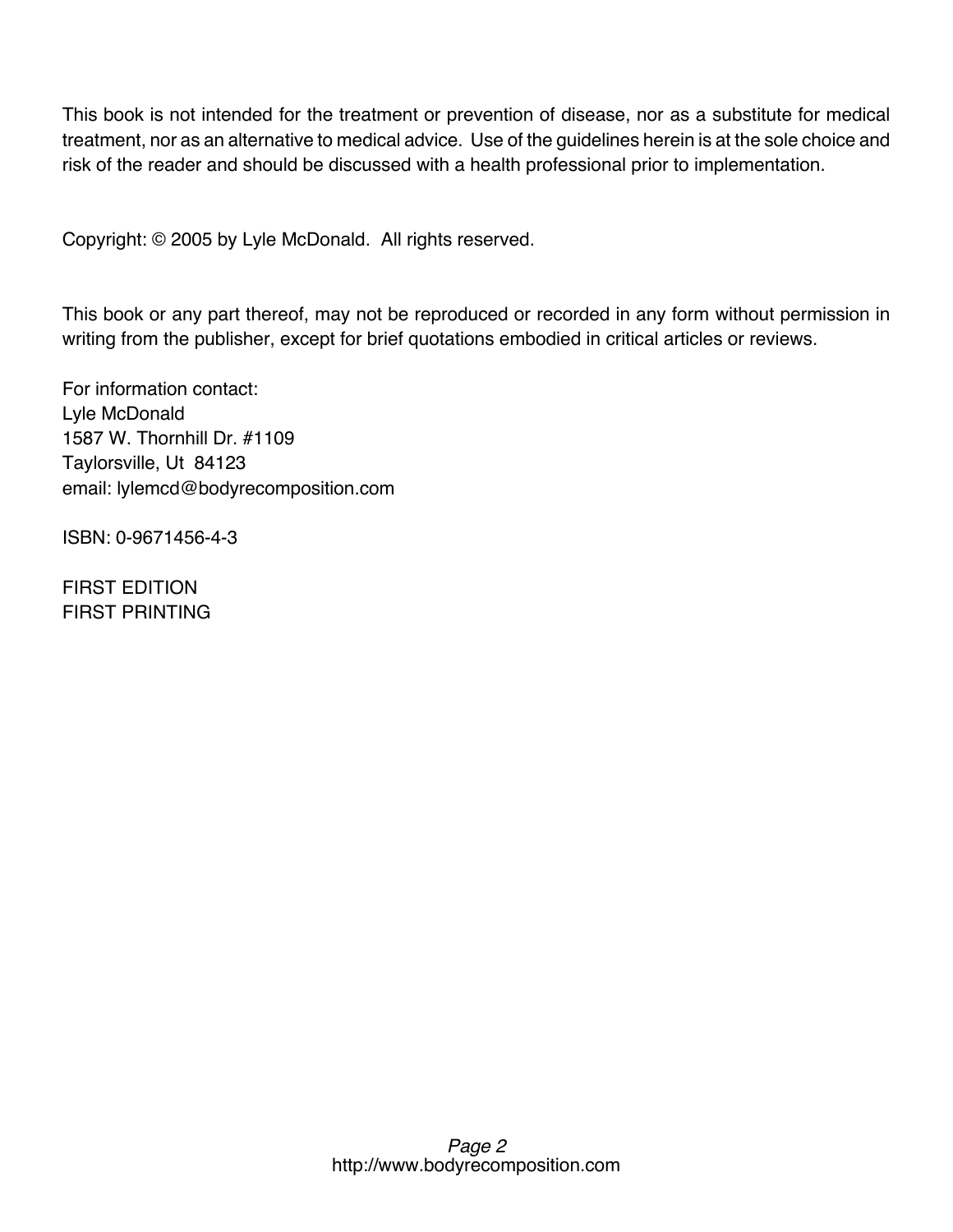# **Acknowledgments**

First and foremost I want to thank my good friend Allie Faden developing some recipes for the diet described in this booklet. As you'll soon find out, this is far from an exciting or interesting diet and she went above and beyond the call of duty to develop some tasty meals for it.

Second, I'd like to thank the members of my web forum for being both guinea pigs for the diet as well as providing invaluable feedback, especially on the final 4 chapters. A special thanks goes out to forum member Kurtis Thompson who helped me decide on a final book title.

Finally, and as always, I'd like to thank everybody who thinks enough of me to keep purchasing my booklets. My credit card bill thanks you.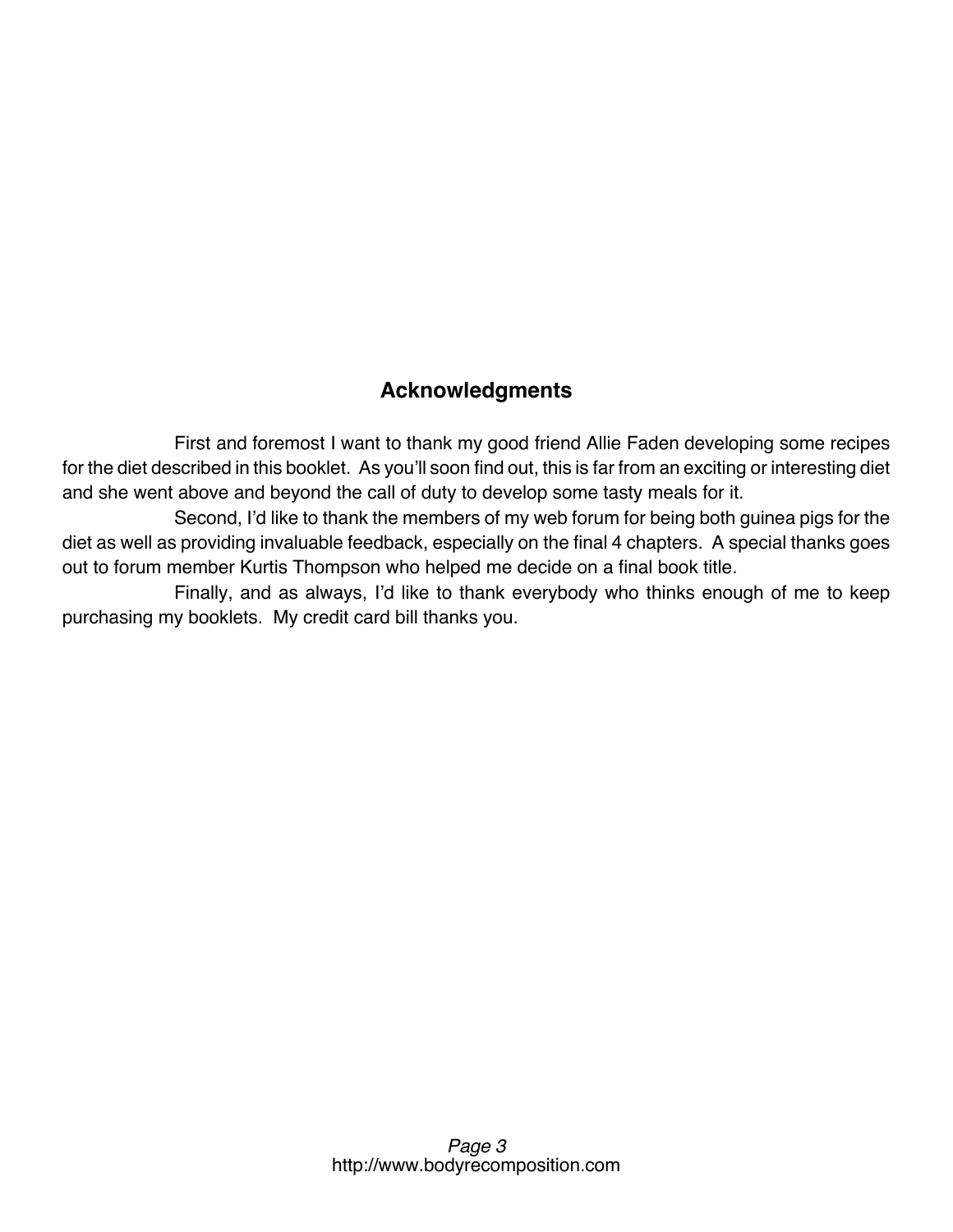# **Table of Contents**

| Introduction                                         | 7  |  |  |  |
|------------------------------------------------------|----|--|--|--|
| <b>Chapter 1 Just how Quickly</b>                    |    |  |  |  |
| Chapter 2 When is a crash diet appropriate           |    |  |  |  |
| Chapter 3 Basic nutrition overview                   | 13 |  |  |  |
| Chapter 4 Nutrient metabolism overview               |    |  |  |  |
| Chapter 5 An overview of the diet                    | 21 |  |  |  |
| Chapter 6 Estimating bodyfat percentage              | 24 |  |  |  |
| <b>Chapter 7 Exercise</b>                            | 26 |  |  |  |
| Chapter 8 Setting up the diet                        | 31 |  |  |  |
| Chapter 9 Metabolic slowdown and what to do about it | 37 |  |  |  |
| Chapter 10 Free meals, refeeds and diet breaks       |    |  |  |  |
| Chapter 11 Ending the diet: Introduction             | 50 |  |  |  |
| Chapter 12 Ending the diet approach 1                |    |  |  |  |
| Non-counting method part 1                           | 55 |  |  |  |
| Chapter 13 Ending the diet approach 1                |    |  |  |  |
| Non-counting method part 2                           | 59 |  |  |  |
| Chapter 14 Ending the diet approach 2                |    |  |  |  |
| Calculation method                                   | 66 |  |  |  |
| Chapter 15 Moving back into dieting                  | 75 |  |  |  |
| Appendix 1 BMI and bodyfat estimation charts         |    |  |  |  |
| Recipes by Allie Faden                               | 82 |  |  |  |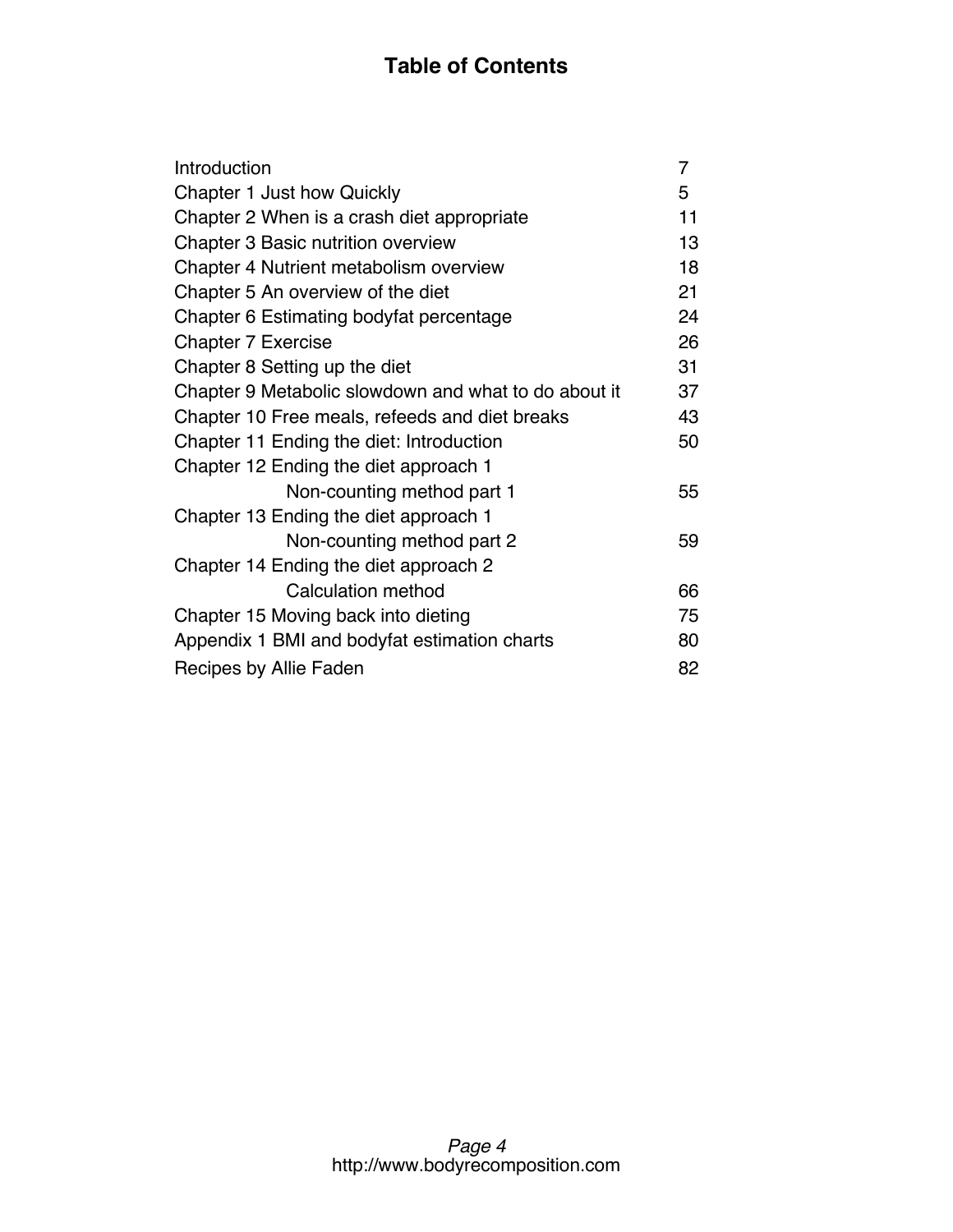# **Introduction**

I want to say at the outset that writing this book makes me a little bit uncomfortable for reasons I'll explain in a moment. Now, for the most part, an individual's personal choices are really none of my concern: what people do to or for themselves is their own problem. At the same time, I have a responsibility to my readers (followers?) when I present something that has the potential to be harmful or damaging.

It's why I spent literally chapters discussing potential risks in the Bromocriptine book, and spent so much time listing potential side-effects of low-carb diets in the Ketogenic Diet book. Like the issue of dehydrating to make weight, crash dieting is a topic that I get a little bit antsy about. So why am I writing about it?

The first reason is reality. Trust me, I'd love to live in a world where nobody crash dieted, where everybody followed sane and safe dieting strategies and stuck with it in the long term until they reached their goal and then stuck with those newfound eating habits in the long-term. I also want a pony and to be six feet tall and to be an astronaut. And how about an end to world hunger while I'm at it. My point? When idealism and reality slam together it's never pretty. People are going to crash diet no matter what I or anybody else tell them.

Secondly, there are times when crash dieting might be more effective or even required. I know that mainstream nutritionist types will tell you that crash dieting is *always* bad but, as with just about any absolutist stance, this isn't necessarily correct. I'll talk about some of those situations in chapter two, times when crash dieting may be preferred or even required.

Finally, I am aware of at least two other approaches ('Extreme Crash Dieting' by Dr. Eric Serrano and The Radical Diet by Dr. Mauro DiPasquale) that address the issue of rapid weight and fat loss. I'm familiar with both books (and know both authors) and, well, being who and what I am (a detail obsessed nerd with no life), I know I can do better. I hope my readers feel the same.

The bottom line is this, no matter what I or anybody else says about it, people are going to crash diet. Sometimes it's necessary or beneficial, other times it's not. Regardless, people are going to do it. With that realization made, I figure that the least that can be done is to make sure that such crash diets are done as safely and as intelligently as possible. Using nutritional science and research, we can develop a crash diet that isn't totally stupid, that will be safe and sane (within the limits of crash dieting) at least compared to everything else that's out there.

Trust me, there's a lot of really dumb ways to lose weight fast out there. All vegetables, all fruit, nothing but broth, that cabbage soup thing, just a lot of stupid, stupid shit. This book isn't such an approach. It relies on cutting edge nutritional science to ensure that rapid weight/fat loss is accomplished as effectively and safely as possible. I'd be lying if I said it was an easy diet, but it is an effective one.

#### **The obligatory warning**

Now matter how safe you make it, extended crash dieting can cause problems, both physiologically and psychologically (I'll talk about each in a later chapter). I'm going to be very specific in terms of the time frames I think people should use such an extreme approach. I'm not kidding when I

> Page 5 http://www.bodyrecomposition.com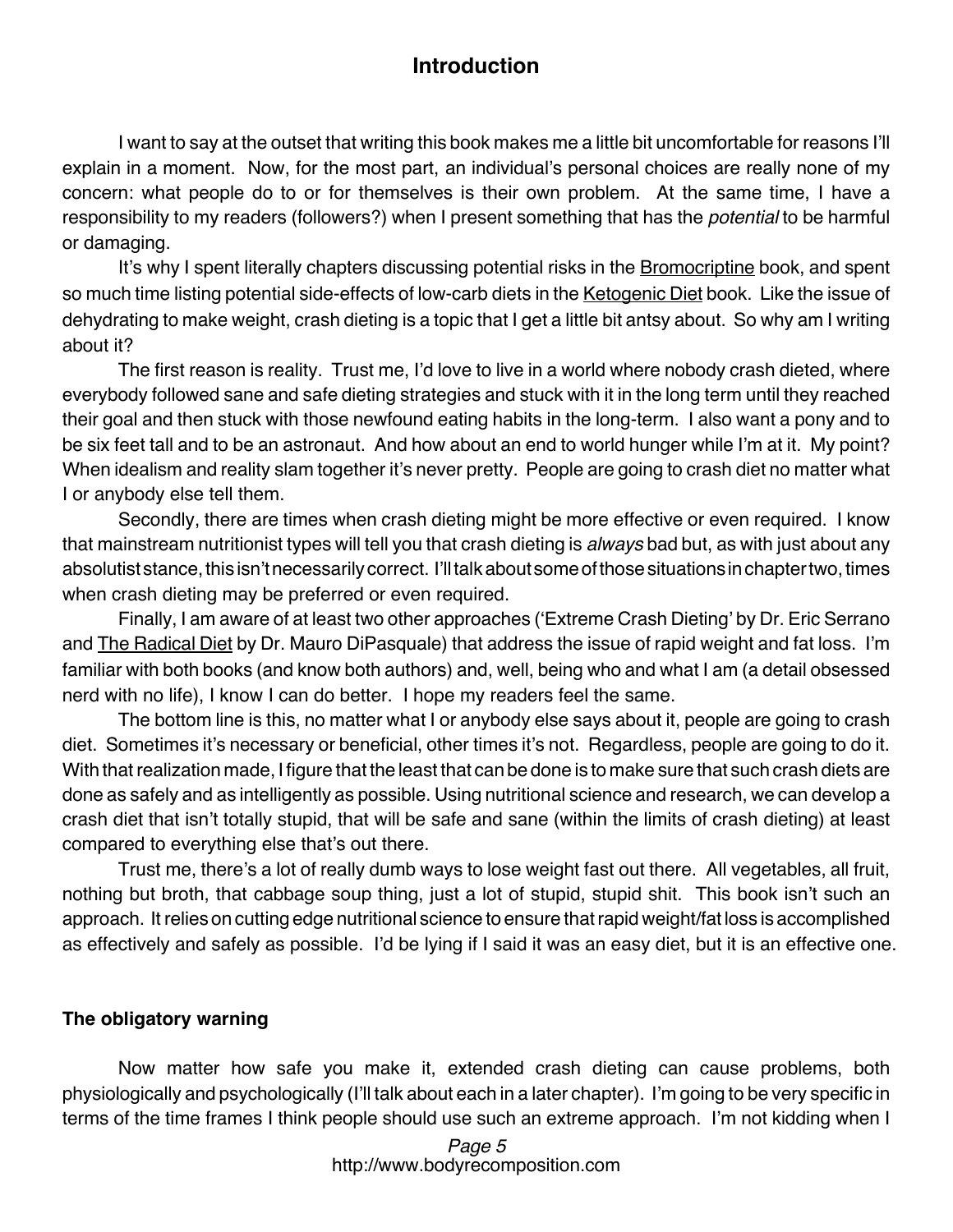say that you should follow them. Frankly, that's really my main concern about writing this book: I understand human behavior when it comes to this stuff.

People tend to read diet books selectively, hearing what they want to hear and ignoring the rest (especially the warnings). Once people hear just how much fat they can lose in a short period of time, they turn into dumbshits. They'll try to stay on an extreme approach like this for extended periods of time and get themselves into trouble. Then they blame me. And I simply don't need that crap in my life. If you're going to be a dumbshit and not follow my recommendations exactly, don't blame anyone but yourself if you get into problems. My recommendations are going to be very specific, you ignore them at your own risk.

## **A note on references (or the lack thereof)**

You might note that despite the title, I haven't included scientific references in this booklet. There are several reasons for this. The first is that I'm just astoundingly lazy. At this point in my life, I've read so much research that trying to pin down references for even a smattering of what I've said gives me anxiety attacks. The second is a simple realization of fact: the average book reader doesn't care about a list of scientific references at the back; they are unlikely to go look any of them up. At the same time, the scientifically minded out there should be able to find the studies I've mentioned based on description alone.

Finally, I've found that the people who don't like what I have to say aren't going to be swayed by any references I provide anyhow. I could provide 600+ references (as I did for my first book) and these morons will dismiss them out of hand because they either don't like me or have some irrational bias against whatever I'm writing about. Bottom line, I'm not bothering. If you desperately must have a reference for something I wrote email me and I can probably dig it up. Or at least give you some pointers on how to find it on Medline.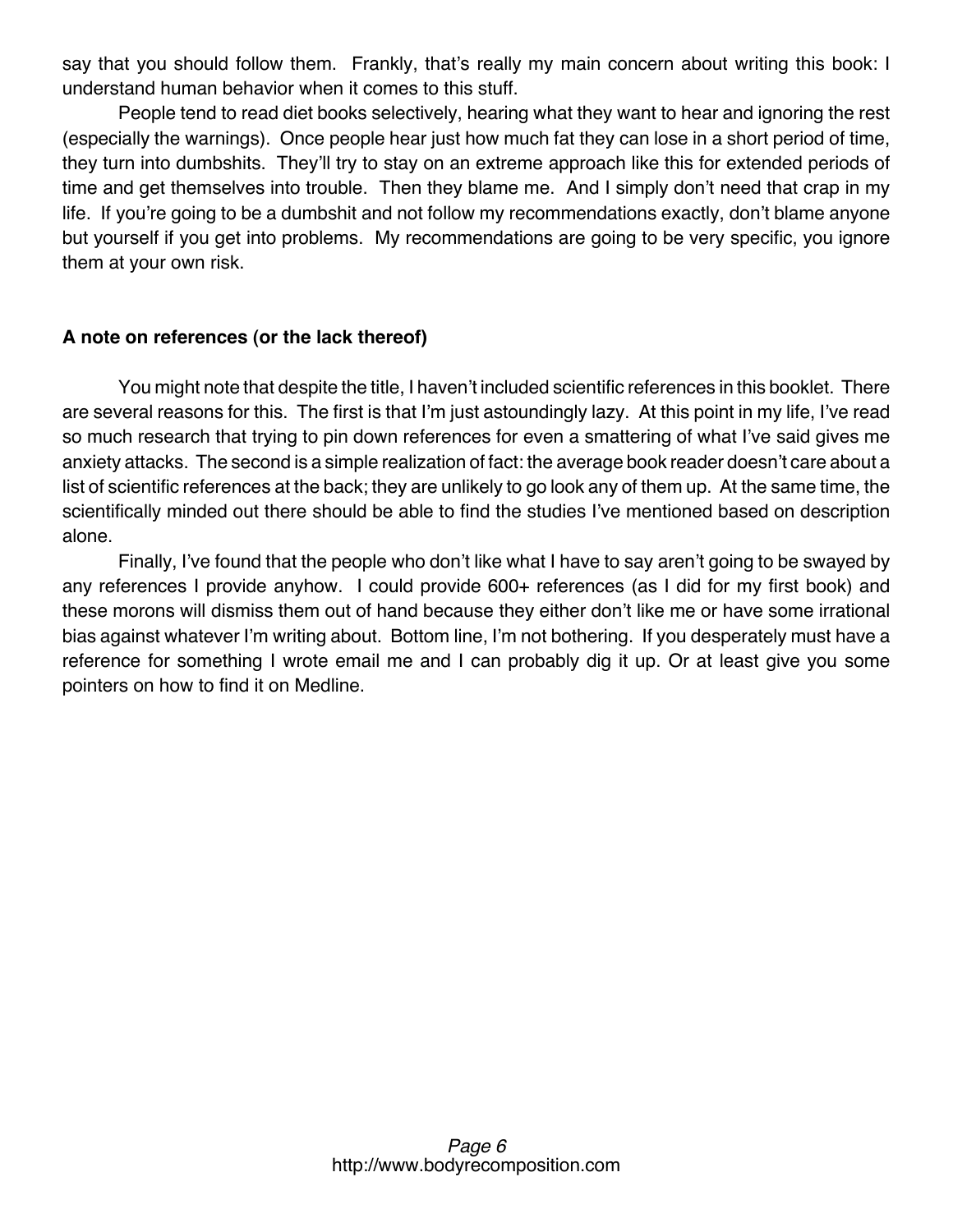# **Chapter 1: Just how quickly**

I've started my last two books with a chapter (or 5) addressing a specific problem, then working to what I consider the solution. I'm going to spare you that endless verbiage this time and jump right into the main topic. Since this is a book about rapid weight/fat loss and crash dieting, I imagine all of my readers want to know just how quickly fat and/or weight can be lost. Before I can answer that question (and even to clear up what I suspect may be some confusion by my readers on the previous sentence), I have to cover a bit of physiology first.

## **Weight versus fat: they are not the same thing**

Every tissue in your body (including muscle, bodyfat, your heart, liver, spleen, kidneys, bones, etc.) weighs a given amount. We could (conceivably anyhow) take them out of your body, plop them on a scale and find out how much they weigh. Your total bodyweight is comprised of the weight of every one of those tissues. But only some percentage of your total body *weight* is body fat.

Researchers and techie types frequently divide the body into two (or more) components including fat mass (the sum total of the bodyfat you have on your body) and lean body mass (everything else). Without getting into unnecessarily technical details about different kinds of bodyfat, let's just go from there.

Let's say that we could magically determine the weight of only your fat cells. Of course, we know your total weight by throwing you on a scale. By dividing the total amount of fat into the total bodyweight, you can determine a bodyfat percentage which represents the percentage of your total weight is fat.

Lean athletes might only have 5-10% bodyfat, meaning that only 5-10% of their total weight is fat. So a 200 pound athlete with 10% bodyfat is carrying 20 lbs (200  $*$  0.10 = 20) of bodyfat. The remaining 180 pounds (200 total pounds - 20 pounds of fat = 180 pounds) of weight is muscle, organs, bones, water, etc. Researchers call the remaining 180 pounds lean body mass or LBM. I'll be using LBM a lot so make sure and remember what it means: LBM is lean body mass, the amount of your body that is not fat.

In cases of extreme obesity, a bodyfat percentage of 40-50% or higher is not unheard of. Meaning that nearly 1/2 of that person's total weight is fat. A 400 pound person with 50% bodyfat is carrying 200 lbs of bodyfat. The other 200 pounds is muscle, organs, bones, etc. Again, 200 pounds of LBM.

Most people fall somewhere between these two extremes. An average male may carry from 18-23% bodyfat and an average female somewhere between 25-30% bodyfat. So a male at 180 lbs and 20% bodyfat is carrying 36 pounds of fat and the rest of his weight (144 lbs) is LBM. A 150 pound female at 30% bodyfat has 50 pounds of bodyfat and 100 pounds of LBM.

I bring this up as many (if not most) diet books focus only on weight loss, without making the above distinction. I should note that more current books have finally started to distinguish between fat loss and weight loss.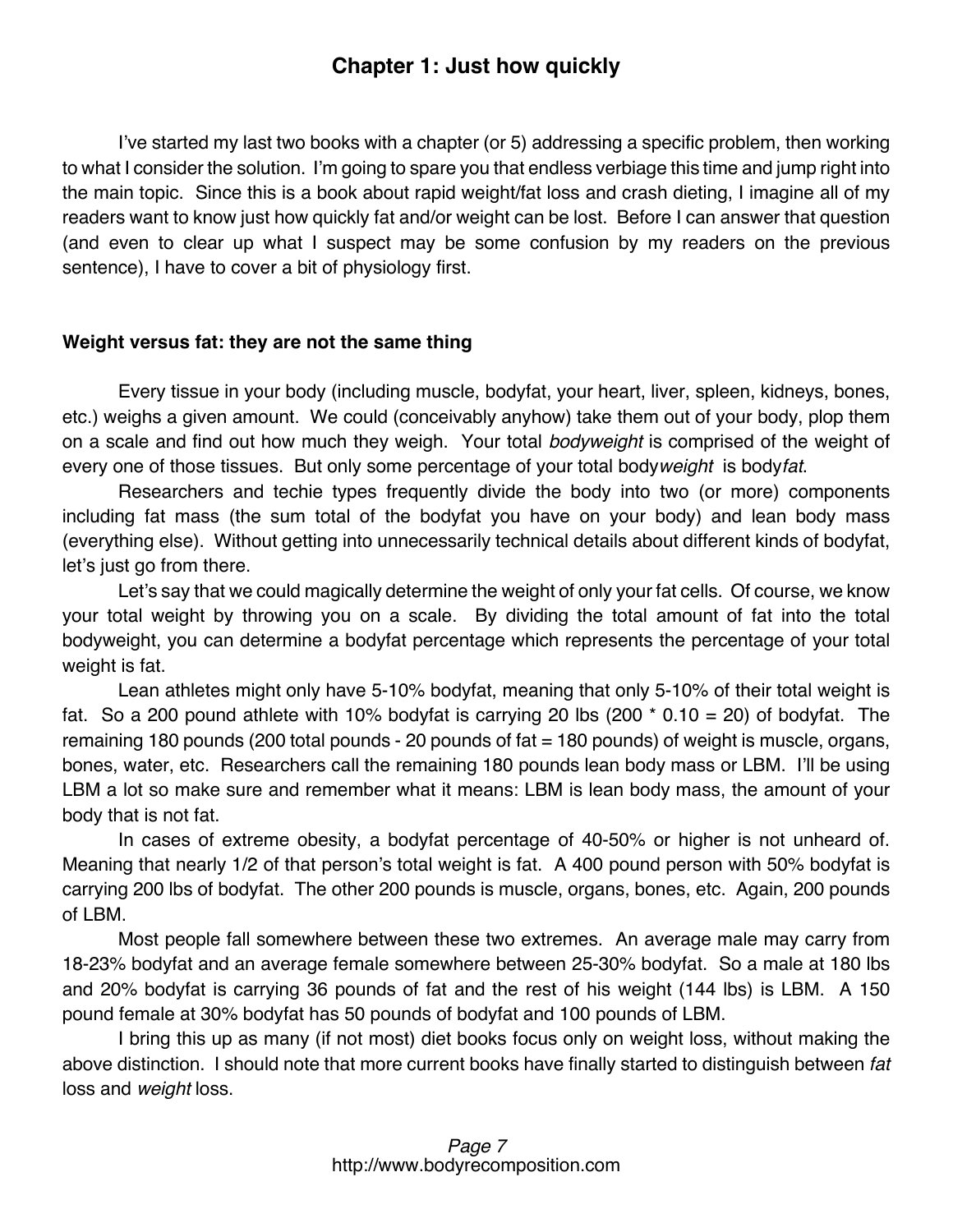#### **Why is this important?**

So let's say you start a diet, reducing some part of your daily food intake. Maybe you start exercising too. After some time period, you get on the scale and it says you've lost 10 lbs. That's 10 lbs of weight. But how much of it is fat? Frankly, you have no way of knowing with just the scale (unless it's one of those Tanita bodyfat scales, which attempt to estimate bodyfat percentage but more or less suck, by the way). You could have lost fat or muscle or just dropped a lot of water. Even a big bowel movement can cause a weight loss of a pound or two (or more, depending). A colonic that clears out your entire lower intestinal tract may cause a significant weight loss. The scale can't tell you what you've lost, it can only tell you how much you have lost.

When you're worrying about long-term changes, the real goal is fat loss (some LBM loss is occasionally acceptable but that's more detail than I want to get into here). That is, cycling water weight on and off of your body (as frequently happens with certain dieting approaches) isn't really moving you towards any real goal even if makes you think you are. Don't get me wrong, it may be beneficial in the short-term (again, I'll talk about reasons to crash diet shortly) but it doesn't represent true fat loss.

My point in bringing up this distinction is that it's easy to hide the true results of a diet by not making the distinction between weight loss and fat loss. In many diets, and in the case of the crash diet I'm going to describe, total weight loss will drastically outstrip true fat loss. As above, this may have benefits or not but I wanted to make sure everyone was clear coming out of the gate. I also don't want to get accused of misleading my readers by making them think that the total weight loss is all fat loss; it's not.

#### **Just how quickly**

So just how quickly can you lose fat (or weight for that matter)? Most mainstream diet books and authorities echo the idea that 2 lbs per week (a little less than 1 kilogram per week for the metrically inclined) is the maximum. Where did this value come from? Frankly, I have no idea.

To at least some degree, it probably represents about the maximum weight/fat loss that most feel should be attempted. To understand this, I have to do a little bit of math for you. One pound of fat contains roughly 3,500 calories of energy. Therefore to lose two pounds of fat per week (this assumes that you are losing 100% fat which turns out to be a bad assumption) requires that you create a weekly deficit of 7,000 calories.

Meaning you either have to restrict your food intake or increase your energy expenditure (with exercise or drugs) by that much. Obviously, that averages out to 1,000 calories/day. You either end up having to restrict food pretty severely or have to engage in hours of exercise each day. From that perspective alone, losing faster than 2 pounds per week is considered unrealistic or unwise.

At the same time, it's not uncommon to see claims of weight losses of one pound per day or 3-5 lbs per week on some diets. In the initial stages of some diets, weight losses of 15-20 pounds are not unheard of. Are these all lies? Not exactly. Part of it has to do with the issue of weight loss and fat loss discussed above. An extremely large individual, put on a restrictive diet can probably lose significantly more than two pounds of *weight* per week. But it's not all fat.

This is especially true for the myriad low-carbohydrate dieting approaches out there. Studies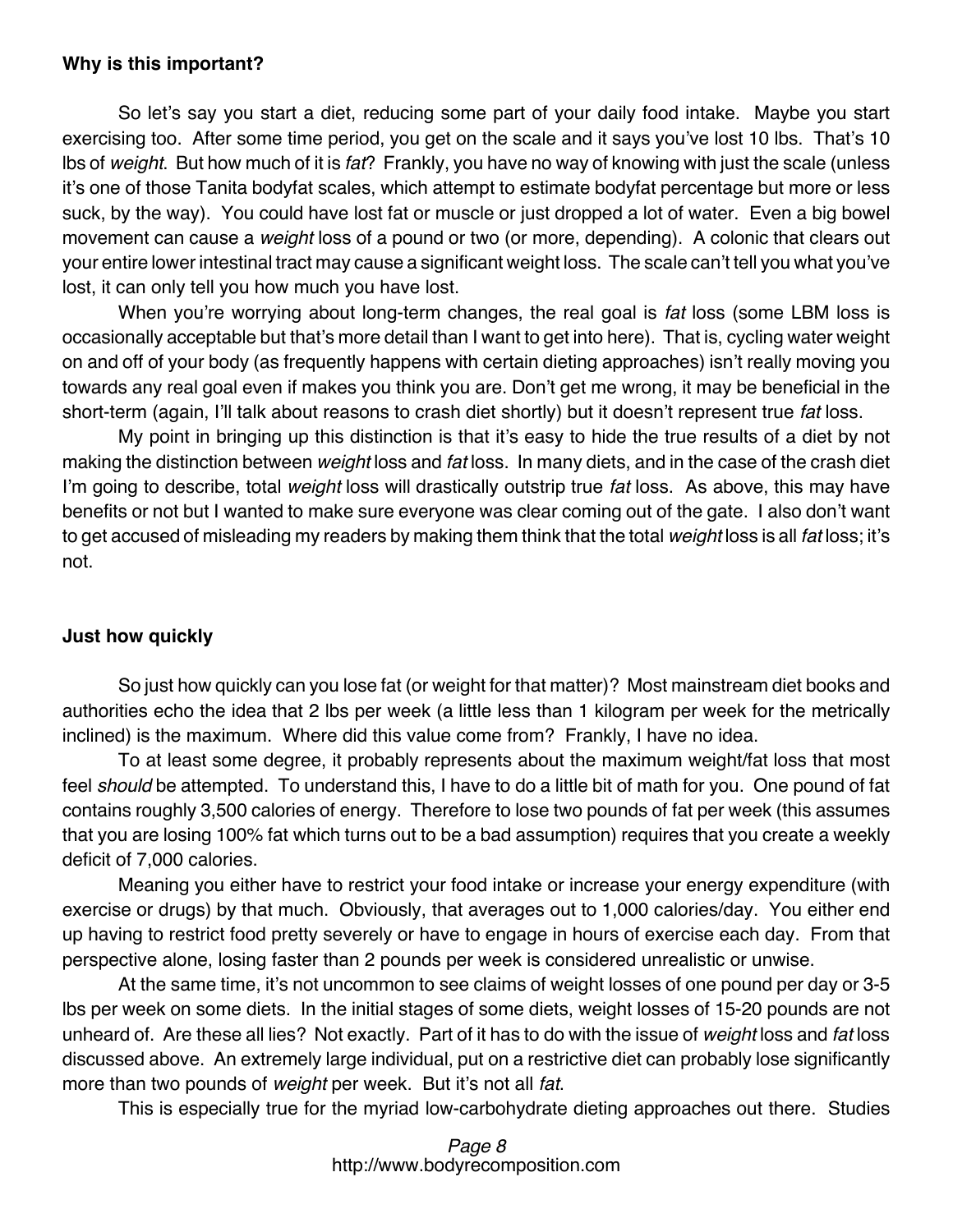demonstrate a rapid weight loss of anywhere from 1-15 lbs in the first week or two of a lowcarbohydrate diet and average weight losses of 7-10 lbs in the first week are fairly standard. Most of it is simply water loss although some of it will be true tissue loss, meaning fat and muscle. After that initial rapid weight loss, true weight/fat loss slows down to more 'normal' levels.

The same goes in reverse, by the way, when you take someone on a low-carbohydrate diet and feed them carbs again, it's not uncommon to see weight spike by many pounds very quickly. A high salt intake can cause a rather large retention of water (especially if you've been on a low-salt diet) and most women will readily tell you about the rapid weight gain (from water retention) that occurs during their menstrual cycle.

#### **Why does it matter?**

I bring this up for the simple reason that the diet I'm going to describe is going to cause both rapid weight **and** fat losses. Just realize that the total weight loss (which may range from 10-20 lbs over 2 weeks) isn't all comprised of bodyfat and I don't want to play the rather intellectually dishonest game of making you think it does. A majority of it is going to be water loss. As discussed next chapter, this isn't necessarily a bad thing.

#### **Diet overview**

Though I'll give you many more details in an upcoming chapter, the diet described in this book is simply a slightly modified protein sparing modified fast (PSMF), a very low calorie diet consisting of lean proteins (amounts varying depending on specific circumstances), a small amount of fat and carbohydrate, a more or less unlimited amount of no calorie vegetables (and other zero-calorie foods), some basic supplements, and nothing else. On average, caloric intakes will come out to be about 600- 800 calories/day coming almost exclusively from protein. For those of you familiar with such diets, a PSMF is essentially a ketogenic diet without the dietary fat. Obviously, this will represent a fairly large caloric deficit; how large depending on your starting bodyweight and activity levels.

## **Quick tangent: didn't some people die?**

Older dieters or just historians of the field may remember that there were some deaths in the late 70's and early 80's in individuals following something called The Last Chance Diet. This particular diet was a protein sparing modified fast centered around supplemental liquid nutrition but the folks who developed the product couldn't have done a worse job in designing it. First they picked the cheapest protein source available, collagen; a protein that provides essentially zero nutrition to the body. Second, they provided zero supplemental vitamins and minerals (some of which would have been obtained if the dieters had been eating whole foods in the first place). This caused a couple of problems including cardiac heart loss (from the total lack of protein) and arrhythmias from the lack of minerals. Basically, the problem wasn't with the approach so much as with the food choices. PSMF's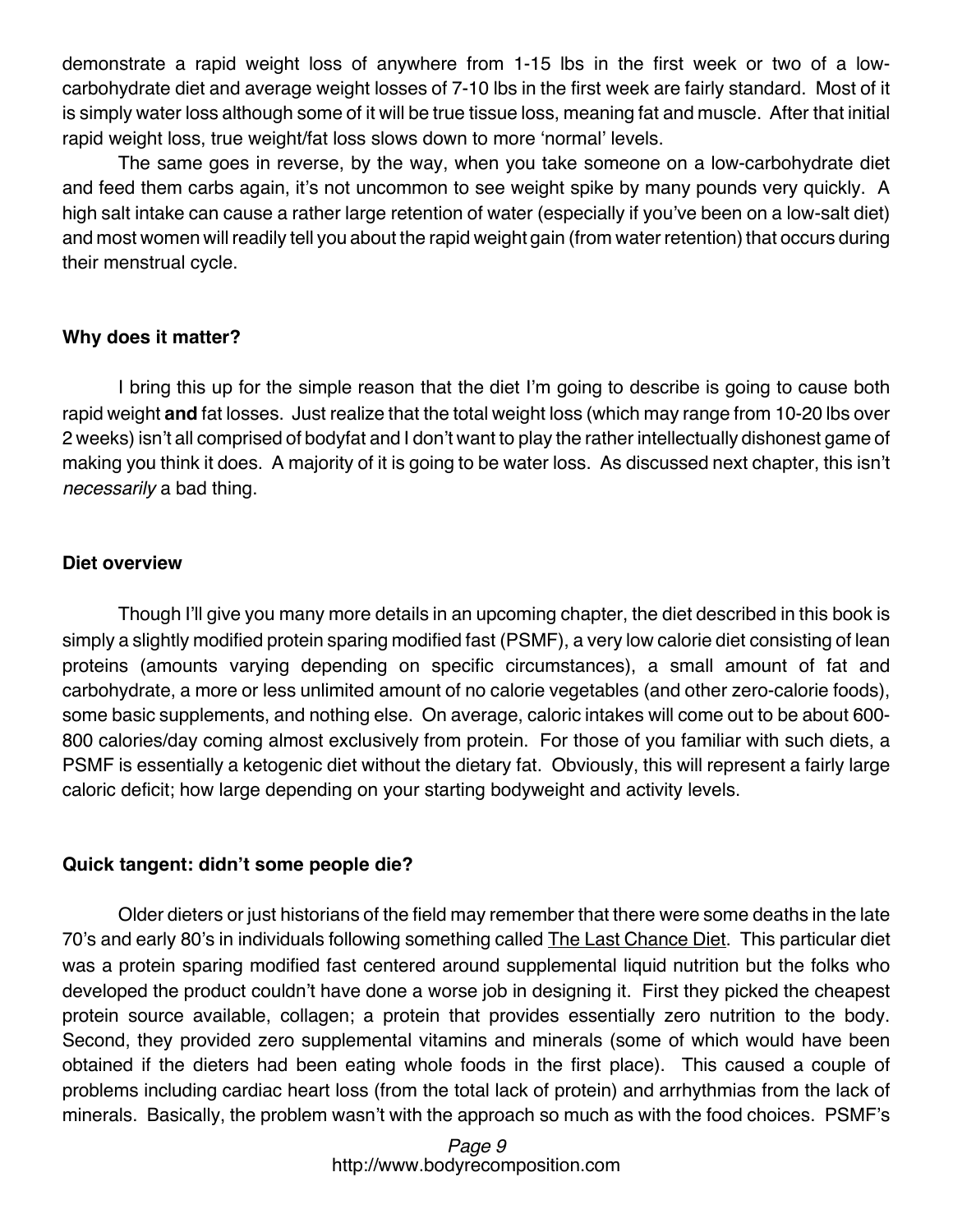based around whole foods (which provide high quality proteins as well as vitamins and minerals) and with adequate mineral supplementation have shown no such problems.

#### **What can you expect?**

So with all of that in mind, you may still be wondering what you can expect in terms of true fat loss per week. A lot of it, actually, will depend on where you're starting out bodyweight wise (activity also factors in), as that determines your maintenance caloric level.

A 165 pound male with normal activity patterns may have a maintenance requirement of about 2700 calories/day. At 800 calories/day on this diet, that's a 2000 calorie/day deficit, 14000 calories over a week, 28000 calories over 2 weeks (note: there is a slowing of metabolic rat that reduces these values somewhat). Assuming all of the true (non-water) weight lost was fat (it won't be), that should be an 8 pound fat loss in 2 weeks (28,000 / 3,500 = 8) or approximately 2/3rd of a pound of fat lost per day. The true fat loss will be lower because of various inefficiencies and the slowdown of metabolic rate (which can start after only 3-4 days of severe caloric restriction).

A larger individual, say 250 pounds, may have a maintenance caloric requirement near 3,750 calories per day. At 800 cal/day on this diet, that's a 3,000 calorie/day deficit. Over 2 weeks, that's a 42,000 calorie deficit, divided by 3,500 calories/pound of fat equals 12 pounds of fat. That's on top of the 10 or more pounds of water that may be lost.

Females or lighter individuals with their generally lower maintenance caloric requirements will lose less. True fat losses of 1/2 pound per day or slightly less may be all that they get: that still amounts to a considerable fat loss (7 pounds over 2 weeks) along with the extra water weight loss.

The bottom line being that an approach such as the crash diet can take off both fat and weight far more rapidly than less extreme diets. And while I still think it's generally better for dieters to take the long-approach and use less extreme diets for longer periods of time, as I'll discuss in the next chapter, under some circumstances, crash dieting can be beneficial.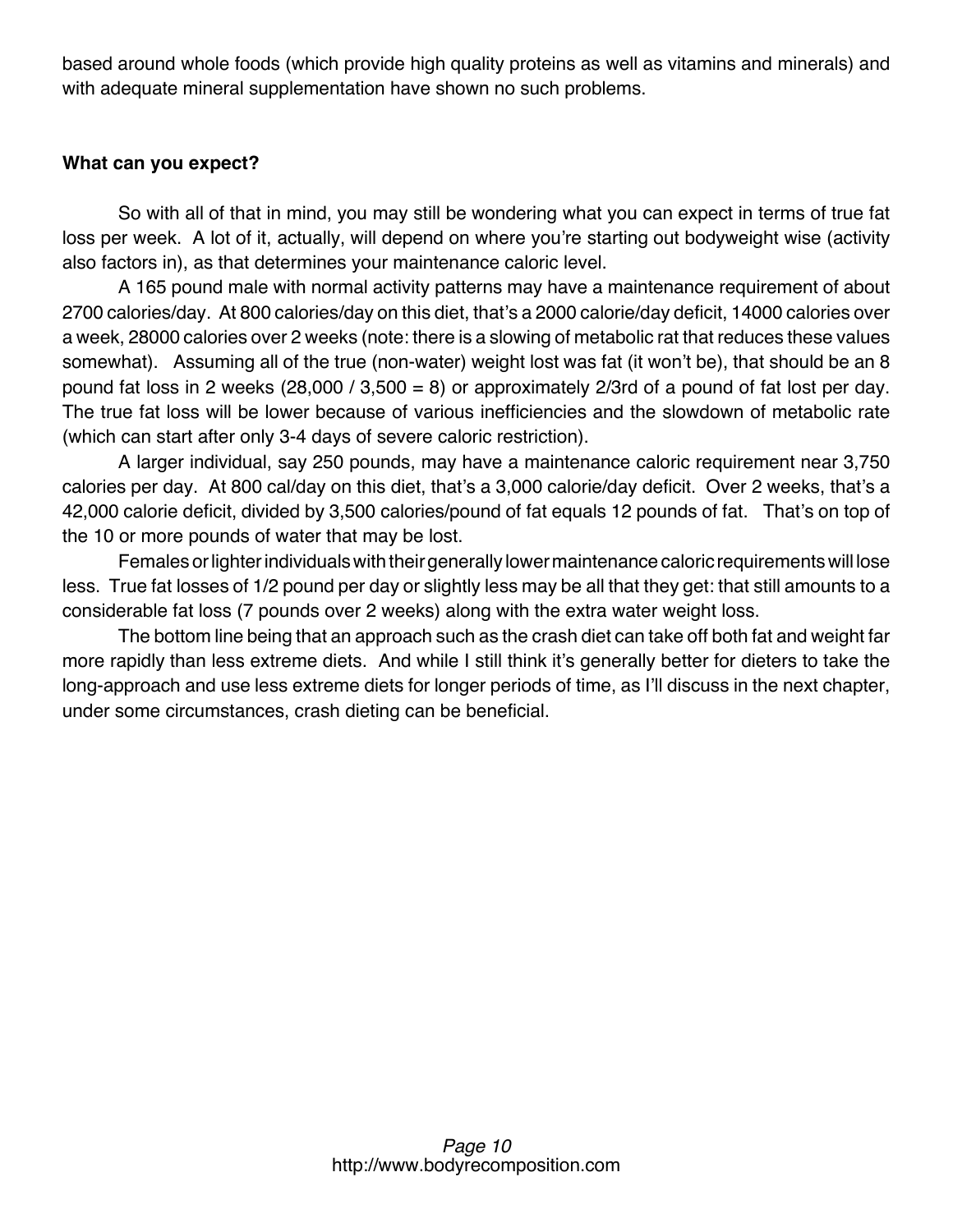# **Chapter 2: When is a crash diet appropriate?**

As mentioned in the introduction, there are a number of situations that might warrant a crash diet and I want to discuss those in this chapter. Then, after two quick chapters of basic nutrition physiology, I'll get into the brass tacks (what does that phrase mean anyway?) of doing the diet.

I want to make the point again (since my critics tend to be a little slow on the uptake) that, in almost all of the situations I'm going to describe, my ideal is that individuals take the sane and slow approach to fat loss, set up a reasonable diet, lose weight/fat over an extended period until they reach their goals. As per the introduction, when idealism and reality collide, it gets ugly and there are situations where crash dieting is necessary, preferred or simply required. I may have missed one or two but I think I cover all of them below.

# **Contest bodybuilders**

Contest bodybuilding is as much a test of extreme willpower as of anything else. Frankly, it's not healthy to starve the body down to such super low bodyfat percentages (a male will commonly need to be 3-4% bodyfat to compete; a female 7-9%). But, as it is part of the sport, it is a necessary evil.

Normally, contest bodybuilders will follow a progressively more restrictive diet starting 12 or more weeks out from their show. However, sometimes they get behind schedule and need to get caught up. Maybe they were fatter than they thought to begin with, maybe it's their first show and they don't know their body well enough, maybe their coach is just an incompetent. Any number of things can throw off a contest diet and getting into shape sometimes takes extreme measures. Crash dieting can get a bodybuilder back on track, or at least closer to making contest shape.

## **Other weight class athletes/other athletes**

Although bodybuilders lose extreme amounts of fat (and frequently dehydrate) for appearance reasons, many athletes have to do the same to make it into their weight class (or simply to perform better). Think wrestlers, powerlifters and Olympic lifters, etc. Although it would be far better for such an athlete to keep their true weight closer to their goal class and just dehydrate slightly to make it in, that doesn't always happen. Sometimes weight class athletes have to drop a tremendous amount of weight (and the more fat they can drop, the less they have to dehydrate) quickly.

Other athletes may also have a need to drop fat/weight quickly to improve their performance. Think about an endurance athlete who may improve their power to weight ratio by dropping weight or someone of that nature. I should note, and I'll come back to this, that dehydration beyond even a small level can really destroy performance capacity (extreme dehydration can cause death) so the crash diet should be used several weeks prior to the main event to drop a few pounds of fat such that normal hydration can be reattained before competition.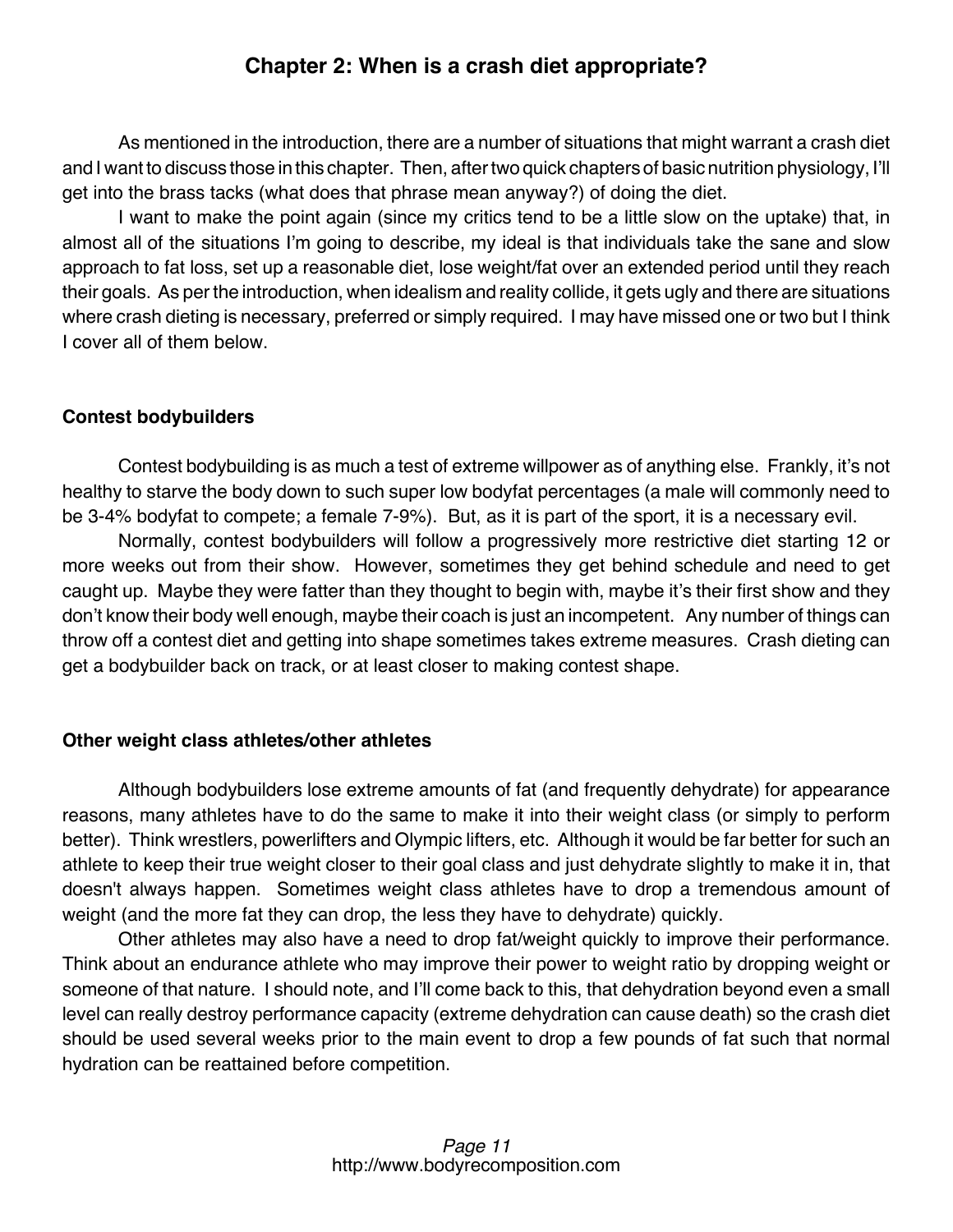#### **An upcoming special event**

I imagine many women and men reading this book can relate to the concept of an upcoming special even like a wedding or high school reunion where they feel the need to drop weight (and some fat) rapidly: either to impress old schoolmates or to fit into a special outfit for the occasion. I imagine models, whose financial well being requires that they maintain a certain shape or weight, could get into a situation where they needed rapid results. A 10-20 pound total weight loss accompanied by a many pounds fat loss can help to get you in shape for the occasion.

## **Kickstarting a more moderate diet**

One of the bigger problems associated with the long slow approach to dieting is that people get frustrated with the rate of weight loss: it's always slower than they want it to be. Seriously, if someone is losing one pound per week, they want to lose 2, if they are losing 2 pounds per week, they want to lose 4. If they were losing 10 lbs per week, they'd want to lose 20. Chalk it up to normal human behavior, the 'immediate gratification' society we live in or whatever explanation makes you happiest. Frankly, I don't care why people think this way, I simply know that they do. By starting with a few weeks of crash dieting, weight loss is kickstarted and this can give the necessary positive reinforcement needed to keep folks moving ahead. As well, since the crash diet described here is based around whole foods (many approaches are geared around various supplements and powdered drinks), it helps with the initial stages of food reeducation. By gradually increasing intake of 'better' foods on top of what the crash diet already contains, dieters can get on the track to making permanent changes in their eating habits. I'll come back to this when I talk about ending a crash diet.

## **Other**

I'm sure creative readers can think of other possible times when a crash diet approach might be valid or appropriate. One that comes to mind is the case where someone has to have surgery and needs to drop weight rapidly for it to be done safely. I simply want to point out that anyone in that situation must be medically monitored during the diet phase and shouldn't be using this or any other diet book to self-prescribe a diet. Another situation that has come up recently is folks who just want the dieting phase to be over as soon as possible. That is, they'd rather be really miserable for a short period of time than kind of miserable for a longer period of time.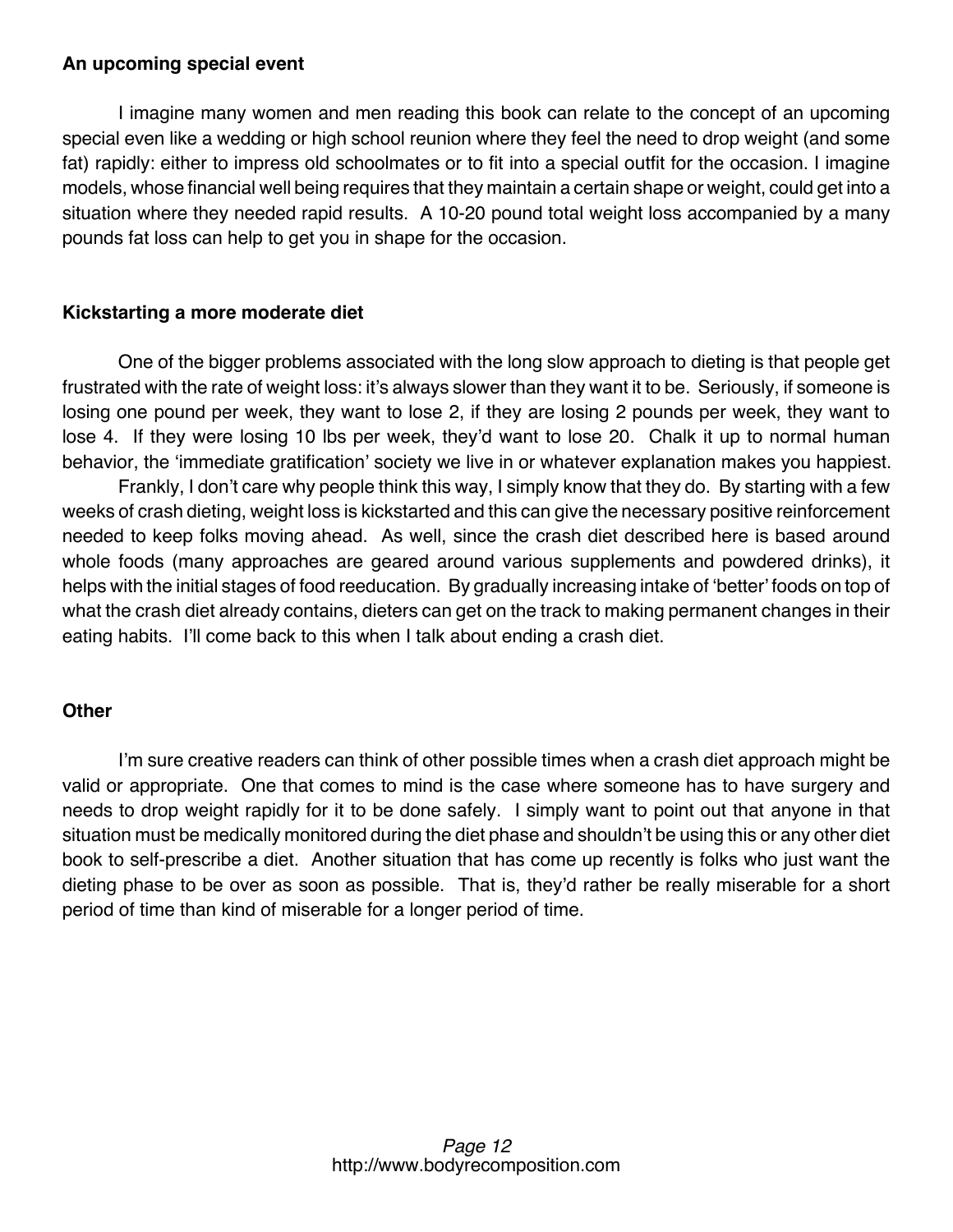# **Chapter 3: Basic nutrition overview**

Since I can't assume what level of knowledge readers of this book have, I want to give a very brief overview of human nutrition. And when I say brief, I mean brief. In total, I want to address the major categories of nutrients, talk about what they are used for in the body, and give examples of some of the major food sources of each.

#### **Essential and nonessential nutrients**

The nutritional sciences group nutrients very generally into the categories of essential and nonessential (recently the terms indispensable and dispensable have come into vogue). I want to make it clear that the term nonessential doesn't mean that the nutrient isn't essential for human health; rather it simply means it isn't essential to obtain the nutrient from the diet. Translating that into English, there are some nutrients (such as glucose, some fatty acids, and about half of the amino acids) that can be made in the body from other sources. They are essential for life, it is not essential that you obtain them from your diet.

At the same time, there are nutrients that cannot be made by the body (the vitamins and minerals are examples, so are the essential fatty acids and about half of the amino acids) and are hence considered essential. Let me make it clear that this is a vast simplification of the concept but I don't want to get into nit picky details that are unnecessary for this book. I bring it up mainly because the diet I'm going to describe on this book is built around the concept of lowering nutrient intake to include only the essential nutrients. That is, the goal of the diet is to provide only the essential nutrients, while removing everything that is nonessential, in order to generate the greatest caloric deficit and the most rapid weight/fat loss. I'll note that, since the diet is based around whole foods, there will be an intake of the nonessential amino acids along with the essential aminos.

The body has a daily requirement for somewhere around 60 nutrients on a daily basis for basic functioning (note: as nutritional science has progressed, it's now become apparent that many, many more nutrients may provide optimal health, although they are not necessarily required for life). This includes substances such as air and water that, while they aren't considered as nutrients per se, are usually not an issue. There are roughly 8 essential amino acids, 2 essential fatty acids, a host of vitamins and minerals and a few others substances that are required on a daily basis. You'll note that I didn't list carbohydrate as one of the essential nutrients mainly because, well, it's not essential. I'll come back to this below.

So with that basic overview, let's look at the major nutrient categories: protein, carbohydrates, fat, fiber and alcohol.

## **Protein**

The word protein come from a Greek word meaning 'the first' which is meant to signify its primary role in human nutrition. As I'll discuss in some detail in the next chapter, while the body can survive fairly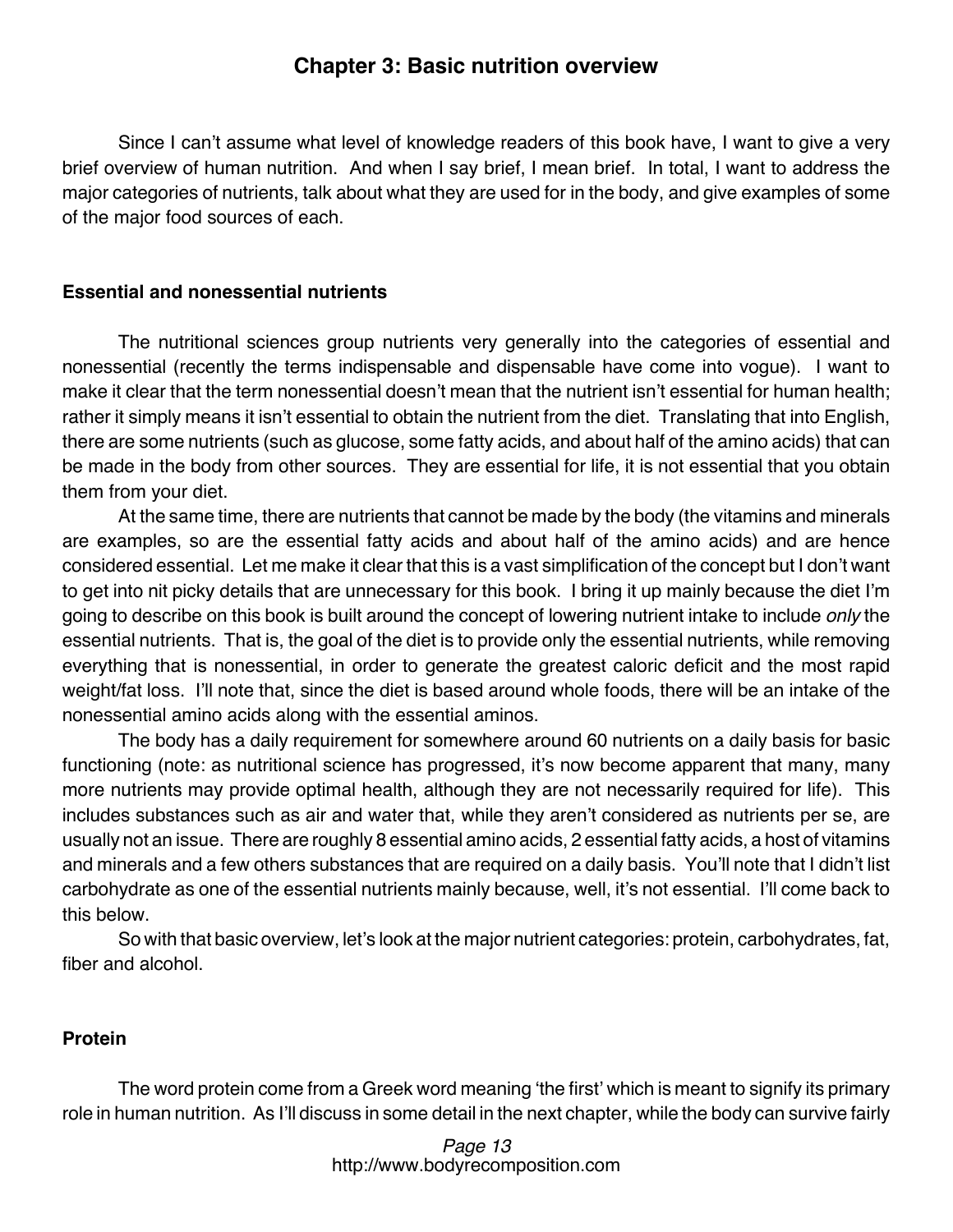extended periods without any carbohydrates or fat, a lack of protein leads to a loss of body tissue (muscle and organ protein), function and eventually death.

So what is protein? Dietary proteins are made up of compounds called amino acids, of which 18-20 occur in the diet (there are many more that occur in the body). Of those, about half are considered essential meaning that they must come from the diet. Under certain conditions, such as stress and trauma, some amino acids also become conditionally essential but this isn't that important to this book.

Proteins have a number of crucial roles in the human body but most of them are structural (meaning the protein is used to build things). Many hormones are made of protein, your organs, muscles, skin and hair are made of protein; protein has several other roles in the body as well. Something to note is that, in contrast to carbohydrate (which is stored in both muscle and liver) and fat (which is stored on your fat ass and stomach), there is no real 'store' of protein unless you count the small amount floating around in the bloodstream and your muscles and organs. This has implications for dieting (and starvation) that I'll discuss in the next chapter.

Protein is found to some degree in almost all foods (jelly beans are not a food) with the exception of pure fats like vegetable oils and such and some totally refined carbohydrates. Fruits and vegetables have small amounts of protein, beans and other legumes contain significant amounts of protein. But most people in modern society get their protein from animal based products: meat (red meat, chicken, fish), milk, cheeses, etc. Since I imagine most readers are familiar with calories (joules in non-US countries), I want to mention that protein contains 4 calories per gram.

#### **Carbohydrate**

Without getting into the current controversy over carbohydrates in the human diet, I'll simply point out again that there is no strict nutritional requirement for carbohydrate. This is true for a couple of reasons that I'll discuss next chapter.

First, I want to subdivide carbohydrates into two general categories: starchy and fibrous (this is a common bodybuilding/athletic method of differentiating them). Fibrous carbohydrates are all your highfiber carbs, meaning all of your vegetables (i.e. the foods most people don't like to eat). Starchy carbohydrates are, more or less, everything else: breads, pasta, rice, grains, basically any carbohydrate that contains a good bit of digestible carbohydrate. I should note that there are a few starchy vegetables such as carrots, peas and corn: vegetables which contain a reasonable amount of digestible carbohydrate and which should be counted as starchy carbohydrates in terms of counting carbohydrate intake. Fruits, while not technically a starch, would be included in that category since they contain quite a bit of digestible carbohydrate.

Explaining the caloric value of carbohydrates can be a little confusing. Starchy carbohydrates contain 4 calories/gram but since you won't be eating any of these on this diet, that's sort of irrelevant. You've probably heard that the human body can't derive any calories from fiber but this isn't entirely true, various bacteria in your gut breaks down fiber and it has been given a rough approximate caloric value of 1.5-2 calories/gram. Unless you're consuming an absolute ton of it per day, you can generally ignore the caloric value of fiber.

In the body, carbohydrate is only used as a fuel. Incoming dietary carbohydrates are either used immediately for energy, stored for later (as glycogen in the muscle and liver) or, under extreme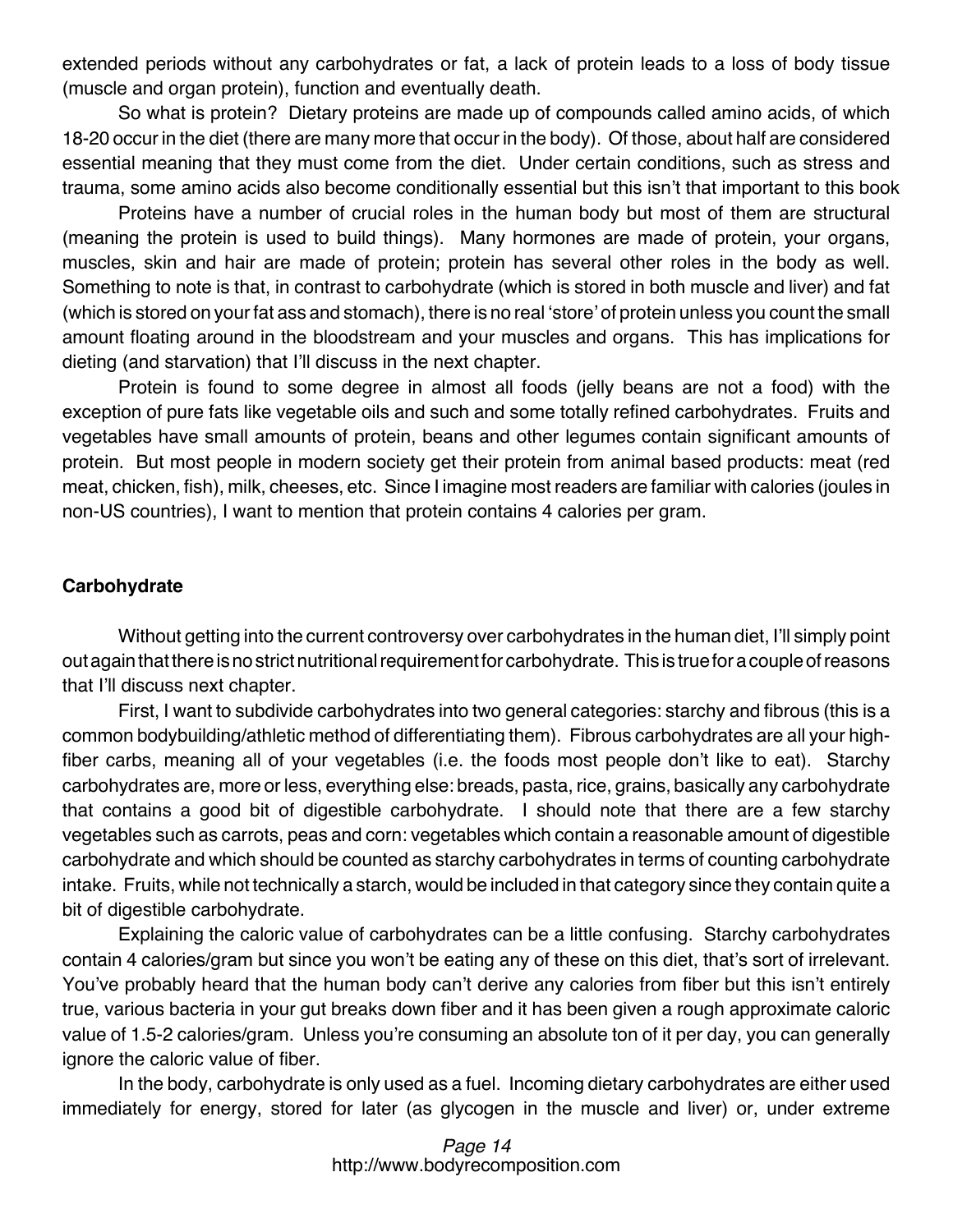conditions, converted to fat and stored. All tissues of the body can use glucose (what all dietary carbohydrates eventually get broken down to after digestion and absorption) and most will use it when it is available.

At the same time, with a few exceptions, those same tissues will happily use fatty acids (from either the diet or the fat stored on your body) for fuel when carbohydrates are not available. I should note that carbohydrates (stored as glycogen in the muscle) are necessary to support high intensity exercise such as weight training or sprinting. I'll address this issue in a later chapter.

## **Fat and cholesterol**

Even though they are chemically and nutritionally distinct substances, fat and cholesterol are so linked in the mind of most people that I'm going to discuss them in the same section.

For many years now, dietary fat has been the whipping boy of the nutritional world (though carbohydrates are taking that role in recent years): fat makes you fat, fat causes heart disease and cancer, fat is probably responsible for terrorism in the US and the decline in the family unit. You name it and the problem has probably been blamed on dietary fat. Cholesterol intake (which, often but not always, accompanies fat intake) shares a similar negative reputation. As with so many extremist stances, the truth is a little different.

First and foremost is the fact that, except in a fairly small percentage of people, dietary cholesterol has almost no impact on blood cholesterol levels. Quite in fact, your body (your liver to be exact) generally makes more cholesterol than you eat in a day. Rather, the types and amounts of dietary fat being consumed play a far larger role in blood lipid levels. Frankly, I don't have much more to say about dietary cholesterol, it's simply not that big of a deal unless you are in that small percentage of folks who are sensitive to it.

So let's talk some more about fat or rather triglycerides which is what constitutes most of your daily fat intake. In the past ten years or so, the issue of fat quality (i.e. type of fat) has become just as important as that of fat quantity (amount of fat). Simply put: all fats are not the same in terms of health effects or what have you. The four main categories of fats are:

Trans-fatty acids: Trans-fatty acids are a man made fat made by bubbling hydrogen through vegetable oil to make it semisolid with a long-shelf life. Margarine is probably the example most readers are familiar with although trans-fatty acids (also called partially hydrogenated vegetable oils) are found in almost all processed foods. Of all the fats, trans-fatty acids have the worst effect on blood lipids and overall health. Their high prevalence in the modern diet is likely a large contributor to at least some of our modern health problems and they have no place in this or any other diet.

Saturated fats: Saturated fats are found almost exclusively in animal products (two exceptions are coconut and palm kernel oil) and are are solid at room temperature. Think butter or the solid fat found on the rim of a steak. Although it's far more complicated than this, saturated fats tend to have a negative effect on blood lipids and health. As they are not essential, saturated fats are not included on this diet.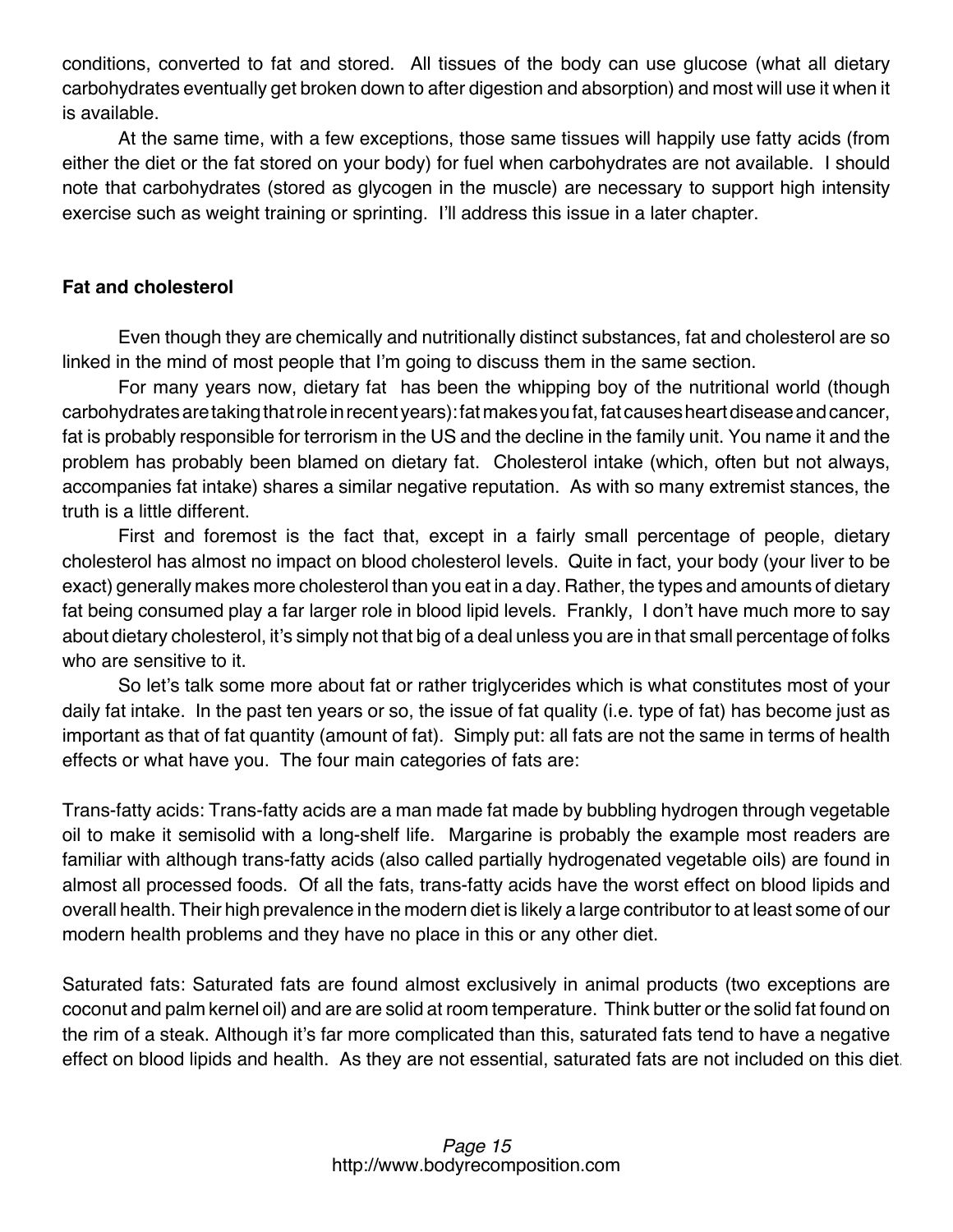Monounsaturated fat: Monounsaturates are present in almost all foods which contain fat and are liquid at room temperature. Olive oil is a major source of monounsaturated fats and has received a great deal of attention as a relatively healthy fat. Monounsaturates have a neutral, if not beneficial, effect on health and it's thought that the high olive oil consumption among Mediterraneans is partly responsible for their robust health. Although healthy, monounsaturated fats are not essential and not part of this diet.

Polyunsaturated fats: Polyunsaturated fats are found primarily in vegetable oils and are liquid at room temperature. They are generally claimed to have a positive effect on human health although things are a little more complicated than that. Polyunsaturated fats come in two major 'flavors', referred to as omegathree and omega-6 (or w-3 and w-6) fatty acids. The w-3 fatty acids include the fish oils which I imagine most have at least heard about. Without going into huge amounts of detail, I bring up the distinction because excess w-6 can be harmful to health, especially if the intake of w-3 is low.

The key thing for readers to realize is that w-3 are the real nutritional powerhouses with the fish oils (EPA and DHA, you don't want to know the full names, trust me on this) having a profoundly beneficial effect on human health and fat loss. If I listed all of the known good effects of fish oils, you'd think I was making it up but the research is there. On the rapid fat loss diet, w-3's should be about the only fat you eat with pre formed fish oil capsules being the preferred form and flax oil being a distant second (for people who just can't handle the capsules).

Dietary fat has both structural (it is used in cell membranes and some hormones are made out of cholesterol, a class of compounds called the eicosanoids are made out of specific fatty acids as well) and energy uses in the body. Fundamentally, that's what bodyfat is, stored fat that provides energy to your body when you aren't eating enough (or you're exercising or starving or what have you). In simple terms, that's what fat loss (i.e. the real point of dieting) is: your body is mobilizing stored fatty acids from your fat cells and burning them for energy.

From a caloric standpoint, all fats have the same value which is 9 calories/gram. However, it appears that different fats have a slightly different tendency to be stored as bodyfat. Since you'll only be consuming a very small amount of dietary fat, and that will come from the w-3's anyhow, this is an irrelevancy for this diet. Cholesterol isn't used for energetic purposes and has no caloric value for humans.

## **Everything else: fiber, alcohol, vitamins and minerals**

Fiber is not considered an essential nutrient but it plays many important roles in human health. Fiber can be subdivided into two major (and several minor) categories which are soluble and insoluble fiber. Soluble fibers mix in water and take up a lot of space in the stomach: this is good while dieting as it increases feelings of fullness. Insoluble fibers don't mix with water but help with bowel regularity and keep the colon healthy (fiber, it's nature's broom). Both are important to human health and both are found in varying degrees in vegetables and fruits (and, of course, fiber supplements).

Alcohol really isn't a nutrient in that it provides nothing of nutritional value (except maybe energy) to the body. It provides calories and alters nutrient metabolism in a fashion that tends to promote fat gain. While it would be ridiculous to say that alcohol has no place on any diet, it certainly has no place on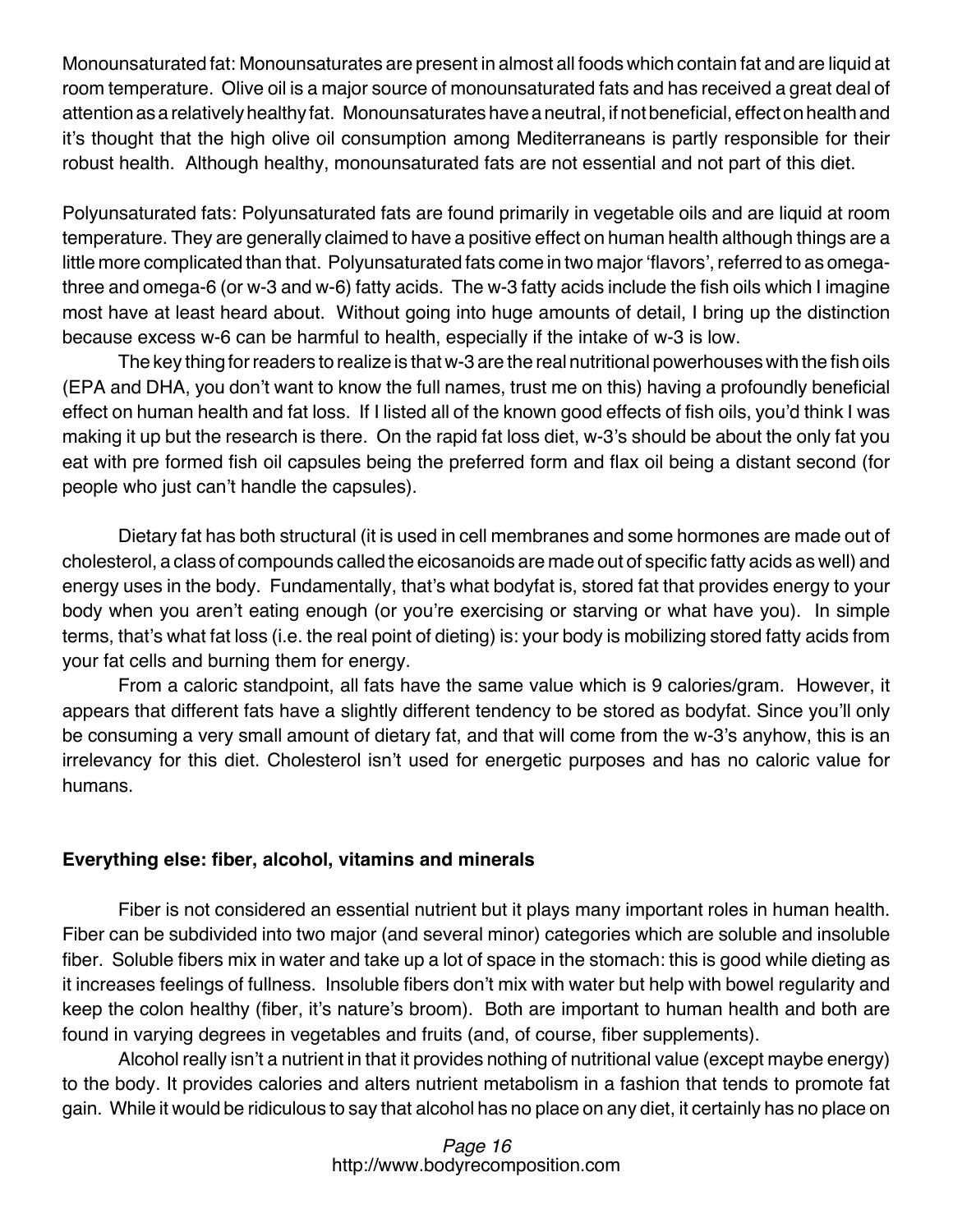the diet described in this booklet.

Finally, there are the vitamins and minerals which serve hundreds, if not thousands, of roles in the human body. Minerals like calcium, for example, are not only structural (bone is mainly calcium) but are also involved in cellular signaling. Vitamins act as nutritional cofactors for enzymes and are simply necessary for the body to function optimally. Vitamins and minerals are found in varying amounts in the food supply with fruit and vegetables being a key provider. As well, a class of nutrients called phytochemicals are found only in vegetables and are currently thought to provide many health benefits to the body. The various antioxidants (which help to protect cells from damage) are found in varying amounts throughout the food supply with fruits and vegetables being key sources.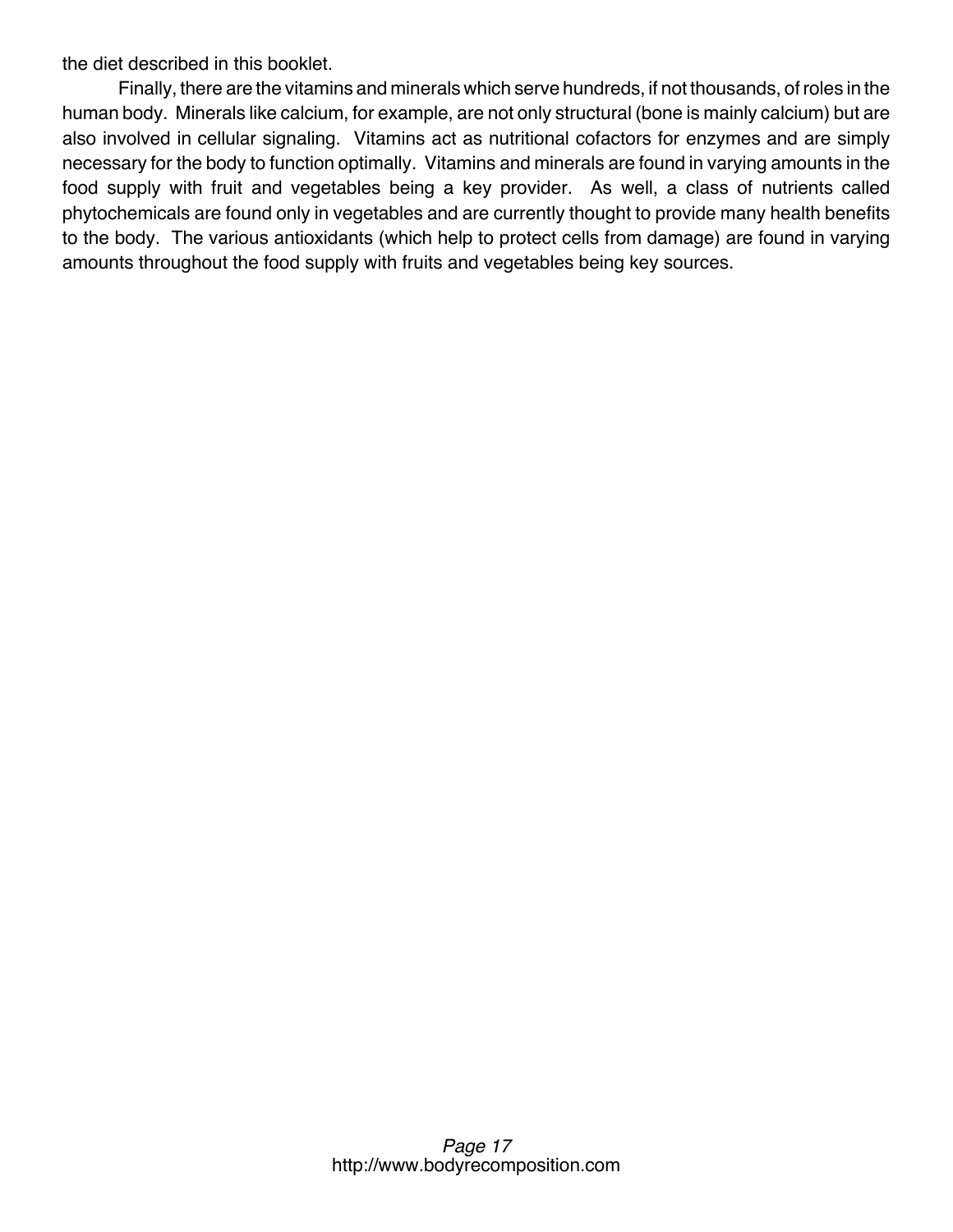# **Chapter 4: Nutrient Metabolism Overview**

In this chapter, I want to give readers a very brief and simplified overview of human metabolism and nutrient use. Which, for those who know a lot about the topic will realize, is an understatement of vast proportion. The complexities of human metabolism can and do fill up hundreds of pages in physiology books and this chapter should be taken with that in mind.

## **The basics: Energy and building blocks**

Very simplistically speaking, we can divide the uses of the nutrients (discussed last chapter) into three categories, of which I only really want to talk about two. One category, which I won't discuss much has to do with the vitamins and minerals which both act, essentially, as nuts and bolts in the body. They fulfill any number of different roles, depending on which one you're talking about. While critical to human health, they simply aren't that important to the topic of this book. If you're interested, go get yourself a book on vitamins and minerals and go to town. All I'm going to say is ensure your vitamin and mineral intake.

The second category is for use as building blocks. Most parts of the human body are in a constant state of breakdown and buildup and nutrients must come in to the body to provide building blocks for those processes. One I imagine all readers are familiar with is that of calcium (a mineral) being the building block for bones. Additionally, skeletal muscle, organs and many hormones have amino acids (coming from protein) as their building blocks. As well, both fats and cholesterol play a role as a building block for cell membranes and a few other substances in the body.

The third category, and the one I'll spend the most time on in this chapter, is as an energy (fuel) source. Even as you sit reading this and growing bored, your body is using energy at some rate. So your brain, your heart and other organs, skeletal muscle, liver and even your fat cells are using energy, although the rates at which each uses energy varies from high (brain, liver) to extremely low (fat cells).

## **Where does the energy come from?**

So where does that energy come from? At the lowest level of cellular function, the only form of energy that your cells can use directly is something called adenosine triphosphate (ATP). I doubt that factoid is very helpful to readers except perhaps as the answer to a Trivial Pursuit or game show question. If you happen to sit around having polite conversation about ATP, please send me an email: I want to hang out with you.

Of more use to us, the body generates ATP from the burning (oxidation or combustion to use a more sciency term) of either glucose (from carbohydrate) or fatty acids (from fats). Under specific circumstances protein can be used to produce ATP, either directly or via the conversion to either glucose or fat (usually protein is converted to glucose to be used for fuel). I'll come back to this below.

With a few exceptions that I'll talk about in a second, every tissue in your body can use either carbohydrate or fat for fuel. What determines which they use? For the most part, it's the availability of carbohydrates: when carbs are available (because you're eating plenty of them), those tissues will use

> Page 18 http://www.bodyrecomposition.com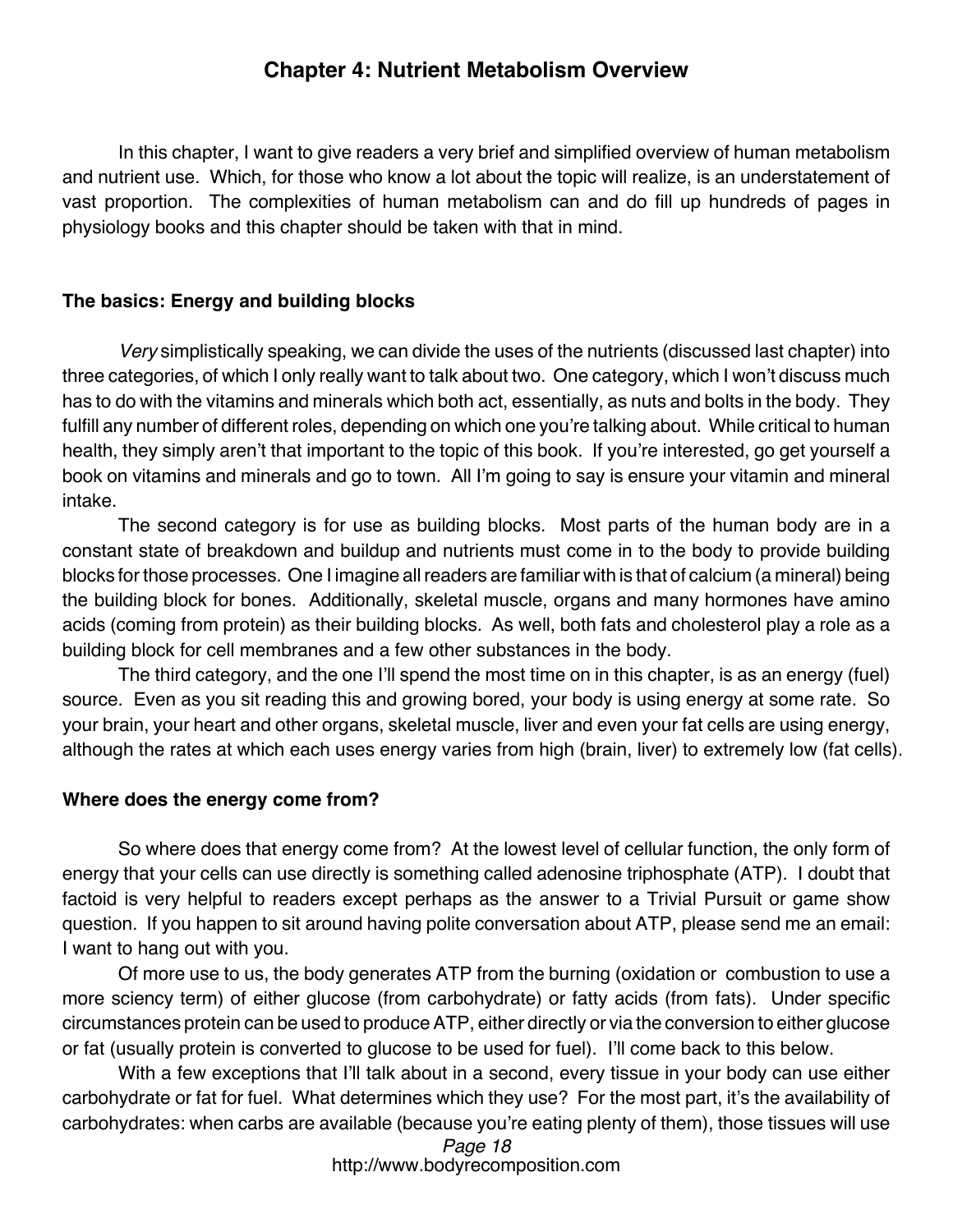carbohydrates, in the form of glucose, for fuel. When carbs are not available (because you're restricting them), the body will switch to using fat for fuel. That fat can either come from your diet or from the fat stored on your butt or stomach. This has another implication that is often forgotten in weight/fat reduction programs: when you eat more carbohydrates, your body uses less fat for energy; when you eat less carbohydrates, your body uses more fat for energy.

So what about those exceptions? A few tissues in your body such as the brain/central nervous system and one or two others can't use fatty acids for fuel; they can only use glucose. The brain is the main one I want to talk about here. It's usually (and incorrectly) stated that the brain can only use glucose for fuel, and this is true if you only consider glucose, amino acids, and fat as potential fuel sources. But this leaves out a fourth, extremely important, fuel source: ketones (also known as ketone bodies). Ketones are made from the breakdown of fat in the liver and function as a fat-derived fuel for the brain during periods of starvation/carbohydrate restriction.

I'll talk about starvation in more detail in a second but I want to mention that, after a few weeks in ketosis (a state where ketones build up in the bloodstream such that fuels such as the brain start using them for energy), the brain can derive 75% of its total energy from ketone metabolism. The other 25% comes from glucose.

# **So aren't carbohydrates essential?**

At this point you may be slightly confused about the role of carbohydrates in the diet. In the last chapter, I stated that carbohydrates weren't an essential nutrient and above I mentioned that a few tissues can only use glucose and that even the brain gets about 25% of its total fuel requirements from glucose after adaptation to ketosis. So if those tissues still require glucose for energy, you may be wondering how carbohydrates aren't essential in the diet. Remember from the last chapter what the definition of an essential nutrient is: It is required for functioning **and** it can't be made by the body.

The second criterion is the reason that dietary carbohydrate is not an essential nutrient: the body is able to make as much glucose as the brain and the few other tissues need on a day to day basis. I should mention that the body is not able to provide sufficient carbohydrate to fuel high intensity exercise (think sprinting or weight training) and carbs might be considered conditionally essential for individuals who want to do that.

So how is the glucose made? The answer is a biochemical process with the unwieldy name of gluconeogenesis, which simply means the making of new glucose (primarily in the liver). When necessary, the body can make glucose out of a number of other substances including glycerol (which comes from fat metabolism), lactate and pyruvate (which comes from carbohydrate metabolism), and certain amino acids (from protein).

Which brings me back around to the topic of protein as a fuel source for the body. Readers may have seen that 'carbohydrates spare protein' and this is part of the basis for that claim: when carbohydrates are being eaten in sufficient quantities, the body has no need to break down protein for fuel. By extension, when carbohydrates are being restricted for whatever reason, some proportion of protein will be used to make glucose, leaving less to be used for building blocks. This has an important implication for dieting, namely that protein requirements go up when you're restricting either calories or carbohydrates.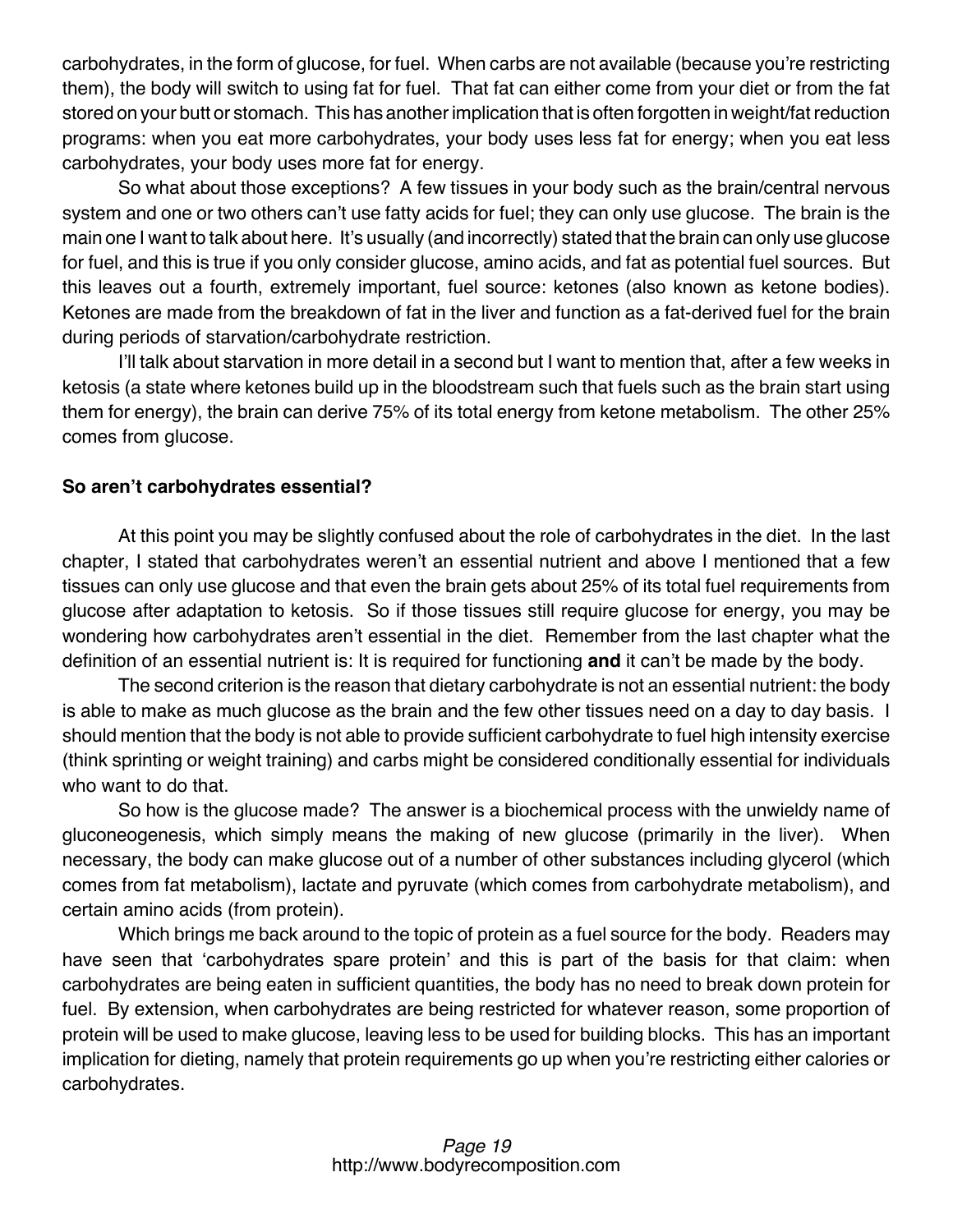#### **What about starvation?**

Now seems like as good of a time to talk about starvation, the consumption of zero food. I should mention that therapeutic starvation (as it was called) was tried during the middle of the 20th century for weight loss, frequently causing rather rapid losses of weight. But it had an unfortunate problem, which I'm going to address below. For now, let's look at starvation and what happens.

So let's say you stop eating anything and look at what happens (a much more detailed examination of this and many other topics can be found in my first book The Ketogenic Diet). Over the first few hours of starvation, blood glucose and insulin levels both drop. This signals the body to break down glycogen (stored carbohydrate) in the liver to release it into the bloodstream. As well, the body starts mobilizing fat from fat cells to use for fuel. After 12-18 hours or so (faster if you exercise), liver glycogen is emptied. At this point blood glucose will drop to low-normal levels and stay there. Blood fatty acids have increased significantly.

After a day or so, most cells in the body, with a few exceptions, are using fatty acids for fuel. Obese individuals may derive over 90% of their total fuel requirements from fat while leaner individuals may only derive about 75% of the total from fat. So far so good, right, the body is mobilizing and utilizing an absolute ton of fatty acids for fuel: 90% of your total energy expenditure if you're fat and 75% if you're lean (I'll talk about what fat and lean is in another chapter).

There must be a drawback and here it is: the few tissues that require glucose are getting it via gluconeogenesis in the liver. As above, gluconeogenesis occurs from glycerol, lactate, pyruvate and amino acids. Now, if the person who is starving isn't eating any protein, where are those amino acids going to have to come from? That's right, from the protein that is already in the body. But recall from last chapter that there really isn't a store of protein in the body, unless you count muscles and organs. Which means that, during total starvation, the body has to break down protein tissues to provide amino acids to make glucose. The body starts eating its own lean body mass to make glucose to fuel certain tissues. This is bad.

Now, as fatty acids start to accumulate and be burned in the liver, ketones will start to be produced. Initially, for reasons totally unimportant to this book, the muscle will use the majority of ketones that are produced. As I mentioned above, after a few weeks, the brain will adapt so that it is using ketones and deriving most of its fuel from them; the small remainder comes from the glucose being produced via gluconeogenesis.

Now, the adaptation to ketosis occurs for a profoundly important reason. Once again, much of the glucose produced in the body is from amino acids which are coming from the protein in muscle (and to a lesser degree, organs). If such a breakdown continued in the long term, so much muscle would be lost that the individual who was starving would be unable to move. Quite in fact, the loss of too much lean body mass (muscle and organs) causes death. The shift to using ketones decreases the need to break down body protein to make glucose.

As I mentioned above, therapeutic starvation was often used in the cases where rapid weight loss was needed. And while it did generate rather high levels of weight and fat loss, it had as a problem the loss of excessive body protein. So researchers decided to find way to try and generate similar levels of weight/fat loss while sparing LBM. And that's the topic of the next chapter.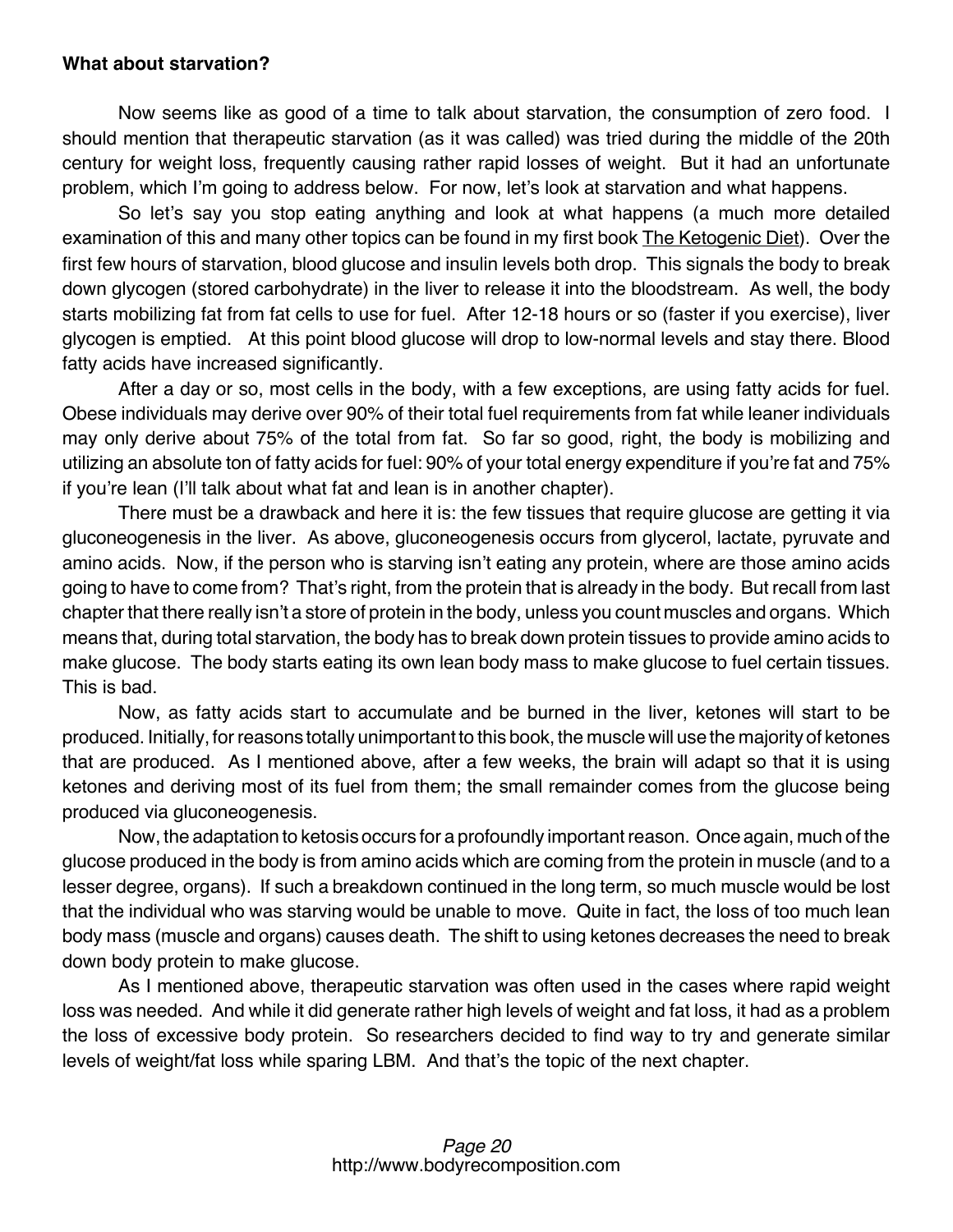# **Chapter 5: An Overview of the Diet**

Most diet books spend chapters selling you on a diet which generally only takes about a page or so (three pages if it's particularly complicated) to actually describe. That's followed with food lists and meal plans and it's not unfair to say that your average 300 page diet book will consist of 8 chapters selling you on it, a few pages describing the diet, and 150 pages of food lists and recipes.

I prefer to take a different approach, I spend chapters boring you to death with underlying physiology before actually describing the diet which often takes about a page or so. That's what I've done in this book anyhow although please realize how much wasted verbiage I've spared you by avoiding unnecessary details. While I don't do meal plans, I will provide some food lists although, frankly, this is a damn simple diet. My friend Allie came up with some recipes for the folks on my forum and those are included at the end of the booklet.

In any case, in the last chapter I gave you a very simplified overview of human metabolism, which led into a discussion about what happens during starvation. This lets me bore you a little bit longer with a brief history lesson, which will act as a bridge to the diet itself.

#### **A history lesson: From therapeutic starvation to the PSMF**

As I mentioned in the previous chapter, therapeutic starvation for weight loss was great in terms of the weight/fat loss that it generated but had one huge problem associated with it: the loss of too much LBM. This sent researchers looking for a solution. Early studies tried giving small amounts of either carbohydrates or fats for energy. In the short term, at least, carbs did have some protein sparing effect. In the long-term, carbs were actually detrimental as they prevented the development and adaptation to ketosis. Fat didn't really have an effect either way except that it allowed ketosis to develop (because carbs weren't being eaten) so that the adaptations could take place.

Finally, someone got the bright idea to try just giving small amounts of proteins to see if this would allow all of the 'benefits' of starvation without the large loss of body protein that was occurring. Voila, this worked and folks realize that the most protein sparing nutrient of all is protein. Err, duh.

By providing protein intake, the liver was now using dietary protein instead of body protein to make glucose, sparing the loss of LBM that had been occurring. This approach was called a protein sparing modified fast or PSMF.

Over the next few years, more studies were done examining a number of other variables, did adding carbs or fat to the dietary protein spare LBM, how much protein was needed to more or less completely eliminate the loss of body protein. Basically the goal was to find out what combination of nutrients would allow the least number of calories to be consumed while allowing the maximum rate of fat/weight loss.

After a good deal of experimentation, it was found that a protein intake of 1-1.5 grams of protein per kilogram of ideal bodyweight (IBW, this was used as a rough estimate of LBM although we'll be more technical about it) prevented the loss of body protein. For the non-metrically inclined, this works out to about 0.5-0.7 grams of protein per pound or so. So an individual with 150 pound of lean body mass would consume about 105 grams of protein (about 420 calories) and not much else beyond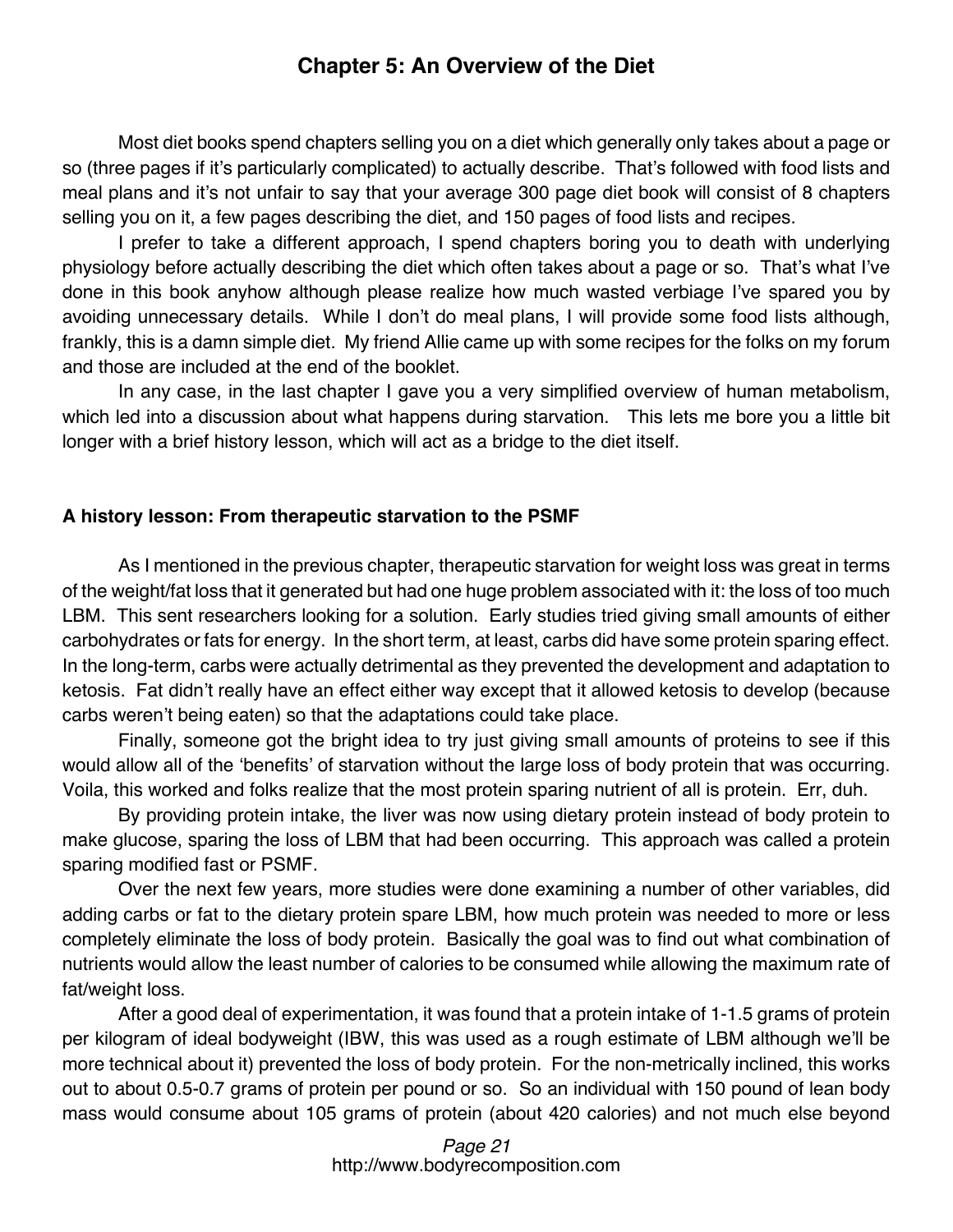some vegetables, a lot of water, and a vitamin/mineral supplement. As described in the first chapter, this generated fat losses in the realm of .5-0.75 pounds per day and weight losses that were much higher due to water loss.

#### **So that's it then, that's the diet?**

So it took me all of these pages to basically tell you to eat nothing but a moderate amount of lean proteins with a few veggies, providing as few calories to your body as possible, so that you can lose weight and fat rapidly? Toss in a multivitamin/mineral and a lot of water and you're done, right? If that was the case, I could have written a pamphlet and been done with it but I have to justify the cost of this booklet somehow. As is always the case with my books, there's more to do it.

What I'm going to propose in this booklet is actually a modified PSMF (no, I won't call it a mPSMF or something dumb like that). The goal, of course, is the same, to provide the body with all of the essential nutrients it needs while minimizing caloric intake as much as possible. This is to generate the greatest/most rapid weight/fat loss possible while sparing as much loss of LBM as possible. I'm simply addressing a few other issues that I feel are important for optimal results.

## **What modifications?**

So let me talk a little bit about the modifications I'm going to make to the original PSMF. The first one is the addition of an essential fatty acid (EFA) source. Recall from chapter 3 that there are two EFAs required by the body, referred to as w-3 and w-6 fatty acids (pronounced omega-3 and omega-6 which refers to their chemical structure).

For reasons that I really don't want to confuse or bore you with, we only need to worry about one of them in the short term: the w-3 fatty acids. Now, the primary w-3 fatty acid is alpha-linoleic acid or ALA. This is found in some vegetable oils and food sources, but found in the greatest amount in flaxseed oil. ALA is broken down in the body, with varying efficiency, ultimately to the real players, the fish oils which are referred to as EPA and DHA (as before, trust me that you don't want to know what the letters stand for).

Now, odds are if you've watched tv or seen anything about diet in the supermarket checkout line, you've seen something about w-3 fatty acids or fish oils. It's not an overstatement to say that they do nearly everything. They improve fat loss and insulin sensitivity, boost immune system, decrease the risk of all manners of disease and have even been implicated in the prevention of diet induced depression. If I hadn't read the research myself and saw a list of what w-3's are purported to do, I'd think someone was conning me.

In addition to your daily protein requirement, an EFA source is required in my modified PSMF. Preformed fish oil capsules are best but not everybody likes taking a bunch of pills and they give some people nasty fish smelling burps (no joke). There is also a concern about mercury and other heavy metals although newer (more expensive) products have fixed this problem. A tablespoon of flaxseed oil per day provides slightly more calories than the capsules but is also acceptable.

Another modification that I'll be suggesting is in regards to protein intake. While the 1-1.5 g/kg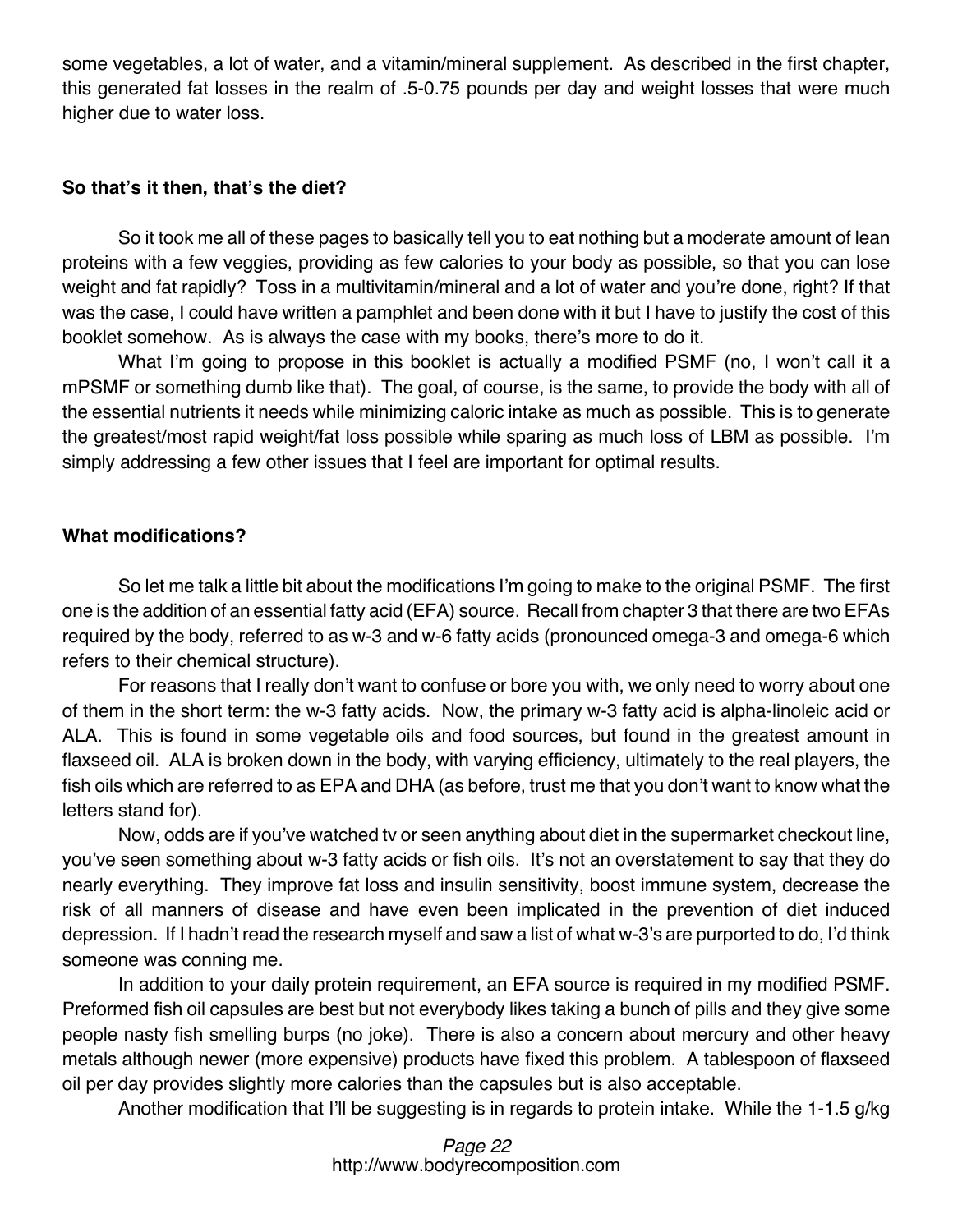ideal body weight (again, used as a proxy for LBM) is fine for very fat, inactive individuals, it won't be sufficient for leaner or more active individuals. I'll suggest setting protein intake depending on activity level and fatness. I'll talk about how to determine your bodyfat level (or at least get a rough guesstimate) next chapter.

Since some of my readers are athletes or bodybuilders, I'll talk about the issue of exercise, what you can or should do, what you probably shouldn't do, and how you can survive your workouts on so little damn food.

Perhaps the biggest change I'm going to make to the original PSMF (in addition to the above modification) is the inclusion of deliberate breaks to the diet, periods when you will deliberately go off the diet to make it work better.

Of course, I'll also give you guidelines (as threatened in the foreword) for how long you should follow this type of diet before coming off of it. Once again, that depends on leanness level and, to a lesser degree in this case, activity.

# **Summing up**

So let's sum up the modified PSMF. Each is discussed in more detail in upcoming chapters.

- 1. Protein intake set depending on bodyfat percentage and activity
- 2. Basically unlimited amount of vegetables (a few are off limits)
- 3. Either fish oil capsules or 1 tbsp of flaxseed oil per day for EFAs
- 4. A basic multivitamin/mineral supplement. One or two other key supplements.
- 5. Planned diet breaks depending on activity and bodyfat percentage
- 6. Length of PSMF to be set depending on bodyfat percentage and activity level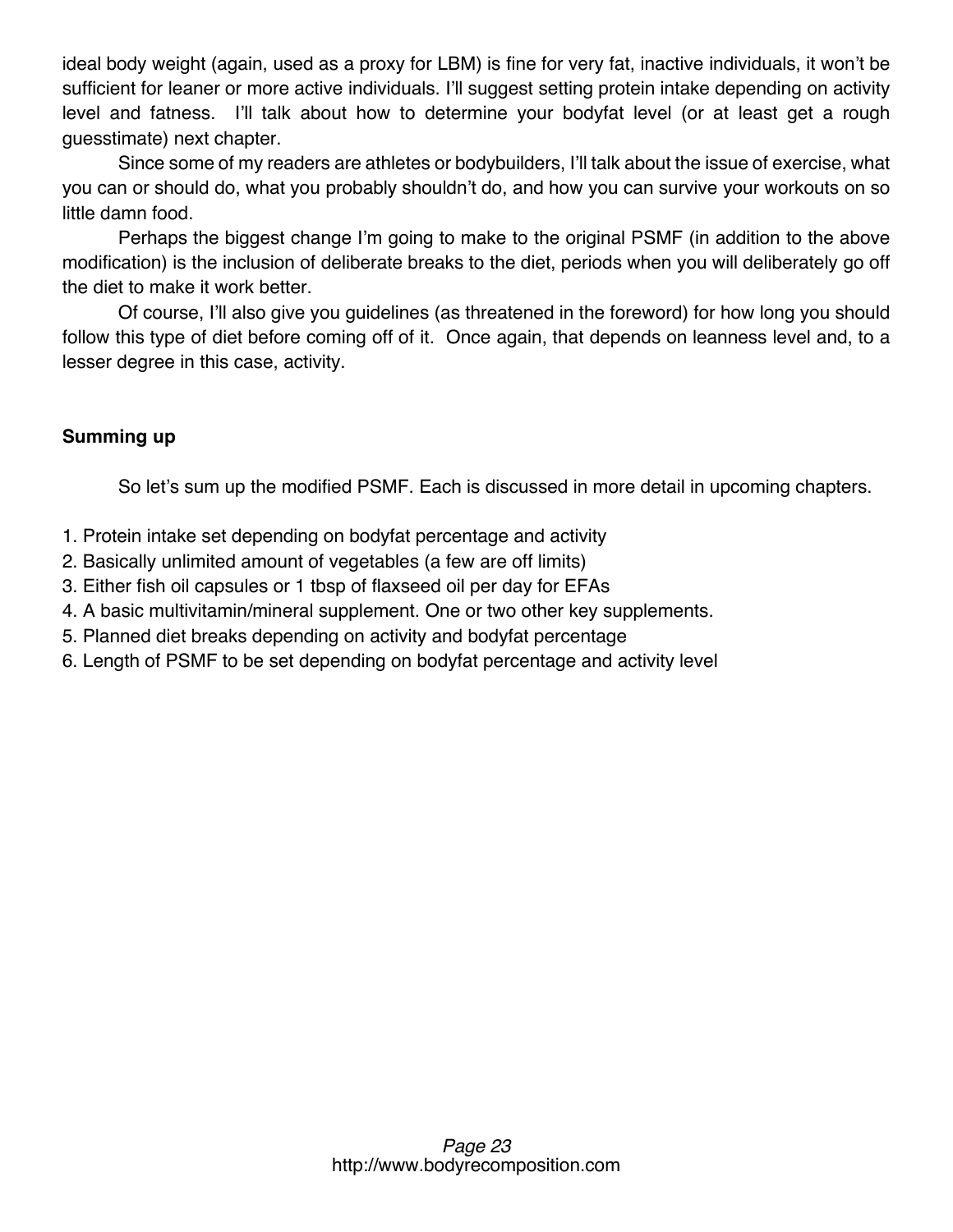# **Chapter 6: Estimating bodyfat percentage**

In the last chapter, I made mention of how your starting bodyfat percentage will affect many things in terms of how you set up this diet. Which means that it's time to talk about how to actually find out how much bodyfat you have. I should mention right now that, from this point forwards in the book, I'll be dividing dieters into different groups. Some of this division will be based upon starting bodyfat level, some of it will depend on activity (or lack thereof).

There are a number of methods of estimating bodyfat percentage (note the use of the word 'estimating'; that's all it is, an estimate) ranging from lo-tech to high-tech and accurate to horribly inaccurate. Which you use depends on your goals and what you have access to. I won't bore you listing all of them, rather I'll focus on which ones I think are worth pursuing in this specific case.

Relatively lean individuals, athletes or bodybuilders, should either know what their bodyfat percentage is or have some reasonable method of estimating it. Calipers would be my preferred method. If you know about calipers, I don't need to give you any more information; and if you don't, it won't do me any good to explain them. Another possible method, although fraught with potential problems are the bioelectrical impedance bodyfat scales (Tanita is a common brand). The problem is that these devices are drastically affected by hydration, a large glass of water or a big piss can alter the number. In general, I don't think they are that accurate but assuming you control for hydration, they can at least give you a starting point. I bring up the hydration issue because it will be affected greatly with this diet, making these types of scales nearly worthless.

Now, what about everybody else? Frankly, if you're not that lean and not currently very active, there's a fairly easy way to get a rough estimate of your bodyfat percentage and that is by using something called the Body Mass Index (BMI). BMI is supposed to be a measure of fatness but it's really not, what it does is relate height and weight with certain BMI ranges (supposedly) being associated with health or not. The problem with BMI is that it doesn't factor bodyfat percentage into account.

That is, say we have two individuals who are 6 feet tall and weigh 200 lbs. But say one is an athlete and has 10% bodyfat and the other is not and has 30% bodyfat. They will have the same BMI value but it's fairly clear (it should be anyhow) that they are not going to be in the same boat in terms of health risk or anything else. Basically, BMI makes no distinction between fat mass and LBM and since active individuals typically have more LBM (and hence less fat) at any given bodyweight, BMI is not accurate for them.

However, recent research has given us a way to use BMI to get a rough idea of bodyfat percentage. It won't be exact but since we're only looking for estimates, it's workable. But I must repeat: active individuals MUST find a different method (i.e. calipers or a Tanita scale or something) to estimate bodyfat, they can NOT use the BMI method.

#### **Determining BMI**

To save everyone a bunch of calculations, I've made determining BMI as easy as looking at the chart in Appendix 1. All you need to know is your height and scale weight. Since I know that many of my readers are probably used to the metric system, I've included both metric (weight in kilograms, height in meters) and American (weight in pounds, height in feet and inches) values. Simply cross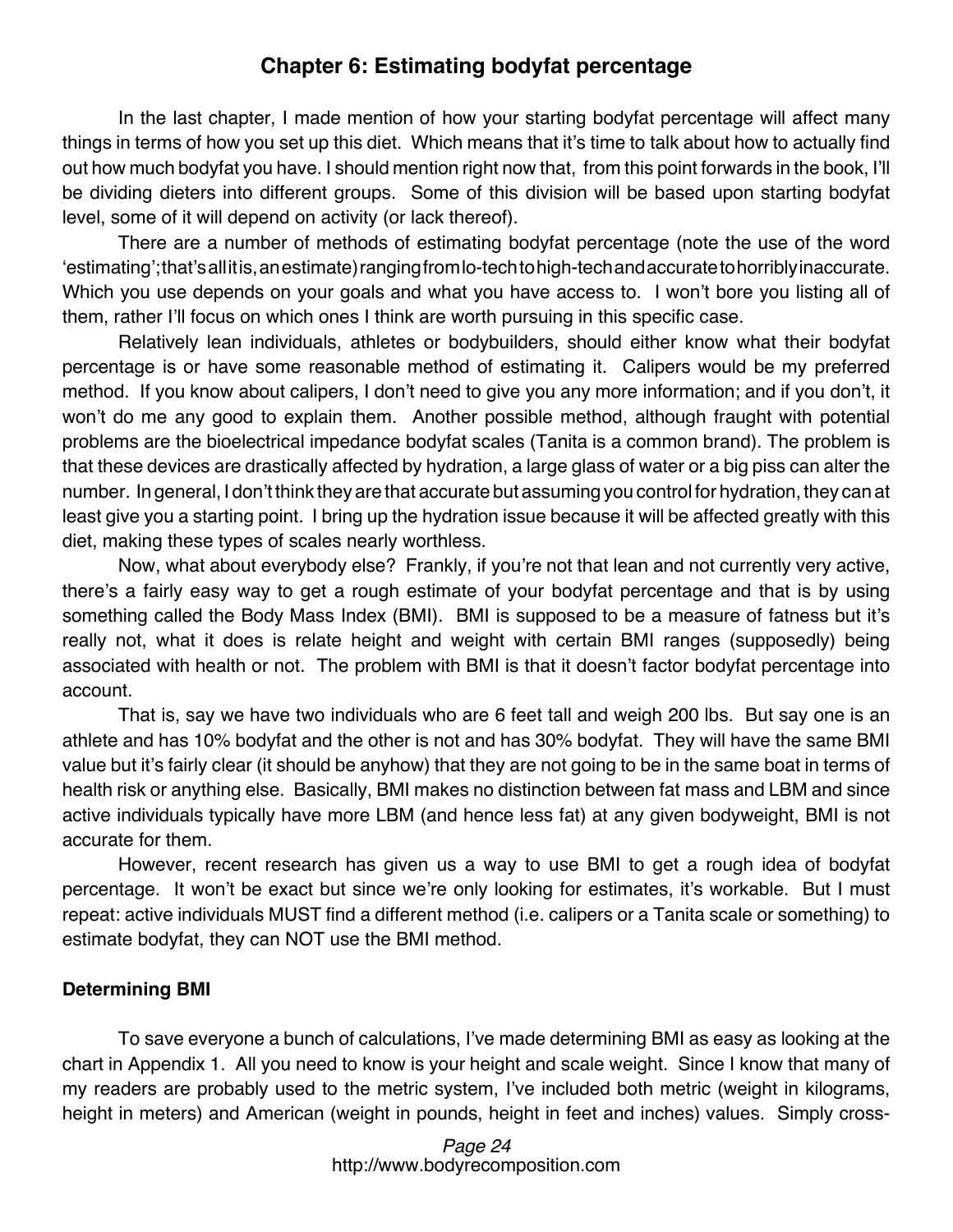reference your weight and height and find your BMI on the table. If you fall in-between values, just pick the middle value. Once again, we're not concerned with exacting accuracy, just a general idea. Once you've determined your BMI, use table 2 in Appendix 1 to get a rough estimate of your bodyfat percentage.

# **Putting the number to use**

So now you have a rough estimate of your bodyfat percentage either based on some direct method (if you're active) or the BMI method (if you're not). There are two things I want you do now. The first is to determine how much of your total bodyweight is LBM. This is fairly simple. First you're going to multiply your current weight (either in pounds or kilograms) by your bodyfat percentage (divide the percentage by 100 so 30% becomes 0.30) to determine how much of your total weight is fat.



Now subtract the pounds of fat from your total weight, this is how much LBM you have.

\_\_\_\_\_\_\_\_ - \_\_\_\_\_\_ = \_\_\_\_\_\_\_\_ Total weight Total fat LBM

Your last task is to use table 1 below to determine what dieting category you are in (1, 2 or 3) based on your current bodyfat percentage. Please note that, to a degree, the separation between these categories are arbitrary, it would be more accurate to put them on a continuum. However, for ease of use, I have to make the divisions somewhere and this is where they fall. If you're right on the edge of a category, it's probably best to use the lower category. So a male who came in at 26% bodyfat should consider themselves in category 2, rather than category 3.

Note that as you lose fat, you may need to readjust which category you are in and adjust the various components of the diet accordingly. If you're already close to one of the cutoff points, you'll want to keep track of changes as that affects how you should set up the rest of the diet. If you're not, you can recheck every 4 weeks or so and recalculate BMI, bodyfat percentage, LBM and dieting category. This, of course, assumes that you're using the diet for more than the short-term in the first place.

| Table 1: Determining diet category based on bodyfat percentage |               |               |  |  |  |  |
|----------------------------------------------------------------|---------------|---------------|--|--|--|--|
| Category                                                       | Male BF%      | Female BF%    |  |  |  |  |
|                                                                | 15% and lower | 24% and lower |  |  |  |  |
| 2                                                              | 16-25%        | 25-34%        |  |  |  |  |
| 3                                                              | $26%+$        | $35%+$        |  |  |  |  |
|                                                                |               |               |  |  |  |  |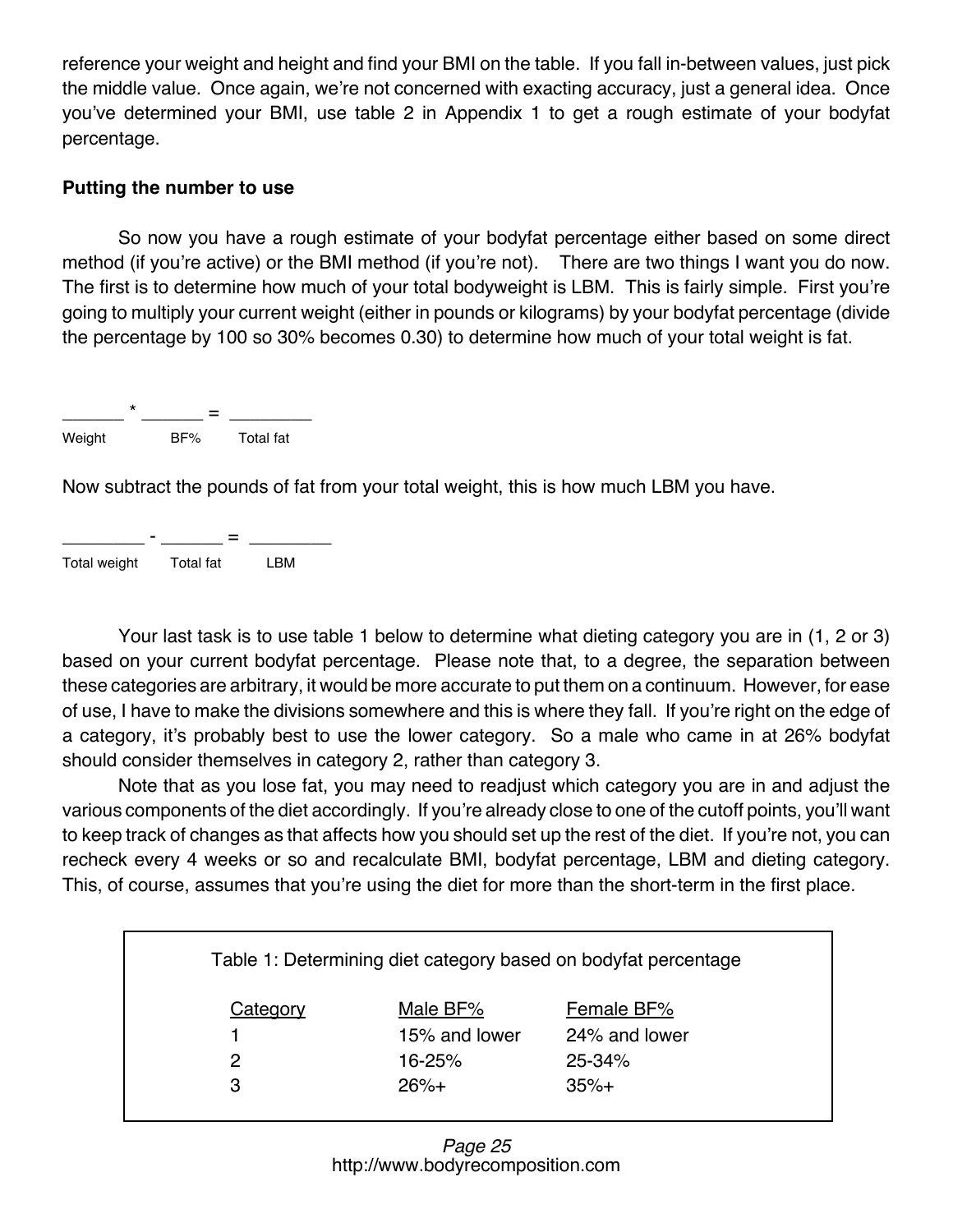# **Chapter 7: Exercise**

Before we can get into finally setting up the diet, I need to talk a little about exercise, mainly because the type of exercise you choose to do while dieting will impact on the overall diet setup. That means defining the different types of exercise, talking about how exercise impacts on weight/fat loss, and finally having you decide what/if any exercise you'll be doing while you're on the crash diet.

## **Types of exercise**

Ignoring the category of 'no exercise', there are three basic types of exercise that can be performed. The first is cardiovascular or aerobic exercise which refers to any activity that is performed more or less continuously for anywhere from 20 minutes up to several hours (in the case of athletes). Walking, running, cycling, swimming, step classes, the Stairmaster, all of those fall under the heading of aerobic exercise. The goal of aerobic training is to burn calories and improve the health and fitness of the cardiovascular system (heart and lungs essentially) although there are many other adaptations that occur with this type of exercise.

The second is resistance training which refers to any activity where the muscles are forced to work against a high resistance so that you are unable to continue the activity for more than a minute or so. Most people think of this as lifting weights but working with rubber tubing, or many different home machines (such as Soloflex or Bowflex) also falls into this category. You could even fill milk jugs with water or sand and lift those. Or go to the park and lift rocks, or large pets, or small children.

Finally is interval training which is sort of a subcategory within aerobic training; you can think of it as sprint training. Interval/sprint training is performed with the same types of activities as aerobic training but entails working very hard for some short period of time (anywhere from 10 seconds to several minutes) and then taking it easy for some period of time (which depends on the length of the hard part). So instead of performing 30 minutes of cycling at a moderate pace with regular aerobic training, with interval training you would warmup for 5 minutes and then go nearly all out for 1-2 minutes at a time interspersed with 1-2 minutes of easy cycling (you might repeat that 5-10 times) and then cool-down. I'm really only mentioning interval training for completeness as I really don't think it's appropriate or sustainable on a crash diet. I'll make a couple more comments about interval training below.

## **Exercise and weight/fat loss**

You've probably heard, read or seen that you must exercise to lose weight/fat, or that exercising will drastically improve the amount or rate of weight or fat loss. It's important, once again, to make a distinction between weight and fat loss, as you'll see in a second.

People obviously can and do lose weight all the time without exercise (keeping the weight off is a separate issue I'll come back to) so exercise certainly isn't required. So you might be wondering if exercise has much of an effect on the rate of weight loss. For the most part, exercise has, at best, a small effect. Some studies find that it increases the total weight loss slightly, most find no effect. As I'll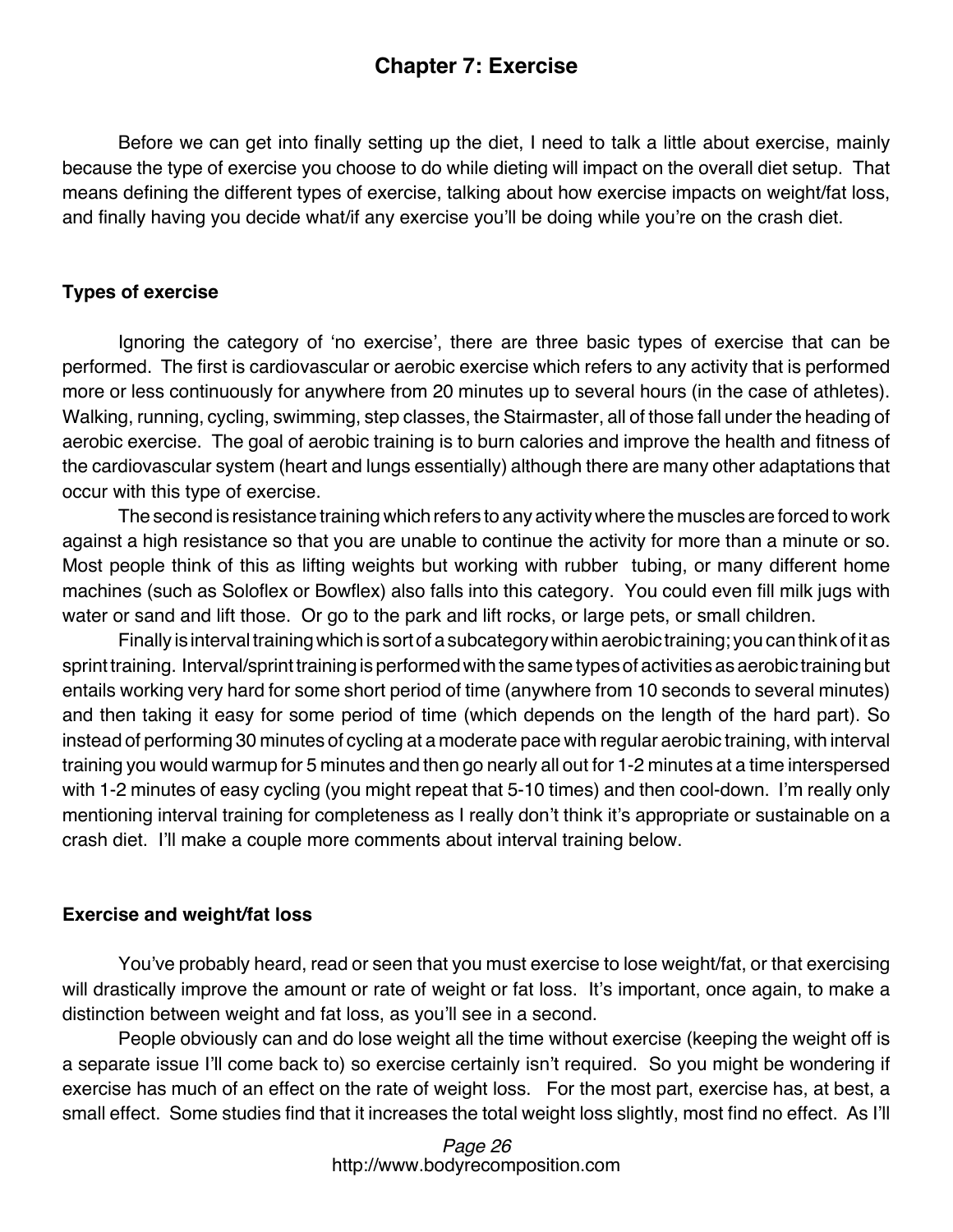mention below, some studies find that exercise actually reduces the total weight loss.

Why? Why doesn't exercise improve the total rate of weight loss. The reason is one of simple mathematics and reality. Under most dieting conditions, unless a tremendous amount of exercise is or can be done (and this usually isn't the case for overweight individuals) such that a very large amount of additional calories are burned, exercise simply fails to have much of an impact.

That is, unless you're capable of literally hours per day of exercise, sufficient to burn a ton of calories, the calorie burn from exercise will generally be quite small compared to the deficit created by food restriction. And the average overweight individual who is sedentary simply won't be able to burn enough calories with exercise to greatly impact on the overall deficit. From a weight loss standpoint, about the only people who are able to burn a ton of calories with exercise (athletes) are the ones who don't need to in the first place.

This is even more the case on a crash diet such as this one where the daily deficit is already pretty monstrous. That is, once you've generated a daily deficit in the realm of 1500-2000 calories/day (or higher in some cases), burning a few hundred more calories per day with exercise simply doesn't amount to much. Which isn't to say that exercise is useless but it's unrealistic to expect the addition of most exercise regimes to drastically increase the rate of weight loss.

Quite in fact, some studies suggest that there will be less weight loss if exercise is included during the diet but this is sort of misleading. The reason is that, in beginning exercisers, exercise can cause an increase in LBM/muscle mass and this affects the amount of total weight that is lost. Less weight will be lost but only because LBM is being gained (or less LBM is being lost). I suspect that this is why some rapid weight loss centers actively recommend against exercise: they want to generate the greatest scale weight drops and that means avoiding anything that spares of increases LBM.

Of course, this is totally misleading, as I mentioned above. Maintaining (or even increasing) LBM on a diet, at the expense of fat loss shouldn't generally be construed as a bad thing. It's simply one of those places where focusing only on weight loss leads folks to bad conclusions and even worse recommendations.

I should mention that, in gaining weight, some proportion of that weight is LBM (some of which is muscle and some of which is simply connective tissue to support the extra weight) and most obesity experts accept some LBM loss as part of the weight loss. A LBM loss of 25-30% is usually considered acceptable in obese individuals since that represents the 'extra' LBM they gained getting fat in the first place. But I digress.

## **What about fat loss?**

Ok, so it looks like exercise, unless you are capable or willing to do hours of it per day is unlikely to have a major effect on either the rate or total amount of weight loss. In some cases, exercise may actually decrease the total weight loss by increasing LBM. But that brings us back to the issue I brought up back in chapter 1, the differentiation between weight loss and fat loss.

Because while exercise may not greatly affect the total amount of weight lost on a diet, it can affect the *composition* of what is lost, that is fat versus LBM. Depending on a host of variables, including the type and amount of exercise and the extent of the diet, some studies find that exercise (weight training more so than aerobic exercise) can alter the proportion of what is lost: more fat is lost and less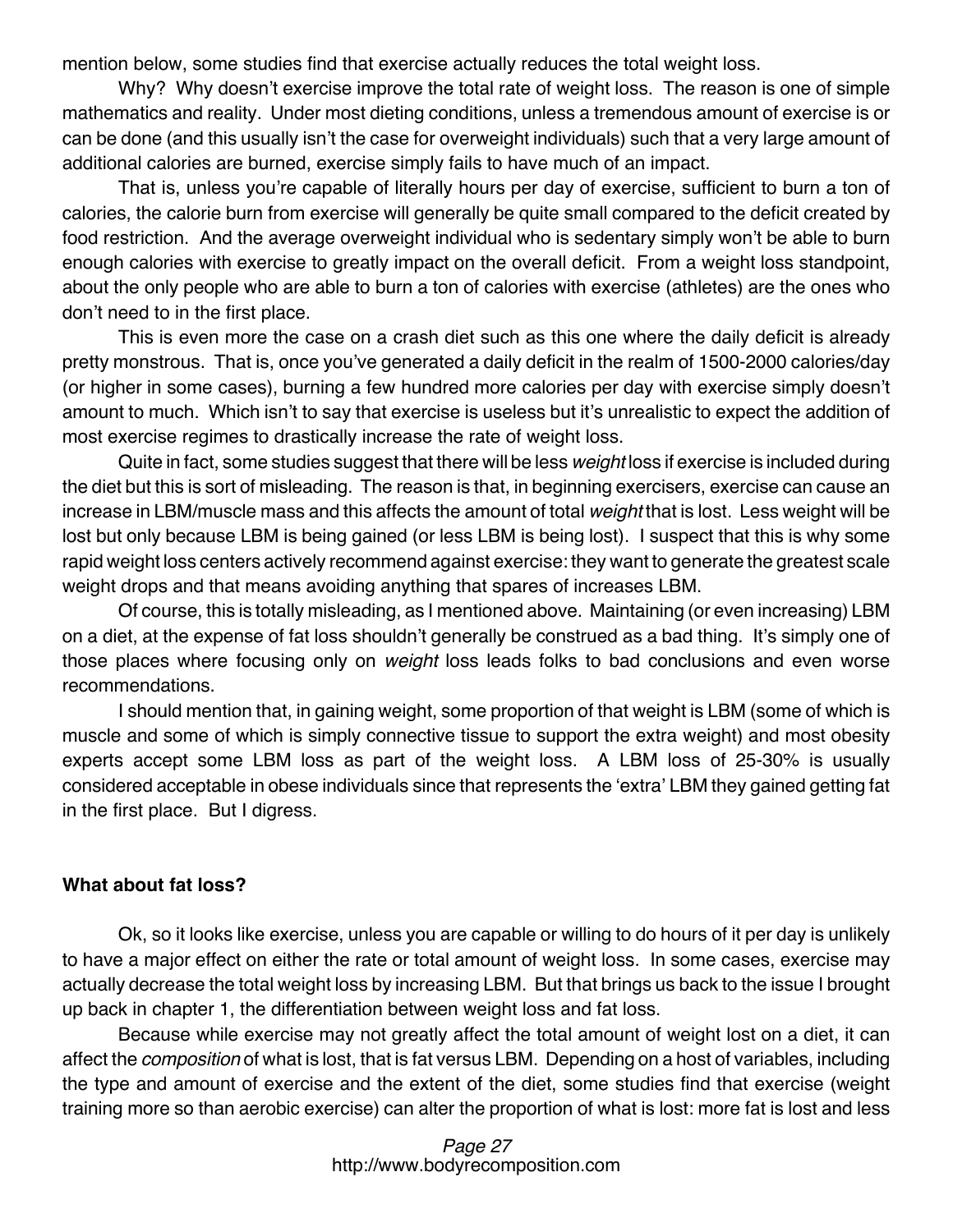LBM is lost (in some cases, LBM is gained).

So even if total weight loss is the same (or even decreased), more fat is lost in the exercising group. Assuming your goal is fat loss and not *just* weight loss, exercise shouldn't generally be seen as detrimental. That is, even if your total weight loss ends up being decreased because you're exercising, a greater fat loss more than balances it out. Right?

As well, there are other potential benefits of exercising on a diet. Some studies indicate that exercise may help prevent some of the metabolic slowdown that occurs with dieting. Please note that a great deal of research finds no such effect but it depends heavily on the type and amount of activity and how extreme the diet is (see next section). As well, some studies find that exercise helps dieters stick with their diet, adherence to the diet can be improved with the addition of exercise. Which may be one of the most important reasons to include it.

#### **Can exercise hurt?**

But can exercise be detrimental to weight or fat loss? In the case of a crash diet, the answer is yes. At least one study has found that the addition of a large amount of aerobic activity (roughly 6 hours per week) to a protein sparing modified fast *increased* the drop in metabolic rate that occurred. It didn't increase weight loss over the length of the study (4 weeks) either. Basically the caloric burn of the exercise led to an adaptive decrease in metabolic rate (of course, the exercise also burned excess calories so the end result was the same).

As mentioned above, once you've generated a monster daily caloric deficit, burning a few hundred more calories through aerobic activity is unlikely to have much of an impact. I should mention that lighter dieters (usually women) often need to add aerobic activity along with a caloric deficit to achieve reasonable weekly fat loss.

Weight training hasn't been studied as extensively and I'm unaware of any studies on interval training in terms of how it might interact with a crash diet such as the one described in this booklet. Although I'll make more specific comments below, I'll say this upfront: unless it helps with adherence to the diet, I don't see much of a point in doing anything but the mildest aerobic activity on the crash diet. Thirty to forty minutes a few times per week (maybe daily) would be it.

Frankly, weight training 2-3 times per week with a basic full body routine would probably be the best choice on this diet. One exercise per bodypart for a few heavy sets is more than plenty. In beginners, this is usually more than sufficient to increase LBM and in experienced exercisers, this will maintain LBM for the length of the diet. I'll be more specific about recommendations below.

#### **Preventing weight regain**

As a final comment, I want to mention that a rather large amount of research suggests that exercise may have its major role in preventing weight gain after the diet is over. That is, individuals who get involved in regular exercise are more likely to maintain the weight/fat loss than those who don't. So while those of you not already on an exercise program may not want to being one during the diet (see below), you may want to seriously consider getting into an exercise program when you come off the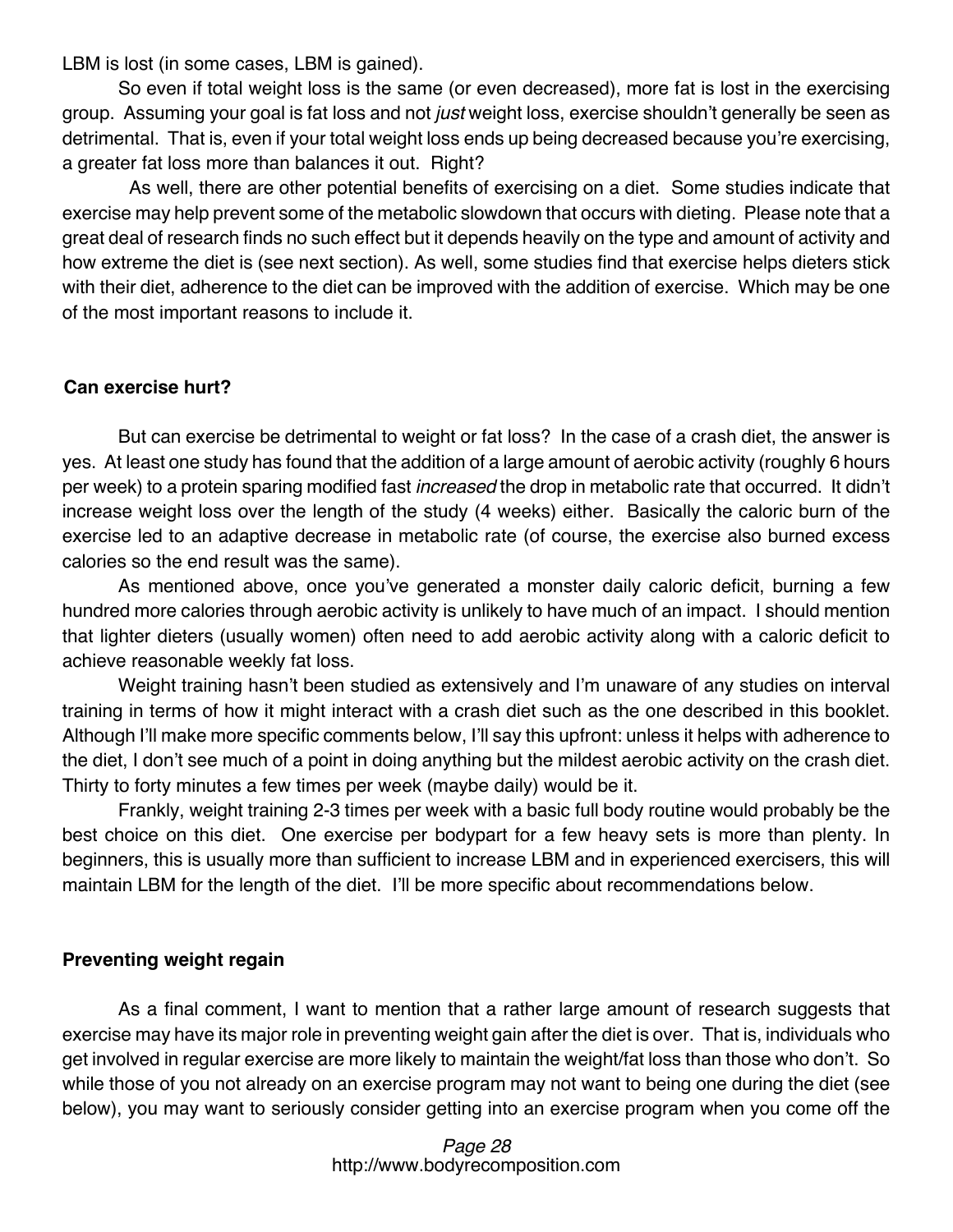diet (see chapters 11-15 for more details on ending the diet). That assumes, of course, that you want to maintain the weight/fat you lost. Note that studies of successful dieters (individuals who have lost weight and kept it off long-term) find involvement in a regular exercise program as one of several common behavior patterns.

I'll mention up front that it appears to take quite a bit of activity, along the lines of 2500 cal/week burned through exercise to maintain the weight loss. That works out to a solid 1.5 hours of moderate intensity activity or about an hour of hard activity pretty much daily. Smaller amounts of exercise have progressively smaller effects.

# **Guidelines for exercise: athletes, bodybuilders, those already exercising**

First let me get the easiest group out of the way first: the folks who are already on an established exercise program, the athletes, bodybuilders and obsessed exercisers/dieters (I'd expect most of these folks to be in category 1, category 2 if they got sloppy in the off-season). You should keep up your training program but the total volume and frequency of your training should be cut way back; you simply won't have the recovery capacity on so few calories.

Studies routinely show that both volume (number of sets, amount of aerobic training done) and frequency (days/week) can be cut back significantly (by up to 2/3rds) as long as intensity (weight on the bar, speed) is maintained. Given those parameters, performance can be maintained for many weeks. If you're as overtrained as most athletes, cutting back on your training during a crash diet will act as a minitaper, you might even show some improvement. But don't hold your breath.

Basically, I'd say cut weight training back to maybe once every 3-4 days (or twice a week) or so, doing a full body workout with a few heavy sets per bodypart in the 6-8 repetition range. This will give you the best strength and LBM maintenance on this diet. If you wanted to do a little bit of high rep work (12-15 reps) at the very start of the diet to deplete muscle glycogen and enhance fat oxidation (see my Ultimate Diet 2.0 for more information on this), that wouldn't be a terrible idea either.

Yes, I know that full body workouts are out of vogue and dieting bodybuilders are almost pathological in their desire to increase both the frequency and volume of training when they are contest dieting but this is a mistake, more so during a crash diet. Trust me on this: cut your training back during this diet. You are likely to get into real problems if you try to train too frequently or too much on too few calories: don't say you weren't warned.

I want to add that the low blood glucose that typically occurs on a low-carb diet can really sap training intensity, especially in the weight room. My hunch is that it's a central effect, the brain simply isn't sending neural signals to the muscles as well when blood glucose is low. Consuming 5 grams of carbohydrate (I'll mention this again in another chapter) about 10 minutes before you train can help a lot with your ability to maintain intensity, by increasing blood glucose back to the normal range.

Conceivably,you could even increase this to 15-30 grams of carbs taken during the workout (this only adds 60-120 calories to your diet) as well. If you want to save some of your protein intake and consume it around training (maybe 15 grams of whey immediately before and/or after the workout), this will help to support protein synthesis and limit LBM losses as well.

And what about cardio? Well, as above, too much cardio when added to a crash diet such as this one can cause more problems than it solves. At the same time, once you get down to extreme levels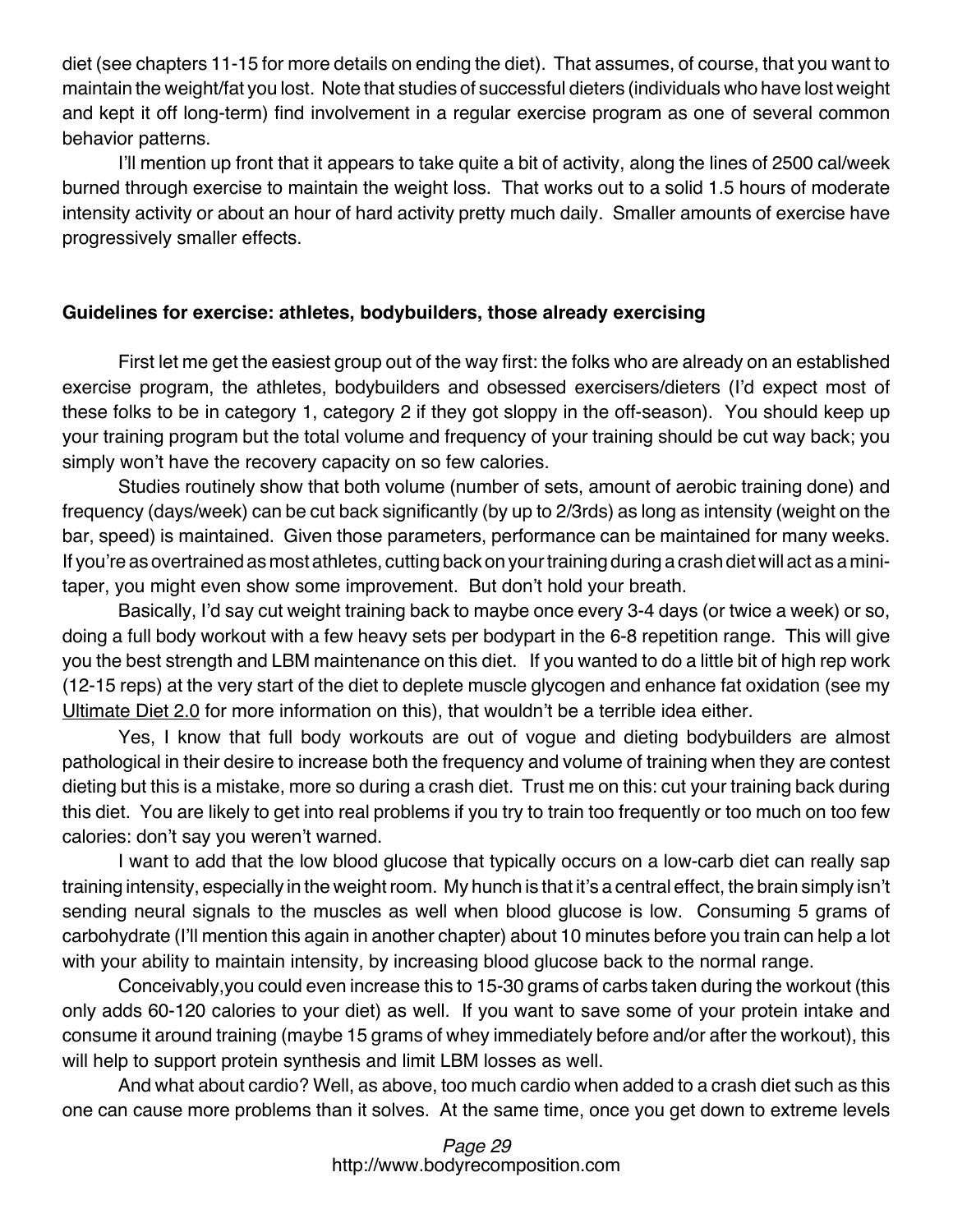of leanness (12-15% or lower for men, 21-24% for women), some cardio certainly appears to help with fat loss. This is more true for women and losing lower bodyfat than it is for men (many male bodybuilders can get ripped simply with lifting and diet). So moderate cardio, perhaps 30-40 minutes 3-4 times/week (*maybe* daily if it helps keep your appetite at bay) is probably ok. Just don't go nuts with it. Typical 2 hour/day bodybuilder contest aerobics is definitely a bad idea on the crash diet. It's unnecessary, unproductive and, most likely, actively damaging to muscle mass.

And what about intervals? Honestly, with everything else going on, I can't see folks recovering from interval training during the crash diet. If you must try them (or you're involved in a sport that requires interval training), I'd keep the interval length in the 45-60 second range with rest periods equal or double (45-120 seconds) and do 4-5 repeats a maximum of twice per week. I don't recommend such on this diet but that'd probably be about as close to ideal for fat loss as anything else.

#### **Guidelines for exercise: everyone else**

So what about everybody else, those that aren't already involved in a regular exercise program (shame on you)? Frankly, I'm torn. I don't know that an extreme diet such as this one is really the best time to start an exercise program. Fatigue can be high and energy levels can be low (note that some people just feel great) which doesn't bode very well for exercise. At the same time, folks just starting to exercise should be starting at a very low intensity to begin with, the types of training they should be doing are probably sustainable on this diet.

As I stated above, I think the best choice of exercise during the crash diet is weight training, more so than cardio. The deficit is already huge to the point that cardio (unless it improves diet adherence) won't have a big impact and weight training works better for sparing LBM.

A beginning weight trainer should be performing the most basic of routines. At most one exercise per bodypart should be done and the whole body should be worked at each workout with fairly high reps (12-15) and light weights. This could be done on machines (at a gym or at home) or with dumbbells. This workout would be performed 2 times per week (three would be the absolute maximum). In some ways, this is actually helpful on a crash diet such as this one, by depleting muscle glycogen (by using higher repetitions), the body will increase its use of fat for fuel. Unfortunately there's no way for me to cover all of the details necessary to set up a beginner's exercise routine (it's one of my forthcoming book projects). There are about a billion and one exercise books out there, get a weight training for dummies or something if you want to get started.

And cardio? Again, as above, the addition of too much cardio to a crash diet can cause more problems than it solves, causing a greater reduction in metabolic rate (without increasing weight loss) than would otherwise occur. Even so, a small amount of aerobic/cardiovascular type of exercise can be performed. Beginners should start with a minimum of 20 minutes three times per week at a fairly easy intensity. Walking works just fine although other types of activity can also be done. This can be increased gradually to a maximum (for this diet) of 40 minutes 3-5 times per week (again, daily activity seems to help some people keep their food intake under control).

Intervals? Beginning exercisers shouldn't do intervals until they've got a solid 8-12 weeks of basic beginner training under their belt in the first place, much less on a diet such as this one.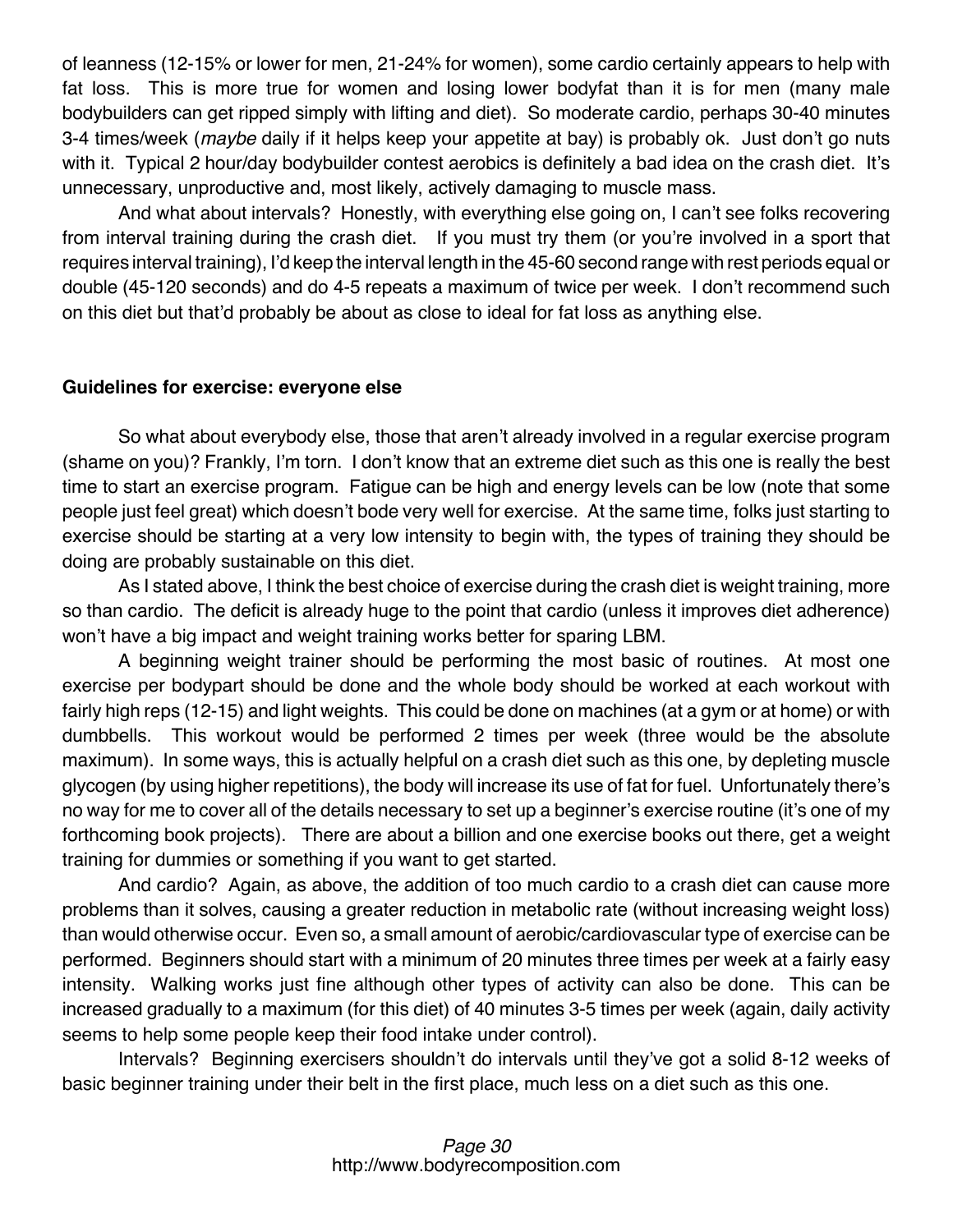# **Chapter 8: Setting up the diet**

And finally it's time to actually set up the daily diet. In this chapter, you're going to use the diet category you're in (1,2, or 3 from the last chapter) along with your LBM and the type of exercise you're doing (or not doing) to determine your daily protein intake for the Crash Diet. I talked about exercise in the last chapter and, by this point you should know what, if anything, you will be doing. In this chapter, you're going to put all of that information to use to set up your daily diet.

In actuality, it's quite simple, just use table 1 below. In the far left column are the different diet categories, on the top is a listing of activity, either no activity, aerobic activity only, or weight training (this would include weight training and aerobics). Just find your category on the left and cross reference it with the activity on the top and that's your daily protein intake per pound of LBM.

| Category | Inactive   | Aerobics     | <b>Weight training</b> |  |
|----------|------------|--------------|------------------------|--|
|          | $1 - 1.25$ | $1.25 - 1.5$ | $1.5 - 2.0$            |  |
| 2        | .9         | 1.1          | 1.25                   |  |
| 3        | .8         | .9           | 1.0                    |  |

Pretty simple, really. Now, one last step and I swear you're done with math (well, until the last chapters anyhow). Now you have to multiply your LBM in pounds by the number from Table 1, that's your daily protein intake. Metric readers should multiply their weight in kg by 2.2 to get pounds and then multiply by protein intake in gram per pound to get total grams of protein per day.

\_\_\_\_\_\_\_\_\_\_\* \_\_\_\_\_\_\_\_\_ = \_\_\_\_\_\_\_\_\_\_\_\_\_\_ LBM in pounds g per pound g protein per day

So if you have 150 pounds of LBM and are in category 1 and doing weight training, you will need 150 \* 1.5-2 = 225-300 grams of protein per day. An individual with 100 pounds LBM in category 2 who is inactive only need 100  $*$  0.9 = 90 grams of protein per day. I'll talk about what to eat and how to divide it up momentarily.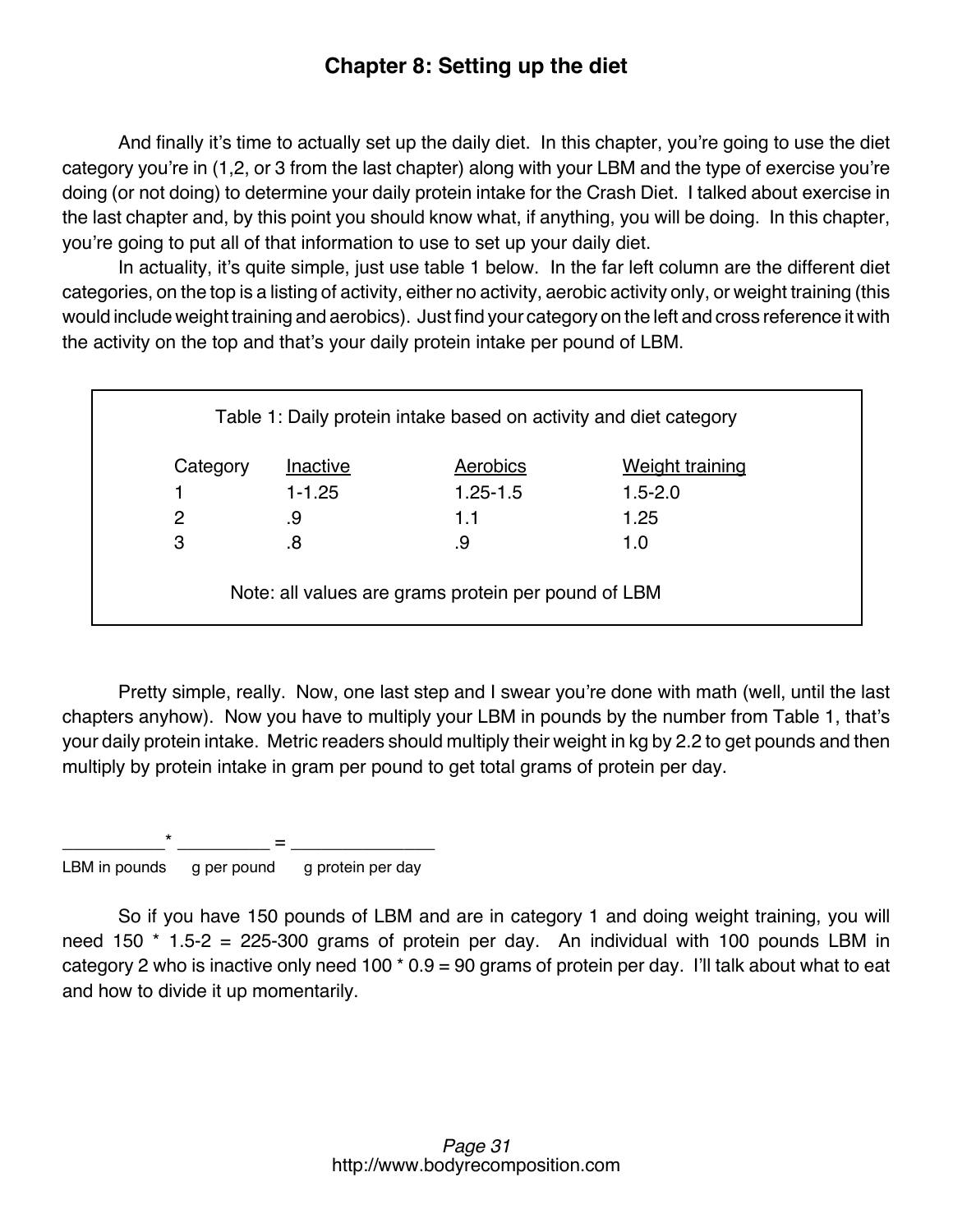# **What do I eat?**

So you're wondering what to eat each day, maybe hoping I'll fill the rest of this booklet with hundreds of pages of interesting recipes. Sorry, but it's not gonna happen although I will give some food lists in this chapter to get you started on what to eat on this diet. This is not an exciting or interesting diet; it's supposed to be effective, not fun. There are a few recipes in the back, again by my friend Allie, to get you started.

I will, however, give you some guidance on what to eat. It should be pretty clear that you're going to be limited to protein sources that are low in both fat and carbohydrates. Of course, it'd be unrealistic to exclude foods containing almost no carbs or fat, a gram of two of each per serving won't be a diet breaker.

I'd strongly suggest that you get into the habit of reading labels, you'd be surprised at how many hidden grams of carbs and fat turn up in what you'd think are pure protein sources. This isn't as limiting as it might seem and the best food sources appear in the list below (I've probably left off something). Again note that most protein sources can contain a gram or two of fat or carbs without it being any big deal within the big scheme of this diet.

Table 2: Low-fat and low-carbohydrate protein sources

Skinless chicken breast: watch out for various flavorings on commercial products Low-fat fish: tuna, cod, halibut, flounder, lobster, crab Extremely lean red meat: 95-98% fat free Fat free dairy: includes fat free cheese and cottage cheese, see note on dairy below Egg whites Beef jerky: can contain quite a few carbs depending on the flavoring Protein powder: see comments below

Admittedly it's not a huge list of foods but this is also a short-term diet (making the above foods part of your habitual diet will be good for maintenance afterwards, see chapters 11-15). As well, you should be able to keep yourself interested by mixing and matching. For example, melt some fat free cheese on top of extra lean ground beef, throw on some lettuce, tomatoes and mustard and make a cheeseburger. Or make an omelette out of egg whites and the same fat free cheese (throw in some veggies to plump it up), you can make a dessert of sorts out of cottage cheese with some chocolate protein powder and some Splenda, you get the idea.

Ok, let's talk about dairy. I highly recommend you get one or more servings of dairy in your daily meal plan. There are at least two reasons for this. The first is that calcium is turning out to have important benefits in terms of fat loss and some studies suggest that dairy calcium works better than other forms: high dairy calcium fat loss diets cause greater fat loss than either low-calcium or nondairy calcium diets.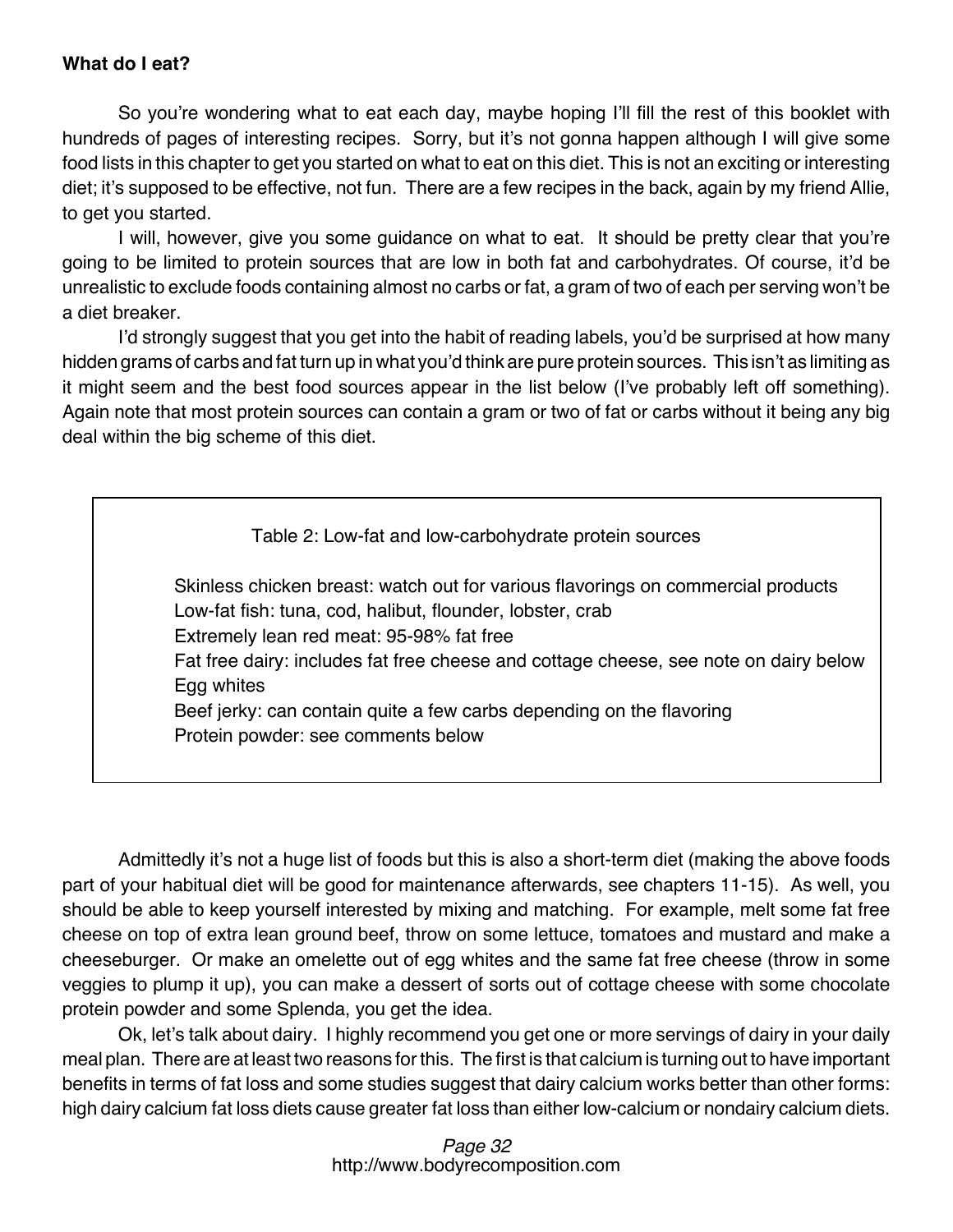Calcium is also an important nutrient for overall bone health anyhow and the calcium from dairy is absorbed the best (I'll talk about calcium supplements below). The second is of more relevance for athletes and lean individuals but the protein in dairy (casein protein) has been shown to be anti-catabolic, that is LBM sparing. This isn't a huge deal for category 2 and 3 dieters but is important for category 1 dieters. An additional benefit of dairy protein is that milk protein (casein) digests very slowly, it tends to sit in the stomach a long time. This helps to increase fullness.

So what about protein powders which are a staple of athletes and bodybuilders (and sometimes used by other dieters), what is their place on this diet? Frankly, I don't think protein powders should make up the bulk of your daily diet although they can be used sparingly. If you are an obsessed weight trainer, bodybuilder or athlete and just must use a protein powder, use whey protein right around your workouts as I mentioned in the last chapter.

I will be the first to admit that just measuring out powders makes it extremely easy to control food intake. This is probably why many previous approaches to the PSMF have relied on liquid nutrition and shakes. Quite in fact, I considered designing a meal replacement powder to go along with this diet and would make a tremendously greater amount of money doing so. Unfortunately, I think the cons of using powdered/liquid nutrition far outweigh that benefit. I suppose if someone rolled a truckload of money to my door, I'd consider it (hint, hint to any interested supplement companies).

One of the cons is that protein powders tend to leave people hungry as they digest fairly rapidly (casein protein, which is becoming expensive and hard to find at the commercial level, is an exception) unless combined with a soluble fiber (think guar gum or psyllium husks). Of course, it would be easy enough to design a product that would avoid this problem (note to interested supplement companies: my email address is in the front of the book).

The problem in my mind is that, while this generates amazing weight/fat loss in the short term, it does nothing to teach or retrain overall eating habits in the longer term. I'll talk about this more in the chapters on how to end this diet but recall that one use of the crash diet is to jump start a normal diet, I'll also talk about how to maintain the weight loss (assuming such is your goal) in those chapters. But doing that means relearning an overall better way of eating and that means eating real food. I think structuring a crash diet around such liquid products is easier but ultimately limiting in the long-run. I'd rather see crash dieters get into the habit of making good whole food choices for when they come off the diet.

#### **The rest of the diet: vegetables, EFA's, water and supplements**

Compared to dealing with protein intake, the rest of the diet is fairly simple. With the exception of peas, carrots and corn, and beets (the starchy vegetables which contain a lot of carbohydrate) which are off limits except in tiny amounts, you can (and should) eat basically an unlimited amount of vegetables. This will give you something crunchy to chew on, keep you full, and keep you regular. Veggies can also provide snacks in between meals to help keep hunger at bay. Since you probably need extra sodium anyhow (see below), a cucumber or bag of celery and a salt shaker can help with munchies for snacking. Vegetables also provides myriad nutrients that are valuable to health. A potential problem is what to put on top of those veggies since most salad dressings and topping contain either sugar or fat. Lemon juice with spices is always an easy option and some of the vinegar based dressings (vinaigrettes) are essentially calorie free. I've listed some 'free foods' at the end of the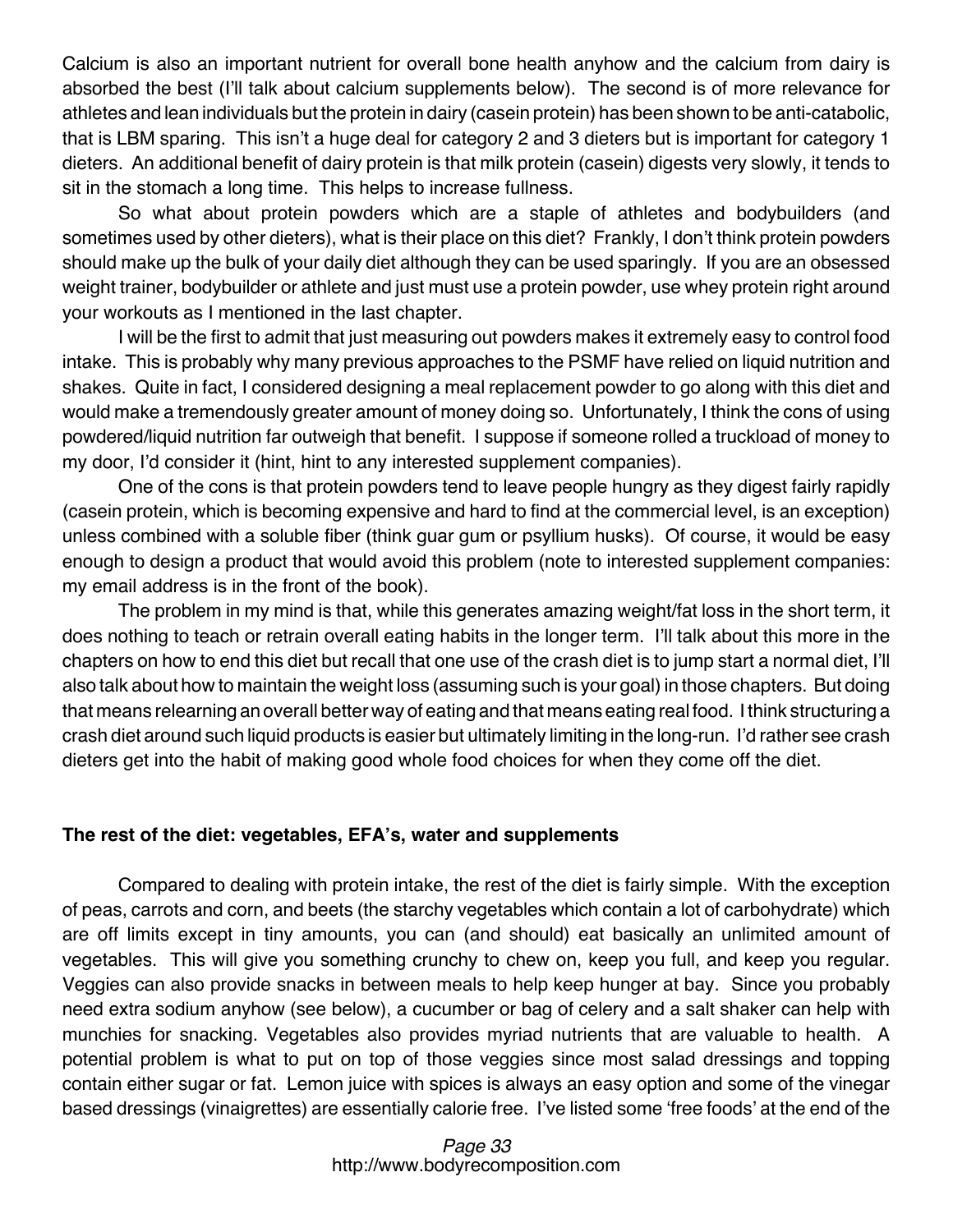chapter which can be mixed and matched to spices up your meals.

I mentioned fish oil capsules before but really want to drive home the need for an w-3 essential fatty acid source. Either go buy pre formed fish oils (I personally use Now brand Omega-3 but only because they are inexpensive) and take 6X1 gram capsule per day or, if you must, use one tablespoon of flax oil per day. You can either take all of your EFA's at once or spread them out across the day; just make sure and get them.

As mentioned in the exercise chapter, athletes may want to take 5 grams of a fast acting carbohydrate (you can actually buy glucose pills in the diabetic section of any pharmacy) about 5-10 minutes before their weight workouts, this will raise blood glucose back to the normal range and help to maintain exercise training intensity. It only adds 20 calories to the daily diet. Again, up to 15-30 grams of carbs (think Gatorade) can be sipped on during a workout, adding 60-120 calories to the diet. While this may slow weight or fat loss slightly, the improvement in ability to maintain training intensity (a key in maintaining LBM) more than makes up for this.

A large water intake should be a part of any diet. You can add lemon to it to improve the taste if you don't like it straight. If you can drink the water very cold, you get an added bonus: it turns out folks like Ellington Darden were right, the body expends calories to heat the cold water. One or two liters of cold water per day can result in an extra hundred or so calories burned on top of ensuring that you stay hydrated. Other non-caloric drinks are also acceptable although every now and again you find someone who swears (correctly or not) that the citric acid in soda or stuff like Crystal Light stalls their weight loss.

Finally I want to mention some basic supplements which should be a part of any lowcarbohydrate diet. The primary group to worry about are the electrolytes, sodium, potassium, and magnesium. All three are lost on a low-carb diet and supplementing them seems to help people avoid fatigue. Three to five grams of sodium (just put salt on your food), up one gram of potassium and 500 mg of magnesium should be supplemented; this seems to help with fatigue. Some dieters have used a potassium salt to put on their foods and this is certainly an option.

I want to mention calcium again, in addition to your one or two servings of dairy protein per day, adding 600-1200 mg of calcium (generic calcium carbonate from the grocery store is fine) is a good way to ensure adequate calcium intake and help with fat loss. Take half of it in the morning and half of it at night. Oh yeah, take a one per day multivitamin every day, just to be sure. Supermarket generic is fine as far as I'm concerned.

I suppose obsessive athletes are wondering about all of the other stuff that they might take. Glutamine to support the immune system, branched chain amino acids (which are useful but only at prohibitively expensive doses), leucine, etc., etc. Your call, I don't think most of it is necessary with the levels of protein intakes I'm suggesting but they are all workable and may have a small benefit for the very lean.

Beyond those few, there are myriad dozens, if not hundreds, of other supplements aimed at fat loss. Some of them have minor effectiveness, most are overhyped crap. Frankly, with the exception of what I'm going to talk about next chapter (a supplement so important that it deserves its own chapter), none of them are really necessary or worth including as far as I'm concerned.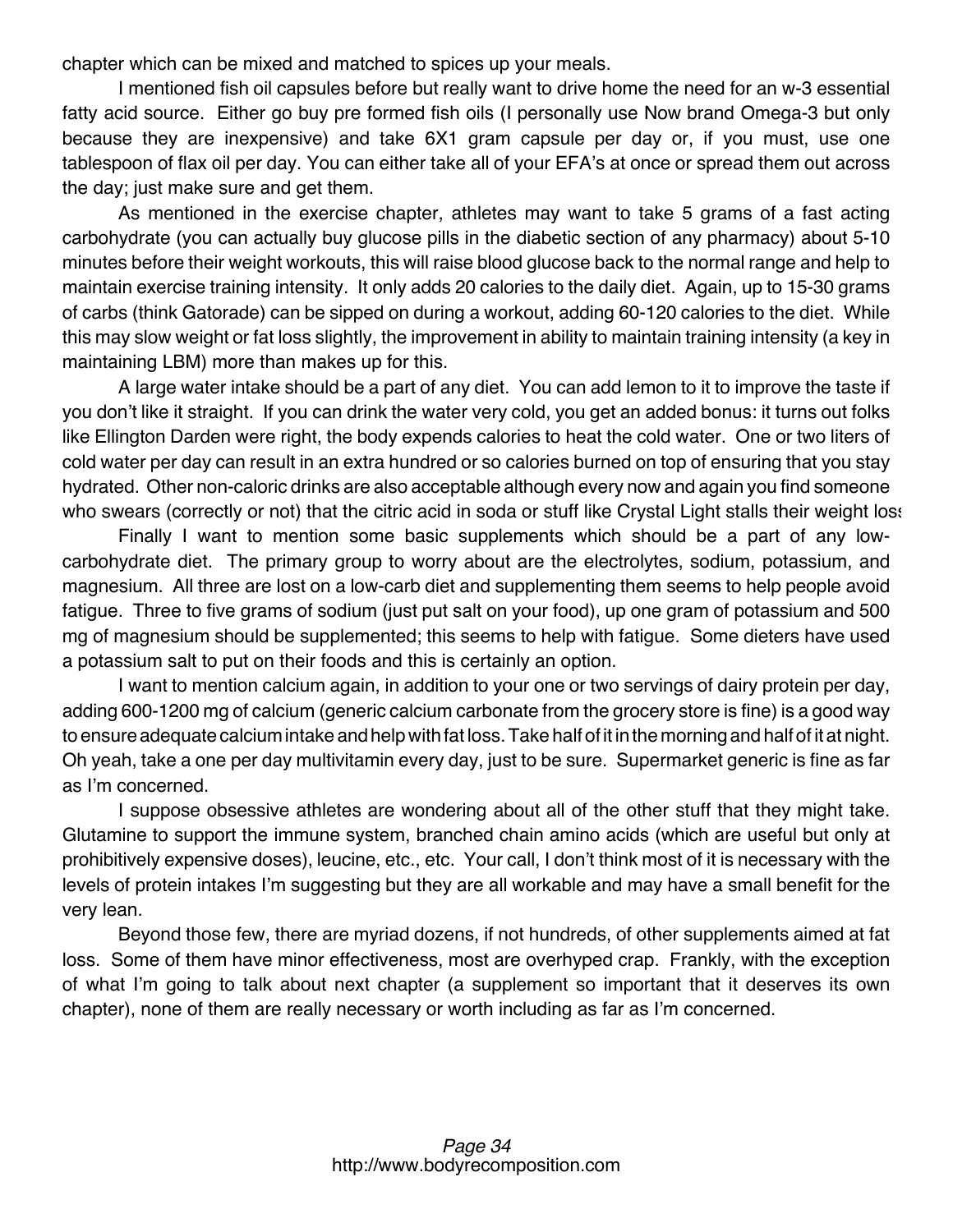## **Other details: meal frequency, portion size and (gasp) food lists**

So let's talk a bit about some of the other aspects of setting up this diet, meal frequency, portioning and that sort of stuff. As well, going totally against my inherent nature, I'm going to provide some food lists below, mainly focusing on what non-protein foods you can include (the list for protein sources appears above).

First, meal frequency. Depending on what type of dieting literature, you read, you have probably either seen it asserted that you must eat 5-6 times per day to lose weight (bodybuilding, athletic stuff) or that you should only eat 3 times per day (some of the rest of it). I take a bit more free form approach to it all. The basic issue, as far as I'm concerned, is how many calories you'll be eating per day as this determines what a realistic number of meals can be.

To tell a lighter female who may be eating 1,200 calories per day that she must eat 6 'meals' per day is ludicrous in my opinion, that makes each 'meal' a mere 200 calories. A few bites of food at best and hardly filling. By the same token, a large individual trying to eat 3,000 calories per day would have to eat some monster meals of 1,000 cal per meal if they only ate three times per day. That person would be better of splitting it into 5-6 smaller meals. None of which is really relevant to the PSMF except as words of general introduction.

Within the context of this diet, most people will be eating somewhere between 400 and 800 calories per day or so. This takes it far out of the realm of a 6 meal per day plan. Frankly, 3 meals is more realistic unless you want each 'meal' to be a few bites of food. Maybe 4 if you're at the high end of the calorie intakes. Now, you may remember from a few chapters back that protein contains 4 calories/gram, meaning that 400-800 calories represents somewhere between 100 and 200 grams of protein. Divided across three meals, this is 33 grams to just under 70 grams of protein per meal (across 4 meals, 200 grams would be 50 grams of protein).

To put this in perspective, one ounce of almost any meat will contain between 7 and 8 grams of protein. Three ounces of animal protein is about the amount that will fit in a cupped palm (or roughly the size of a deck of cards). A typical restaurant portion may be double or triple that (8-12 ounces). So 33 grams of protein would represent 4-5 ounces of protein; 50 grams would be 6-7 ounces (two cupped palms), 70 grams 9-10 ounces (three cupped palms). A regular sized can of tuna has 32 grams of protein.

An egg white has about 3.5 grams of protein so you'd be looking at about 7-8 egg whites to get about 32 grams of protein. An ounce of nonfat cheese is about 8 grams. So, if someone wanted to just eat a handful of cheese (I've done it), that'd be 4 oz to get 32 grams of protein. I think it's better to put the cheese on top of something else though; one once of nonfat cheese on top of a 3 oz piece of lean red meat or chicken gives you 32 grams of protein, throw on some mustard, veggies and you've got a decent meal. Most protein powders contains about 30 grams per scoop. Hopefully that gives you a starting place in terms of portioning your protein, just divide your daily intake up fairly evenly across 3-4 meals, read a couple of labels and go to town. Essential fatty acid intake is easy: as I've mentioned you want to take either 6 grams of fish oil capsules per day or 1 tablespoon of flax oil.

Next up is vegetables. I would like readers to get some at every meal, they provide important nutrients, will help to keep you full, and keep you regular. As mentioned, vegetables can pretty much be consume without limits with the exceptions of the starchy vegetables: peas, corn and carrots. You can have a small amount of those three in a salad, but keep it very limited.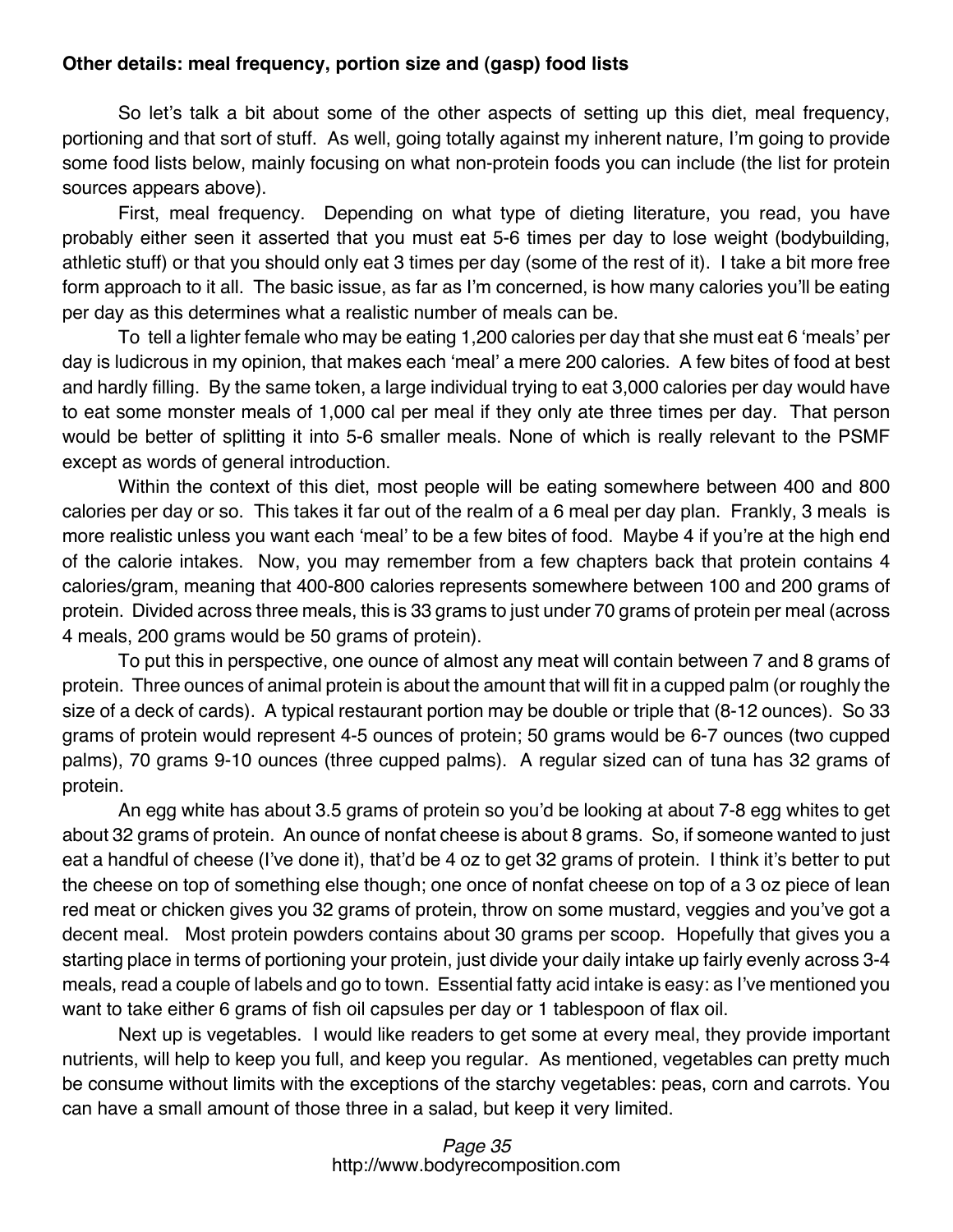Finally is everything else and I suspect this is where readers will need the most help. Unfortunately, many of the condiments we are used to using either contain a lot of carbohydrates, fat or both. Ketchup, for example, typically contains a lot of sugar. Mayonnaise is basically pure fat. Most salad dressings either have a lot of carbs, a lot of fat or both. The sample recipes, by my friend Allie, should give you some ideas about how to go about setting up meals that aren't totally tasteless.

Table 3 below provides some foods (primarily toppings) that can essentially be eaten without limit on the crash diet; they all contain so few calories as to be worth worrying about.

| Table 3: Other Foods and beverages that can be consumed<br>essentially without limits on the crash diet |                         |                                                 |                 |                            |  |  |  |
|---------------------------------------------------------------------------------------------------------|-------------------------|-------------------------------------------------|-----------------|----------------------------|--|--|--|
|                                                                                                         | Condiments: Lemon juice | All spices                                      | Vinegar         | Mustard                    |  |  |  |
|                                                                                                         | Soy sauce               | Some of the new low-carb condiments (see below) |                 |                            |  |  |  |
| Salsa or pico de gallo                                                                                  |                         |                                                 |                 |                            |  |  |  |
| Beverages:                                                                                              | Water                   | Diet free soda                                  |                 | Coffee (no cream or sugar) |  |  |  |
|                                                                                                         |                         | Crystal light or other sugar free drinks        | Teas (no sugar) |                            |  |  |  |
|                                                                                                         |                         |                                                 |                 |                            |  |  |  |
|                                                                                                         |                         |                                                 |                 |                            |  |  |  |

With the explosion of low-carbohydrate foods, there has been an increase in the numbers of toppings that can be used on the crash diet. For example, I have seen a low-carb teriyaki sauce with a mere 5 calories per tablespoon. Used on chicken breast or lean red meat with some salad, and you can make a tasty meal easily.

I want to note that many of the low-carb salad dressings are basically pure fat. Once again, I suggest you at least check the labels on anything you're considering, fats and carbs tend to hide everywhere.

Finally note that the foods containing zero (or near zero) net carbohydrates are off-limits. The sugar alcohols being used in these foods are converted, to one degree or another, to glucose in the liver and should be counted as carbohydrates.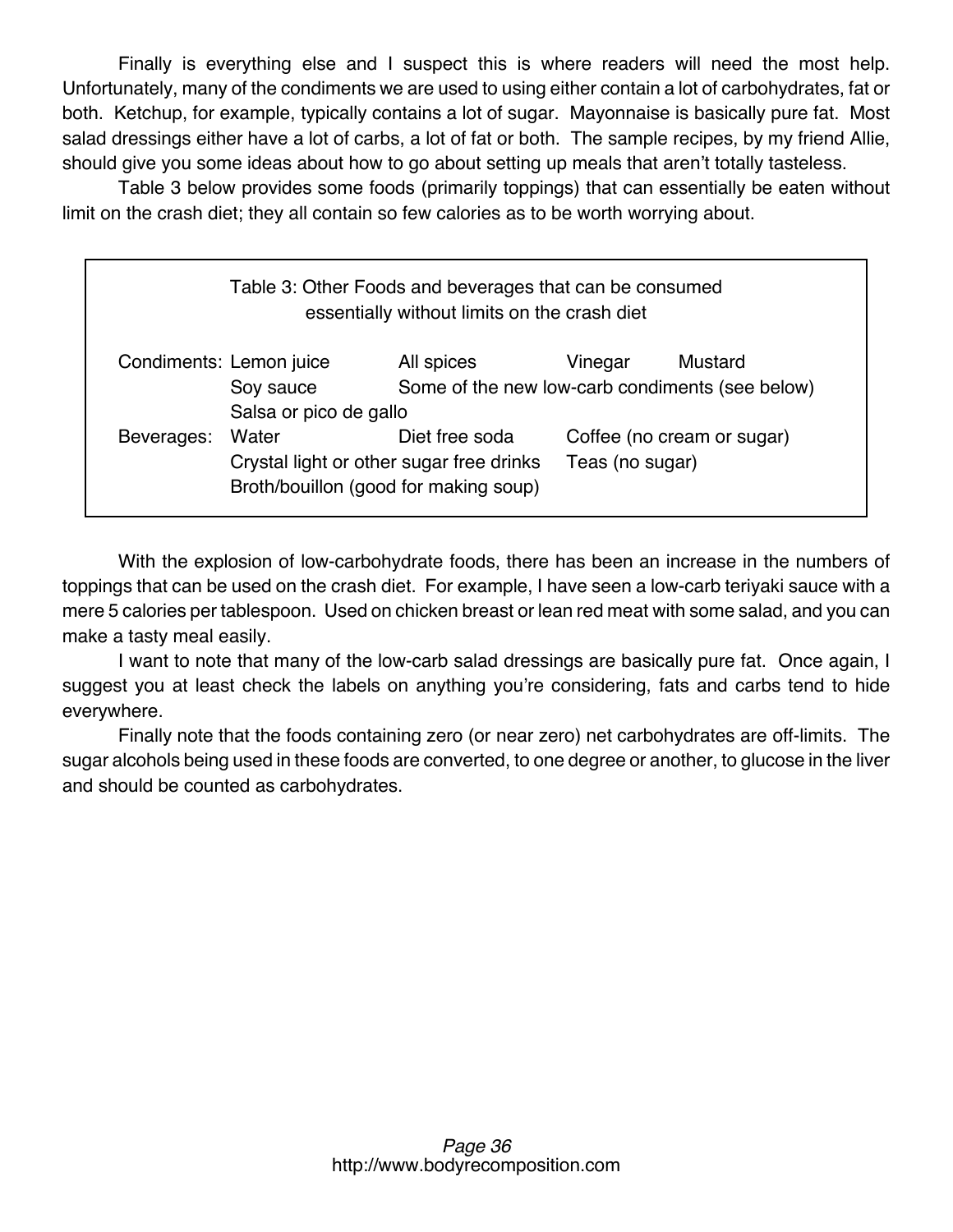# **Chapter 9: Metabolic slowdown and what to do about it**

The next issue I want to talk about is that of metabolic slowdown on a diet. Once again, this is one of those hideously complicated topics that one day, I should write an entire book about. In this booklet, you're getting the very abbreviated version. This chapter will also act as a bridge for me to talk about what may be the single most important supplement on the crash diet as well as acting as a bridge for the next chapters.

# **Bodyweight regulation**

Decades of research have led to one rather depressing conclusion: human bodyweight is regulated. Now what does that mean? To explain it I'm going to use the rough analogy of a thermostat which acts to regulate the temperature of your house. So you set the thermostat at 70 degrees. Now, the thermostat has a meter in it that tells it what the actual temperature of the house is; if the temperature falls below 70, the heat comes on, if temperature goes above 70, the air conditioning comes on.

The human body acts similarly but, in this case, the regulator is the hypothalamus (a structure in your brain) and things such as metabolic rate, hunger, activity levels and hormones are what change when you gain and lose weight. So the hypothalamus is keeping track of your bodyweight (more accurately, how much bodyfat you are carrying) and also manages to track how much you're eating (I'll explain how in a second). For the most part, your body wants to keep you where you are at bodyweight/bodyfat wise.

So when you start dieting, eating less and losing bodyweight, your hypothalamus senses it and your body slows metabolism, increases your hunger/appetite levels, and alters hormone levels in a generally negative fashion. To a much lesser degree, when you overeat and start gaining weight, your hypothalamus increases metabolic rate, decreases your hunger/appetite, and ramps up certain hormones.

As I discuss in much more detail in my booklet **Bromocriptine** the system is very asymmetrical and the human body generally defends against weight loss far better than it does against weight gain. Basically, it's much easier for most people to gain weight than to lose it. There are a small percentage of people who have trouble gaining weight but they are in the minority.

# **How the body does this: the very, very short course**

Explaining the systems involved in bodyweight regulation would truly take a book and all I really want to say is that there are a number of hormones including leptin, insulin, ghrelin, peptide YY (some of which you may have heard of and others you'll think I'm making up) and others that 'tell' your hypothalamus both how much you're eating and how much bodyfat you're carrying.

All of these hormones respond both to food intake and how much weight/fat you have on you and act as the signals which tell the brain what's going on so that it can make adjustments. A much more detailed description of this system is found in either my Bromocriptine booklet or in The Ultimate Diet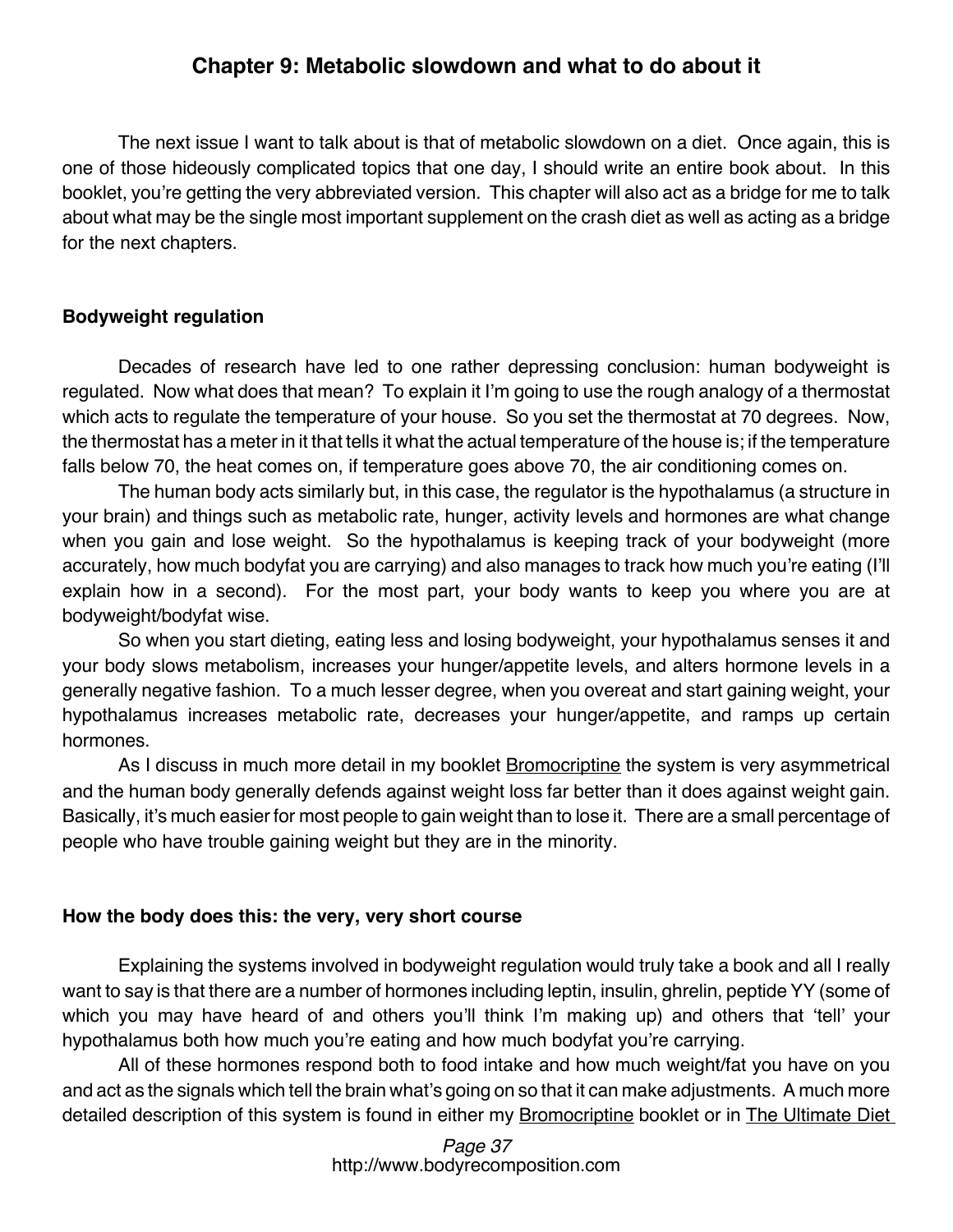2.0. But, unless you're just interested, you really don't need to know the details.

So when you start a diet, eating less and losing weight, your body notices it and starts to adjust metabolism downwards. Appetite/hunger tend to go up and many hormones change. In essence, this is the 'starvation response' that everybody tends to talk about. Metabolism (and weight/fat loss) slow and you get so hungry that you tend to break your diet, frequently eating so much that you put the weight you lost right back on.

I should mention right here that the degree to which this occurs depends a lot on the level of leanness (there are other factors but I don't want to get into the details here). Meaning that someone at 10% bodyfat will tend to have far greater issues with this than someone who is at 40% bodyfat. Keep this in mind as it helps to explain the differences in frequency of free meals, refeeds and full diet breaks (next chapters).

### **Metabolic rate reduction: the bodyweight component**

First let me mention that there are two distinct components to the drop in metabolic rate. The first is simply a function of losing bodyweight. I haven't talked much about metabolic rate but the amount of calories you burn both at rest and during daily activity tends to be related directly to your bodyweight: a heavier individual burns more calories than a lighter individual both at rest and during activity (if you don't believe me, try walking a mile with a 20 pound backpack on and see how much harder it is). So as you lose weight, your energy requirements go down.

On which note, I've wondered for a while if it wouldn't be a good dieting strategy to use a weighted vest or backpack to maintain your 'effective' bodyweight, that is replace the lost bodyweight with weight on the vest/backpack to try to maintain daily caloric expenditure. The effect wouldn't be monstrous, mind you, as wearing the pack would only affect calorie burn during activity (not rest) but every little bit can help at the end of a diet. It's also nice feeling bulletproof because of the weighted vest you're wearing. You will get funny looks from people.

Obviously, short of my backpack/vest idea, there's not much you can do about this component (other than get fat again); if you've reduced your bodyweight, you will have reduced the number of calories your burn each day because of it. This is another potential role for exercise, especially at the end of the diet, helping to compensate for the reduction in calorie expenditure that occurs as a consequence of losing weight.

# **Metabolic rate reduction: the adaptive component**

But in addition to the reduction in caloric expenditure due solely to weight loss, there is another component called the 'adaptive component'. It's existence has been debated over the years with some studies saying it exists and others not. So what is an adaptive component anyway? In this context it means that the body has reduced (in the case of dieting) or increased (in the case of overeating) caloric expenditure more than you'd expect based on the change in bodyweight.

That is, say that a reduction in weight of 10 lbs would be predicted to lower daily calorie expenditure by 150 calories, but when you measure it, the reduction is actually 250 calories. That extra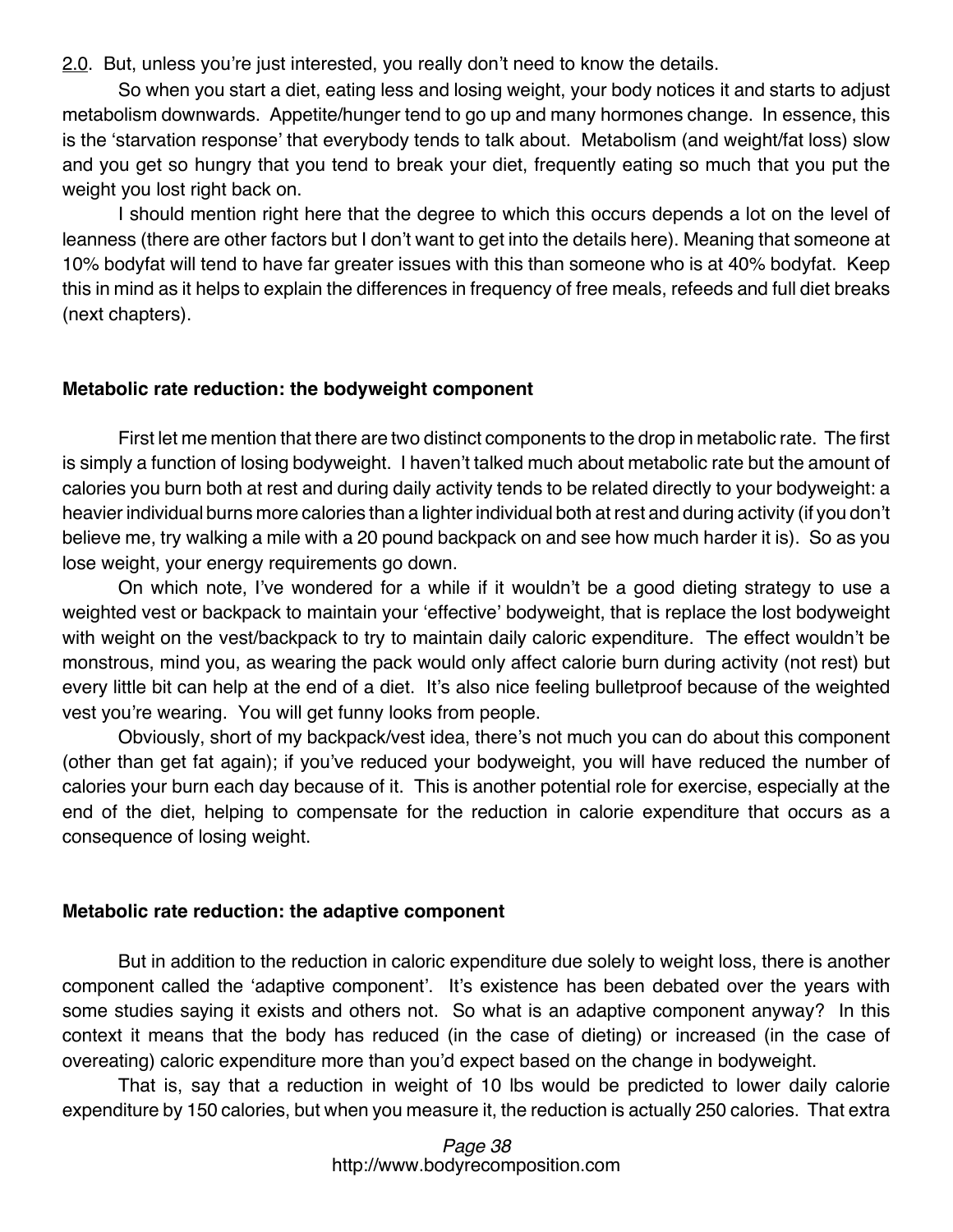100 calories/day reduction is the adaptive component. I want to mention that the adaptive metabolic rate is never sufficient to completely eliminate weight loss, it simply reduces the effective daily deficit (which may slow weight loss). Perhaps the largest reduction in metabolic rate recorded is on the order of 30% (and that was seen in relatively lean men who underwent semi-starvation for months). Considering that the daily deficit on the crash diet will be 50% or more of daily energy expenditure, the slowing of metabolic rate will not be able to eliminate weight/fat loss, only slow it.

I should mention that the adaptive component tends to be quite variable and several factors affect it. One is bodyfatness, generally the fatter you are, the less of a problem it is. Tangentially, this probably explains why some studies don't find an adaptive component, they are looking at extremely obese individuals. Gender also has an effect, women's bodies tend to fight back harder and faster than men's (see my booklet Bromocriptine for more details on this), dropping metabolic rate more than men (this is one of several reasons men typically lose weight and fat faster than women). There is also good old genetic variability, some people's bodies seem to fight back harder and faster than others. Generally, the people who gain weight the easiest lose it the slowest and vice versa.

And what causes the adaptive component? Primarily the hormones I mentioned above. Actually, not so much those hormones as the systems that they control such as nervous system output, thyroid hormone, and a couple of others. Although you've probably read that levels of thyroid hormone are the primary regulator of metabolic rate, this is an altogether simplistic explanation (even for this booklet). Rather it's an integrated response to decreased nervous system output (which is often below normal in obesity to begin with, a metabolic 'defect' if you will), thyroid hormone (which may be low to begin with), leptin, insulin and others. When you diet, it simply turns out that all of those systems decrease below normal, causing the adaptive decrease in metabolic rate.

However, the different systems (the main ones I'm going to focus on here are nervous system output and thyroid) have different effects over different time frames. Thyroid, for example, is a fairly long-term hormone. Its effects can be seen for 3-4 weeks before anything major changes (I should note that thyroid also has somewhat minor, short-term effects on metabolic rate). In the short-term, a few days to a few weeks of dieting, the main system that is decreasing metabolic rate is a decrease in sympathetic nervous system (SNS) output. In fact, within 3-4 days of extreme dieting, SNS output can and will drop, lowering metabolic rate slightly. As well, SNS output and thyroid levels are synergistic, they make each other work better; the drop in SNS output means that thyroid hormones won't have as great an effect as you'd expect.

Since the crash diet is mostly short-term only (the only people who might stay on it longer than a few weeks are category 3 dieters for whom the adaptive component isn't as big of a deal in the first place), the only system we are going to concern ourselves with is SNS output. Since, short of using thyroid drugs (or hoping that one of the thyroid boosting supplements on the market actually works) you can't do anything about thyroid anyhow (well, see next chapter), there's nothing to be gained worrying about it.

#### **Ephedrine and caffeine: killer of millions or the ultimate diet pill?**

So what about SNS output, is there any way to increase it? The answer is yes and the compound is cheap, readily available (although less so than it used to be) and safe as long as you use it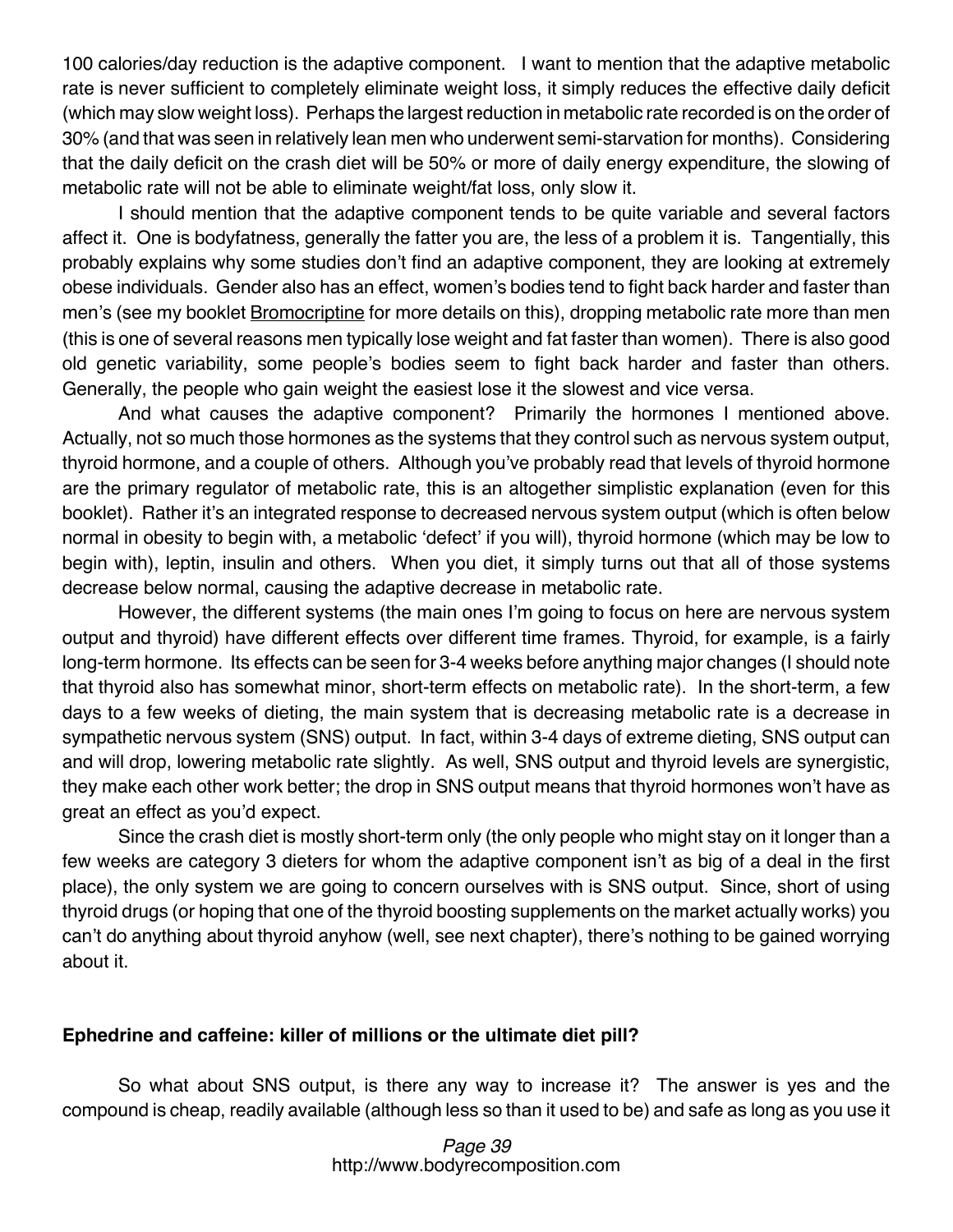correctly. That compound is the much maligned (in the overhyped news media) combination of ephedrine and caffeine (known in most circles as the EC stack).

Now, those of you who are currently freaking out in an "EC kills people and Lyle is the devil for talking about it" way need to step back, take a breath, and untwist your panties. Let's talk some facts and all I ask is that you hear me out (people who know that the media hype over the dangers of EC is just hype can skip this section).

The fact is that the EC stack has been clinically studied and used for nearly 2 decades. It has been shown to increase metabolic rate, blunt hunger, may correct the SNS defect present in obesityprone individuals, increases fat loss and decreases muscle loss on a diet. At least one study suggests that the effects of EC increase over time, as opposed to most drugs which show a decrease in effect with regular use. Recent studies have shown that the herbal forms (ephedra/MaHuang and various herbal forms of caffeine) are equally well tolerated and effective. That's the good news.

However, EC is a stimulant and that means that it has side effects including increased heart rate, blood pressure, jitteriness, and a couple of others. Guess what, all drugs have side effects. Do note that the side effects of EC typically go away within days to weeks of regular use. So what of all of those negative reports, deaths and the rest? Well, like ANY drug you care to name some people should not use EC. Perhaps more to the point with so many things, many people abuse EC.

Ephedrine was a component of many of the herbal Ecstasy compounds years ago so rave kids were using it along with alcohol and who knows what else, several died. As well, many dieters fall into a 'More is better' trap with such products, increasing the dose and getting into problems. They figure that if a standard dose causes some weight loss, double or triple the dose should cause double or triple the weight loss. Which it does but only because death is a way to lose weight very rapidly.

Some people have preexisting health problems such as high blood pressure or cardiac arrhythmias that preclude the use of EC; when people ignore such warnings (as crazed dieters often do), they get into problems. A very real problem is that obese individuals commonly have high blood pressure to begin with; the group that could benefit the most from using EC often shouldn't be taking it.

Basically, like any other drug you care to name, EC tends to be very safe and effective when used intelligently and in a controlled fashion (as it always is in clinical studies) and can be extremely dangerous if you're a dumbshit about it (how most people use it). Once again, this doesn't differentiate it from any drug you care to name, that the FDA has cracked down on herbal ephedra diet pills probably has more to do with politics than anything real.

If you want more facts or don't believe what I'm saying, I highly suggest you surf over to

#### http://www.drumlib.com

as he has amassed perhaps the most complete account of the EC stack to be found. And if you're still not convinced or aren't interested in EC, just turn to the next chapter.

In any event, the extreme caloric deficit of the crash diet makes SNS slowdown a very real issue. Although, as stated above, the adaptive metabolic rate drop can never completely eliminate the deficit (especially when it is this large), using a compound like EC still helps to keep things humming along. The appetite blocking and muscle sparing/fat loss increasing effects are an added bonus. Note that the drop in insulin/SNS output and loss of water on the crash diet tends to reduce blood pressure to begin with (which is a good thing if you have high blood pressure and can make you lightheaded if you don't,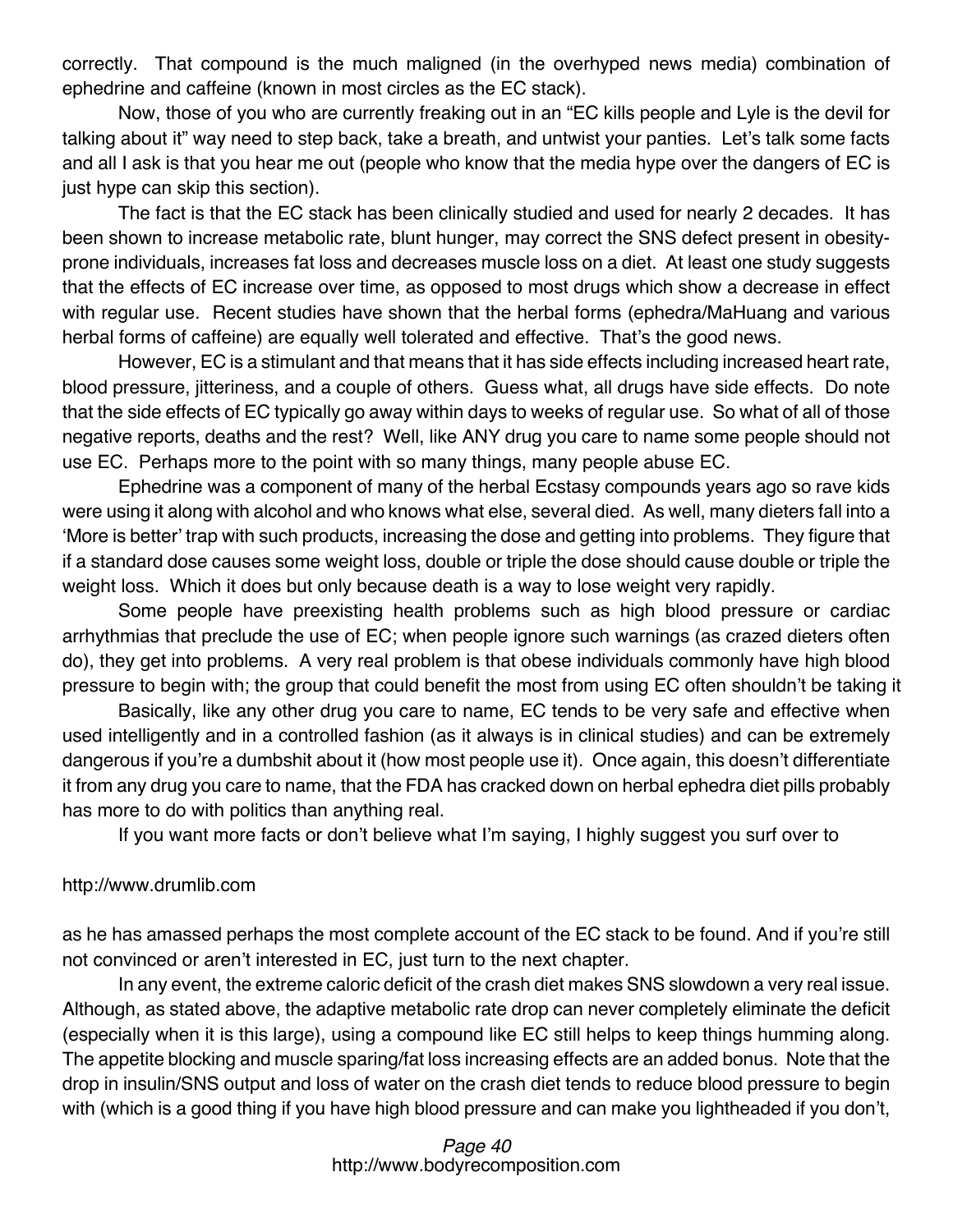or run a low blood pressure to begin with), meaning that EC should be reasonably safe for most crash dieters.

Still, before considering using the EC stack, you need to ask yourself very seriously if you have any preexisting problems (such as cardiac abnormalities, high blood pressure or heart rate, a general intolerance to stimulants) that would prevent you from using the EC stack. Neither my karma or my legal/financial status needs someone's death on its hands because they choose to take something they really shouldn't have been taking.

Even assuming the answer is no, you're not aware of any reason not to use the EC stack, if you've never used the stack before, I strongly (STRONGLY) suggest that you start with a low-dose and assess your tolerance. But let me back up a bit.

# **Dosing the EC stack**

The rather standard dose of EC for dieting purposes is 20 mg ephedrine (or the herbal equivalent) and 200 mg of caffeine (or the herbal equivalent) taken three times per day. This is what has been used in the clinical research and shown to have the greatest effect on caloric expenditure. Note that some studies suggested the addition of aspirin (making it an ECA stack) would improve the effect. But this was only shown for obese individuals and taking 300 mg of aspirin three times per day is a good way to burn a hole in your stomach/get an ulcer. Whether lower doses of aspirin (say the 81 mg children's size) would have the same effect is unknown.

But, again, if you've never used the EC stack before, jumping straight to the above dose (20/200 three times per day) is a recipe for disaster. DO NOT DO IT unless you have used EC before and know you can tolerate it. Rather, start with a half dose, 10 mg of ephedrine and 100 mg of caffeine taken once per day and see how you react. If you have no problem, move to a full dose taken once per day. If you have no problems there, you can add a second dose, then a final third dose (note that some hardcore dieters will add further doses in between the main doses).

In general, you should make sure your last dose of ephedrine comes no later than about 6 hours before your normal sleeping time (i.e. no later than 4pm if you normally go to sleep at 10pm); the stimulant effects keep many people up. So you might take a dose at 8am upon awakening, at 12 pm, and again at 4pm (assuming a 10pm sleep time). Just spread the three doses throughout the day, assuming you can tolerate all three. Note again that the stimulant effects tend to decrease with regular use (so do the appetite blunting effects, unfortunately) but the calorie burning effects continue unabated with at least one study suggesting that they increase with regular use.

# **Other thermogenics: norephedrine, synephrine and yohimbe**

In the wake of the ephedra ban (note: only the herbal ephedra was banned, ephedrine HCL can still be found at most pharmacies in compounds such as Bronkaid), many companies have tried to bring non-ephedra thermogenics (thermogenesis just means burning calories for heat which is much of what the EC stack does) to market. Almost without exception, they are crap, full of half-effective (or ineffective) compounds that do almost nothing. Even prior to that various companies tried to bring other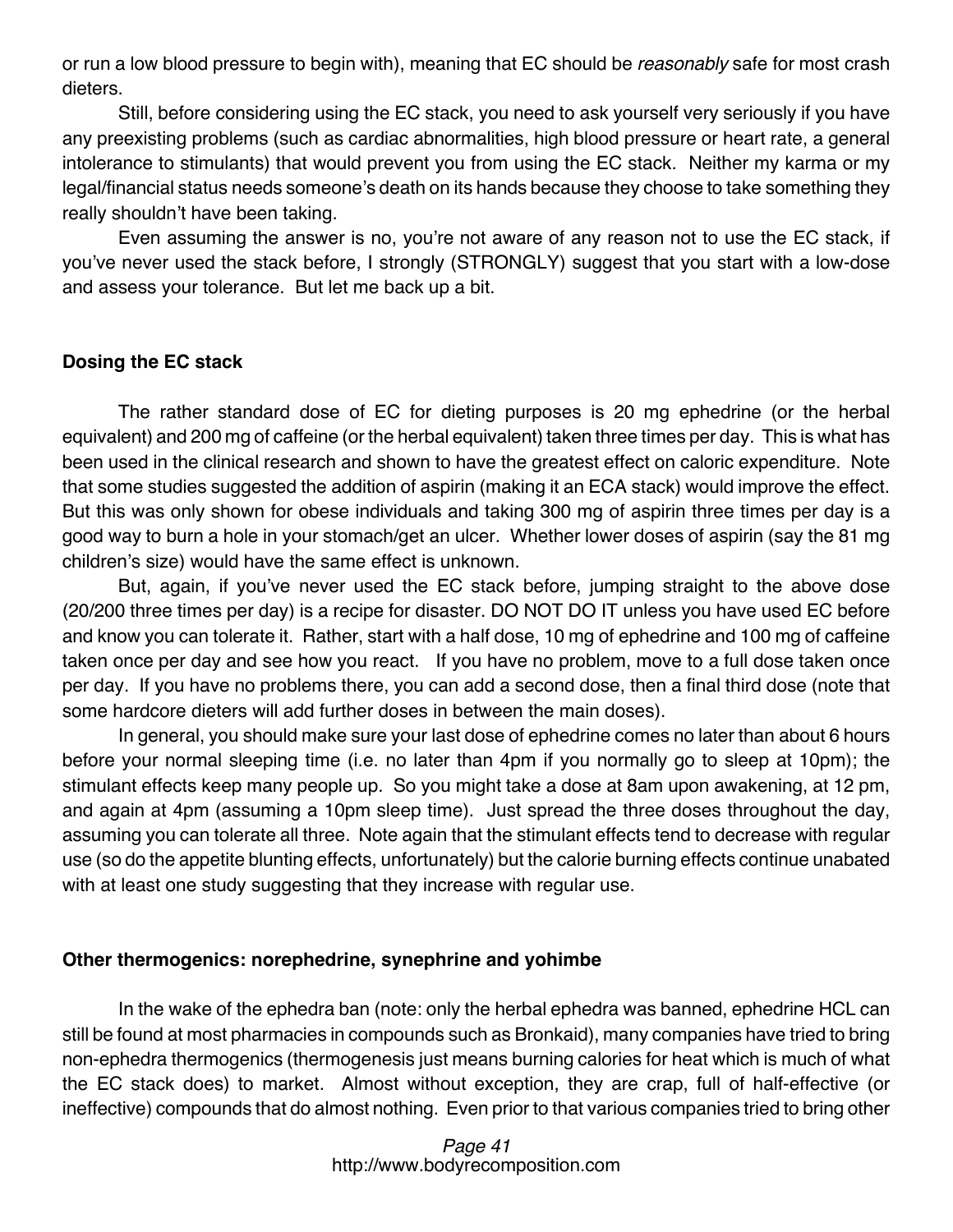thermogenics to the market such as norephedrine (the main ingredient in Dexatrim). While an excellent appetite suppressant, norephedrine is not thermogenic in humans as two studies have clearly shown. It is, however, thermogenic in rats so if you have a pet rat with a weight problem...

A substance with some potential utility is synephrine which may improve metabolism and nervous system output (although through a totally different mechanism than ephedrine). A dose of 4-20 mg/day spread throughout the day is what's recommended. I should mention that some of nonephedrine thermogenics contain bitter orange (aka citrus aurantium) which is simply a herbal form of synephrine. It's about the only ingredient in most non-ephedra based thermogenics that might be worth a shit.

And then there's yohimbe (or yohimbine HCL which is the drug form), a herb that helps with fat mobilization, especially from stubborn fat areas like women's hips and thighs. The mechanism of action of yohimbe is slightly up to debate. Some research suggests that its effects are mediated through inhibition of one of the hormone receptors on fat cells (the details of this system are in my Ketogenic Diet book and The Ultimate Diet 2.0 book), other data suggest that it works by increasing hormone release from the nerve terminals. In either event, yohimbe seems to particularly help with stubborn fat deposits especially women's hip and thigh fat. Men's abdominal and low-back fat may also benefit. An upcoming project of mine will deal in detail with getting rid of these stubborn fat depots.

But, before you run out and stock up on yohimbe, a couple of things. First is that if you're not already reasonably lean (I'd say dieting category 1 or maybe 2) to begin with, yohimbe won't be of much use to you. The body will take fat off from the most readily accessible areas first and stubborn fat is stubborn for a reason.

Additionally, yohimbe, especially the herbal form, can cause all kinds of weird ass side-effects. People often report a combination of sweats and chills along with a feeling that their heart is going to come out of their chest when they exercise (yohimbe also improves blood flow to the genitals which can lead to some potential embarrassment at the gym; it does not, contrary to popular belief, affect testosterone levels). Finally, yohimbe is best used prior to aerobic activity (the aerobics are necessary to burn off the now mobilized fatty acids) although it still might have an effect for a lean dieter doing the crash diet without aerobics.

As one major caveat, you should never (NEVER) mix EC and yohimbe; in fact, you shouldn't take them within about 4 hours of one another. The reason is that the side effects of each will multiply and both blood pressure and heart rate can really jump.

If you decide to use yohimbe (again, the yohimbine HCL form is the better choice; less side effects) the effective dose would be 0.2 mg yohimbe per kilogram of bodyweight or about .1 mg per pound consumed with 100-200 mg of caffeine. This would be taken 30-60 minutes before lowintensity aerobic activity (preferably first thing in the morning before eating). So a 150 lb dieter would get just under 15 mg of yohimbe. As with EC it's a good idea to start with a half-dose to assess your tolerance. If you are also using the EC stack, your doses should be taken no closer than 4 hours to the dose of yohimbe/caffeine. So you could do a yohimbe/caffeine combo at 7am prior to morning aerobics and take EC at noon and 4 pm.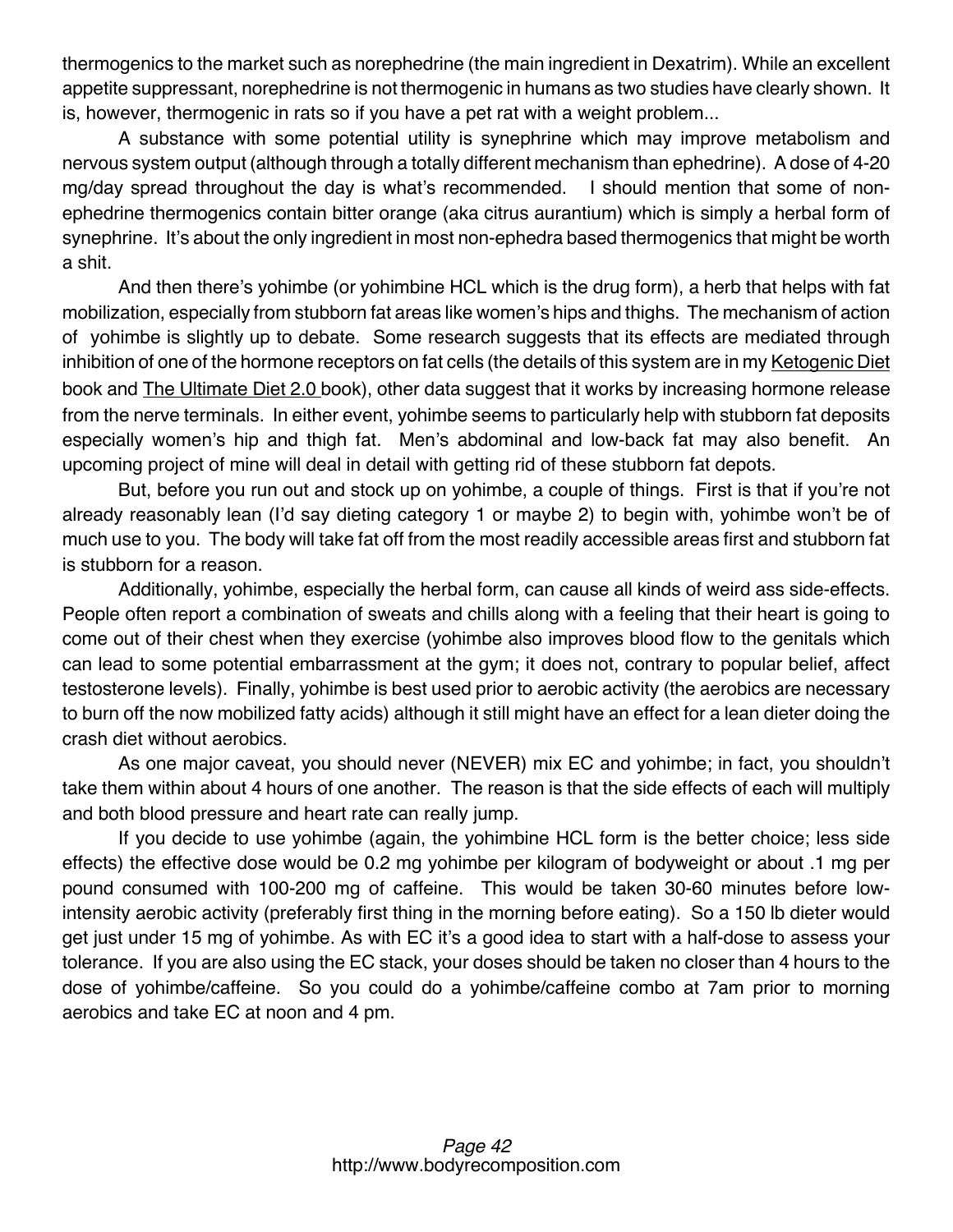# **Chapter 10: Free meals, refeeds and diet breaks**

Ok, so now you're ready to go, you've got your diet set up, know what you're supposed to eat, how (if) and how much to exercise, and what supplements/other stuff you should be taking. There are are a few final issues to deal with with this chapter being the bridge to them.

I want you to try to remember way back in the foreword where I warned you that I'd give some rather specific recommendations on how long you can (or should) stay on a crash diet. That's part of what this chapter is about and I really want you take my recommendations in this chapter to heart: trust me when I say that you ignore them at your own risk.

The other part of this chapter deals with an aspect of dieting that I suspect few of my readers are familiar with, the idea of taking planned breaks from a diet. I'm going to discuss three different approaches, the free meal, the structured refeed and the full diet break with the full diet break leading into a 5 chapter discussion of how to end the crash diet and move to maintenance.

### **How long to stay on the diet**

This ties in with the information on metabolic slowdown that I presented in the last chapter. As I made reference to, how hard and how fast metabolism tends to crash on a diet depends on a lot of factors including gender and genetics (neither of which we can control). But one of the main ones is initial bodyfatness: fatter individuals can usually diet longer without needing a break from the diet (both a psychological and physiological break) than leaner individuals. So once again your diet category will determine how long you can and/or should stay on the crash diet: the lower the category, the less time you should be on the diet before taking a break of some sort.

# **What do you mean by a break?**

Many readers may be confused as to what I mean by taking a break from a diet. That's because most diet books seem to believe the dieters just sort of stay in this extended diet period forever. If they give guidelines for maintenance, they are usually somewhat vague; you're often just supposed to eat more of whatever the diet includes.

Additionally, many dieters, both within the bodybuilding community and in the general public, also fall into the trap of confusing dieting harder with dieting smarter. The idea that a planned diversion from the diet (which can last from a single meal to 2 weeks depending on the circumstances) can actually make the diet **work better** goes against their intuition and common sense. With a few exceptions, it's absolutely true. This topic is discussed in more detail in the book that I released at the same time as this one, A Guide to Flexible Dieting. You're going to get sort of an abridged version below but anybody interested more in the topic should pick up that booklet.

For example, studies repeatedly show that flexible dieters, that is individuals allow some flexibility in their eating habits tend to do better, weigh less and succeed more often than rigid dieters (dieters who think that they must adhere to the diet 100% or its failed). Please read that again: the more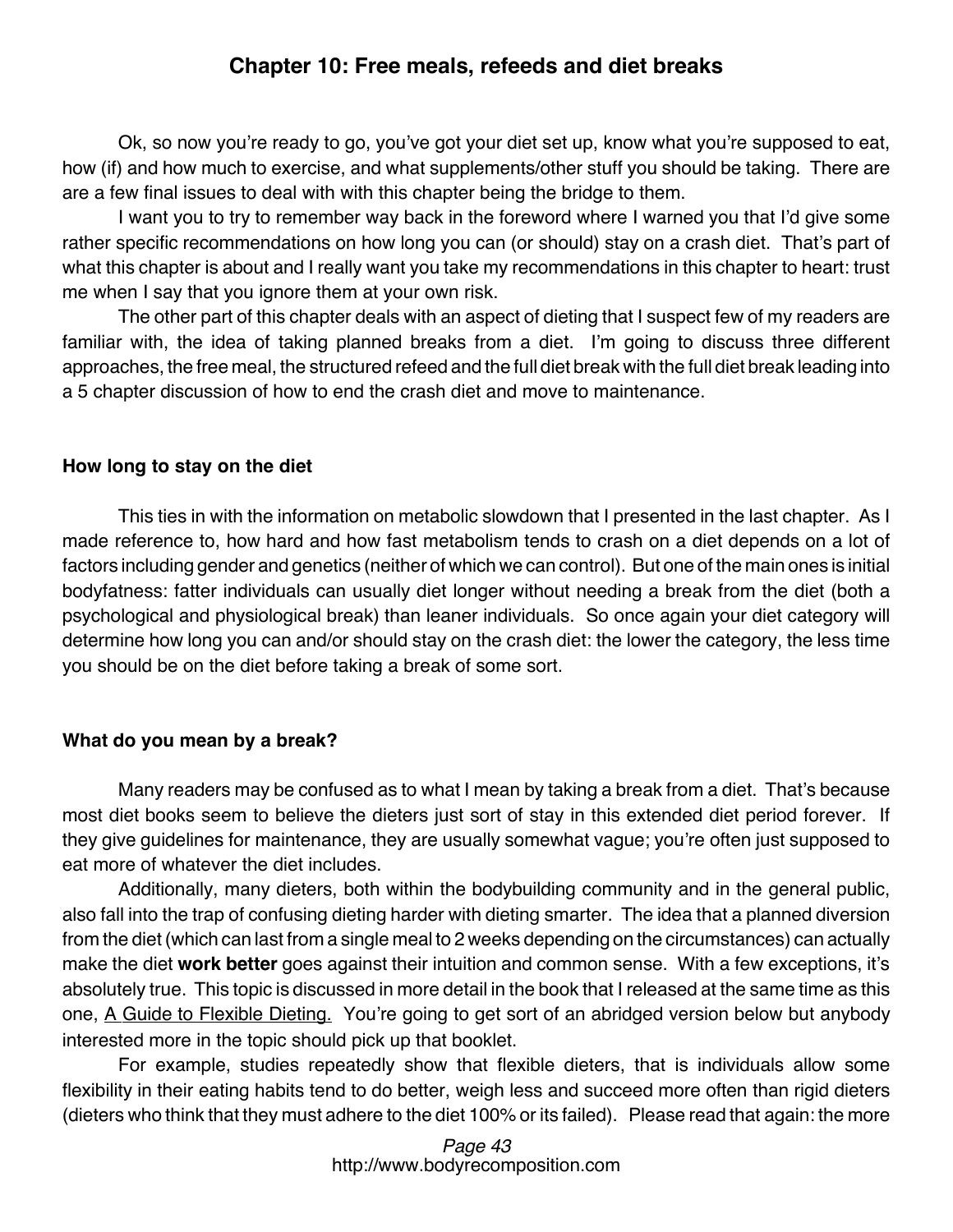strict you are with your diet (i.e. the more absolutist you are), the more likely it is to backfire on you. I imagine most of you have been there, you're cranking away on your diet, you have that one cookie or slip-up, figure that your diet is ruined and consume the whole bag out of guilt. Anything worth doing is overdoing and that's how most people deal with diet slip-ups.

But ultimately this is a self-defeating attitude. A single cookie (or even a single meal) can't undo a week or more of dieting. To use the standard hackneyed cliché: even the greatest baseball players only get a hit 50% of the time if they are lucky (or good). Psychologists often refer to a concept called the 80/20 principle which says that as long as you get it right 80% of the time, the other 20% isn't so important. Yet dieters often see anything less than 100% perfection as utter failure. Well, rigid dieters do anyhow. Which is probably a big reason why flexible dieters, those folks who are more relaxed about their diet, tend to do better in the long-run. Of course, you can't be too relaxed, that's what made you fat in the first place. It's simply a matter of balance: taking that occasional slip-up in stride and not worrying about it too much.

More interestingly, in one recent study, dieters were forced to take 2 weeks off of their diet and eat 'normally'. The study was trying to find out why dieters fall off the diet bandwagon and figured that was best done by making the dieters include the time off. But what they found was just the opposite: the dieters didn't gain significant weight back and had no problems going back on the diet when the two weeks were up. The diet didn't fail because of the two weeks off although the study did (failed to do what it set out to do).

The researchers weren't absolutely sure why this occurred but it seems likely that by planning the 2 weeks off (rather than letting it be 'accidental' as is often the case during a diet), the dieters interpreted the break differently from a psychological perspective. That is, rather than see the 2 weeks as a failure of their own willpower, they saw it as part of the overall plan. This took a potential negative and made it into a positive by changing how the dieters interpreted the break period. This is important and I entreat you to read the previous couple of paragraphs again as they may go the most against your ingrained beliefs about dieting.

Several years ago, I took this concept farther, basically mandating regular refeeds on a diet. To be honest, this wasn't anything new, previous diets had used a similar concept; I just formalized it and hammered out some of the details. Not only did this provide a psychological break on the diet, it helped physiologically by helping to upregulate some of the systems that crash when you diet (discussed in the last chapter and in my previous 2 books).

As well, since the refeeds were part of the overall diet plan, the normal negative "Oh, I blew my diet again, I might as well eat that box of cookies." response was avoided. People started thinking in terms of "Deliberate refeeds to upregulate metabolic rate" (or however they ended up expressing it). Making the break part of the plan took it from being a negative to a positive outcome: it also put dieters in control of the breaks (although, as I'll mention below, some dieters try to abuse what the break is supposed to be).

So with that background out of the way, I'm going to describe three different categories of breaks ranging from the simplest/shortest to the most complicated/longest, each of which will be used in one way or another depending on which diet category you're in. Those three categories are free meals, structured refeeds, and full diet breaks.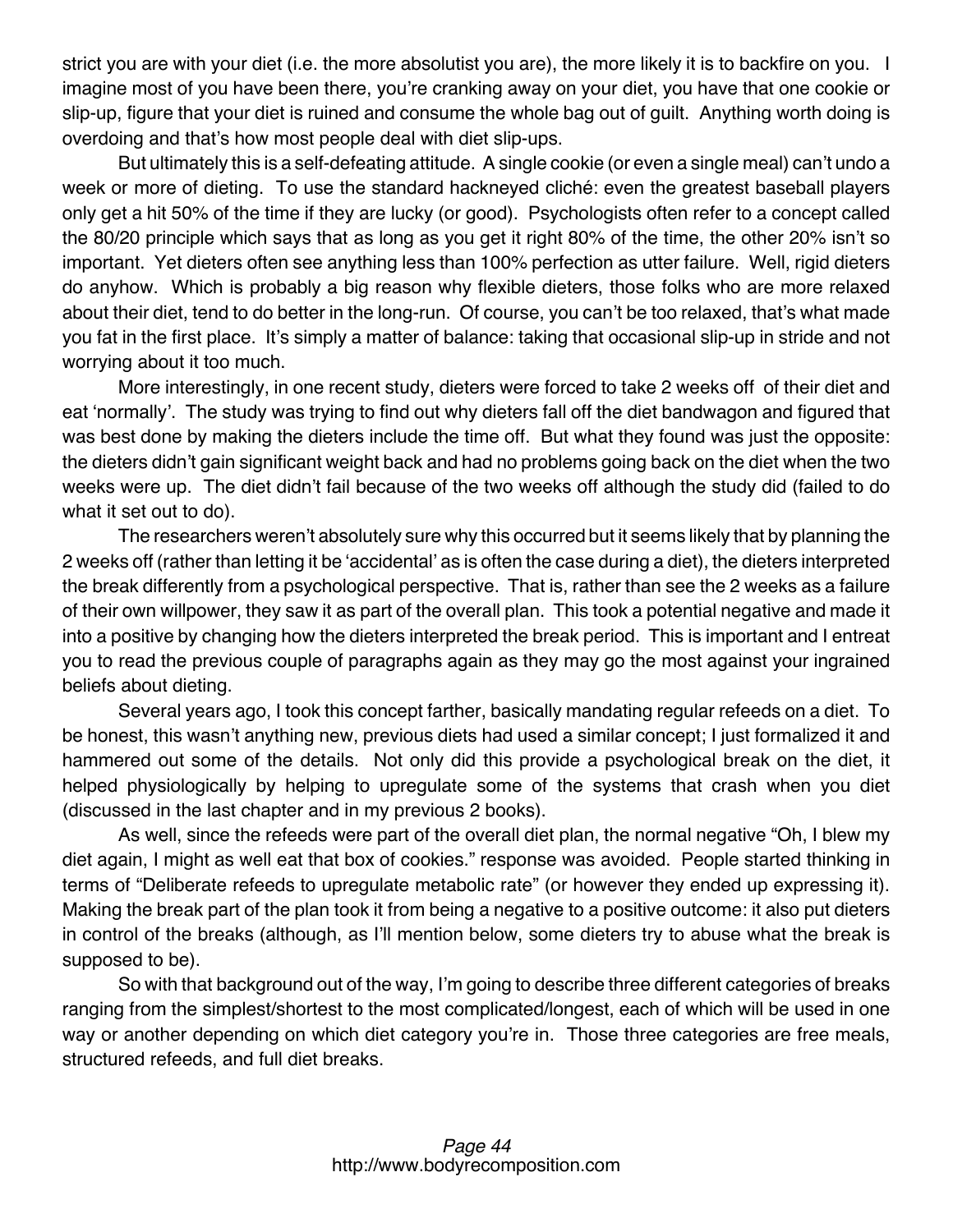#### **Free meals**

Just as it sounds, this is a single meal that breaks your diet. When I say break I mean that it doesn't conform to the rest of the diet in either the amount or types of foods you get to eat. The main benefit is psychological, dieting nonstop for days or weeks on end gets to be a real mental grind, more so on an extreme diet like this one. Knowing that there is light at the end of the tunnel, that a couple of times per week you can eat more or less 'freely' goes a long way in keeping your sanity. You know that you're never more than a few days away from a free meal which makes those days of dieting far more tolerable. Also, if you have any sort of a social life (family or what have you), a free meal gives you the ability to eat with everybody else and not be a huge pain in the ass.

Now, before you stop reading and go out and start gorging, let's talk about what a free meal is and is not. A free meal is NOT a deliberate attempt to see how much food you can stuff down your gullet although this is how it is commonly interpreted. Invariably people fall out of one psychological trap (that breaking the diet in the first place is a negative) and into another (they try to see how much crap they can gorge themselves on during their breaks). Both cause problems. So don't decide that you're going to try and put down the entire pizza (or two), or bankrupt the all you can eat buffet on your free meal; that's a complete and utter abuse of what the free meal is supposed to accomplish.

Rather, go eat a 'normal' meal where you are not supremely obsessed with the content. Don't get me wrong, striving to make healthier choices at this point is always a good thing (especially if you have long-term weight loss maintenance as a goal) but breaking your diet a little bit isn't going to kill you. Want those greasy french fries, or that dessert after dinner, go for it. Just don't order two entrees, three desserts eat the entire loaf of bread with butter and half of your spouses dinner and then hit the ice cream place on the way home, call that a 'meal' and think I somehow gave you permission to do so.

I think, under most circumstances, a free meal is best eaten out of the house, at a restaurant. This is because you're less likely to go nuts on your total food intake at a restaurant (unless you go to an all you can eat place which I don't suggest). You won't order three desserts (unless you want funny looks from the wait staff and your friends) or eat three meals, which is a real possibility if you eat this meal at home. Also, the going out aspect of the meal gives it more of a reward type of flavor, a special treat for your dieting efforts.

I also think it's best to make the free meal a dinner meal. This is mainly about getting back into the swing of the diet. If you make your free meal lunch or breakfast, it can be psychologically difficult to go back to an extreme diet for the rest of the day. If you make it dinner, by the time you wake up in the morning, you should be ready to get back into your normal dieting rhythm. If you're on an exercise program, especially weight training, it would be ideal to put the free meal on a day when you exercised, this helps ensure that the calories and nutrients in that meal go preferentially towards your muscle instead of into bodyfat.

As above, it would probably be ideal if you at least kept up some of the parameters of the diet, mainly ensuring some type of lean protein and some veggies. So start with a salad (this helps fill you up a bit so you'll be less likely to pig out) and pick some type of protein (lean is preferred, but a fattier steak is ok too) with your main meal. The main difference is that you can have extra stuff as well with the meal. A baked potato, pasta on the side, fries, stuff like that. Dessert (only one, you pig) is ok too.

Some previous approaches to the free meal concept (for example The Carbohydrate Addicts Diet by the Hellers) have further limited the free meal to one hour in duration. This may be helpful if it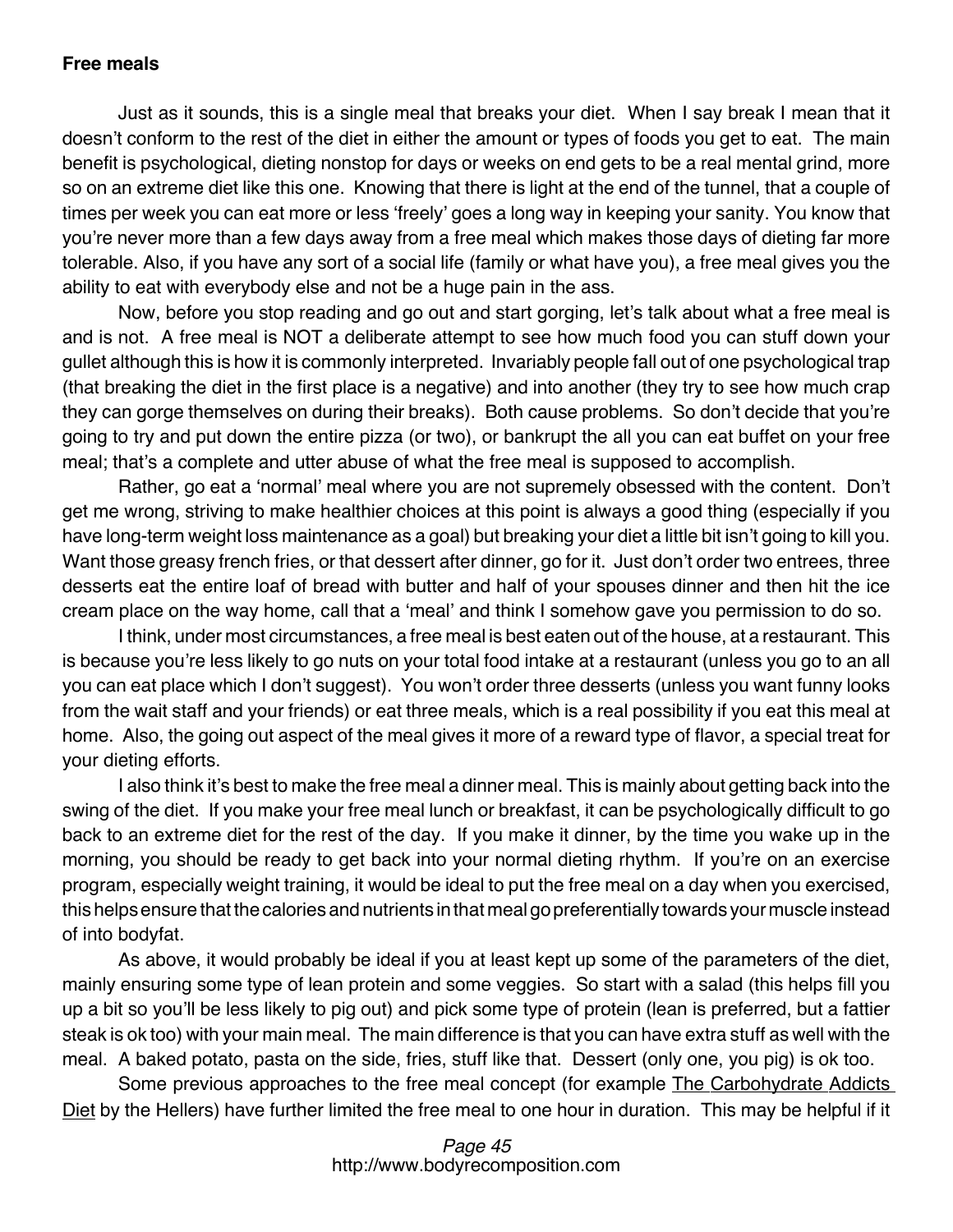keeps you from turning what should be one meal into a several hour graze (and then rationalizing that it was only one 'meal'). At the same time, don't fall into the trap of seeing how much food you can eat in an hour if you do this. I've known of folks who literally start a stopwatch and see how much they can eat in an exact one hour span (they take it further during structured refeeds, described below). Then they wonder why they aren't losing fat and bitch at me because they can't follow directions.

I want to give you one warning: do not be surprised if your bodyweight spikes a little bit the next morning, especially if you eat a lot of carbohydrates at your free meal. Just realize that it is water weight and will drop off shortly after returning to the crash diet. Obviously if you were using an extreme diet to get into shape for some specific event, you wouldn't want the free meal the night before (i.e. save the free meal for the wedding reception or drinks at your high school reunion and enjoy the comments about how good you look while you're eating junk).

I'll go ahead and mention now that both diet categories 2 and 3 will get two free meals per week but diet category 1 does not. The reason is that diet category 1 will only be on this diet for a very short period of time (see below), making free meals both unnecessary and nonproductive. They also finish their stretch on the crash diet with the longest structured refeed (2-3 days), making a free meal that much less useful. I suppose if category 1 dieters were real wimps, they could do one free meal after 4-5 days of extreme dieting. Since, as you'll see below, they are only extreme dieting for 10-11 days in the first place, it really shouldn't be necessary.

# **Structured refeeds**

The next 'level' up from free meals are structured refeeds, basically deliberate periods of highcarbohydrate overfeeding that is performed from anywhere from 5 hours (at the shortest) to one day (probably the average) up to three days (for example, my Ultimate Diet 2.0). Although a structured refeed has psychological benefits similar to the free meals, it has additional physiological benefits that the free meal lacks.

One of these is the refilling of muscle glycogen (carbohydrate stored within the muscle) which is important for individuals involved in high-intensity exercise performance. Structured refeeds also turn off diet induced catabolism (roughly: tissue breakdown), helping to spare LBM loss. Done properly, structured refeeds can be used to rebuild muscle lost on a diet. Again, see my Ultimate Diet 2.0.

Finally, deliberately overeating carbohydrates helps to normalize most, if not all, of the hormones I talked about back in the chapter on metabolic slowdown: leptin, ghrelin, insulin, etc. I should mention that it is somewhat debatable whether short refeeds (1 day or less) have much of an impact on metabolic rate or things of that nature although a recent study (in rats, unfortunately) suggests that it does help.

So how does one do a structured refeed? Unfortunately, it depends on a lot of variables that I don't want to get into huge detail here (again, A Guide to Flexible Dieting, goes into far more detail on the topic). I will say this, you should try to consume mainly carbohydrates during the refeed, while keeping dietary fat intake low to moderate (I'd say no more than about 50 grams of fat per day, about 4 tablespoons). Since you're only eating a small amount of fat on the extreme diet in the first place, you simply need to add 3-4 tbsp (peanut butter anyone?) to your normal fat intake.

As far as carbohydrates, it's best to avoid too much sucrose (table sugar) or fructose (fruit sugar).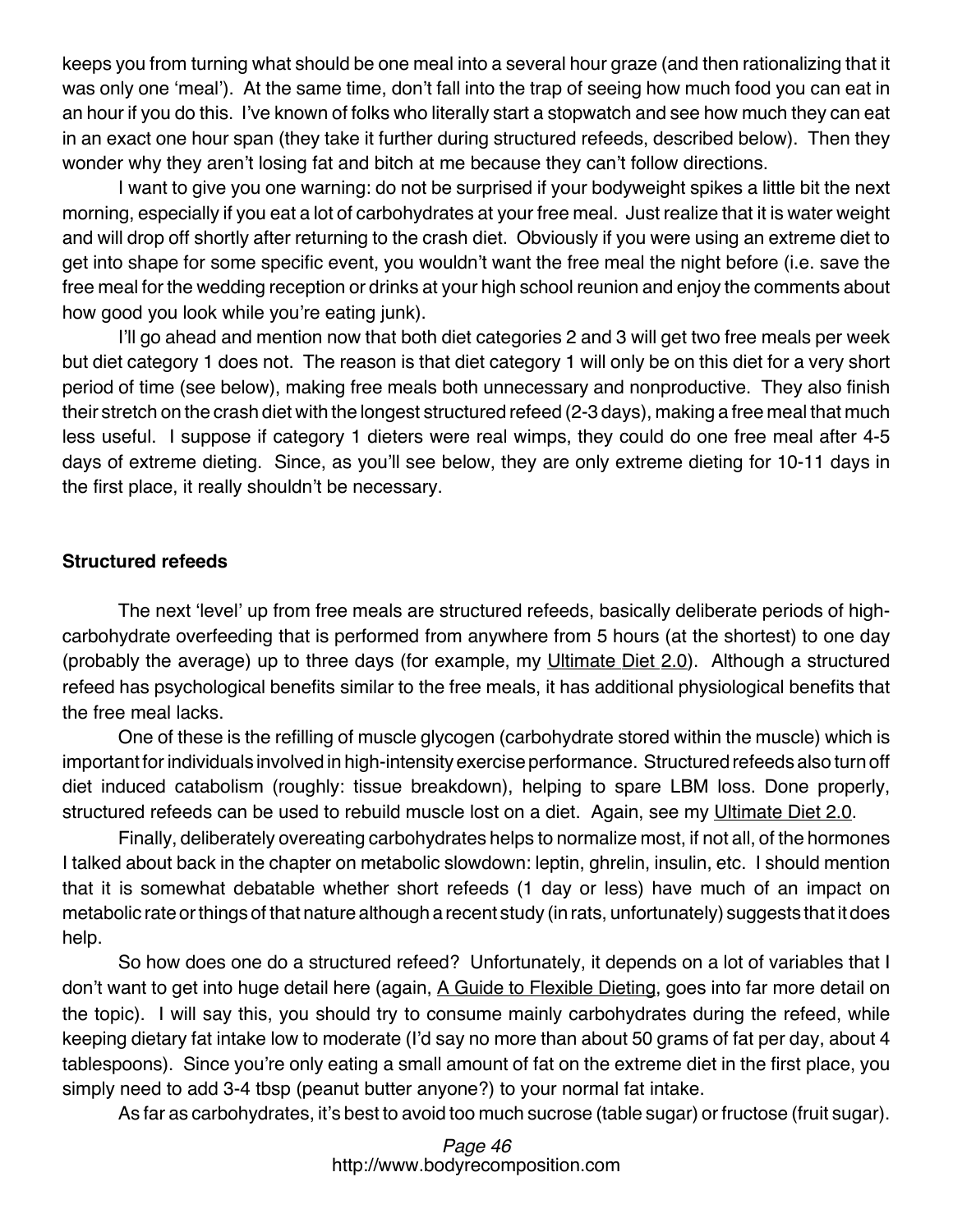You can have some (about 100 grams of sucrose of 50 grams of fructose maximum), just don't make it the totality of your intake. All starches, moderate amounts of fruit (2-3 pieces total), and even some junk food (again, not too much) is fair game. Doing a structured refeed on a crash diet really isn't that hard, just stick with your normal protein plus vegetables plus essential fatty acid intake and add a ton of carbohydrates and a small amount of dietary fat.

The big 'it depends' is amount, how much to eat during a structured refeed. My UD2 used a 3 day refeed comprised of 12-16 grams of carbs per kilogram (about 5-6 grams per pound) on the first day, about half of that (2-3 g/lb) on the second day, and about half (1-1.5 g/lb) of that on the third day. But that was a specific diet for a very specific group (lean athletes who were completely glycogen depleted going into the refeed). A UD2 style refeed is actually what I'd suggest for dieters in category 1 at the end of the diet but would be too much for the other two categories. I'll mention now that category 3 dieters don't get a structured refeed as they simply don't need it.

Diet category 2 is the big question mark. I'd say eat as much as you can get away with, without regaining significant bodyfat. This may range from slightly below maintenance calories up to 500-1000 calories (or more) over maintenance (chapters 11-15 deal with the concept of maintenance eating). Do be forewarned that bodyweight can spike significantly after a structured refeed, from glycogen and water storage. 5-10 pounds over one day is not uncommon (it's the same 5-10 lbs you dropped right off the bat rapidly). As with the free meal, the water weight drops back off within a couple of days of returning ot the crash diet.

### **Full diet break**

And finally is the full diet break, a period of 1-2 weeks where the dieter goes back to eating at maintenance. With the exception of Dan Duchaine (who recommended that a 10 week contest diet cycle be broken up into 4 weeks of dieting, 2 weeks off, and 4 weeks of dieting) and myself, I don't recall this suggestion ever being made in popular dieting literature. But, for a variety of reasons (the study mentioned above included), it makes a tremendous amount of sense to include a full break within the context of longer dieting periods.

Let's face it, dieting for long periods at a stretch becomes a real psychological drag. Admittedly the crash diet avoids some of this by being more extreme for a shorter period of time. Even then, for someone who is extremely overweight/overfat, it may take a year or more before all of the weight desired is lost. Expecting someone to diet strictly for that time period is simply unrealistic. Breaking the diet up into more manageable stretches, 8-12 weeks at a time with a 2 week break makes the whole process much easier psychologically, as no individual dieting time lasts all that long without a break.

Full diet breaks can also be scheduled to coincide with vacations or special events, giving them that much more utility. Since the break is now part of the diet structure, rather than an occurrence that is out of the dieter's control, the psychological effect is different. As I described above: what was a negative, a failure of willpower, becomes a positive, a structured part of the diet that makes it work better in the long-term. Experience, and the study above, shows that folks who go into diet breaks planning to make them a break (i.e. vacation) have an easier time getting back on the diet bandwagon when the break is over.

An additional issue is the metabolic slowdown that I described in the last chapter. Although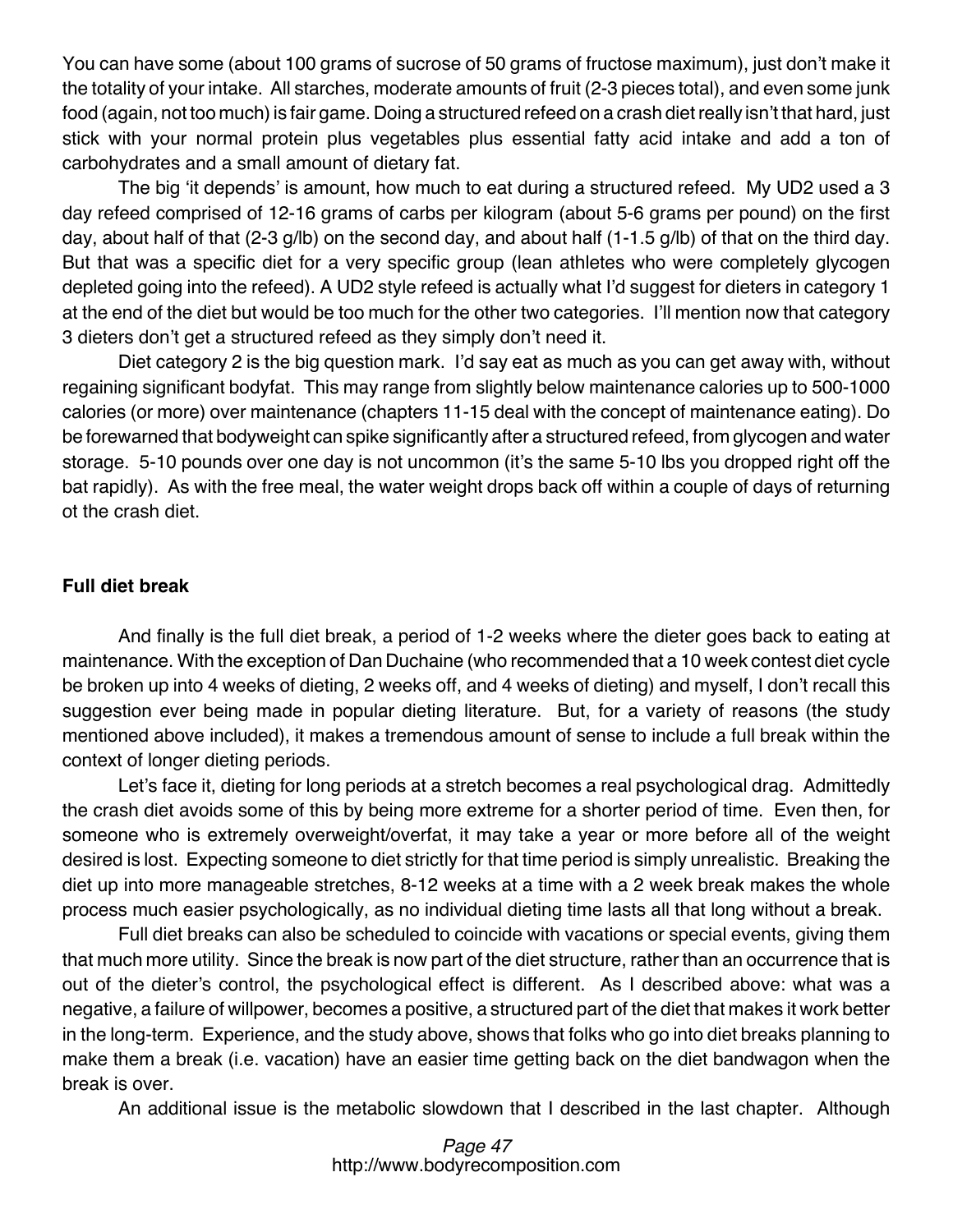structured refeeds help out somewhat, metabolism eventually slows and progress on the diet slows as well. Taking two weeks off of the diet to eat 'normally' helps to upregulate metabolic rate (including nervous system output and thyroid hormones), making fat loss occur more efficiently when you go back to dieting. Of course, this is predicated on the fact that you don't regain a tremendous amount of fat back during this period, and that's predicated on the fact that your caloric intake still needs to be kept under control.

So what does it mean to do a full diet break? First let's talk about what not to do. As with the free meals and structured refeeds, the goal of the diet break should not be to see how badly you can eat for 2 weeks, how much junk food and crap you can put into your mouth. Obviously, returning to the eating habits that made you fat in the first place is a mistake as well (see the next chapter). So how does one properly do a full diet break?

The first step is that calories should be adjusted to the maintenance level, that is the caloric intake that will maintain your current weight. I'll tell you how to do this in the next chapter which is all about maintaining your weight loss. Protein intake should be kept at the same levels (maybe even increased slightly as recent research has shown that high protein intakes after a diet help to limit fat regain) as on the crash diet and vegetable and essential fatty acid intake should remain the same as well.

The main change is the addition of more carbohydrates and fats (to raise calories to current maintenance). Carbohydrates need to be raised to at least 100 grams per day (more if you're exercising) as this is necessary to upregulate thyroid hormone levels. Dietary fat intake should come up as well, to moderate levels (20-25% of your total calories). Again, I'll give more details on this in the next chapters. If you're involved in an exercise program while dieting, you should maintain it at some level during the break; if you're not exercising, the break is a good time to start.

About the only group that usually can't even consider taking a full diet break are athletes and contest bodybuilders (maybe models) who are under a very specific time frame to reach their goals: the two weeks of dieting time that they lose may not be justified if they don't get into shape in time for the contest, competition or photo shoot. Of course, I'd mainly argue that they should have started dieting earlier so that they could include a two week diet break but this doesn't really help folks now.

So with the exception of those category 1 dieters who are under a strict time frame, a full diet break will be applicable for all categories of dieters; all that will change is how often they take a break. As with structured refeeds and the comments I made above: the fatter you are to start with, the longer you can diet without a break. Obviously, if you're only using the crash diet for purely short-term results, to lose weight for a special event, and don't care if you regain all of the weight, then just go back to your old bad eating habits when you're done. Once again, while I don't advocate this, I accept that that is what people will do. I'll discuss this more next chapter.

# **Putting it all together**

Ok, so let's look at the three diet categories in terms of the maximum time how long can or should stay on the crash diet as well as how they'll integrate each of the above three types of breaks into their crash diet. Once again, with the exception of category 1 dieters who are under a time crunch (who should return to dieting after a 2-3 day structure refeed), a full diet break should be followed at the end of the dieting period. Table 1 on the next page gives an overview.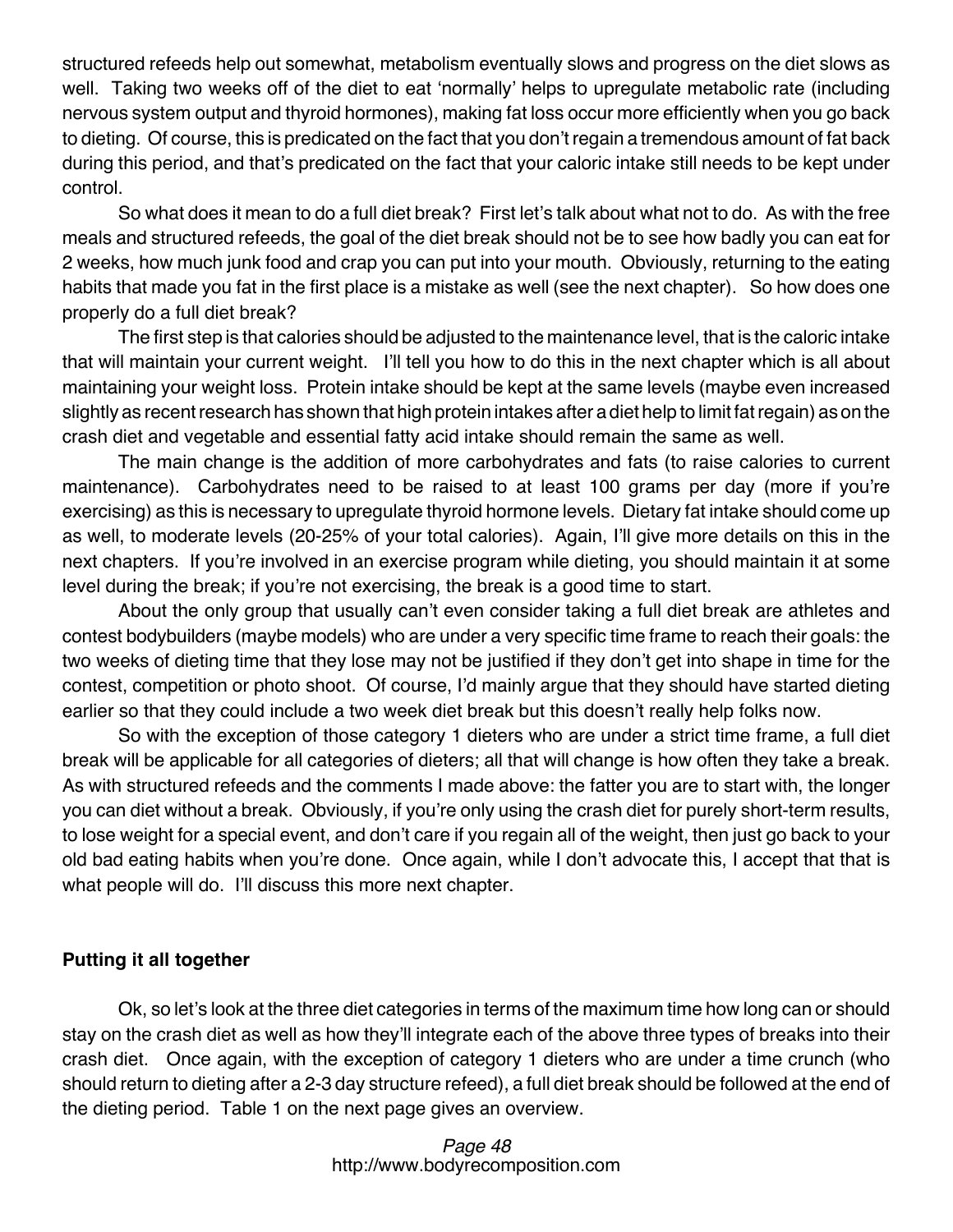| Table 1: Frequency and duration of free meals, refeeds and full diet breaks |                  |            |                          |  |  |
|-----------------------------------------------------------------------------|------------------|------------|--------------------------|--|--|
| Category                                                                    | Full diet break  | Free meals | Refeeds                  |  |  |
|                                                                             | Every 11-12 days | No.        | 2-3 full days at the end |  |  |
| 2                                                                           | Every 2-6 weeks  | 1 per week | 5 hours once/week        |  |  |
| 3                                                                           | Every 6-12 weeks | 2 per week | <b>None</b>              |  |  |
|                                                                             |                  |            |                          |  |  |

So category 1 dieters have the joy of going straight through without free meals or refeeds for 11- 12 straight days. At which point they should perform a 2-3 days high-carb, high-calorie refeed prior to going back to normal dieting (a second cycle of PSMF is a possibility although I don't really recommend it). The carb-load guidelines in the UD2 work fine and finishing up the week of dieting with the tension/power workout combo in described in the UD2 would be a very good idea. Please trust me when I say that trying to follow the crash diet for longer than this rather short time period will seriously screw you if you're already lean.

I know it's tempting just keep dropping fat like crazy but without some major drugs to deal with metabolic slowdown and muscle loss, you will cause more harm than good. I should mention that the crash diet schedule of 11-12 days into a 2-3 day refeed could conceivably work to carb-up an athlete or bodybuilder up for their meet or contest.

Category 2 dieters have it easiest in a sense. They only have to stick with the crash diet for 2-6 weeks at a time before taking a full diet break (2 weeks). Then they can either go back to more 'normal' dieting (meaning a more moderate caloric deficit) or perform another stint on the crash diet. As well, they get both a free meal and a structured refeed (albeit a short one) each week (note: category 2 dieters get only one free meal and one refeed).

As mentioned above, the refeeds and/or free meals should ideally come on a workout day. As well, schedule them so that they end in the evening (meaning dinner meals for the free meals, start the refeed at a time such that it'll end at bedtime) since this makes it easier to go back to the crash diet in the morning. Once again please note that bodyweight tends to spike after both free meals and refeeds but it's just water weight (unless you ignore my comments above and go on 'eat all you see' junk food gorge) and will go away quickly.

Category 3 dieters, as a consequence of being fatter, usually have an easier time sticking to something like the crash diet for extended periods. They tend not to get as hungry or have problems following it long-term. One of my testers literally followed it for weeks and weeks on end, his motivation come from watching the scale drop daily and he had little problem with hunger or appetite (or energy levels) past the first few days. Two free meals per week should prevent any real psychological problems, follow the recommendations as given above.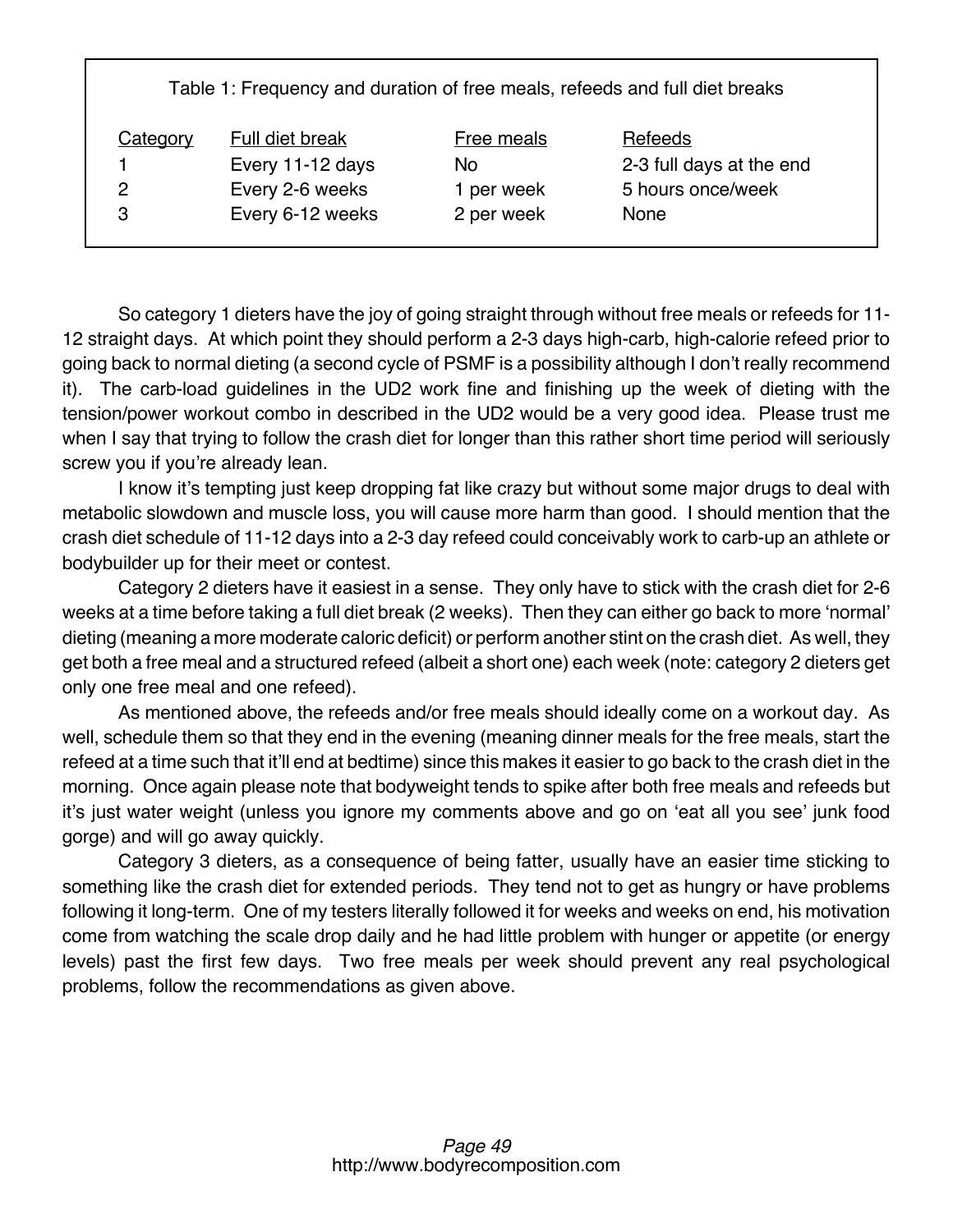# **Chapter 11: Ending the Diet Introduction**

I imagine most dieters are familiar with the statistics showing that something like 90-95% of dieters regain all of the weight that they lost on a diet. Now, there are many reasons that people regain lost weight and fat and it's a topic I cover in greater detail in my book A Guide to Flexible Dieting.

In addition to all of the other myriad reasons people regain all of the lost weight, a big factor is that people seem to think that a diet is short-term only, that once they've lost the weight they can just go back to their old eating habits and somehow not get fat again. While it would be nice if it worked out this way, it isn't. If you go back to the way that you used to eat (what made you fat in the first place), you'll just get fat again. Which means that, to maintain the weight/fat you've lost, you have to maintain at least some portion of your diet and activity habits.

That's the topic I want to address in the next several chapters, how to move from dieting into a maintenance phase that can be sustained. In this chapter, I want to make some introductory remarks and, in the 3 after that I'm going to give two different options of how to eat at maintenance.

I should mention that the full diet break mentioned last chapter is ultimately nothing but moving to maintenance for a 2 week span. That is to say, the information in the next several chapters applies to both the full diet break and moving to long-term maintenance; the difference is only one of duration. First, I want to look at the two most general options for what to do when you're done dieting.

# **Option One: Go back to your old eating habits and get fat again**

While I certainly don't recommend this option, I realize that it's what some people who used this diet (or any diet for that matter) are going to do. This is especially true of those individuals who used the diet as as purely short-term thing, to drop weight fast for a special event (wedding, high-school reunion). If you really don't care about getting fat again and want to throw away all of the effort you put into dieting, I can't really stop you. So go back to your old eating habits, get fat and be happy (or at least tell yourself that you are). That's all I have to say about this.

#### **Option two: move to a maintenance diet**

Once again, this ties in with the full diet break I mentioned in the last chapter and represents my preferred option (with a couple of exceptions I'll mention below) for ending a diet: move into a maintenance diet. Before I explain what a maintenance diet, I need to point out something very important.

When moving to maintenance, most people's bodyweights will increase by a few pounds. This is especially true after a low-carbohydrate diet (such as this one), especially when carbohydrates are reintroduced (which I'm going to be suggesting). This small weight gain simply represents water, electrolytes, increased food in the gut, etc. This weight gain is no big deal and I don't want people to freak out about it. Remember that you probably dropped anywhere from 5-10 (or more) pounds of

> Page 50 http://www.bodyrecomposition.com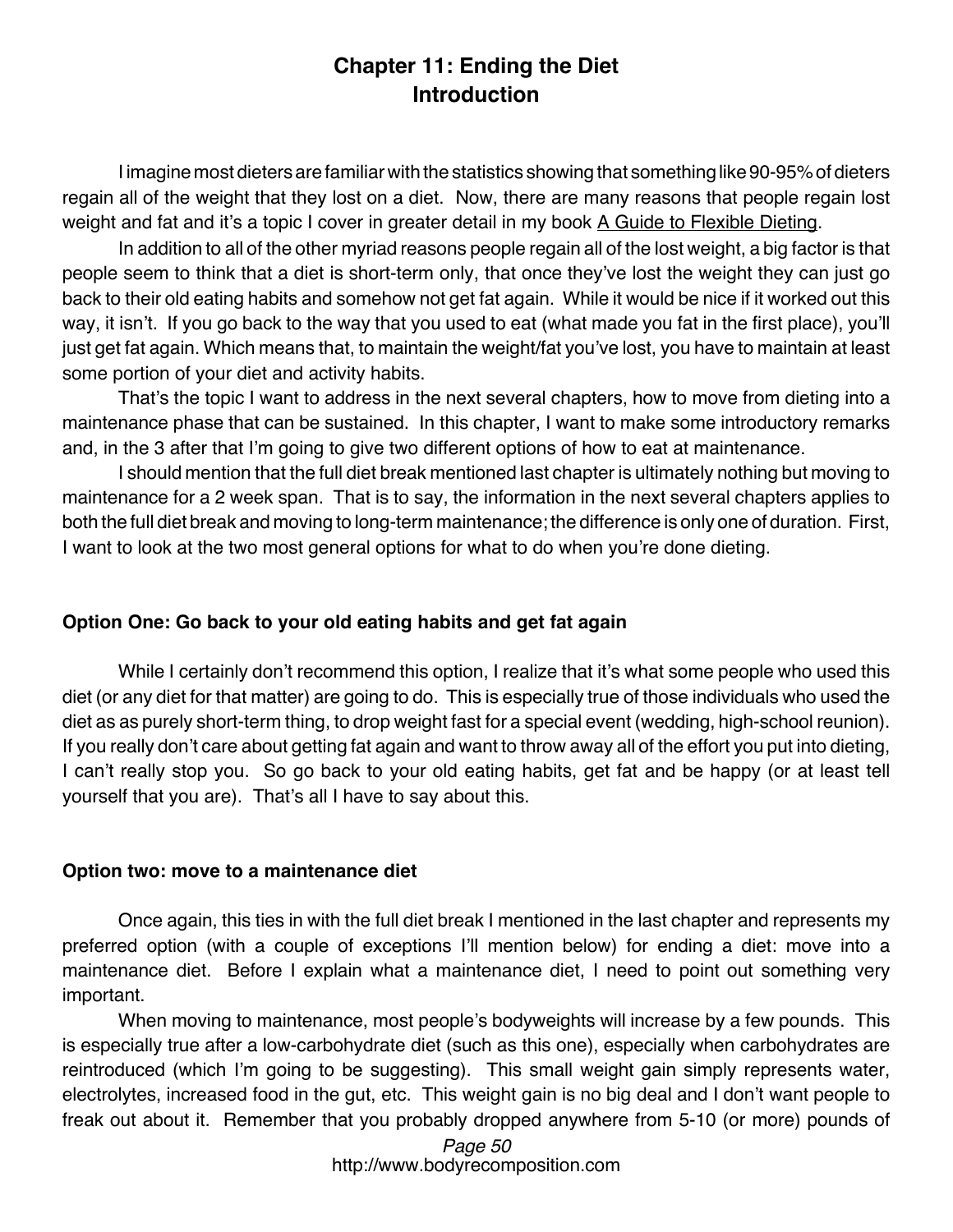water weight while on this diet, regaining some should be expected and no big deal.

So what is a maintenance diet? By definition, a maintenance diet is one that will maintain your current bodyweight or bodyfat level. Now, it would be unrealistic for you to maintain your bodyweight with zero fluctuations, changes in water balance and the rest will cause some fluctuations (women all know what can happen to their bodyweight during different parts of the menstrual cycle). As well, nobody should expect themselves to eat an exactingly identical amount of food every day while doing an exacting amount of exercise. Ok, maybe obsessed bodybuilders but nobody without that particular psychology can be expected to do it in the long-term. Frankly, being that obsessive tends to be a recipe for failure for most people (see A Guide to Flexible Dieting for more information).

Let's be realistic: nobody is perfect every day of their life. More importantly, who wants to get to the end of their life, having had no enjoyment or pleasure, but being able to claim that their bodyweight never wavered even a bit? Let's relax this a little bit and say that a maintenance diet (and exercise program) will maintain your bodyweight or bodyfat within a relatively narrow range, maybe 3-5 pounds either direction (with the big concern being an increase). Basically, if your bodyweight (and this doesn't include the weight gain from moving back to maintenance) starts to climb by more than 3-5 pounds, you need to clamp down a bit more on the diet (or get your exercise plan back on track) before things get out of hand.

In this vein, I want to note that studies of successful dieters note many common behavior patterns but one that is relevant to this chapter is regular monitoring of their body weight. That is, successful dieters tend to keep track of their weight (or bodyfat) on a regular basis. This could be daily or weekly but keeping regular track tells them when they are slipping and regaining the lost weight/fat so that they can buckle down again. You might contrast this to folks who steadfastly avoid the scale (or always make it a point to wear loose fitting clothes) to avoid the realization that they are getting fat (again). Then they wonder how they 'woke up' fat one day.

If you don't like the scale or bodyfat measurement, you can simply pick a particular piece of clothing that represents your goal weight/fat level and try it on every so often. If it's getting tight again, you're slipping and it's time to get back on top of your diet and exercising to get back where you need to be.

Again, it's unrealistic for your weight or bodyfat to be completely unchanging but you're better off getting back on top of your diet and exercise when you've only gained a few pounds than when you've gained a bunch.

Ok, so back to maintenance. As above, a maintenance diet is exactly that, a diet that contains the number of calories (and fulfills other requirements such as protein and essential fatty acids) that will equal your activity level so that your weight/fat level is more or less stable within some range. That's all I'm going to say about this in this chapter, I'll get into more details in the next several chapters.

# **A couple of exceptions**

Within the context of the diet described in this booklet, the main exception to moving back to maintenance dieting are contest bodybuilders or athletes who used the rapid weight loss diet to get caught back up with their preparation. Since they don't get a full diet break (only a 2-3 day structured refeed at the end of the diet), they don't have to worry about maintenance until after their contest.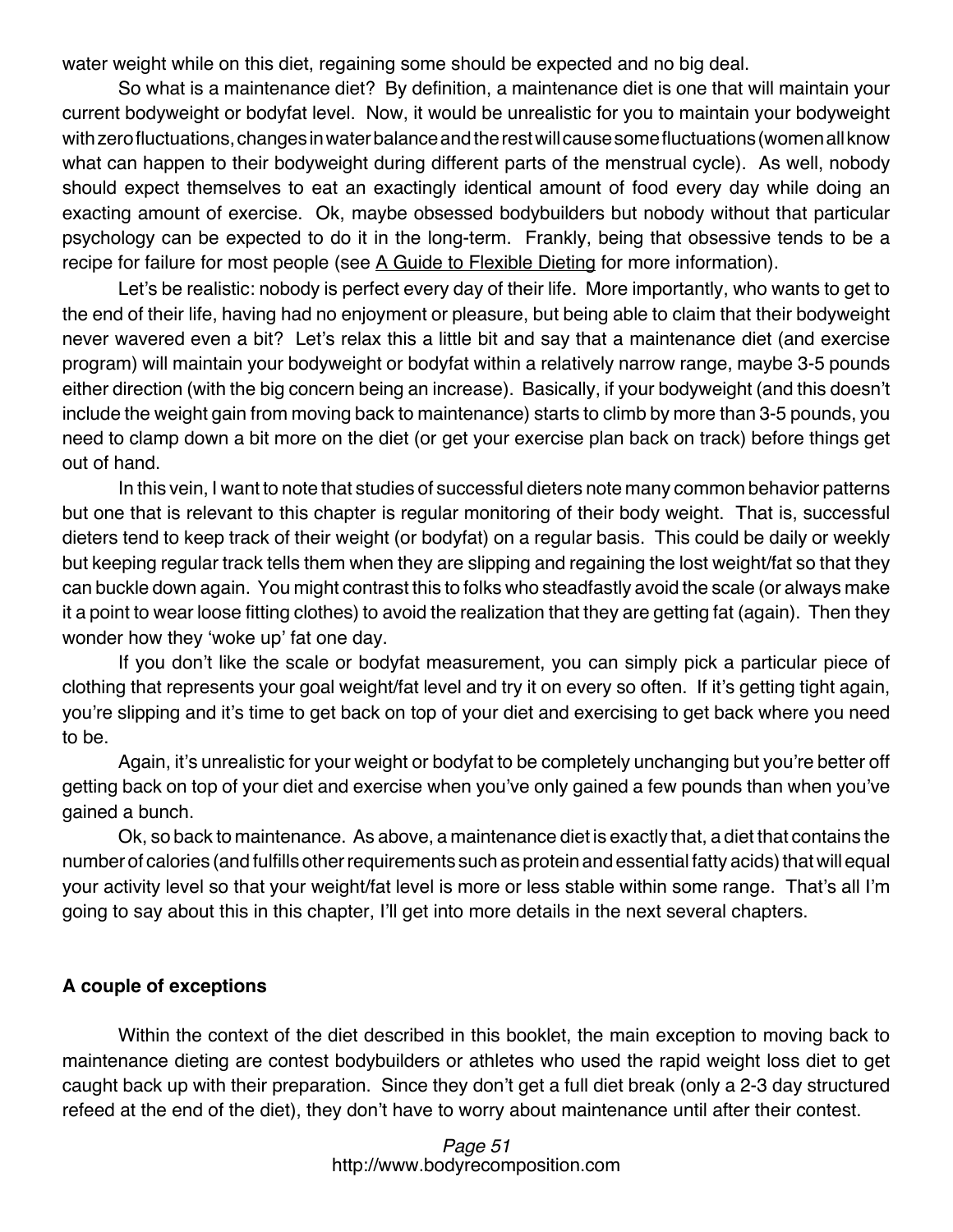For those individuals, trying to maintain contest levels of leanness (3-4% bodyfat for men and 7- 9% for women) is unrealistic anyhow, they are going to regain some weight and fat and then move into maintenance (or perhaps focus on adding muscle which means an above maintenance calorie diet).

A second exception to the move back to maintenance is long-term dieters who used a few weeks of crash dieting to kick start their weight/fat loss before moving into a more moderate weight/fat loss diet with a less extreme food restriction. Rather than moving straight back to maintenance, this category of dieters would increase calories to a more reasonable level (rather than the extremely low caloric intake of the rapid weight loss diet) and continue their diet. This is discussed in detail in chapter 15.

### **Two different ways to eat at maintenance**

For everyone else, moving back to maintenance will either be used during a full diet break (see last chapter if you've forgotten already) or when the diet is (finally) over. I want to mention now that I'm going to describe two different approaches to moving to maintenance in the next several chapters.

The first approach is aimed at people who really hate counting calories (i.e. most of them). While I'm leery of programs that don't impose some sort of portion control (and note that many popular programs simply hide caloric control while having you count exchanges, or points, or what have you), the simple fact is that most people are not going to keep meticulous track of their food on a day to day basis. So I'm going to give some general eating guidelines that will *tend* to prevent issues with overconsuming calories. I'll simply note that if you find your bodyweight increasing out of the range discussed above, you're going to have to impose some restriction on yourself.

The second approach is for that small minority who is willing to count calories, or at least keep track of their food intake on some level (whether it's portions or what have you). There's more math to determine your daily intake (which is why I suspect most people won't do it) but I think it gives more overall control. I should note that even readers who plan to use the calculation based method in chapter 14 should still read the next two chapters, as it covers a great deal of information related to food choices and overall meal planning. I'll make a few additional comments on the topic in chapter 14 as well.

# **A mixed approach**

One approach I've found that is useful is for people who really hate counting calories/portions to spend some time period (say 3-7 days) doing so. That means reading labels, getting out the measuring spoons and cups and generally being miserable and obsessed. The reason for this is that most people are simply atrocious at estimating their food intake.

Studies routinely show that people can underestimate their food intake by 50% (and overestimate their activity by 50% as well). It's not that these folks are lying, most people simply have no conception of what a serving of a given food is. When you get them to actually monitor/measure their food intake, they become far more aware of how much (or little, in some cases) they are actually eating.

Making folks go through the headache of measuring everything for a few days helps them realize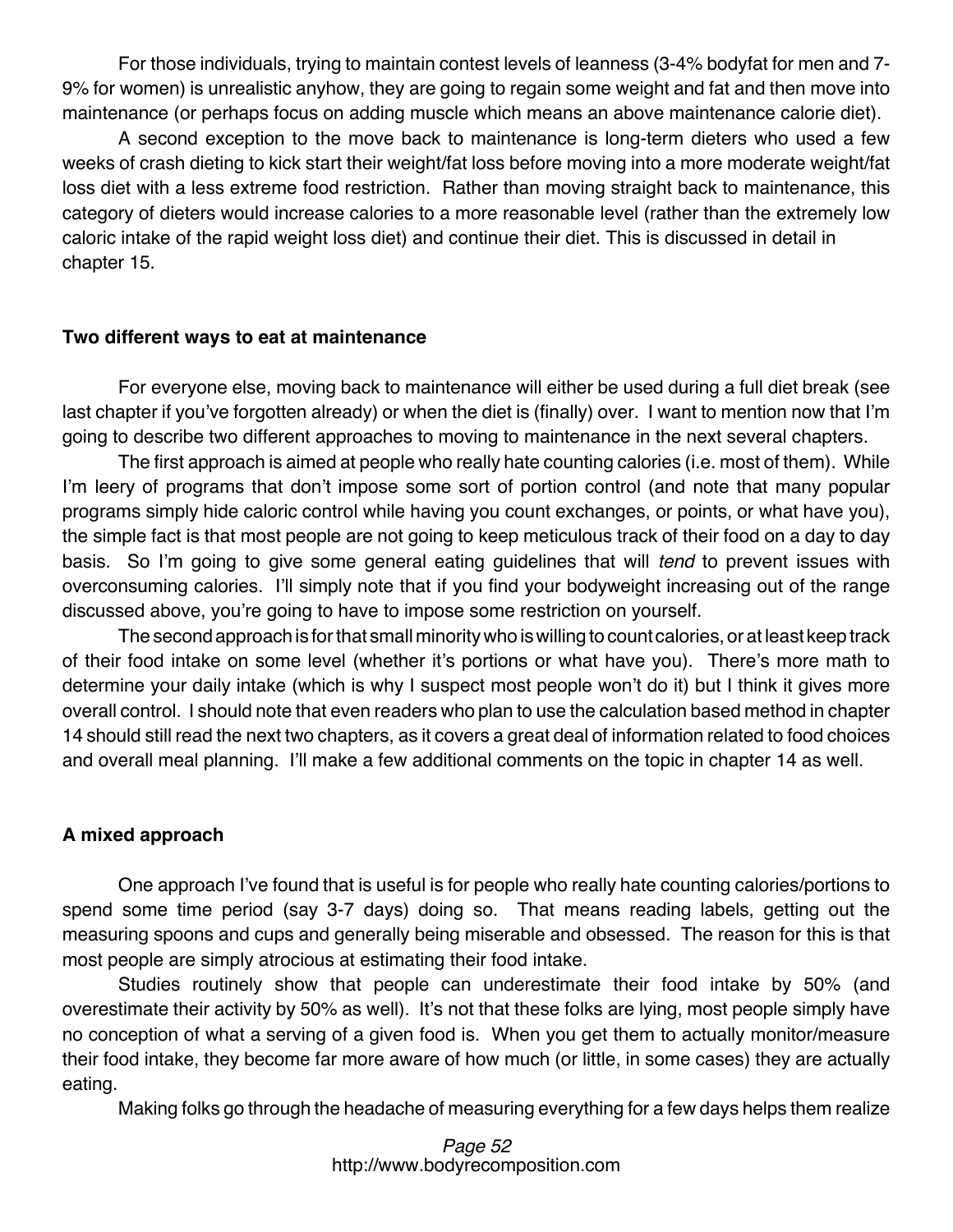not only how much they're eating but what real world portion sizes are. Once they have that established, they can get away with eyeball estimations of their daily intake.

Which is just a longwinded way of saying that some readers may wish to follow the second approach, calculating their requirements and keeping track of everything for some short period of time. This is simply to get an idea of what portions are and about how much food is actually their maintenance level. Once that is established, they can move back to the first approach and sort of eyeball their food intake.

Once again, the ultimate criterion of whether your current food intake (and activity level) constitutes maintenance is what is happening in the real world to your bodyweight or bodyfat. Pants getting tighter or the scale going up? No matter what you think you're eating or how much I've suggested as an estimate of your maintenance, you're clearly eating too much for your activity level and need to scale back your food intake, or increase your activity levels, to get your bodyweight under control.

### **Moving to maintenance: fast versus slow**

Before I describe the two different approaches to setting up a maintenance diet over the next several chapters, I want to mention that there two different ways to move back to maintenance: fast and slow, which are exactly what they sound like.

In a fast approach, calories are basically ramped up to maintenance quickly over a day or two. This can actually be done in concert with a structured refeed, just make the first day(s) of your refeed the return to maintenance. So start with a 1-2 day period of high-carbohydrate/high-calorie overfeeding as per the guidelines last chapter (or in my other booklet) and then scale back calories to maintenance levels for the duration of the break (or long-term maintenance).

The drawbacks to this option is that it's easy to lose control of food intake (what should be a 1-2 day refeed turns into a week of gorging) and the bloating and water retention can be annoying. Some people also report gastric upset and gas when they ramp up carbs after they haven't been eating any for a while. I think the fast option is probably best for category 1 dieters (those who aren't under a time crunch) who already have good food control and won't have a problem returning to maintenance after a structured refeed. Category 2 and 3 dieters may still be dealing with changing long-term eating habits and the slow option, described next, is probably better overall.

Which brings us to the other approach to returning to maintenance which is the slow approach. Again, this is exactly what it sounds like, calories are gradually raised to maintenance over some time period (a week at most). Of course, how you go about adding foods back will depend on whether you're using the non-counting/eyeball method described in chapter 13 or the counting method described in chapter 14. I'll address this topic individually in each chapter.

I'd say the big advantage of the slow approach is that it avoid major weight spikes which can cause negative psychological effects. The disadvantage is that it's less fun and means you have to be meticulous about your food intake the whole time. However, this can help with food control, many individuals are completely unaware of what their actual food intake is (or how much, or little, food actually represents maintenance levels) and having to be very aware of your food intake on a day to day basis (at least initially) can act as a teaching tool and help with changing long-term eating habits.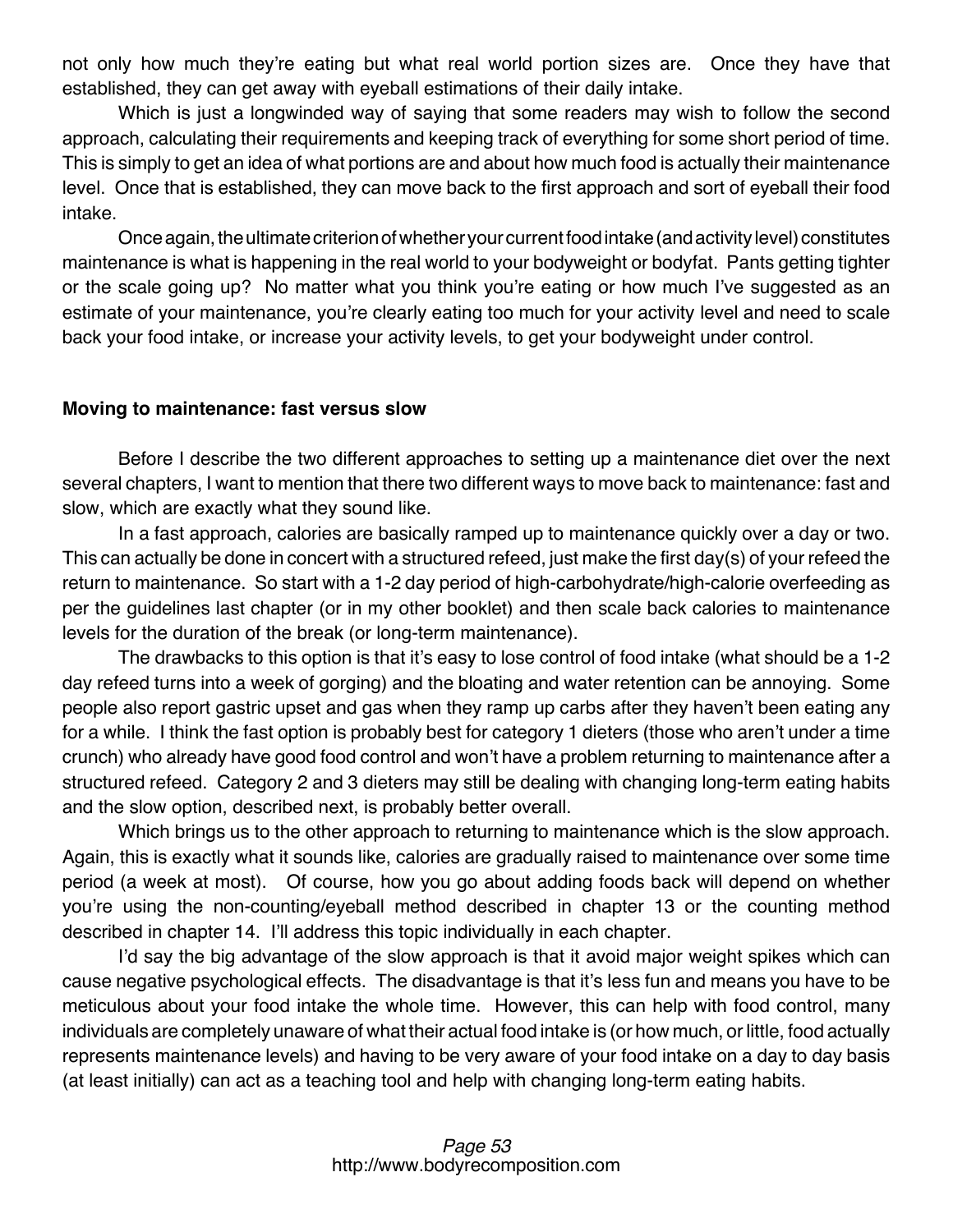#### **Maintenance versus the two week diet break**

To wrap up this chapter, I want to make a couple of concluding comments about the possible differences between moving to maintenance for the long-term versus doing the full diet break that I described in chapter 10. The primary difference, of course, is that moving to maintenance is an attempt to keep weight more or less stable in the long-term. Which isn't to say that further dieting might not be attempted at some later date, it's simply not the major goal.

In contrast, the full diet break is used to break up periods of active dieting, meaning active caloric or food restriction to generate weight or fat loss. For the most part, the difference is only one of time: moving to maintenance is long-term, the full diet break is only 2 weeks. The only real comment I want to make in this regards is that it is crucial that daily carbohydrate intake be at least 100 grams per day during a full diet break (i.e. between periods of active dieting). The reason is that this amount of carbohydrates is necessary to increase levels of thyroid hormone, a critical aspect of upregulating metabolic rate.

Frankly, hitting this amount of carbs should be no real problem whether you follow the noncounting approach described in the next two chapters, or the meticulous calorie counting approach described after that. I've built it into the recommendations so that you don't have to really think about it. I'm only bringing it up in case your general tendency is to skimp on dietary carbs for fear that they will 'make you fat'. Compared to normal daily carbohydrate intakes in modern diets, 100 grams is a pittance (a mere 400 calories) and within the context of the other recommendations is nothing to worry about.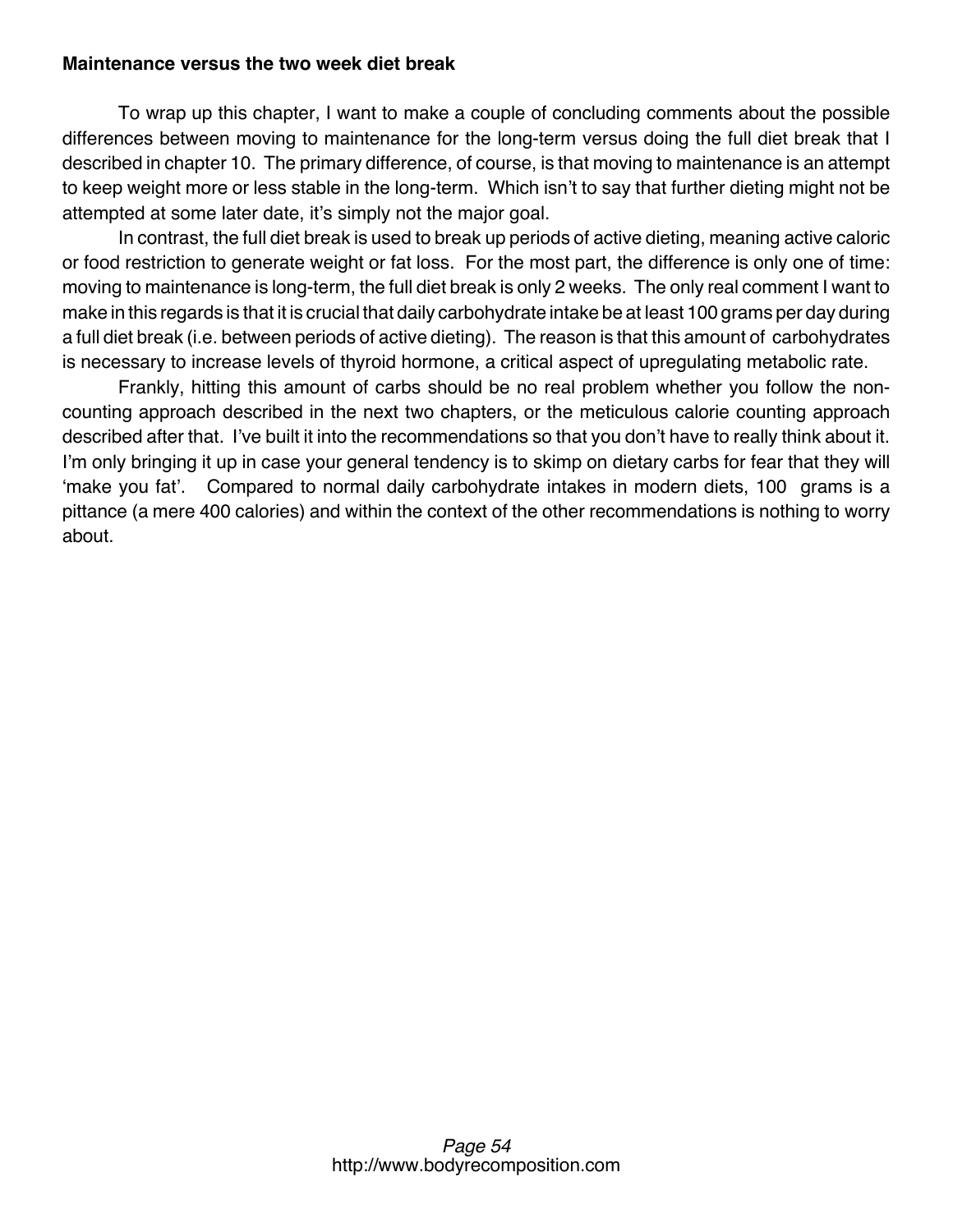# **Chapter 12: Moving to Maintenance Non-counting method Part 1**

As I mentioned last chapter, I suspect that a majority of readers really don't want to have to count calories on a day to day basis. Certainly not every day for the rest of their life in any event. Towards that end, I'm going to offer an approach to bodyweight maintenance that doesn't require (much) in the way of calculating or calorie tracking.

In this chapter, I'm going to make some general comments about food intake, appetite and caloric intake and in the next chapter I'll give the actual guidelines for setting up a non-counting based maintenance diet.

# **Yet another warning**

I want to make it very clear upfront that I tend to be leery as hell of approaches that rely entirely on the individual to gauge their food intake without monitoring. The reason for this is the number of studies that repeatedly show just how bad people are at it. As mentioned last chapter, people can readily underestimate their food intake by up to 50%, while overestimating their activity by the same 50%.

It's no wonder that people are gaining weight while thinking (and swearing up and down) that they eat very little and burn a ton of calories through exercise. Once again, I'm not saying that folks are lying, people are just really bad at estimating things.

Now, a typical solution to this problem (and the one I'm going to take) is to give a set of eating rules that makes it relatively more difficult to overeat. There are a lot of ways to do it and I'm simply going to present one of them. But note my choice of words two sentences back "relatively more difficult". That's not the same as saying that it's impossible to overeat.

As I mentioned previously, human bodyweight is notoriously well regulated and people can easily find themselves gaining back weight even if they appear to be doing everything correctly. As many dieters who have followed the "You don't have to count calories as long as you eat a certain way" types of diets have found out the hard way, either weight loss stalls, or weight gain restarts.

This is one of the big reasons to regularly monitor at least your bodyweight or bodyfat (or measure your waist or use some particular piece of clothing to gauge the fit) semi-regularly: it will alert you to when things are sliding. That is, even if you think that you're not overeating, if the scale is creeping back up or that pair of pants is fitting tighter, clearly you are in a calorie surplus. That's true even if you follow the guidelines I'm going to give.

This is yet another reason that you may wish to spend at least *some time* measuring and weighing foods when you eat them, to get a better idea of what portions actually are relative to what you think they are. I'll mention this below and, unfortunately, make one very serious recommendation about something you really should measure.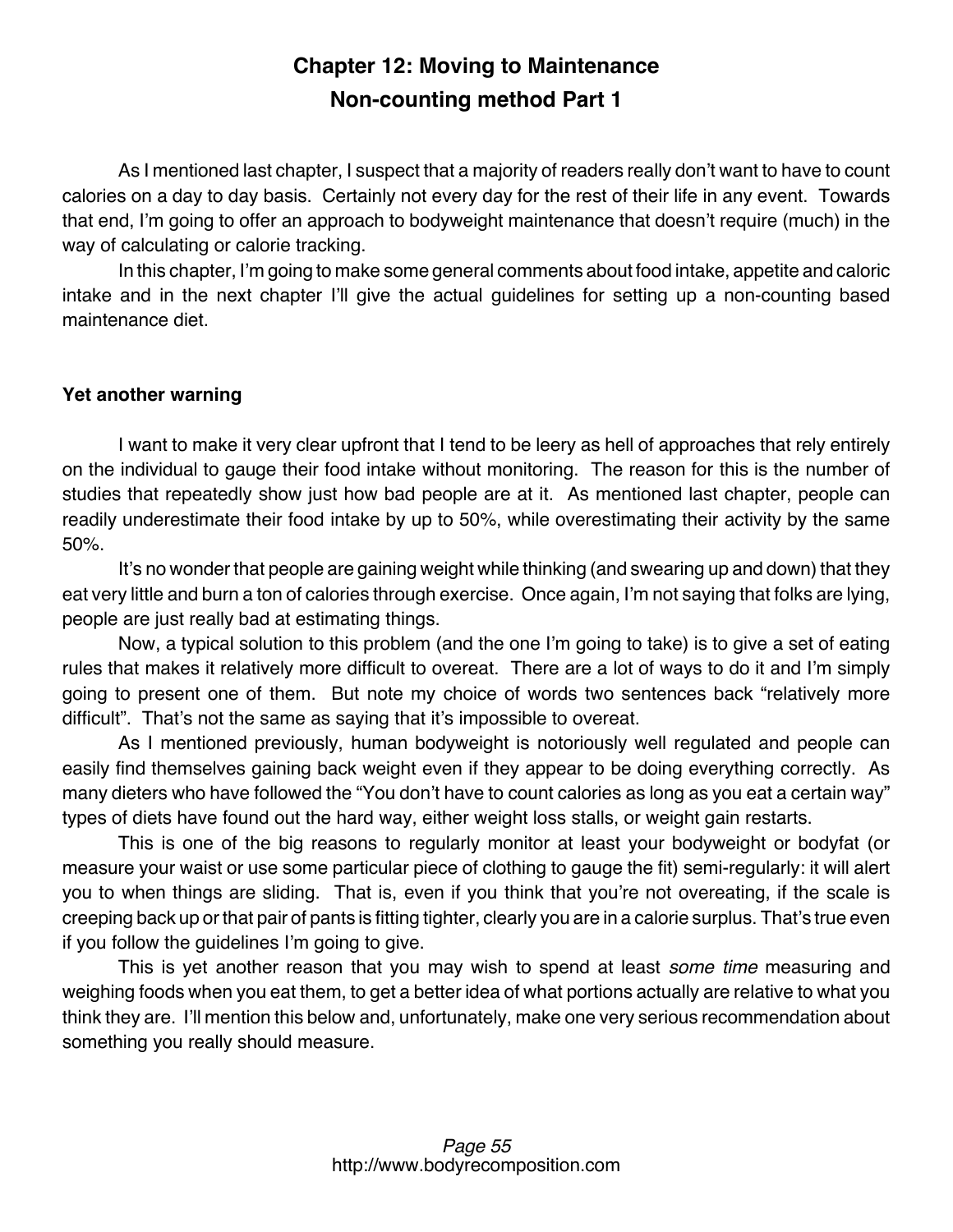# **The effects of nutrients on spontaneous food intake**

Ok, first I should probably define what is meant in the section heading by 'spontaneous food intake'. Basically, that phrase refers to the amount of food that people will eat if left to their own devices, that is they aren't monitoring their total food intake at all.

This is an important concept as different foods tend to affect spontaneous food intake a bit differently. With the exception of some of the goofier diet schemes out there, most of the "Eat all you want but don't worry about counting calories" approaches recommend that dieters eat in such a way that spontaneous food intake is automatically reduced.

Quite in fact, this is the basic theory behind both low-fat AND low-carbohydrate diets (I'm ignoring the idea of a metabolic advantage inherent to low-carb diets, that's a can of worms I don't want to address here). Which probably confused the heck out of everyone, so let me explain.

A great many studies have shown that high fat diets (lets ignore the meaninglessness of that term) tend to promote what researchers call passive overconsumption of calories. Translated into nongibberish, that means that when you give people access to high fat foods, they tend to eat more at a given meal without noticing it. Hence passive overconsumption. The essential problem is that, in the short-term (over a meal), fat doesn't blunt hunger or alter food intake.

So the logic goes, if people reduce fat intake, they'll end up eating fewer calories and lose weight. That's it, the whole premise was more or less based around the idea that if people eat less fat, they'll eat fewer calories and lose weight. This wasn't the only reason, mind you, but it was one of the main ones.

And this is true to a small degree although the effect amounts to very little in the long run. It's been estimated that for every 1% reduction in fat intake, you will lose a whopping 1.6 grams of weight per day. Which, over the range that people can realistically reduce fat intake adds up to almost nothing, maybe 5-10 pounds lost over 6 months which is nothing to write home about. This also assumes that people don't just eat more of the other foods. Which turns out to be a rather incorrect assumption in the real world.

Additionally, there's a limit to how far fat can be reduced before the diet tastes like cardboard and people won't follow it (some research has found better dietary compliance to moderate compared to very low fat-diets). As well, people on low-fat diets, just like everyone else, often start to regain weight even if they keep fat intake low. Why? Because they start to eat more of the foods that they are allowed.

None of this was helped by the fact that when the low-fat craze came about, food companies rushed high calorie but low or nonfat foods (Snackwell's anybody?) to market. Since people figured that all they had to pay attention to was fat intake, they ended up overeating anyway (by eating high calorie but low- or nonfat foods).

So how can the same basic idea apply to low-carbohydrate diets? First let me say that numerous studies have shown that spontaneous food intake on low-carbohydrate (also called ketogenic diets) goes down. There's a few reasons for this. Perhaps the primary one is that when you remove an entire category of food (carbohydrates) that happens to make up 50% or more of people's food intakes, they pretty much can't help but eat less. As well, since protein turns out to have the largest effect on hunger blunting, the high protein intake tended to help as well (as least one researcher thinks that the benefits of low-carb diets are occurring because people typically increase their protein intake on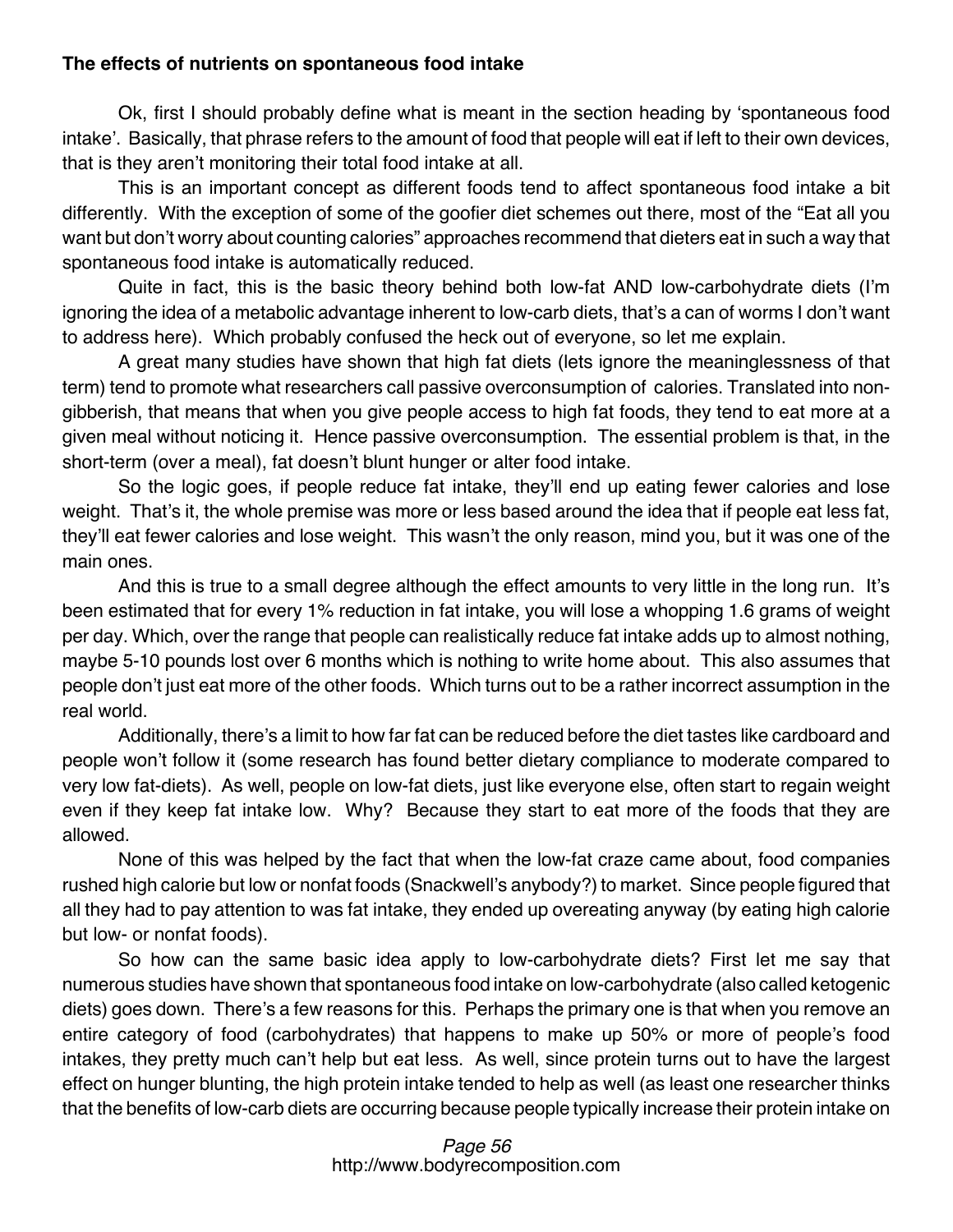such diets). The fat intake also tends to keep people full in the long-run which seems to contradict what I wrote above about spontaneous food intake but I'll explain in a second.

Additionally, for people who don't handle carbohydrates well (because they are insulin resistant), high carbohydrate intakes tend to spike and crash blood glucose, making them feel lethargic and hungry. Low-carbohydrate/high-protein diets tend to stabilize blood glucose in these folks and the blood sugar crash induced hunger goes away. Finally, ketones (which are produced by the liver when carbohydrates are taken below a certain level) may blunt hunger, although the evidence for that isn't great.

Of course, while this works in the short-term, anybody who's been on a low-carbohydrate diet for any period of time realizes that the same type of effect as with low-fat eventually occurs. Either weight loss stalls or starts climbing again. The reasons are similar to what happens on low-fat diets: people start eating more of the foods that they are allowed. As well, the high fat intake of most lowcarbohydrate diets can come back to bite people in the ass, they end up gorging on high-fat foods and eating a lot of calories. As well, companies are now rushing low-carb (but high-calorie) foods to market which is going to lead people down the same road as what happened with low-fat. Focused only on carbohydrate content, they'll end up overeating and either not lose weight or end up gaining it.

And that's how both low-fat and low-carb diets are predicated on the basic idea that, by altering your food intake, people will spontaneously eat less and lose weight. I should note that at least one recent study has shown that diets higher in protein (25% vs.12% of total calories) found a similar effect: the subjects in the higher protein group automatically ate less and lost weight/fat.

I suppose I should mention alcohol since it is a nutrient (of sorts) that people consume. Unfortunately, the effects of alcohol on spontaneous food intake and bodyweight are a little bit schizophrenic. In men increasing alcohol intake tends to cause an increase in bodyweight (measured by BMI); in women, increasing alcohol tends to be associated with a decreased bodyweight. The reasons are still up to debate but, as much as anything, it's probably that men tend to eat (and eat fatty foods) when they drink while women tend to drink instead of eating.

#### **How nutrients affect satiety and satiation**

Ok, I know I threw a couple more big words at you up there so let me explain them briefly. Satiety is basically short-term hunger, over the course of a meal or so; satiation has to do with longerterm hunger (more accurately called appetite). This is an important distinction to make because each nutrient affects things a bit differently.

As I mentioned above, dietary fat tends to have almost no effect in the short-term, which is why we get the effect of passive overconsumption. In contrast, both protein and carbohydrate tend to blunt hunger in the short-term. Now I want to comment that I think the studies in question are a little bit goofy. Typically, they use what is called a pre-load design, subjects are given a snack (containing various amounts of the nutrients) and then allowed an all you can eat buffet about 30 minutes later. Researchers look at the food intake at the buffet and draw some (in my mind, poor) conclusions about real world food intake.

Ignoring every other issue with these studies, one of the most important is that they only look at a single meal. I bring this up because how much you eat over a span of 24 hours (or days) is arguably more important. And how much you eat over a day depends to some degree on how long you go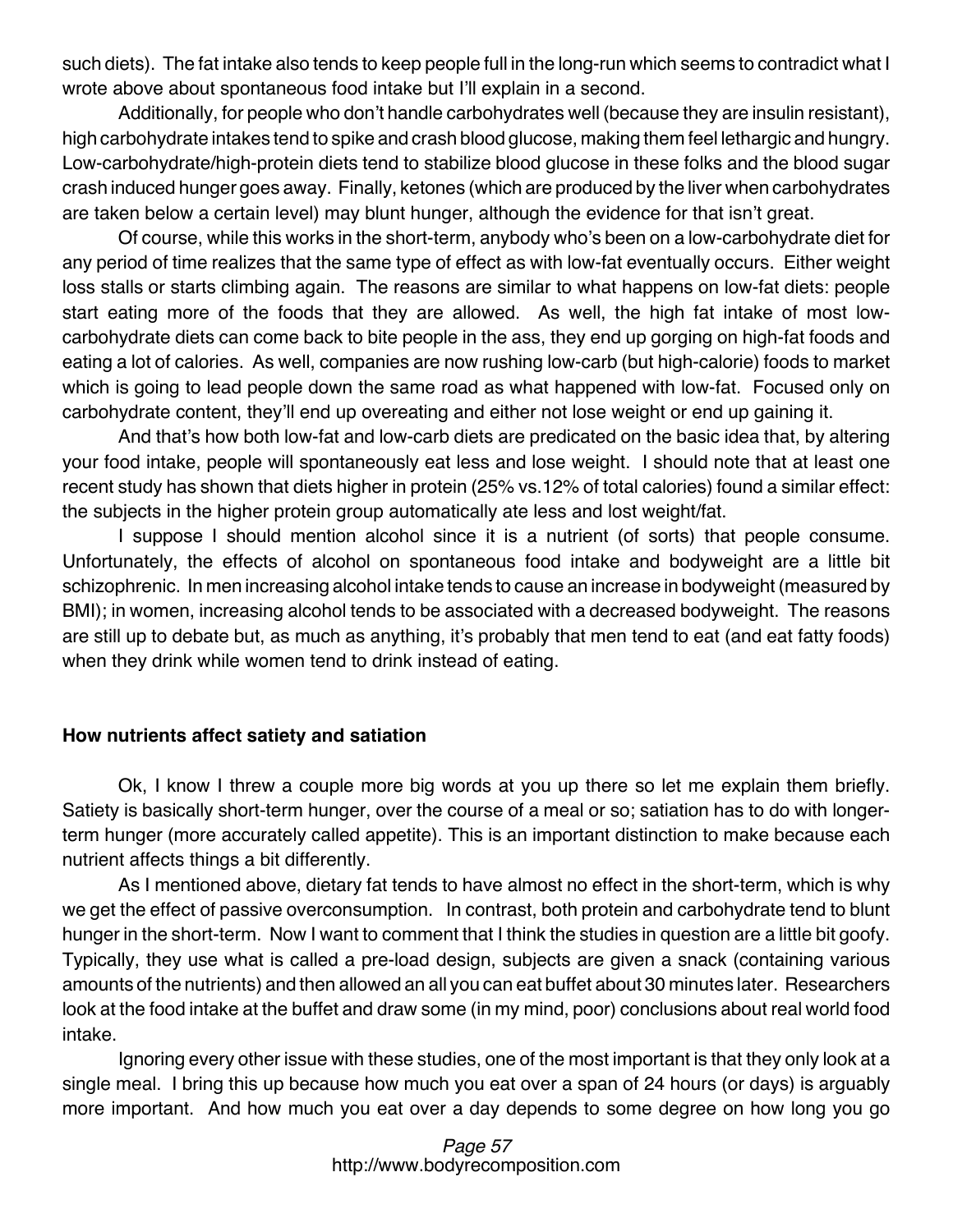between meals. Ultimately, a study looking at a single meal (especially using a preload design) tells us little about real world eating behavior.

I bring this up because, as anybody who has followed an extremely low-fat diet knows, dietary fat tends to keep you from getting hungry as soon. Readers may be familiar with the idea of a meal that 'sticks to their ribs', an old folk saying referring to how long certain foods sit in the stomach. Higher fat intakes (up to a point) make food sit in the gut longer, and that tends to keep people fuller in the longterm.

Within the context of the typical low-fat diet, this is made even more pronounced when the diet is low in fiber (which slows the rate at which food leaves the stomach) and high in refined carbohydrates (the ones that people like to eat). Add to that frequently insufficient protein, you get a lot of carbs hitting the bloodstream very rapidly, first spiking and then crashing blood glucose which tends to promote hunger. In many dieters (note again to my critics: I didn't say all people), extremely low-fat intakes, especially when they are coupled with low-fiber, low-protein and refined carbohydrates make people hungrier. I want to point out that this has as much to do with an incorrect diet setup as with the concept of the high-carbohydrate diet itself. People who get sufficient protein, and some dietary fat, along with choosing the less refined carbohydrates often do just fine with such a diet. But I digress.

You can easily test this yourself. First eat something like a bagel or some other refined carbohydrate plain. See how soon you are hungry again. If you're like most people, it will be fairly soon. Now eat that same bagel with 1/2-1 tablespoon of peanut butter on it and see how much longer you stay full. Between the protein content of the peanut butter and the fat content, the entire combination will stay in your stomach longer, promoting fullness. As well, the fat and protein will tend to slow the entry of glucose into the bloodstream, avoiding major blood glucose swings and crashes.

Basically, dietary fat is sort of a double edged sword when it comes to caloric intake, satiety and satiation. High dietary fat intakes tend to promote excessive caloric intakes via the passive overconsumption effect; very low fat intakes tend to leave people hungrier sooner (especially when combined with a diet of highly refined carbohydrates and too little protein and fiber) and they end up eating more as well.

This argues for a moderate fat intake (20-25% of total calories, I'll explain more next chapter) as probably being optimal and some recent research supports that idea; moderate fat diets tend to have better dietary adherence and improve health more so than extremely low or high fat diets. Moderate dietary fat intakes also appear to give an optimal effect in terms of slowing glucose release into the bloodstream and moderating blood glucose levels

I already mentioned above that protein has been found to have the greatest impact on hunger. In the short-term studies, carbs come in second and fat is last. Over the longer term, whether carbs or fat is superior sort of depends. Unrefined naturally occurring carbohydrates tend to keep people fairly full, especially when combined with protein, fat and fiber but the more highly refined carbohydrates (i.e. the ones people are actually eating in the real world) seem to stimulate hunger more often than not. Between a fast rate of digestion and everything that accompanies it, highly refined carbs can cause more problems than they solve.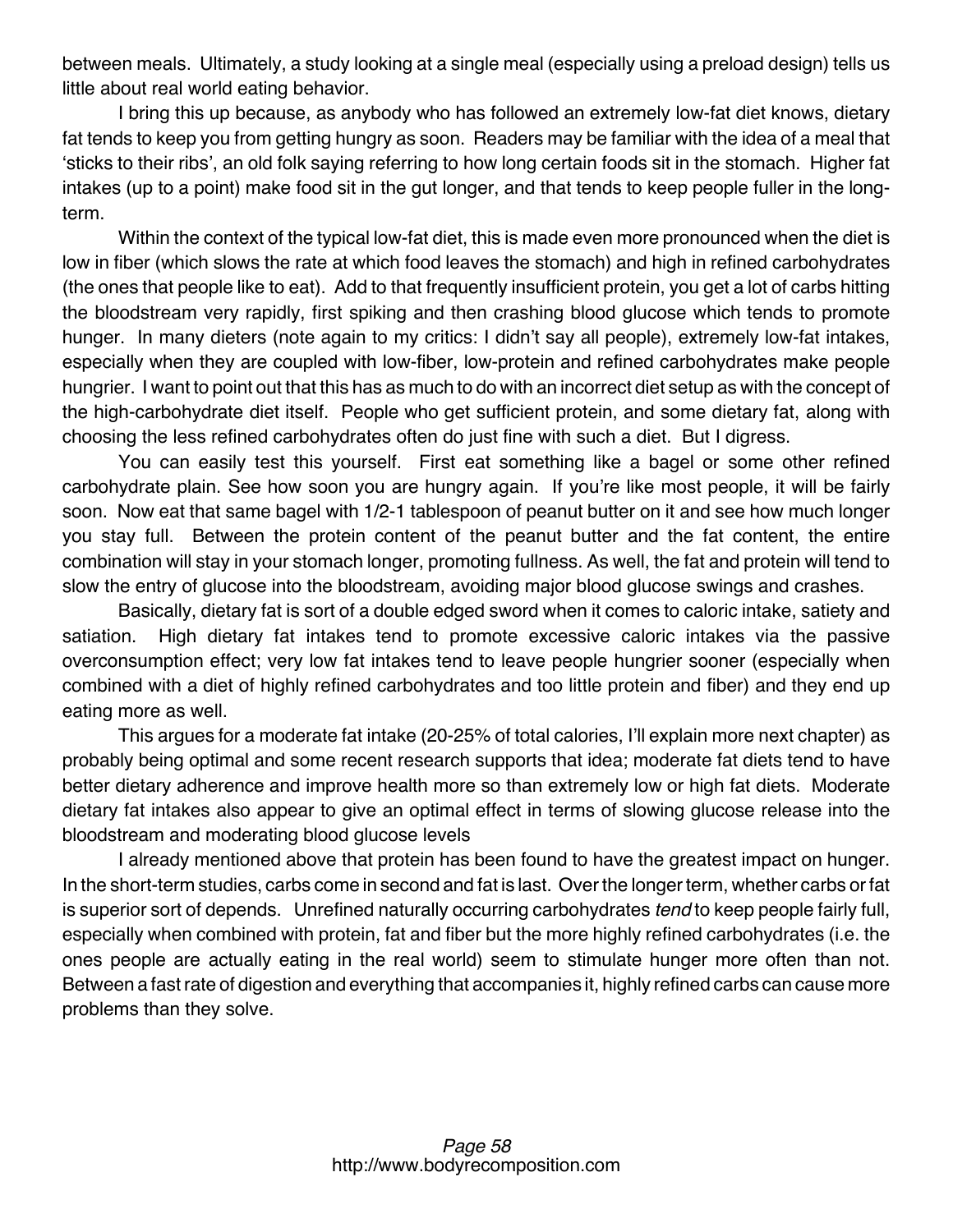# **Chapter 13: Moving to Maintenance Non-counting method Part 2**

In the last chapter, I introduced some general concepts about how protein, carbs and fat can spontaneously affect caloric intake. That directly leads into this chapter which will list some general guidelines and explain how to put it all together to develop a maintenance level diet that doesn't require you to count and measure every morsel of food.

# **Eating guidelines**

After the last chapter, you should already have a pretty decent idea of what I'm going to suggest in this chapter. Below, I'm going to list a series of 'rules' for eating that will tend to make strict calorie counting 'mostly' unnecessary. It encompasses what I discussed last chapter and adds a few more helpful hints. I'll address each in more detail in a second and then explain how to put this into practice.

- 1. Eat more frequently
- 2. Eat plenty of lean protein
- 3. Eat a moderate amount of fat at each meal
- 4. Eat plenty of fiber from vegetables, fruits, and unrefined carbohydrates like beans
- 5. Eat moderate amounts of refined carbohydrates such as breads, pasta, rice and grains
- 6. Eat slowly
- 7. Continue to utilize free meals and/or structured refeeds
- 8. Exercise

# Eat more frequently

Because of the extremely low-calorie nature of the PSMF, it's unlikely that dieters were eating more than 3-4 times per day. It's simply not viable when calories are that low unless you want each meal to be about 3 bites of food.

However, a good bit of research had found that eating more frequently (while splitting your total daily caloric intake) keeps hunger better under control and this is true in both lean and obese individuals (for whom hunger/appetite control can be a real problem). There are a number of reasons for this. Perhaps the biggest one is avoiding extreme hunger which can occur when meals are spaced out too far. This occurs for a number of reasons but decreasing blood glucose is one of them. I'm sure every reader can identify with waiting too long to eat, feeling lightheaded and ending up at the candy machine ravenous.

As an additional benefit, eating smaller meals overall has an effect on the stomach's stretchability, decreasing it over time. Basically, when you eat lots of large meals all of the time, the stomach stretches more. In that the physical stretching of the stomach is one of many signals for fullness, a stomach that is less easily stretched tends to fill up faster and let you know that you're full.

Now, I should mention that some earlier research suggested that snacking had the opposite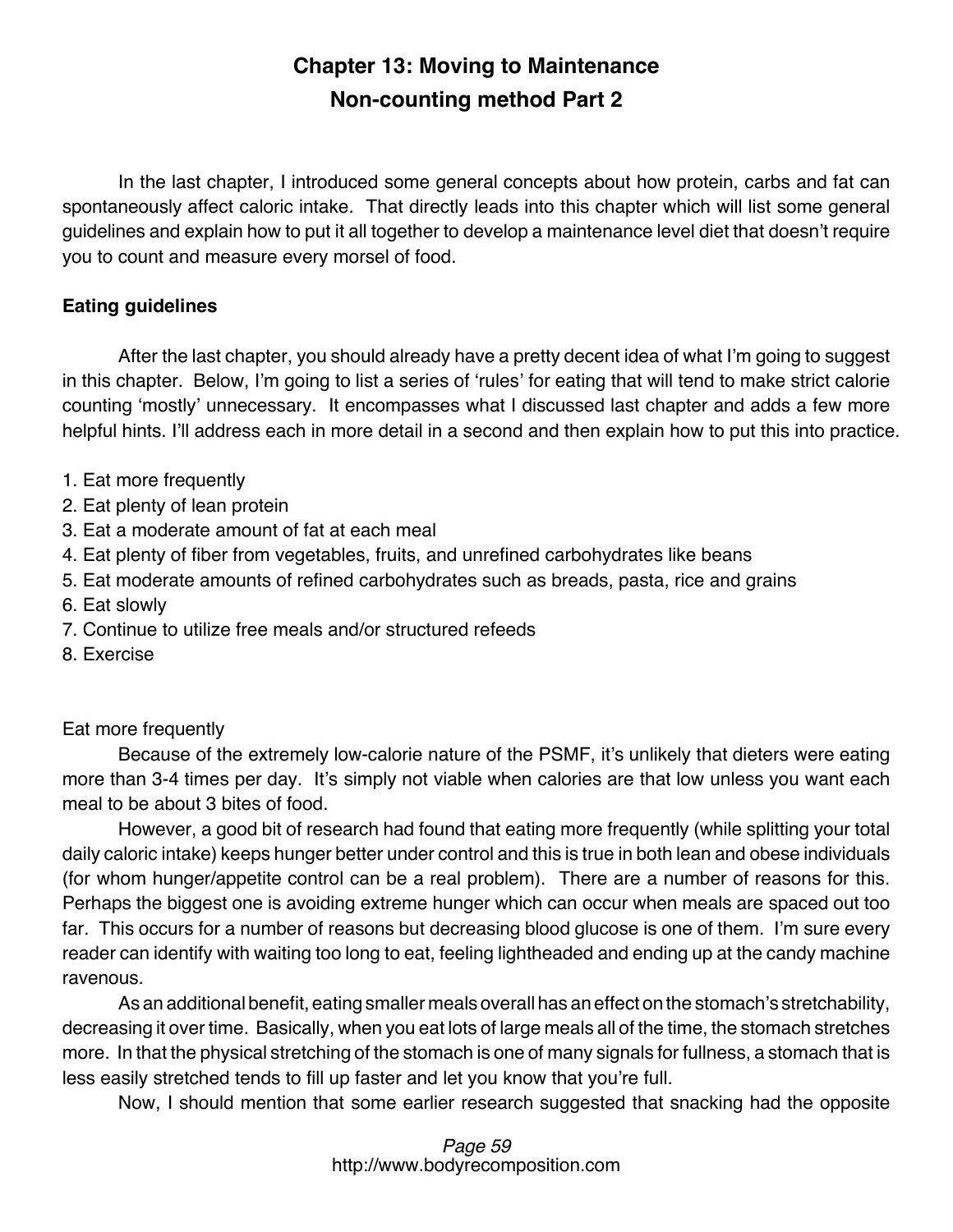effect, increasing caloric intake and causing weight gain. But this research was really looking at what happens when you add snacks (and I suspect the typical types of junk food snacks) to a normal diet; it wasn't looking at what happens when you split your normal daily food intake into more, smaller meals.

It's the latter goal that I'm describing: splitting your daily food intake into smaller meals. Now, bodybuilders and athletes are used to eating 5-6 (or more) meals per day and take it as part of the price they pay. But this may not be possible for all readers. Job, life, etc. all get in the way. While it might be ideal to eat 5-6 mini-meals per day, this isn't always realistic.

Dieters ending a PSMF should maintain at least their previous meal frequency which, as I noted, is probably 3-4 meals per day. To this they may wish to add smaller snacks for a total of anywhere from 4-6 'meals' per day. We might figure 5 as a realistic number which would mean breakfast, lunch, and dinner with a couple of small snacks in-between them. I want to make it very clear that all snacks and in-between meals should more or less follow the other rules I'm going to describe as much as possible (getting fiber with a lot of snacks can be a problem but do your best).

That means that an ideal snack should contain protein, a moderate amount of fat, some fiber and the rest. Translation: a plain bagel is not a meal, a piece of fruit is not a meal, a candy bar surely isn't a meal. A bagel with a bit of mustard, mayo or cheese and some turkey qualifies, a piece of fruit with a glass of low fat milk qualifies, even some of the meal replacement bars (try to pick the ones that have reasonable amounts of protein, carbs and fat) is workable. Would it be ideal to eat a small whole food meal containing protein, fat, fiber and the rest at each meal? Yes. Is that realistic for everyone? No. Eat plenty of lean protein

As I mentioned last chapter, protein has the greatest effect on blunting hunger, beating out both fat and carbohydrates. Frankly, coming off of a PSMF, protein intake should be the least of anybody's concerns since that is most of what they are eating. Basically, all categories of dieters should simply maintain their protein intake. Category 2 and 3 dieters can even increase it if they wish.

Every meal eaten while at maintenance must contain a source of protein and this will go a long way towards keeping caloric intake at bay. Protein sources include both those foods listed back in chapter 8 but can now also include protein that has a higher fat or carbohydrate content. This means some of the leaner cuts of red meat as well as normal dairy such as milk and yogurt (don't forget about the fat intake of such foods). The low-fat cheeses are also fair game although keep in mind the next guideline on fat intake. If you've been eating egg whites at breakfast, you can add a whole egg which will drastically improve the taste.

Eat a moderate amount of fat at each meal

There is a considerable amount of research suggesting that moderate fat diets (about 25% of total calories) are more effective, as well as being healthier, than either extremely low or extremely highfat diets. There are a number of reasons for this none of which I'm going to bother getting into.

Now, on the modified PSMF, you're already eating a small amount of fat in the form of your EFA's, whether it's the 6 grams per day from fish oil capsules or a slightly higher intake from flax oil. But, in moving to maintenance, you will need to increase fat intake somewhat at each meal. To the tune of about 10-14 grams per meal (smaller snacks may only need about half of that, 5-7 grams of fat). Ok, now I know that I originally said that you wouldn't have to count or measure stuff but this is a place where I'm going to go back on that.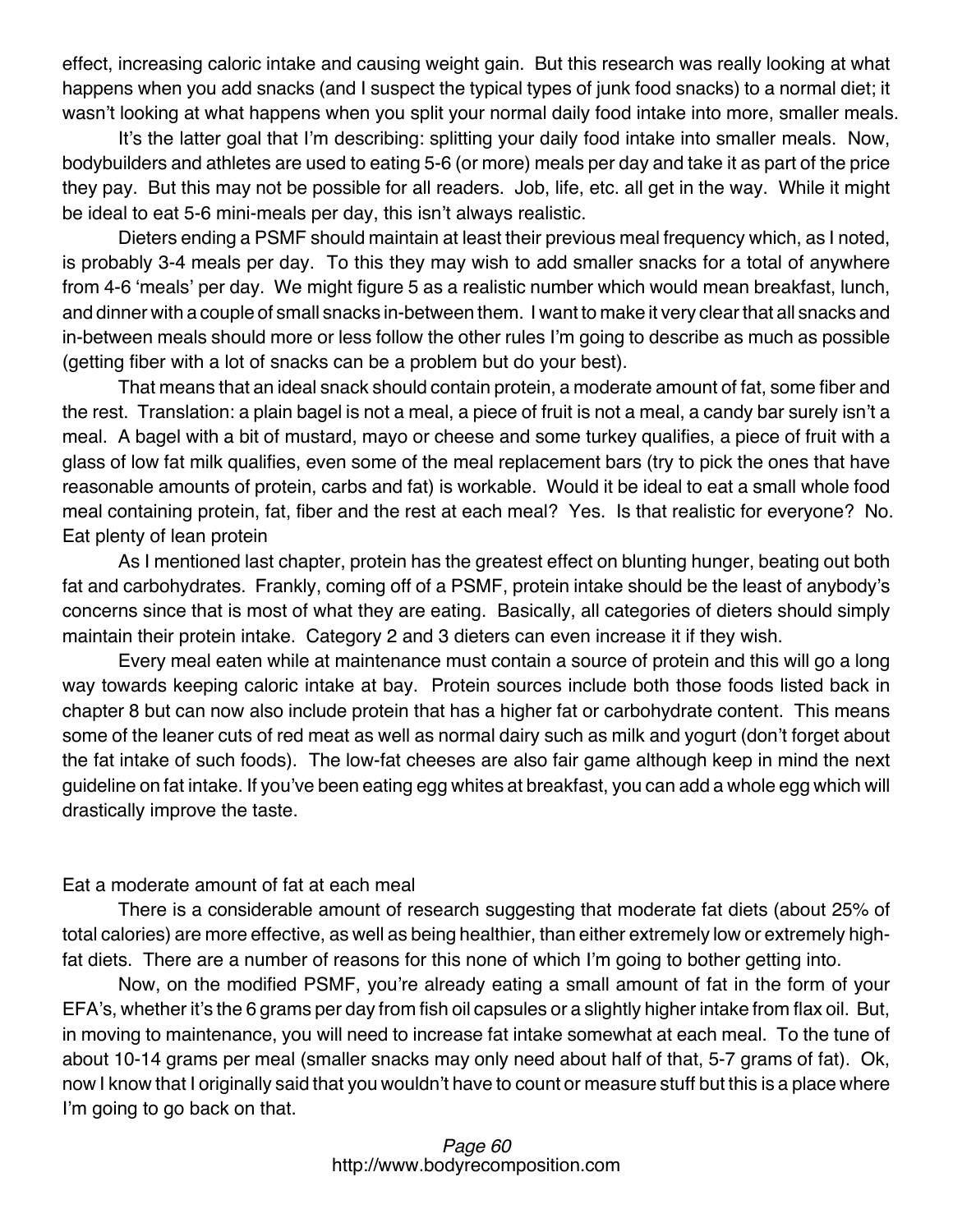So you won't skip it, right now I want you go to your kitchen and get out a bottle of vegetable oil (or oil and vinegar salad dressing or something) and a tablespoon measure. Ok, pour the oil into the tablespoon. That's 14 grams of fat right there, that's the maximum you can have at each meal. Right, not very much. Now you see another reason that it's easy to overconsume dietary fat, very very little fat contains a ton of calories. I strongly (STRONGLY) advise you to measure your fat intake, at least for a bit. Eyeballing it or estimating it is almost sure to get you into trouble calorie wise.

Now, depending on your other foods choices (especially protein), your meals will probably contain some amount of dietary fat to begin with. This can range from almost none to quite a bit depending on what you eat. Again, this means that you really need to keep track of how much fat you're getting. As a general rule, I'd say this: if your other food choices (such as dairy or other proteins) contain dietary fat, don't add any more to the meal. Odds are there is already enough. If your other foods contain little to no fat (think lean chicken breast or nonfat dairy), you should add a small amount of dietary fat to the meal. Throw some oil and vinegar dressing on your salad or something like that.

I suppose I should mention something about fat sources although this isn't the right booklet to go into huge details. You should already be getting your EFA's from either flax oil or fish oil capsules. It's nearly impossible to avoid saturated fats if you're eating animal foods although low-fat cheeses and small amounts of butter (a better choice than margarine) are acceptable. That makes olive oil (or high oleic safflower oil for those, like me, who don't like the taste of olive oil) your best bet. So your total daily fat intake at maintenance would come predominantly from monounsaturated fat (olive oil) with additional small amounts of the essential fatty acids and some unavoidable saturated fats.

I'll mention again that the one type of fat you should definitely try to avoid is trans-fatty acids (aka partially-hydrogenated vegetable oil) which is found in almost all commercial or processed foods.

Eat plenty of fiber from fruits, vegetables and unrefined carbohydrates such as beans

The benefits of fiber go far beyond health, it is a potent aid to both weight loss and maintenance. The reason is that fiber (well, certain types of fiber) keep food in the stomach longer, promoting fullness. Additionally, that same fiber takes up quite a bit of room in the stomach and the physical stretching of the stomach is one (of many) signals for fullness. As well, fiber is chewy and takes time to eat, meals high in fiber tend to automatically slow down your eating, giving your brain time to register that you're full.

Finally, the foods high in fiber (fruits, vegetables, naturally occurring carbs like beans and such) are also high in nutrients, both vitamins and minerals that are required for health, as well as a class of nutrients called phytonutrients which are turning out to have numerous health benefits. Once again, your grandmother was right, eat your fruits and vegetables. I should add that some mainstream nutrition types would include the higher fiber grains in this category and this may be true if you're talking about some of the coarser breads. But the more you refine a food, the more fiber you remove and the less nutritious it tends to become. So I'm putting all refined grains in the category of food described in the next section.

Now, while most vegetables (with the exception of the starchy vegetables mentioned previously) have so few calories that they can basically be eaten without limit, this isn't the case for the other foods in this category. The usual issue, as with beans below, has more to do with the toppings people put on top of their veggies; melted cheese is common and many salad dressings contain a considerable amount of calories as either carbohydrates, fats, or both.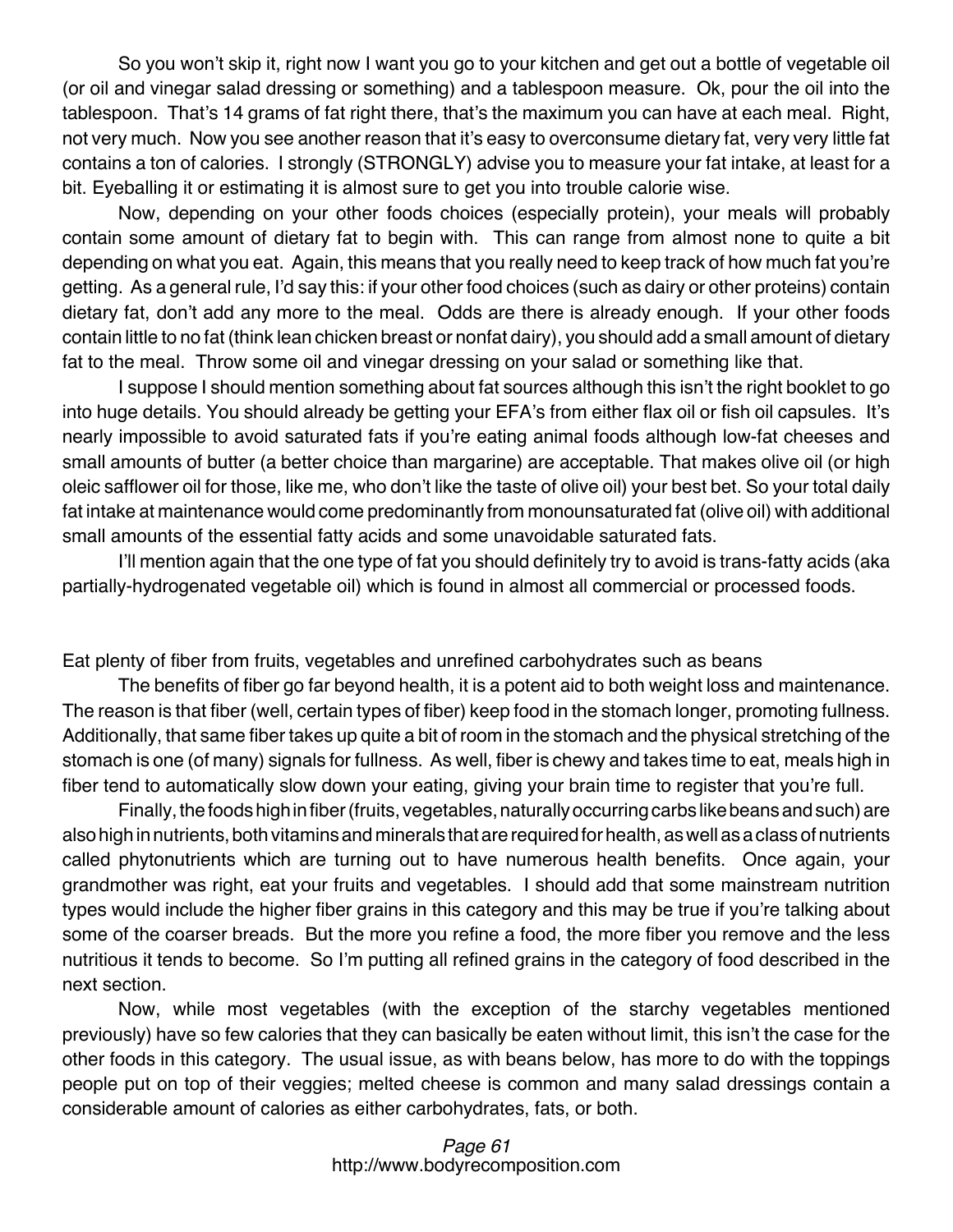While difficult, it is conceivable to overeat fruits, especially if you go with stuff like grapes and raisins. Dried fruit is a nightmare (by removing the water content, you remove most of the bulk and fiber) calorically, canned fruit almost always has extra sugar added and I think fruit juice is horrid food from most standpoints. You've taken out the bulk and the fiber and managed to concentrate the calories horribly. So go to your produce section in the grocery store and stick with whole fruits and that means eating the skins (where the fiber is) too. As I'll mention below, a single piece of fruit makes a good addition to your normal meals and, unless you go really nuts, you'll be hard pressed to overeat fruit.

The naturally occurring carbohydrate foods such as beans (or legumes, if you prefer) and potatoes can be a bit more problematic. While it's unlikely that most people would drastically overconsume such foods, it is a possibility so be aware. But both are high in fiber (make sure and eat the skin on the potato) and bulk so they will tend to limit their own intake. Perhaps a bigger issue is what people tend to put on such foods as toppings.

A baked potato by itself (or with something like ketchup, my preference, or fat free ranch dressing or salsa) is one thing, a potato smothered in butter and sour cream (how most people eat it) is another entirely. Bean salads are often swimming in oil and people often bury all of the above foods (ok, not fruit) in high fat cheese more often than not.

Finally are nuts which I suppose belong in this category. Although unrefined and a good source of protein and healthy fats, nuts can be extremely easy to over-consume and it doesn't take many to contribute a really monstrous number of calories. If you choose to eat them, they should be measured (similarly to your fat intake).

Eat moderate amounts of refined carbohydrates such as breads, pasta, rice and grains

Now the carb freaks and mainstream nutritionists will take issue with what I'm going to write here but that's tough, it's my book. While the dogma about such foods is that they are wonderful for health, impossible to overeat and all that crap (and this may be true in the artificial world of the lab and under some very specific circumstances), in the real world this just doesn't turn out to be the case.

A great many people (note to critics with poor reading comprehension: I didn't say ALL people) can readily overconsume such foods. And the fact is that they can be somewhat energy dense (meaning they contain a lot of calories in small bulk). If you don't believe me, go get a box of pasta and look at just how little pasta makes a one or three ounce serving.

Now cook it up and compare that to what you probably would typically eat if you had pasta for dinner; you'd probably eat twice or three times the standard 'serving' size to the tune of many hundreds of calories. And that's before you add the toppings, which may range from inconsequential like marinara sauce, to the high fat cream sauces and cheese. The same comment goes for rice or any food in that category. Or check most of the commercial cereals sometime, the standard serving and what most people actually eat have nothing in common.

In the US especially, the serving sizes of grain based foods such as bagels and muffins has exploded. While a bagel or muffin may have only contained a couple of hundred calories in previous years, calorie counts of 400 or more calories is not uncommon for the supersized versions. Bread in and of itself usually isn't a huge issue, a slice is usually only so large (unless you're eating Texas toast which is huge) and most people won't eat that many slices in a single sitting.

Perhaps a larger problem comes when you add these types of foods to the rest of the modern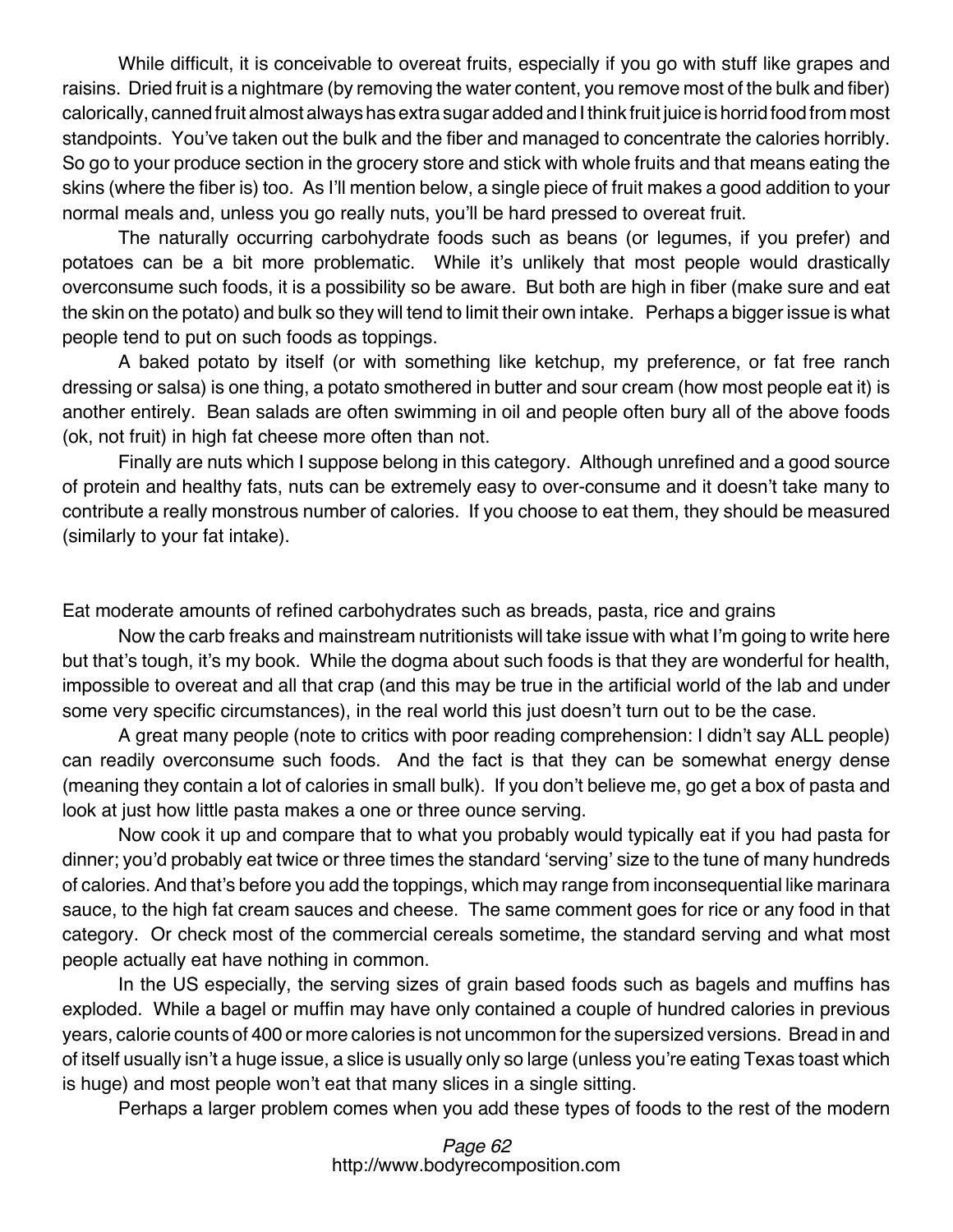diet: super high in fat, and low in fiber. Add to that insulin resistance that is common with inactive individuals who are overweight and you get into problems. Even marginally refined grains can do bad things to blood glucose and studies are clearly showing that reducing total carbohydrate intake and increasing protein intake is better for insulin resistant individuals from a variety of standpoints including blood glucose levels and health.

Now, the point of my comments is not to say that these types of foods are totally off limits (which is an extreme that some nutrition experts reach), simply that they can be more problematic than fruits, vegetables and the naturally occurring carbohydrates for a variety of reasons. This is yet another place that I'd highly suggest (though not as strongly as for dietary fat) that you spend a bit of time getting familiar with serving sizes on any of the foods that you wish to eat. Which is to say that serving of pasta or rice or what have you is ok, just don't go crazy with it. Eating a monster bowl of pasta or rice is going to add hundreds and hundreds of calories to your daily intake without you even noticing it. A good rule of thumb might be to limit your starchy carbohydrates at any given meal to the amount that would fit in a cupped palm (just like protein above) or slightly more.

I should mention that some individuals run into problems with even the smallest amount of grains in their diet. These are usually fatter individuals (high end of diet category 2 or those still in category 3) who are severely insulin resistant. In that case, grains may simply have to be eliminated completely. Which means that fruits, vegetables, and the few naturally occurring starches like potatoes and yams will be the only carbohydrates allowed.

#### Eat slowly

Yet another place where everyone's grandmother was correct about eating. From a satiety/fullness standpoint, eating more slowly is beneficial. The reason is that there is a delay between eating and when your brain gets the 'signal' (which is sent via nerves and chemicals in your bloodstream) that you are full. On average, the delay is about 20 minutes or so although even this may be impaired in some individuals. The point being that if you eat super quickly, you will tend to eat more than if you take your time. This is one advantage of high-fiber foods, especially salad; they take time to eat. Not surprisingly, a recent study found that people who ate a salad first ate less during the normal meal. Who'd have guessed? I mean other than everybody.

# Continue to utilize free meals and/or refeeds

Although the goal of maintenance is, well, maintenance, I still think continuing with free meals as part of your overall structure is a very good idea (for more details see my Guide to Flexible Dieting which talks about flexible vs. rigid dieting). That is, even though the recommendations in this chapter are somewhat free form, there are still restrictions in terms of what you can and can't eat (i.e. you can't eat anything you want in unlimited amounts). Allowing for a free meal or two each week will go a long way psychologically to sticking with the other dietary habits you're trying to maintain. The guidelines presented in chapter 10 should still be followed for free meals.

Occasional refeeds (especially for individuals involved in intense exercise) are also a possibility during maintenance eating, although this is beyond the scope of what I want to cover in this booklet. If you think you might be in a situation to utilize refeeds during a maintenance phase, drop me an email or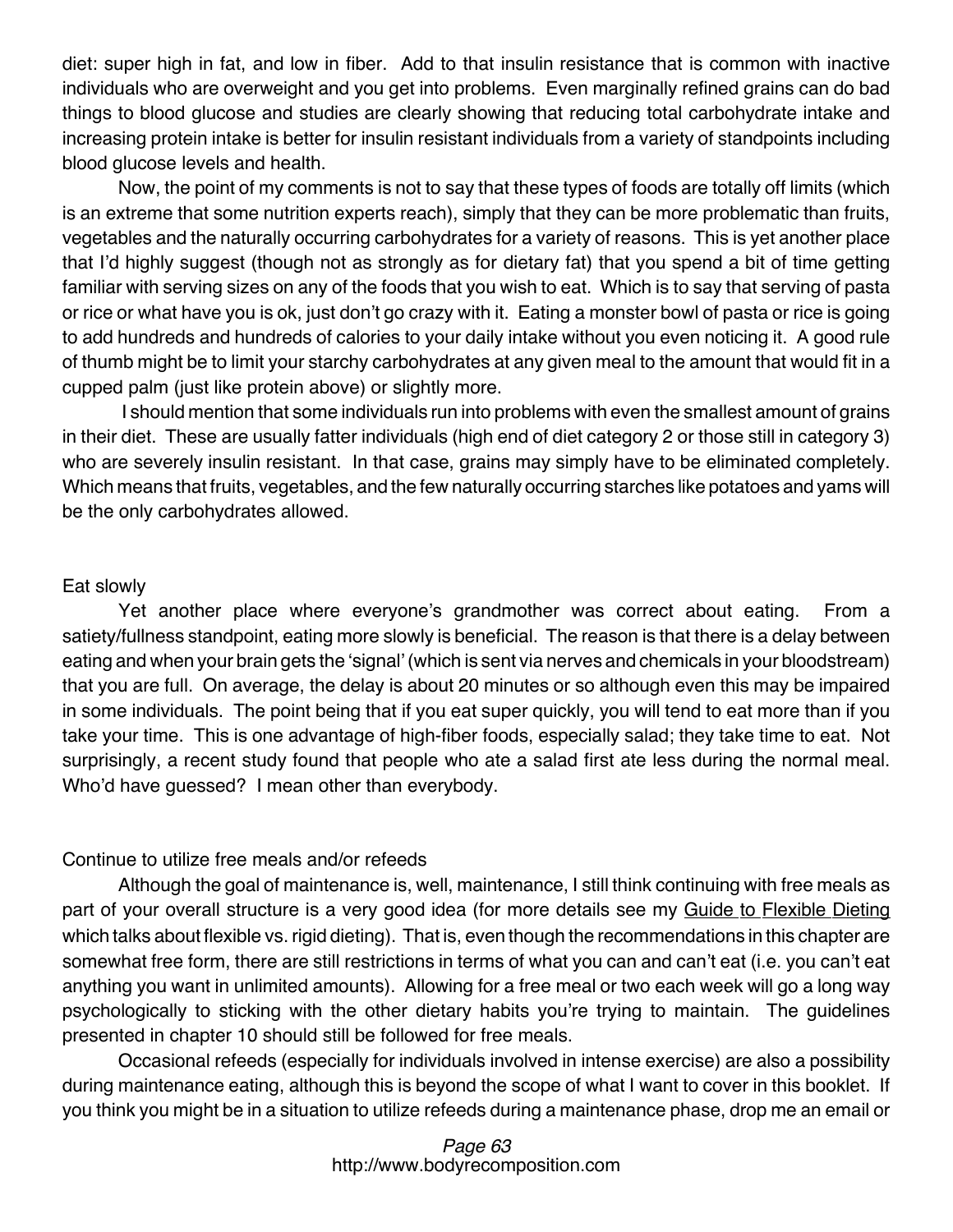see one of my already thoroughly plugged books. Exercise

I mentioned back in chapter 7 that a great deal of research has suggested that the primary benefit of exercise is in maintaining weight loss, as it tends not to help much during the diet. There are a few reasons for this. One is that exercise helps to cancel out some of the diet induced reduction in metabolic rate that can promote weight regain. As well, there tends to be a decrease in resting fat oxidation after the diet, exercise can also correct this defect. Additionally, some research suggests that exercise can increase dietary compliance.

Psychologically, many people seem to link their eating and exercise habits: they tend to be more aware of their eating and strive to eat healthier when they are exercising. I should note that some people take an opposite approach: figuring that they are burning far more calories than they are, they assume that they have earned the double cheeseburger and milkshake after a workout and end up eating too much.

In any event, if you aren't already on an exercise program, while you're moving to maintenance is an excellent time to start. I can't get into all of the details necessary to set up an exercise program in this booklet. You can either check out one of the million and one books on the topic or get my first book The Ketogenic Diet which addresses the issue in some detail. I will say that I think a proper exercise program should contain some mix of resistance exercise (weight training) and cardiovascular or aerobic training.

I should note that the research on this topic tends to find that quite a bit of exercise, about 2500 calories/week is necessary to completely prevent weight regain. Lesser amounts will prevent some of the weight regain but not all of it. Now, this is quite a bit of activity and that is a consideration. To put it into perspective, the average person can burn about 10 calories per minute during a moderate intensity aerobic activity, less if they work at a lower intensity. To burn 2500 calories per week amounts to 400 calories per day if they exercise 6 days per week and progressively more if they exercise fewer days.

This means that about a minimum of of 45 minutes (if you're willing to work fairly hard) or up to 90 minutes per day of exercise may be needed to accumulate that 2500 calories/week. Simply keep that in mind when you set up an exercise program. Walking for 20 minutes a few times per week simply isn't going to cut it.

# **Putting it all together**

Ok, so you're coming off of the crash diet, where you've been eating nothing but lots of lean protein, plenty of vegetables, and a little bit of EFA's across 3-4 meals. Frankly, moving from that into the maintenance type of diet described in the above 8 steps is pretty easy. You simply need to add a bit of fat to the meals you're currently eating, some fruit and other naturally occurring carbohydrates to those same meals, add in a moderate amount of refined grains (if you find that you tolerate them well), and another meal/snack or two. With that daily plan, you'd continue with two free meals per week and either continue/increase your current exercise program or embark on one.

Now, once again let me mention that there is both a fast and slow way to move to maintenance and your choice should be made based on the comments I made a couple of chapters back. I'm going to describe the slow method but the end result is basically the same; you would simply add everything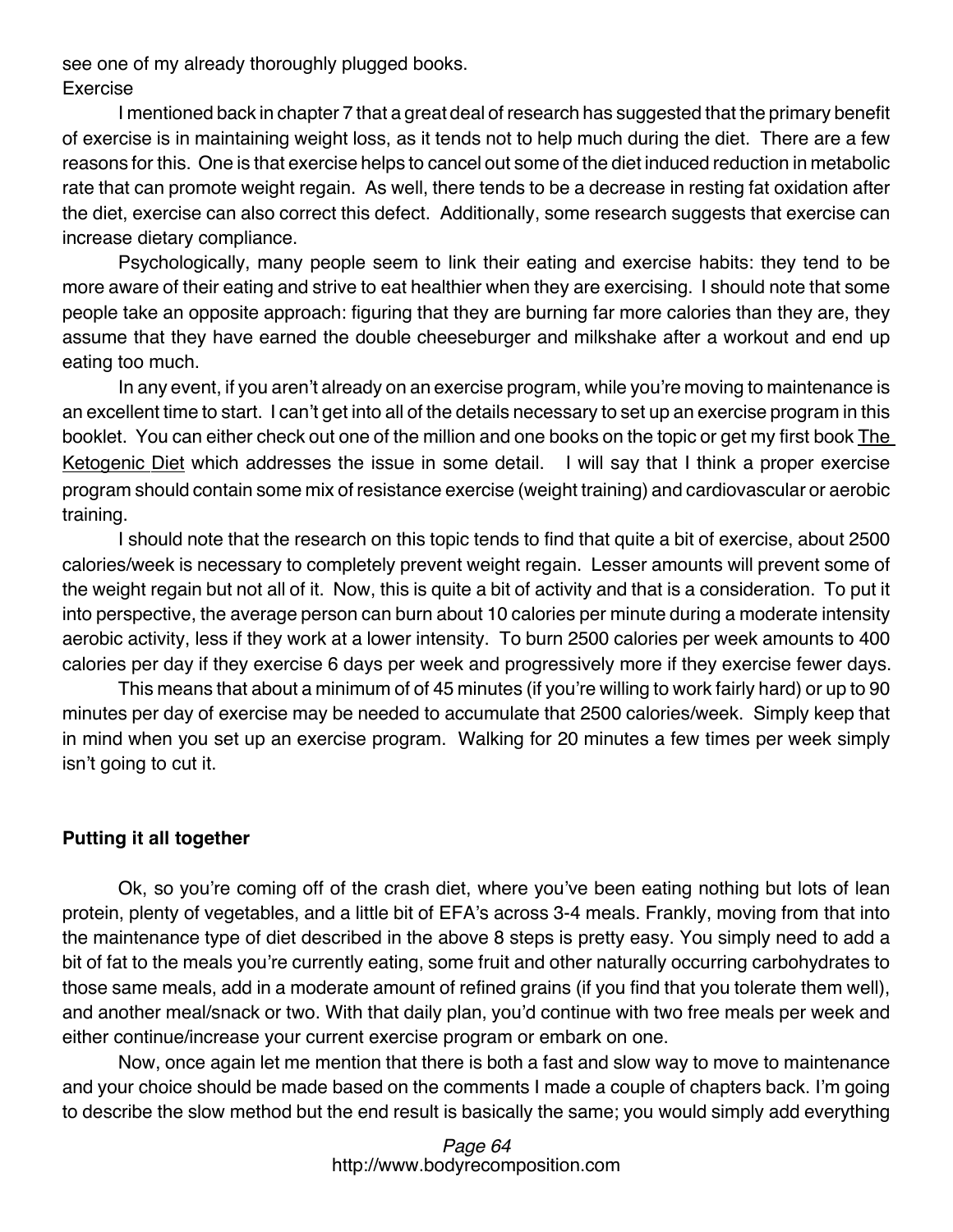in more or less at once.

So the first thing a slow approach individual might do is add a small amount (measured) of dietary fat to each of their three meals along with a piece of fruit. If they were eating egg whites for breakfast, they could simply make one of the eggs a whole egg. Alternately, they could switch from nonfat cheese to one of the low-fat cheeses (which invariably taste and melt much better). A piece of fruit such as a banana could be added as well. Lunch and dinner would have similar substitutions. Fattier cuts of meats could be chosen (instead of the nonfat choices from chapter 8) or fat could now be added in the form of a salad dressing (oil and vinegar in measured quantities) to the salads that accompany each meal.

Alternately, the protein choice could remain fat free and some low fat cheese could be sprinkled on the salad (or melted on top of the meat). Dinner would be similar. Adding a starch to the existing meals is a possibility depending on individual preference. A slice or two of a high fiber bread toasted at breakfast, or something similar at lunch and dinner (or a measured amount of pasta or rice) could be added. If you don't want to measure, limit the starch to the amount that would fit in your cupped palm.

If the starches weren't added during the first two days, they could be added at days three and four. If they had already been added, the next addition might be in the form of one or two small snacks in-between the primary meals. Once again, a proper snack should ideally contain protein, fat, a moderate amount of carbs, and some fiber. Usually fiber is the problem with snacks unless you are able to keep vegetables and stuff at work. A small sandwich made out of turkey or chicken breast on high fiber bread with some veggies and mustard would work just fine, a slice of lowfat cheese will provide more flavor and a small amount of fat. Again, a piece of fruit and a glass of low-fat or 2% milk would be passable as well. Or one of the balanced types of protein bars that contains protein, carbs and some fat.

Once again, the only difference between the slow and fast approach is that the fast approach type of individual would jump straight to a diet consisting of 4-6 small meals each containing protein, vegetables, moderate amounts of fat, some fruit, and a controlled amount of starches (if they are tolerated).

At this point, a very basic maintenance diet would be in place and you'd have fulfilled the 6 major rules above (I don't see that I should have to mention eating slowly again). The only further addition would be to incorporate a free meal once or twice a week, once again using the guidelines set out in chapter 10. Finally, folks already on an exercise program could now start increasing the amount and frequency of training from the maintenance levels of the PSMF; individuals not exercising would be well advised to start a program.

From here on out, it would simply be an issue of playing with food amounts and adjusting intake based on real-world weight changes. Once again, you can expect to gain a few pounds simply by moving to maintenance, this is simply an issue of increased water and carbohydrate storage. After that, set your weight loss window, how much weight gain you'll accept before paying more detailed attention to your diet to head off severe weight regain before it occurs.

I'll note again that the above type of freeform approach is not infallible, some folks will find themselves overconsuming food/calories if they don't pay at least some attention to detail. In which case the approach described in the next chapter may be a necessary evil. Once again, many people find that a short period measuring everything gives them a far better perspective on what real-world portions are and how much food they should actually be eating. Often then can move back to a more relaxed approach after having going through the pain in the ass that is measuring and counting everything.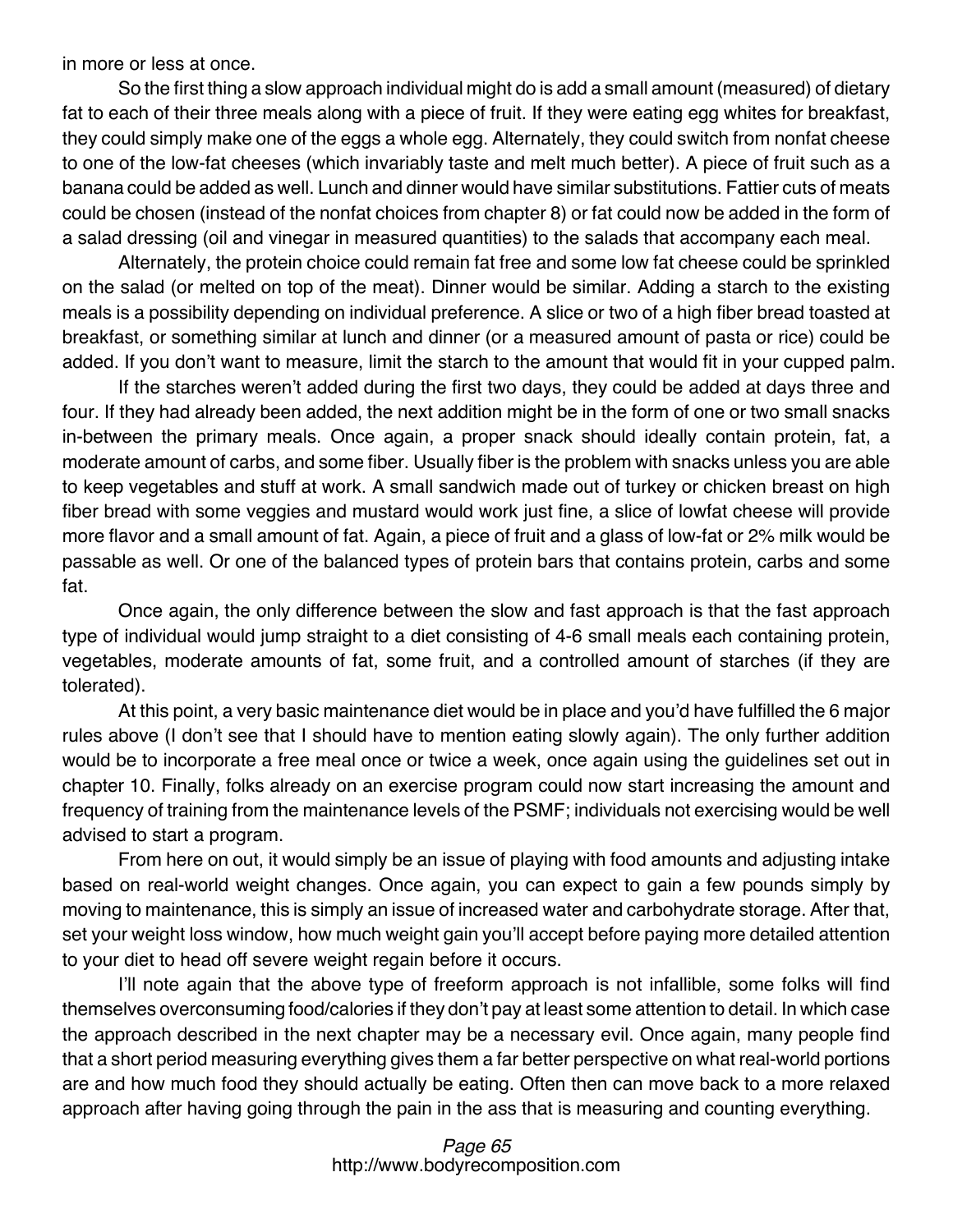# **Chapter 14: Moving to Maintenance Calculation method**

So now you've read through some suggestions in the last two chapters on how to move to maintenance without the need to strictly count or control portions. But perhaps you're one of those individuals who wants or simply needs more control than that. Or maybe you tried maintaining your weight without tracking portions, it didn't work and you want to calculate, weigh and measure everything for some period of time. This chapter will tell you how to do that.

I want to warn you up front (this is for any particularly critical readers) that I'm having to simplify a lot of information in this chapter. Frankly, this chapter and the last three have been a huge headache for me, trying to write something that isn't super complicated but which I am satisfied with in terms of the recommendations I want to give.

The fundamental problem is that I don't think any single diet is appropriate for everyone, what may be ideal depends on such issues as bodyfat, gender, genetics, food preferences, insulin sensitivity, exercise patterns and a whole host of other topics. When I consult on people's diets, I may have to ask them a dozen or more questions to get a rough idea of what I think might be ideal for them. Even that usually has to be tweaked.

My point being that this chapter is sort of a simplified version of the thought processes I would typically go through in setting up a diet for someone (or myself). It would take the better part of another book (yes, a future book project) to put all of the variables down so I'm sort of copping out here and giving the abbreviated version of how I would approach this topic.

Finally, I want to point out that while you're going to have to do some calculations involving calorie values, you won't be counting calories per se during maintenance. Rather, you'll be counting grams of each nutrient. Which, while the same as counting calories seems not to give people the same headache or anxiety as strict calorie counting. I mean, anybody should be able to look at food label package and pull off the protein, carbs, fat and fiber grams to fill them into daily or meal totals. I hope so anyhow.

#### **Step 1: Determine maintenance calorie levels**

The first and most important step in developing a maintenance level diet is to determine maintenance calorie levels. By definition, your maintenance calorie level represents the number of calories per day that you need to maintain your current weight or bodyfat. Again note that exact bodyweight/fat maintenance with zero fluctuation is an unrealistic pipe dream. We're going to be a bit more flexible and let maintenance calorie levels be a level that keeps your weight/fat within some ranger

What this means is that we need to get an estimate of what your total daily calorie expenditure might be. This represents the sum total of calories burned due to basal metabolic rate (BMR), the thermic effect of activity (TEA) and the thermic effect of food (TEF). Lately, researchers have been dividing up the activity component into an exercise component and something they call NEAT (nonexercise activity thermogenesis) which includes all daily movement or activity that isn't formal exercise. Schematically, your total daily energy expenditure could be written as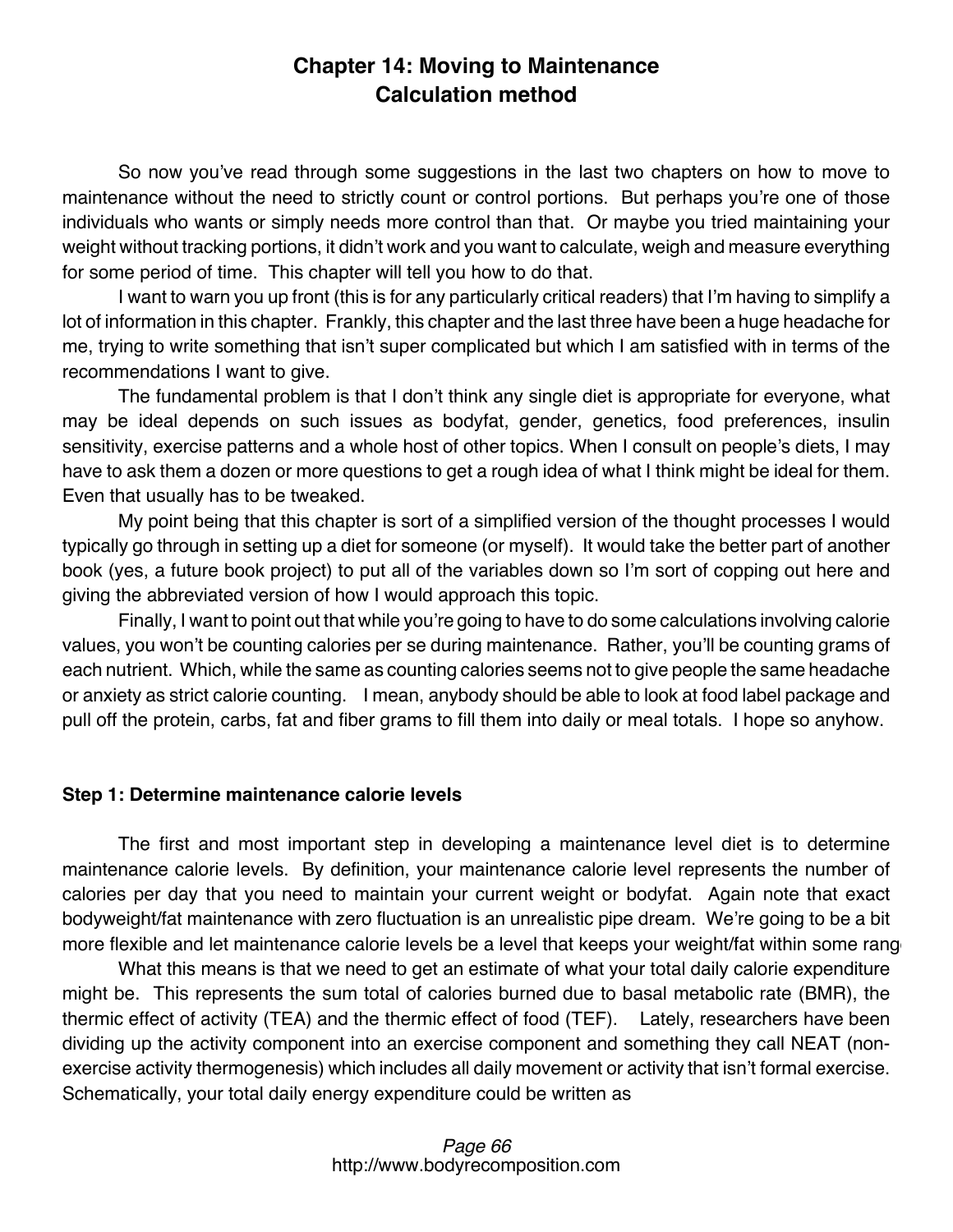# Total energy expenditure =  $BMR + TEA + TEF + NEAT$

As the name suggests BMR represents the number of calories your body burns at rest. TEA represents calories burned during exercise. TEF represents the number of calories that are burned in processing food (digestion, storage, etc.). Finally is NEAT which, as I mentioned, compromises all daily activities that aren't exercise.

I should mention that the most variable parts of the above equation are TEA and NEAT which can both vary quite significantly between individuals. BMR and TEF tend to be fairly consistent. For example, a sedentary individual may burn effectively zero calories per day in formal exercise while an elite athlete may burn several thousand. It's turning out that NEAT is very individual and can vary quite a bit; some people burn a lot of calories spontaneously throughout the day just moving around while others don't. This appears to explain some of the rather large differences in weight gain when you overfeed people, some of them ramp up NEAT, burning off a lot of the calories while others do no such thing. The second group gets fat rather readily while the first does not.

We are going to use some rather standard estimates for each of those three components, adjust it for metabolic rate slowdown due to dieting and use that as an estimate of your maintenance caloric requirement. Unfortunately, there's no easy way to measure NEAT at this point so you'll just have to sort of build it into the estimate you make in a second.

Please note my use of the word estimate as that is all these values are; do not take them as holy writ. Based on a number of different variables, total daily energy expenditure can have some variance and you may have to make adjustments to your daily caloric intake depending on real world changes in bodyweight and bodyfat (which means you need to monitor them to some degree).

Quite simply, if you're regaining weight (this doesn't include the rapid water weight gain that accompanies high carb or salt intakes), you need to cut your calories back a bit; if you're still losing at supposed 'maintenance' levels, you need to increase calories slightly.

Depending on activity levels, total daily energy expenditure usually ranges from about 12 calories per pound of bodyweight for relatively sedentary individuals to 15-16 calories per pound for relatively average activity levels (3-4 hours/week of exercise plus normal daily activity) with extremely active individuals (think endurance athletes training 2 or more hours per day) going up to 20 cal/lb or more.

This means that, on average, a multiplier of 12-16 calories per pound of total bodyweight is about right (with highly trained athletes going higher) to estimate maintenance. Because dieting slows the metabolism somewhat, we're going to adjust that down by about 10% to account for metabolic slowdown giving a range of 11-15 calories per pound or so. Use table 1 on the next page to select your bodyweight multiplier. The category descriptions appear below.

Sedentary means no activity other than sitting at a desk (or light household activity). Lightly active would include low intensity aerobic activity. Moderate activity would be either higher intensity aerobic activity or weight training, very active would be a combination of weight training (3+ times/week) and aerobics and extremely active is reserved for athletes in training, individuals training 2 or more hours per day. So use those descriptions as guidelines for picking your bodyweight multiplier. In general, women (who typically have a lower metabolic rate to start with) should use the lower value, men the higher value.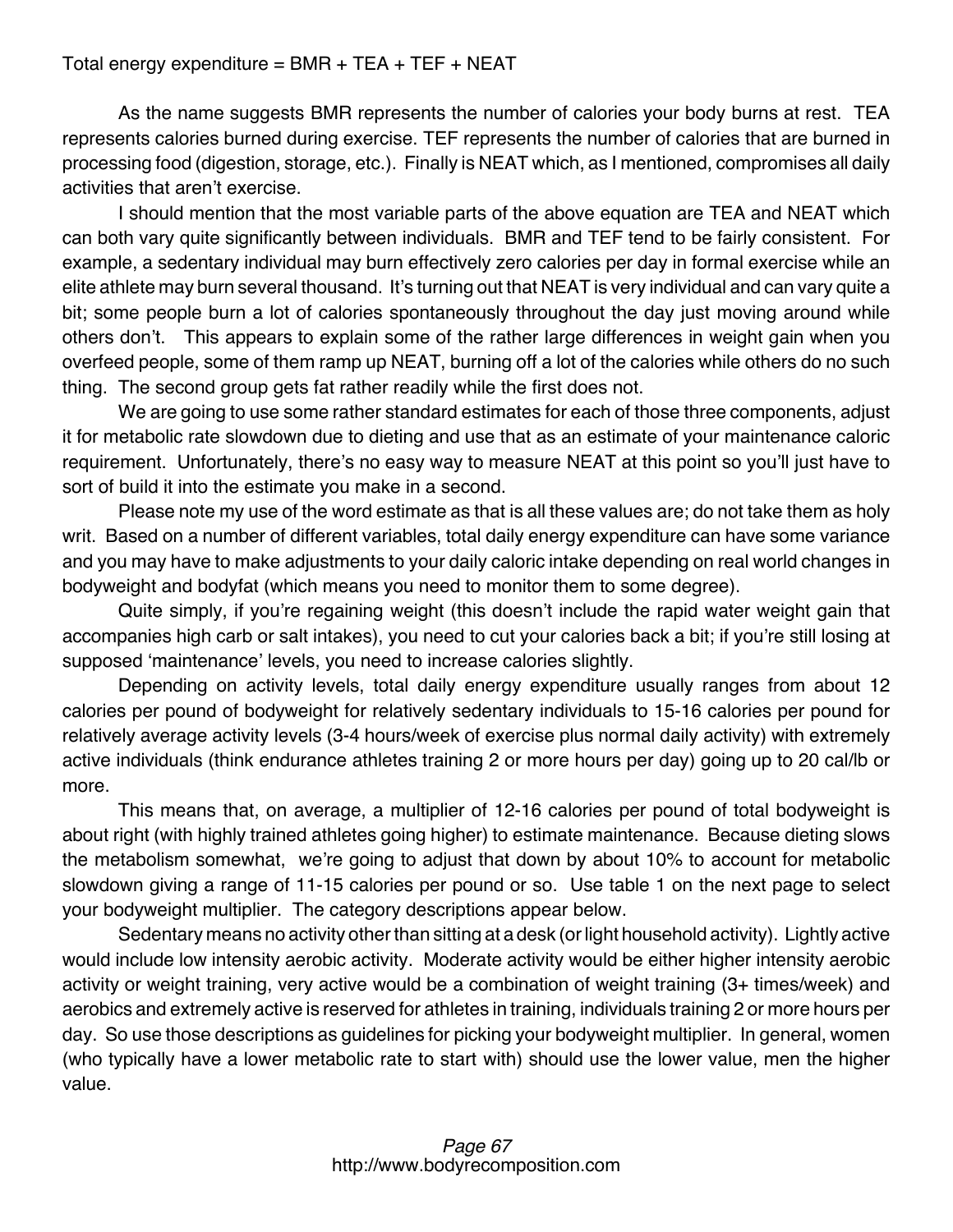|                         | Table 1: Bodyweight multiplier to estimate current maintenance |
|-------------------------|----------------------------------------------------------------|
| <b>Description</b>      | Bodyweight multiplier (cal/lb)                                 |
| Sedentary               | $10 - 11$                                                      |
| Lightly active          | $11 - 12$                                                      |
| Moderately active       | 12-13                                                          |
| Very active             | $14 - 15$                                                      |
| <b>Extremely active</b> | $18-19$                                                        |

Ok, first annoying math step, I need you to multiply your current weight in pounds by the above multiplication factor to get your total daily calories per day. Once again, metric readers should multiply their weight in kilograms by 2.2 to get pounds.



This is your estimated caloric requirement per day to maintain you bodyweight.

# **A quick tangent: the Atwater factors**

So what in the holy hell, you ask, are the Atwater factors. They are the values I suspect most dieters are already familiar, representing the caloric value of the different nutrients. You'll be using them below to calculate caloric intakes from the various nutrients which is why I'm presenting them here. They appear in table 2 below.

| Table 2: Atwater factors                                     |                                                                                           |  |  |  |
|--------------------------------------------------------------|-------------------------------------------------------------------------------------------|--|--|--|
| <b>Nutrient</b><br>Protein<br>Carbohydrate<br>Fat<br>Alcohol | Calorie value<br>4 calories/gram<br>4 calories/gram<br>9 calories/gram<br>7 calories/gram |  |  |  |
| Fiber                                                        | 1.5-2 calories/gram *                                                                     |  |  |  |

\* Note that contrary to popular/past belief, the human body does derive a small amount of calories from fiber. Unless fiber intakes are massive, this simply isn't worth worrying about and I'm going to ignore it from here on out. I'm just including it for completeness.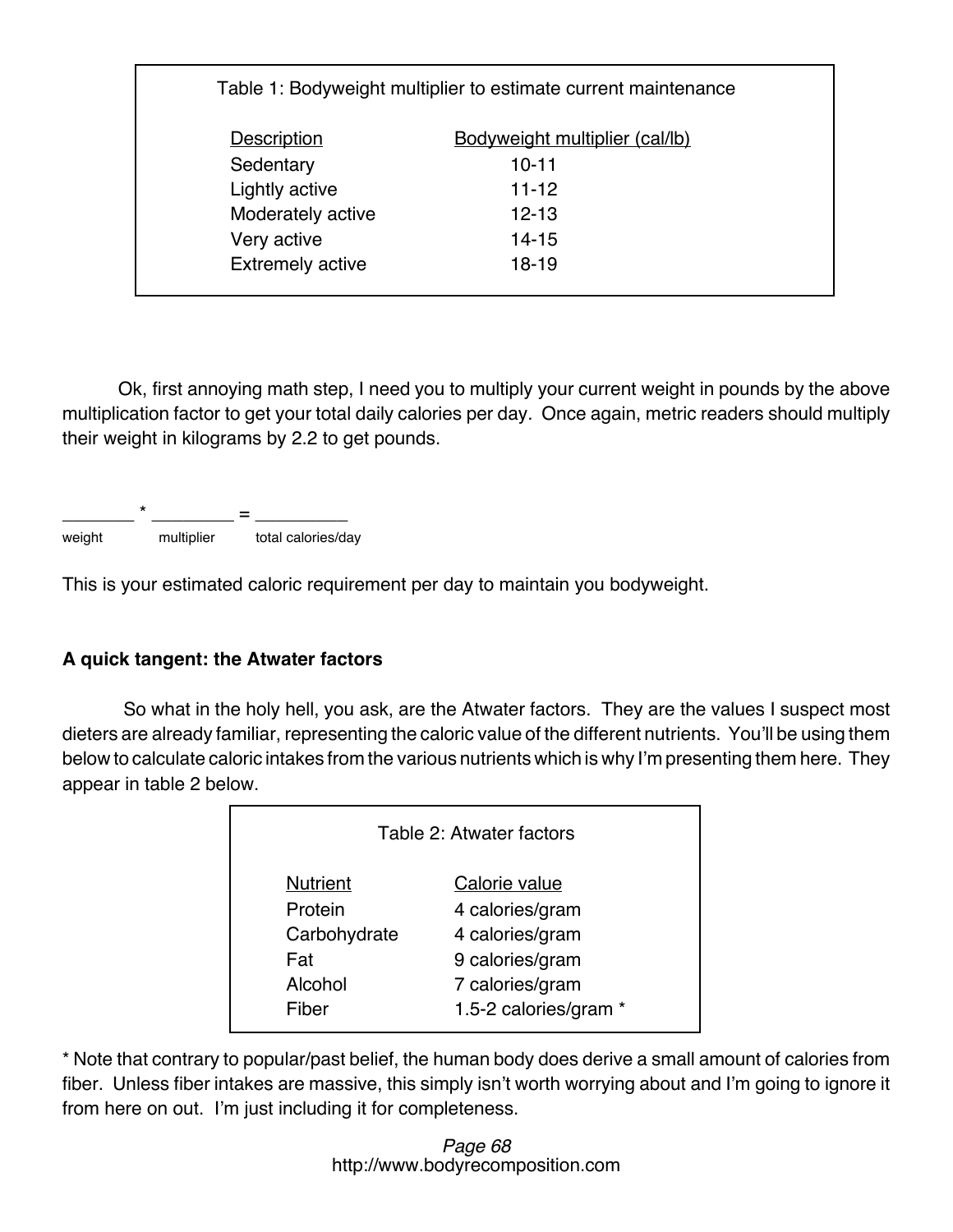## **Step 2: Set protein intake**

In my opinion, after calories have been set, proper protein intake is the single most important aspect of any diet. This includes fat loss diets, muscle gain diets and maintenance diets. Frankly, no matter what everything else looks like, if protein intake isn't appropriate for the situation, the results will be suboptimal. So before we hassle with carbs or fats, we have to deal with protein.

As I mentioned a chapter or two back, keeping protein higher is turning out to have benefits in terms of weight maintenance in addition to its other benefits and at least one recent study has shown that higher protein intakes after the diet is over help to maintain weight loss. At the very least, it slows weight gain and what weight is regained tends to be LBM. So everybody is going to keep protein intake high.

To simplify things a bit from the chart I gave you back in chapter 8, I'm going to ignore dieting categories here and just focus on activity levels, that will determine how much protein you should be eating at maintenance. In table 3, you'll see suggested protein intakes in grams per pound of lean body mass.

| Table 3: Protein recommendations based on activity levels |                       |  |  |  |
|-----------------------------------------------------------|-----------------------|--|--|--|
| <b>Activity level</b>                                     | Protein intake (q/lb) |  |  |  |
| No activity                                               | .75                   |  |  |  |
| Aerobics only                                             | .75                   |  |  |  |
| Weights *                                                 | $1 - 1.25$            |  |  |  |

\* Includes folks lifting weights and doing aerobics. Some of these individuals simply swear that they require higher protein intakes which is why I'm including the 1.25 g/lb value. Frankly, with calories at maintenance levels, I feel that 1 g/lb is more than sufficient but I don't need the nasty emails from people who disagree.

Ok, second annoying math step, you need to multiply your current lean body mass (LBM, not total weight) in pounds by the above value to determine your daily protein intake in grams.

\_\_\_\_\_\_\_ \* \_\_\_\_\_\_\_\_ = \_\_\_\_\_\_\_\_\_\_\_ Pound LBM protein rec. grams protein/day

Next annoying math step, multiply total grams of protein by 4 (representing 4 calories per gram) to get your total calories from protein.

\* 4 =  $\_$ grams protein calories from protein

# **Step 3: Set carbohydrate intake**

Ok, figuring out how to set up this part of the diet is probably what gave me the biggest headache of this chapter so I'm going to tell you what the problem is (if I must suffer, you must suffer as

> Page 69 http://www.bodyrecomposition.com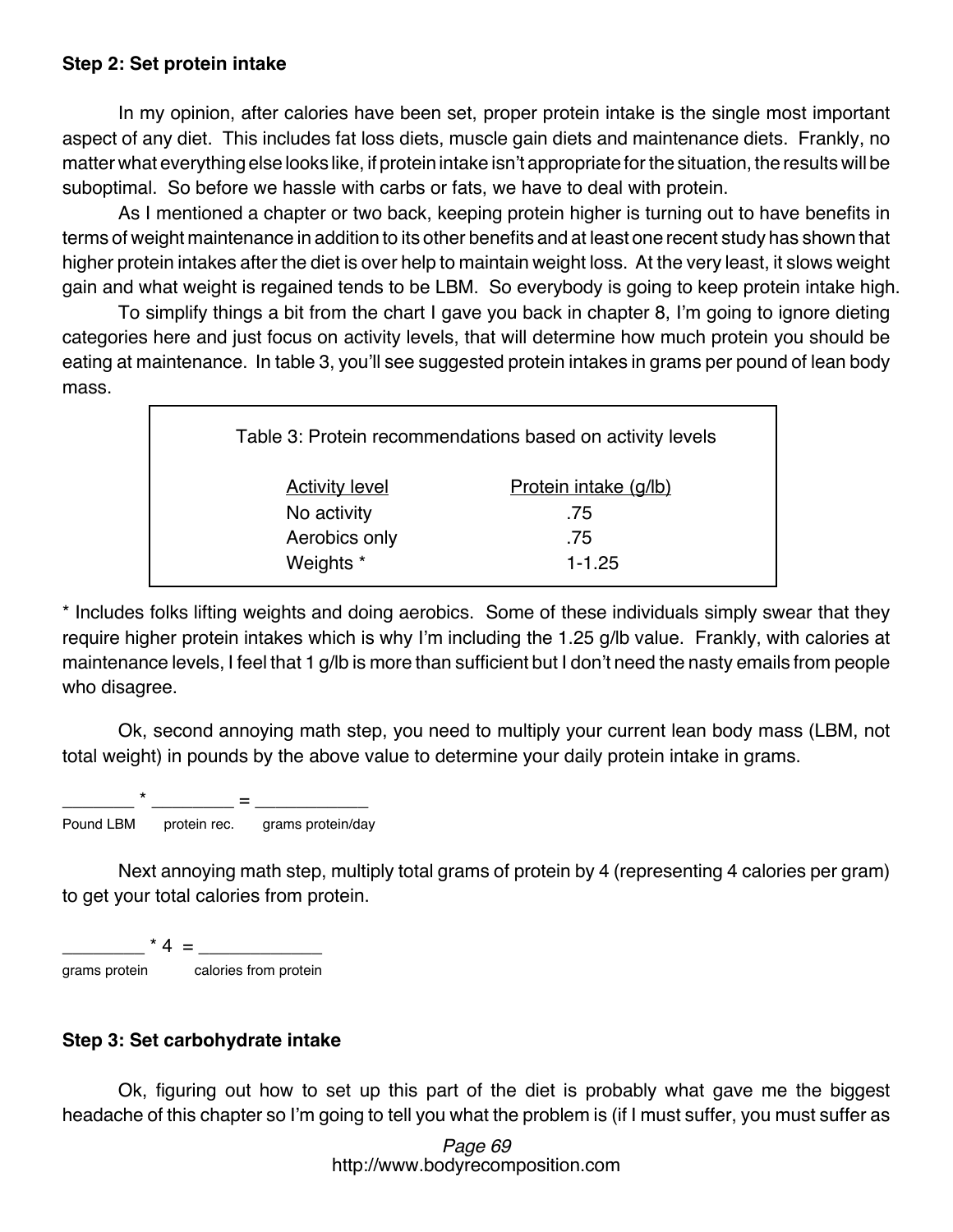well). First and foremost, I don't like diets based on percentages because they have literally no relevance to real human physiology. Telling someone to eat 50% of carbs is meaningless except within the context of total calories so such a recommendation is equally meaningless: 50% could be far too high, far too low, or just right depending on the caloric intake of the individual. Rather, nutrient intakes relative to human needs are better expressed in grams per pound, which is what I did with protein previously and above.

The problem is that, within the context of maintenance, giving an across the board g/lb recommendation won't work because I can't predict the bodyweight of my readers. As well, any carbohydrate recommendation I'd give has to be related to both activity, and insulin resistance, along with a few other variables I'd normally take into account. Trying to get that across simplistically still has me stumped so I'm taking a slightly different approach.

One main factor involved in my decision (and my problem) is that I want people consuming at least 100 grams of carbohydrate per day at maintenance. This is especially true for folks who are just doing a 2 week diet break between periods of dieting and is just another reason that a set g/lb recommendation wouldn't have worked.

There are a number of reasons I'm picking 100 g/day as the bottom end minimum. First and foremost, at least this many carbs is needed to upregulate thyroid hormone which helps get metabolic rate up and running again. As well, since leptin appears to be sensitive to carbohydrate intake (along with total calories), raising carbs will help raise leptin further helping to fix metabolic rate. This is especially important for people taking a 2 week diet break but also for people looking at long-term maintenance. Additionally, allowing more carbs in the diet allows for more food freedom (while keeping things controlled) which tends to enhance long-term adherence.

Finally, 100 g/day will just avoid ketosis, at least in inactive people. Now, this isn't to say that I think being in ketosis is necessarily bad or dangerous but we simply don't know the extended long-term effect of ketosis. Keeping carbs high enough to just avoid ketosis avoids the problem entirely without putting people for whom carb intake can be a problem right back in the same boat that they were in.

Even then, 100 g/day is generally tolerated by even extremely insulin resistant individuals (though they may need to keep their carb intake limited to vegetables and fruits, no starches). Finally, avoiding ketosis will keep any of your 'well meaning' friends or nutrition experts from bitching at you about how unhealthy ketosis is. Your breath and pee won't smell funny anymore either.

So, what I am going to recommend is that everyone start with a baseline carbohydrate intake of 100 grams/day. That's 100 grams regardless of bodyweight, activity, or anything else. You may end up at a higher carbohydrate intake because of other factors, but you won't ever go lower.

Ok, the next thing is to add an additional amount of carbs by using one of the multipliers below (which are based on the same activity categories as step one). So if you're sedentary, your multiplier is zero, if you're lightly active, use 0.5, moderately active, 1, etc. What you're going to do is multiply your current lean body mass in pounds by that multiplier factor and then add that number to the 100 grams baseline

So let's say you have a LBM of 150 pounds and have an activity level of lightly active. You'd use a multiplier of 0.5 and multiply that by 150 lbs to get 75 grams of carbs. You'd add that to the 100 gram/day baseline for a total carbohydrate intake of 175 grams per day. Or say you have 120 pounds of LBM but are extremely active. You'd multiply 120 pounds by 1.5 to get 180 grams and you'd add that to the baseline value of 100 grams for a total of 280 grams of carbohydrate per day. Clearly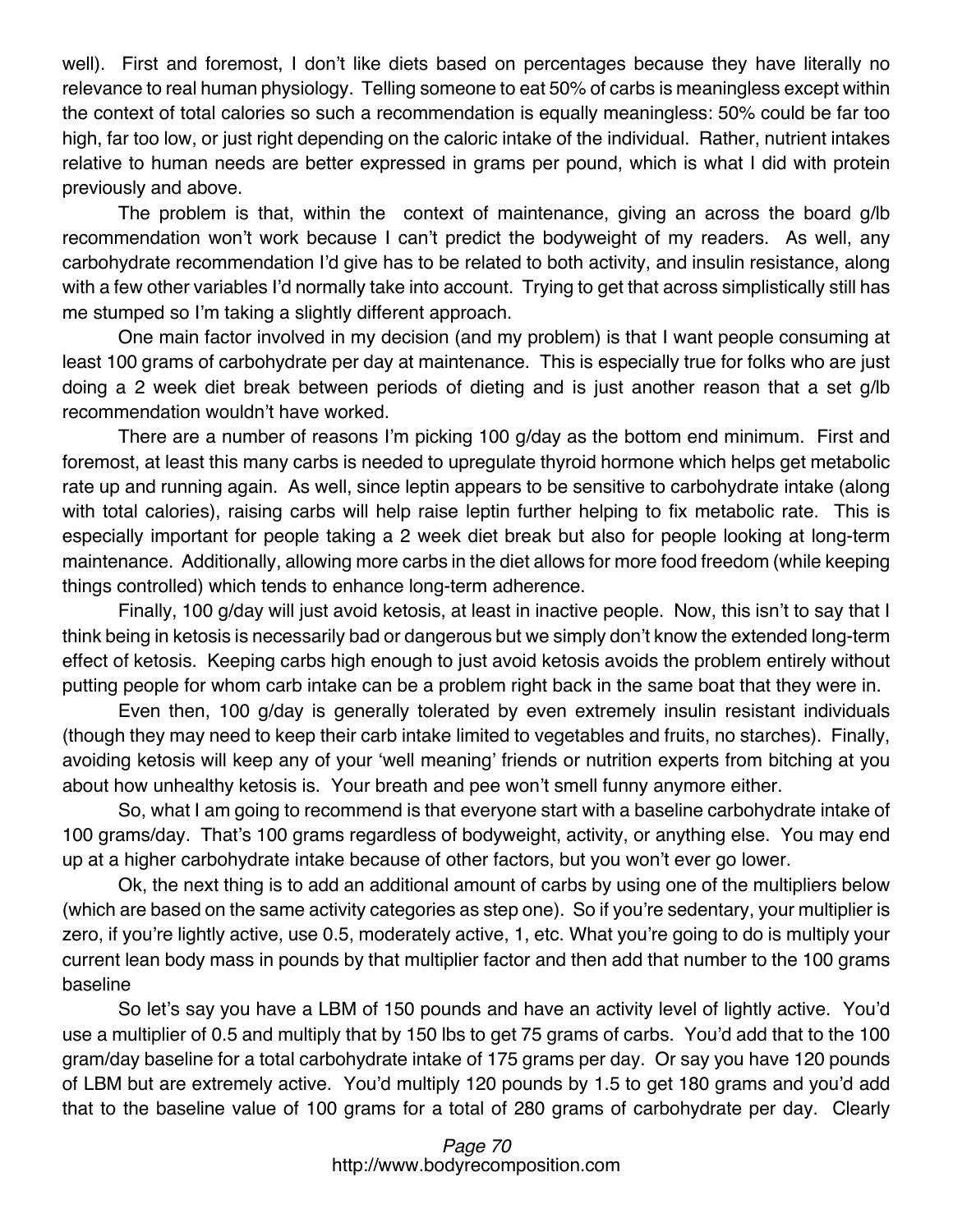anyone who is in the sedentary activity level regardless of LBM will be eating only the baseline 100 grams per day of carbs. Recommendations appear in table 4 below.

| Table 4: Carbohydrate recommendations based on activity levels |                               |  |  |  |
|----------------------------------------------------------------|-------------------------------|--|--|--|
| <b>Description</b>                                             | Bodyweight multiplier (grams) |  |  |  |
| Sedentary                                                      | 0                             |  |  |  |
| Lightly active                                                 | 0.5                           |  |  |  |
| Moderately active                                              |                               |  |  |  |
| Very active                                                    | 1.25                          |  |  |  |
| <b>Extremely active</b>                                        | 1.5                           |  |  |  |
|                                                                |                               |  |  |  |

Ok, next annoying math step



#### **Step 4: Set fat intake**

I promise, you're almost done. The last calculation is to determine daily fat intake by subtracting the number of calories you're getting from protein and carbs from your daily total. Basically, fat intake is simply used as a caloric buffer to make up the rest of your daily calories. So first you need to determine how many calories from you'll be eating by subtracting the number of calories from protein and carbs from your daily total.

\_\_\_\_\_\_\_\_\_\_\_ - \_\_\_\_\_\_\_\_\_\_\_\_\_\_\_ - \_\_\_\_\_\_\_\_\_\_\_\_\_\_ = \_\_\_\_\_\_\_\_\_\_\_\_ Total daily calories Calories from protein Calories from carbs Calories from fat

Now, you will divide the total number of fat calories by 9 (representing 9 calories per gram) to get grams of fat per day.

 $2 / 9 =$ Calories from fat Grams of fat

#### **A note on fiber**

I suppose I should mention fiber for completeness. As discussed in the previous 2 chapters, maintaining a high fiber intake (by eating vegetables, fruits and even the higher fiber grains) should be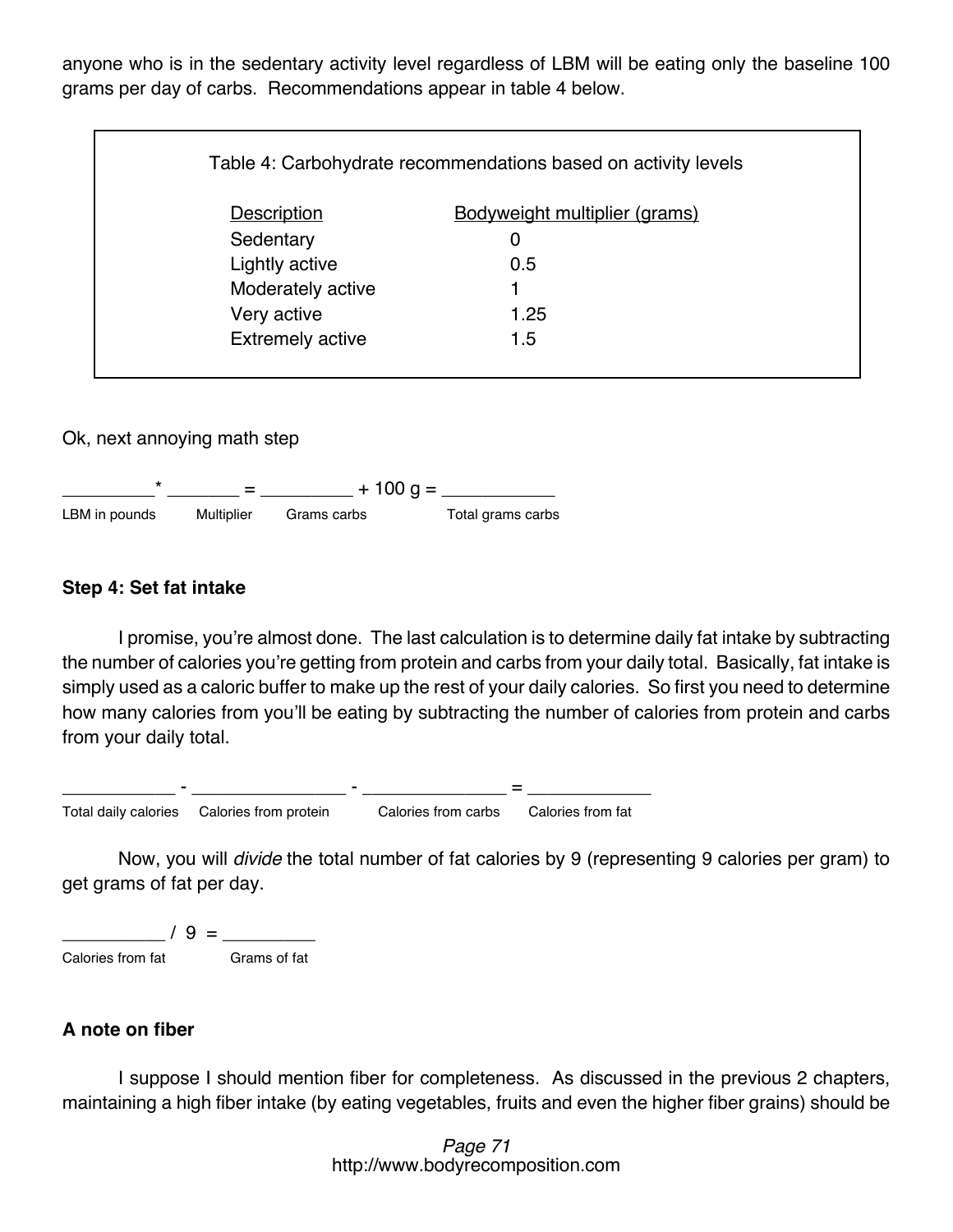an important part of any diet, including a maintenance diet. Since you were consuming lots of veggies already on the PSMF, all you really need to do is keep up that intake and, as discussed last chapter, add fruits and moderate amounts of higher fiber starches and grains. If you do that, fiber intake should be a non-issue; you'll be getting plenty automatically.

What I occasionally see happening (and often do myself) is that once people are allowed to eat carbohydrates other than the high fiber ones (vegetables), they tend to quit eating vegetables. That is, when you constrain people to only eating vegetables and fruits, that's what they'll eat; when you allow them starches, they forget about the good stuff and eat nothing but starches. I don't want you to do the

### **Step 5: Putting it all together**

Ok, step 5 is simply to gather all of the values from above for easy reference. So take your protein grams from step 2, carb grams from step 3 and fat grams from step 4 and write them below. That's your maintenance diet to be consumed on a daily basis.

Grams protein per day (from step 2): Grams carbs per day (from step 3): Grams fat per day (from step 4):

These values would more or less be divided up across however many meals you're choosing to eat (see chapter 13 for some comments on meal frequency and snacking). Bodybuilders and athletes would typically try to divide those nutrients relatively evenly across their 5-6 (or more) meals but this may not be realistic for everyone. As discussed in chapter 13, three larger meals with one or more snacks throughout the day may be more attainable for people who can't dedicate their lives to training and eating.

However, and I want to make this point as clearly as possible (this is why I suggested everyone read the previous 2 chapters), any meal or snack should ideally still contain some amount of all the nutrients (and ideally some fiber though this can be a problem). Basically, you should follow the same basic guidelines as described in the past 2 chapters, the only real difference is that you're now keeping more accurate track of your food intake.

In general, I find it best if people pick their protein source first. The reason is that proteins typically either contain some fat (most meats) or carbohydrates (dairy and such). Meaning that you have to figure those values into the overall meal calculation. As a general rule of thumb, most protein sources contain about 7-8 grams of protein per ounce. So 3-4 ounces of most meats will contain 21-30 grams of protein or so. That amount of protein is about the amount that will fit in a cupped palm (or about the size of a deck of cards). Most restaurant portions, for comparison, are typically 2-3 times that amount, 8 oz or more.

Next, ensure your vegetable intake. Think salad, or veggies in that morning omelette, or on your sandwich or whatever. Even rigid calorie counter don't need to worry too much about measuring this, you'd have to eat a metric ton for it to add many calories. The only exceptions, again, are the starchy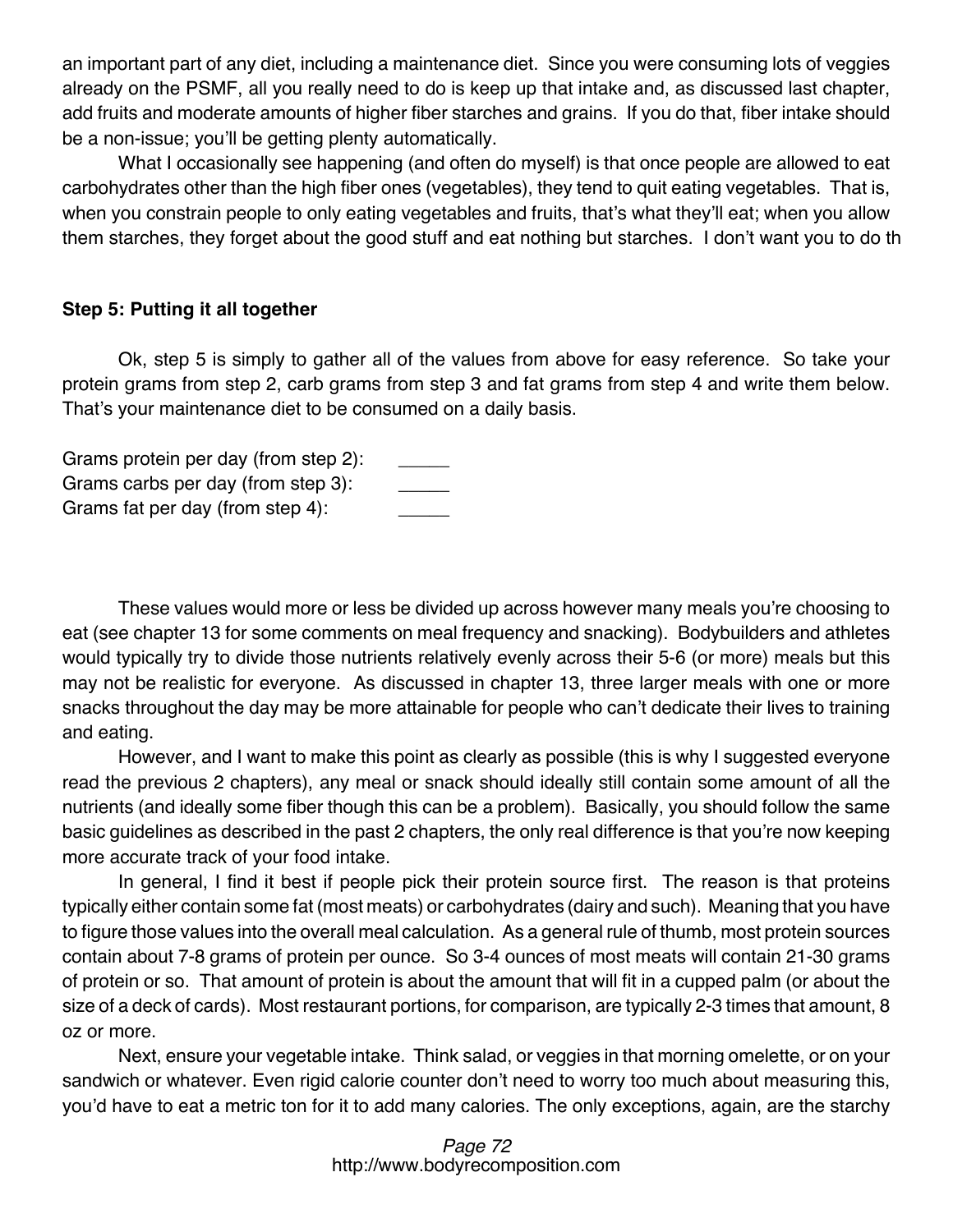vegetables carrots, peas and corn which can add a lot of carbohydrate calories to a meal. The bigger issue with salads is usually dressing, as most contain a lot of sugar and fat. The common dieting approach is to get the dressing on the side (and try to pick either a low-cal or low fat version) and dip your food. You'll end up using a lot less of it than if you just try to bury your salad in it.

Fruit would be next and would be applied to your total carbohydrate intake. An average piece of fruit (think apple or banana) is about 20-25 grams of carbs or so. With fruits like grapes or raisins, you'll have to look it up and track it yourself. As mentioned in the last chapter, I think dried fruit is a poor choice, a very small volume can contribute a ton of calories. Fruit juice, as stated, is a horrid choice as far as I'm concerned: it's a glass of concentrated sugar water without any of the fiber or bulk that makes whole fruits such a good food choice.

Next, assuming you have any carbohydrate grams left, you can add a starch if you want. If you're really intolerant to them for some reason, a second piece of fruit can work instead. Starches and whole grains can add a surprising number of carbohydrate calories (especially rice, pasta and the new monster bagels) so read the labels, get out the measuring spoons and figure it out. To give you a few ideas, a typical slice of bread has about 15 grams of carbs, a glass of milk 12, a small baked potato about 25 grams.

Finally, if you haven't used it up with the other foods, you can add your dietary fat. Note again that the foods you've already chosen, even if technically no-fat will have a little bit. If you choose a fattier cut of meat or low-fat or 2% dairy, you've already gotten some as well. But whatever you have left can then be added. Oil and vinegar salad dressings work well and controlled amounts of other fats (think mayo, peanut butter) are acceptable.

As mentioned last chapter, it would be ideal to focus on monounsaturated fats for most of your additional fat intake. You'll get sufficient saturated fats unless you really go out of your way to choose nothing but nonfat meats and dairy and you should still be covering your essential fatty acid requirements from either fish oil capsules or a tablespoon or more of flax oil per day.

What I personally have found works best is this: take the time to sit down and come up with what are essentially modular meals. That is, pick a protein, pick your veggies, add your carbs (fruit/starches), then your fat. Work them out so that they conform to your meal or snack goals. Most people tend to eat more or less the same day in day out, especially if you're looking at the breakfast or lunch meals (dinner tends to be the most variable).

If you have to eat out a lot, figuring out what places allow you to meet your nutritional requirements most easily may be a good thing to do; most places have calorie counts for their foods. For smaller snacks, either work out some mini-meals or find pre-made food bars which meet your requirements for each nutrient.

Although this can be an initial hassle, you'll eventually reach a point where you can just sort of rotate meals as they will be more or less interchangeable. After some time measuring everything, you'll also have a pretty good idea of how to eyeball your foods and get within shooting distance.

Oh yeah, just as with the non-counting approach to maintenance, I still suggest 1 or 2 free meals per week, even if you're counting. Hell, just go read the past chapter, everything I said there applies, you're just counting things now.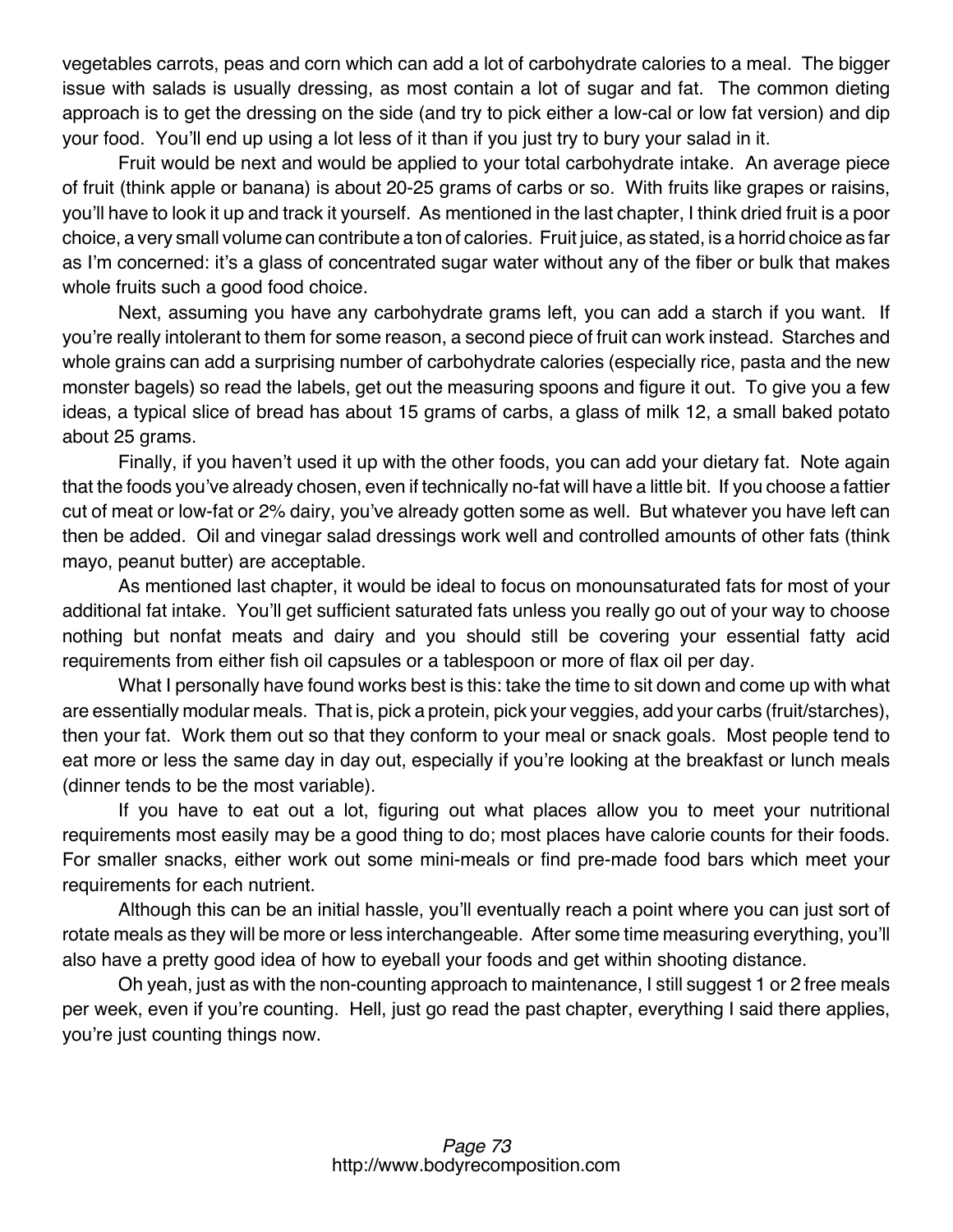## **Making adjustments**

As I mentioned at the first of the chapter, the values I gave for nutrient recommendations are nothing but estimates upon estimates and should not be taken as anything more than that. At the end of the day, real world changes in your body composition, weight or fat (again this necessitates regular monitoring) should be the ultimate determinant. If your weight is slowly climbing, you need to cut something back or increase your activity.

In general, I'd say cut back your carbohydrate (starches and grains, fruits if you have to) intake a bit. Cutting back fat slightly is another option although very low fat diets tend to backfire, as I've mentioned, leaving people hungrier at the end of the day. Under no circumstances do I think you should cut your protein intake. Or your vegetables.

If you're still in a situation where your weight is moving down slowly, well, you have a couple of options. If further weight loss is your goal, you can just run with it. If you are more interested in weight stability for the time being, increase your food intake slightly. Carbohydrates or fats would be the best bet here.

In neither case should huge changes be necessary or made. If your weight is gradually creeping up, try cutting 100-200 calories out of your diet. That would mean either a 25-50 gram reduction in carbohydrates or about a 10-20 gram reduction in fat. Same for weight loss but in reverse, add a couple of hundred calories per day until weight stabilizes. This is discussed in more detail in the final chapter.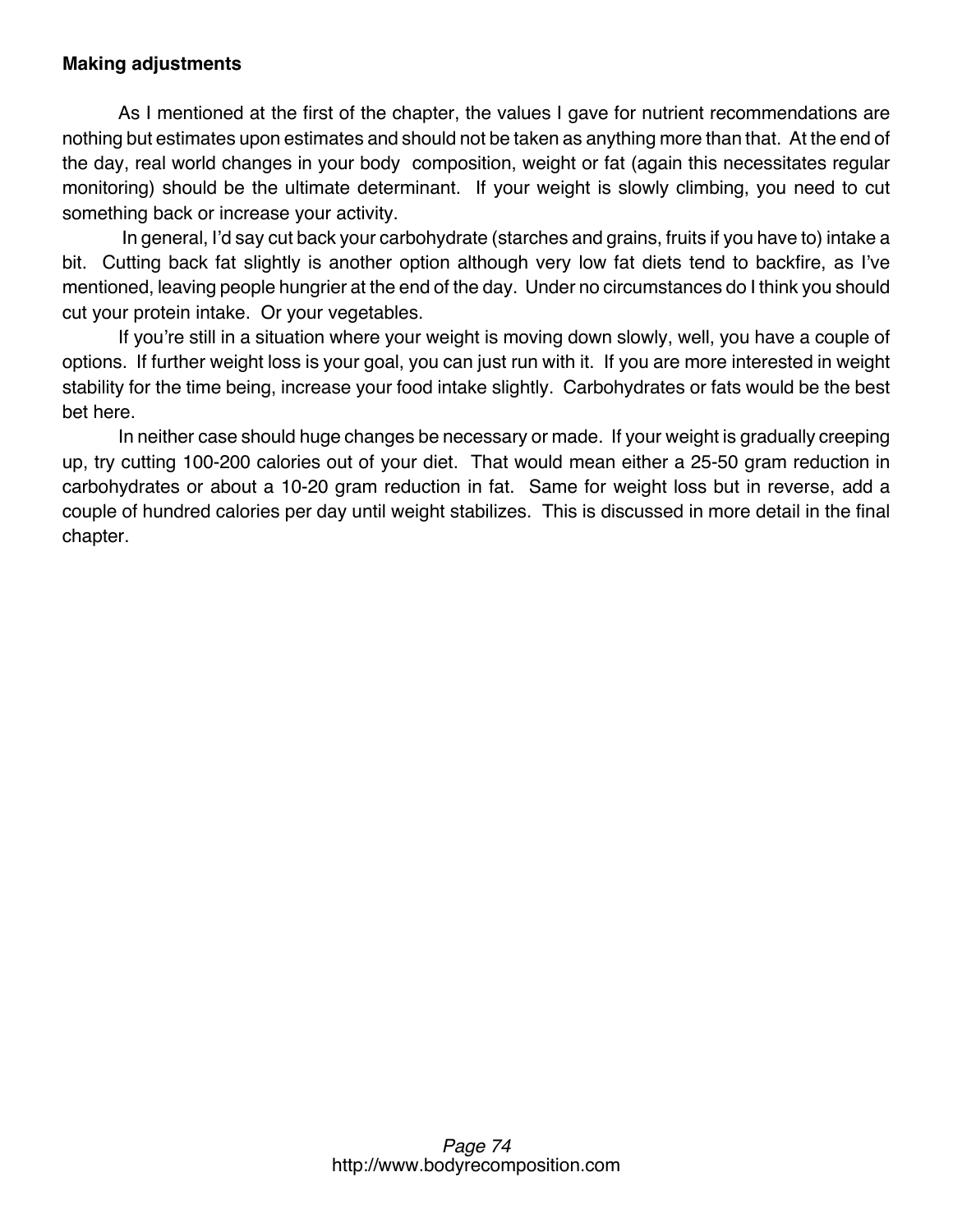# **Chapter 15: Back To Dieting**

Ok, one more chapter and this book is done. The previous three chapters dealt with how to move to maintenance using one of two different approaches: a non-calculating method (chapter 12 and 13) and a pain in the ass method where you calculate and measure your food (Chapter 14). As I mentioned previously, both approaches were also valid for dieters were simply taking a 2 week diet break as described back in chapter 10.

That group of individuals, who was simply taking a diet break will be moving back into dieting (where fat/weight loss is the explicit goal) and I want to make a few comments about that. Basically, such folks will diet down for a while, take a break, diet down further, take another break. At some point, obviously, they'll move into maintenance just as described in the previous chapters. I think this approach is better almost without exception (the exception is dieters under a specific time frame) and wish more people would do it.

#### **I can't think of any useful topic heading**

By definition, any diet that generates fat or weight loss must contain less calories than your maintenance level. Which means that, also by definition, if you have been eating at maintenance for the past 2 weeks (or longer if that's the case), you need to be eating less than you are now if you want to generate weight or fat loss. Alternately, you can increase your activity while eating the same amount. Since the increase activity will increase your maintenance caloric requirement, you'd now be eating below maintenance.

This means that regardless of what you do, you're going to have to readjust either food intake or activity to get weight loss moving again. Simplistically, at least within the context of this booklet, there are two different approaches I expect people to take in moving back into weight/fat loss.

I want to mention as well, that with the exception of extreme approaches like a PSMF, a 1-2 pound week fat/weight loss is about all that can realistically be expected with a more moderate or traditional type of calorically restricted diet. Extremely large or fatter individuals will often lose somewhat more (maybe 3-4 pounds) but lighter individuals should be more than happy with a consistent weekly weight/fat loss of 1-2 pounds.

## **Two different groups**

Ultimately I guess there are probably two groups of folks who I need to address in this booklet. The first group, who would only be in dieting category 2 or 3, may wish to move back to another stretch of the PSMF to generate more rapid weight/fat losses (I strongly discourage category 1 dieters from doing this). The folks doing another stint on the crash diet shouldn't need much in the way of guidelines. Just go back and recalculate your food intake as described in this booklet and get to it. Don't forget to include the free meals, refeeds or another full break as discussed in chapter 10.

The second group is the one that I mentioned way early in the book, who want to use a PSMF to kickstart their weight/fat loss efforts (maybe fix some eating habit problems) and then move into a more moderate or traditional type of diet. That's the group I want to address here.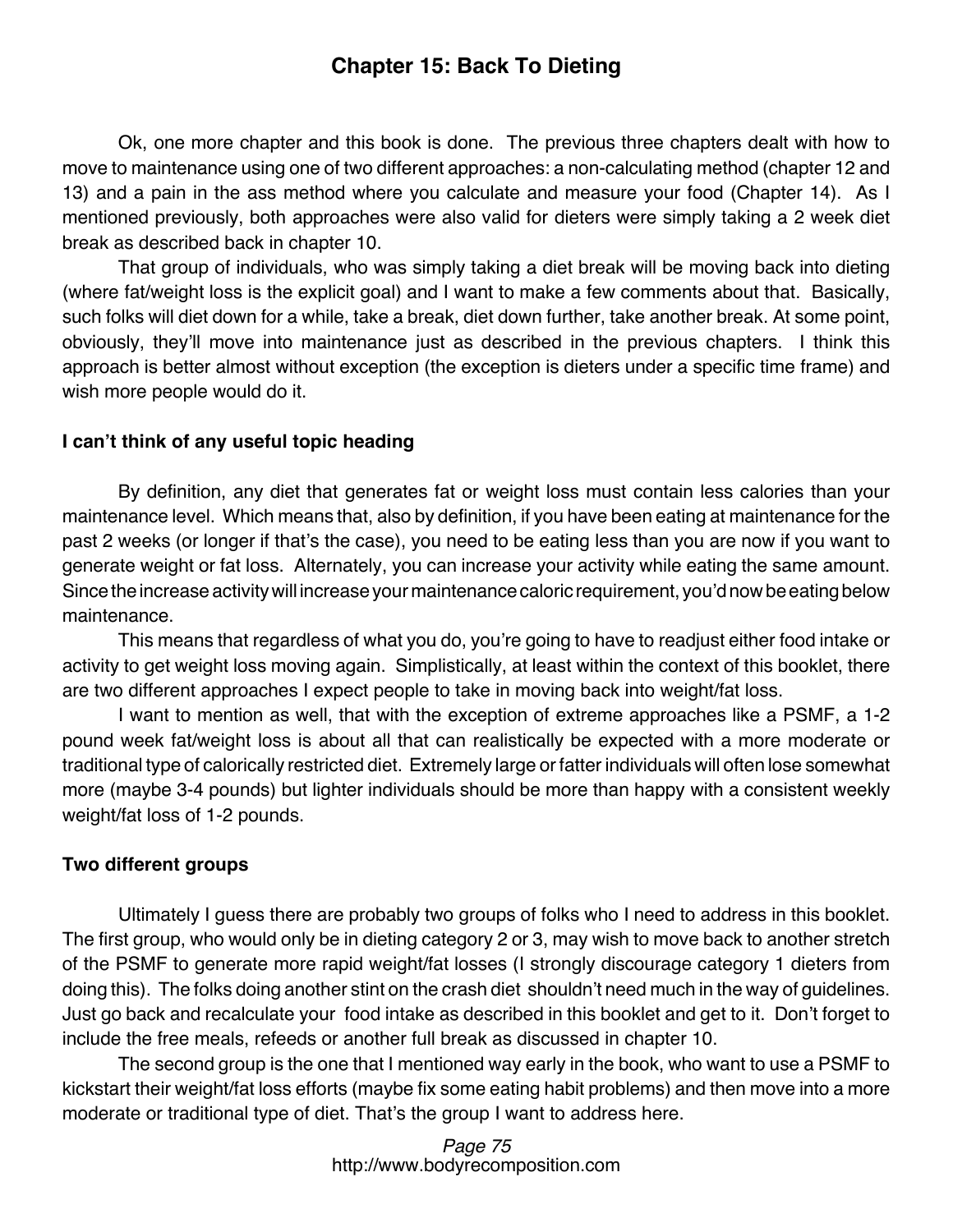#### **The typical approach to calorie restriction**

A typical approach to weight loss would be to recommend some fixed calorie level to everyone, although usually men and women are given different recommendations (i.e. 1200 and 1500-1800 cal/day for men and women respectively). I consider this approach rather ludicrous. For those of you who read the last chapter, it should be clear that maintenance calorie requirements depends on both activity level and bodyweight. Telling men (whether he's highly active and weighs 150 lbs or inactive and weighs 400 lbs) that they should eat the same number of calories for weight loss is either ignorance or just laziness. Perhaps a bit of both.

Another typical approach would be to recommend that everyone reduce their daily caloric intake by anywhere from 500-1000 calories per day, depending on whether they want a 1 or 2 pound weight loss per week. That is, as the math and logic go, since one pound of fat contains 3,500 calories, if you eat 500 calories/day less, you will lose one pound of fat per week; 1000 calories per day less and you will lose two. It never works out that perfectly (people never seem to lose exactly the predicted amount of fat per week that the numbers indicate) for reasons unimportant to this booklet but I don't want to get into that.

Rather I want to point out the problem with giving an absolute caloric reduction for everyone. Again, the issue has to do with bodyweight, activity and maintenance calorie intakes. If a light female, who may have a maintenance requirement of about 1700 calories/day reduces her food intake by 500 calories, she's at 1200. If she reduces her total food intake by 1000, he's at 700 cal/day. This is not a lot of food. By the same token, a large male with a maintenance intake of 3500 calories is still at a rather hefty 3000 cal/day with a 500 cal/day reduction, and 2500 cal/day if he reduces 1000 calories. Basically, a flat daily caloric reduction doesn't take into account the variance in estimated intake: lighter individuals end up taking a much larger drop (as a percentage of their maintenance) than heavier individuals. They also end up at a far lower absolute value of food intake

I don't like either of the above methods. The first is simply silly, no single caloric recommendation can possibly apply across the board. Even if you split it up into male and female recommendations, it's still absurd to think that all females should eat the same number of calories regardless of weight or activity. The second is equally problematic as the same absolute caloric reduction tends to have drastically different affects on food intake depending on the person's current maintenance needs.

## **My preferred method**

My preferred method, as I originally described in my book The Ketogenic Diet, then is to simply reduce food intake relative to your current daily maintenance. This means that any reductions are made relative to what you actually need to eat (or are currently eating, assuming your weight is stable). So the person eating only 1700 calories/day has a smaller food reduction than someone eating 3000 calories/day. Since I've described two different approaches for moving to maintenance, I have to make comments for each.

For folks using the non-measurement method described in chapters 12 and 13, that would basically mean just reducing their food intake slightly from what they are eating now. My primary recommendation would be to cut back on concentrated starches first (which tend to contribute the most calories without doing a great job of filling people up), fat intake can be reduced slightly (I wouldn't go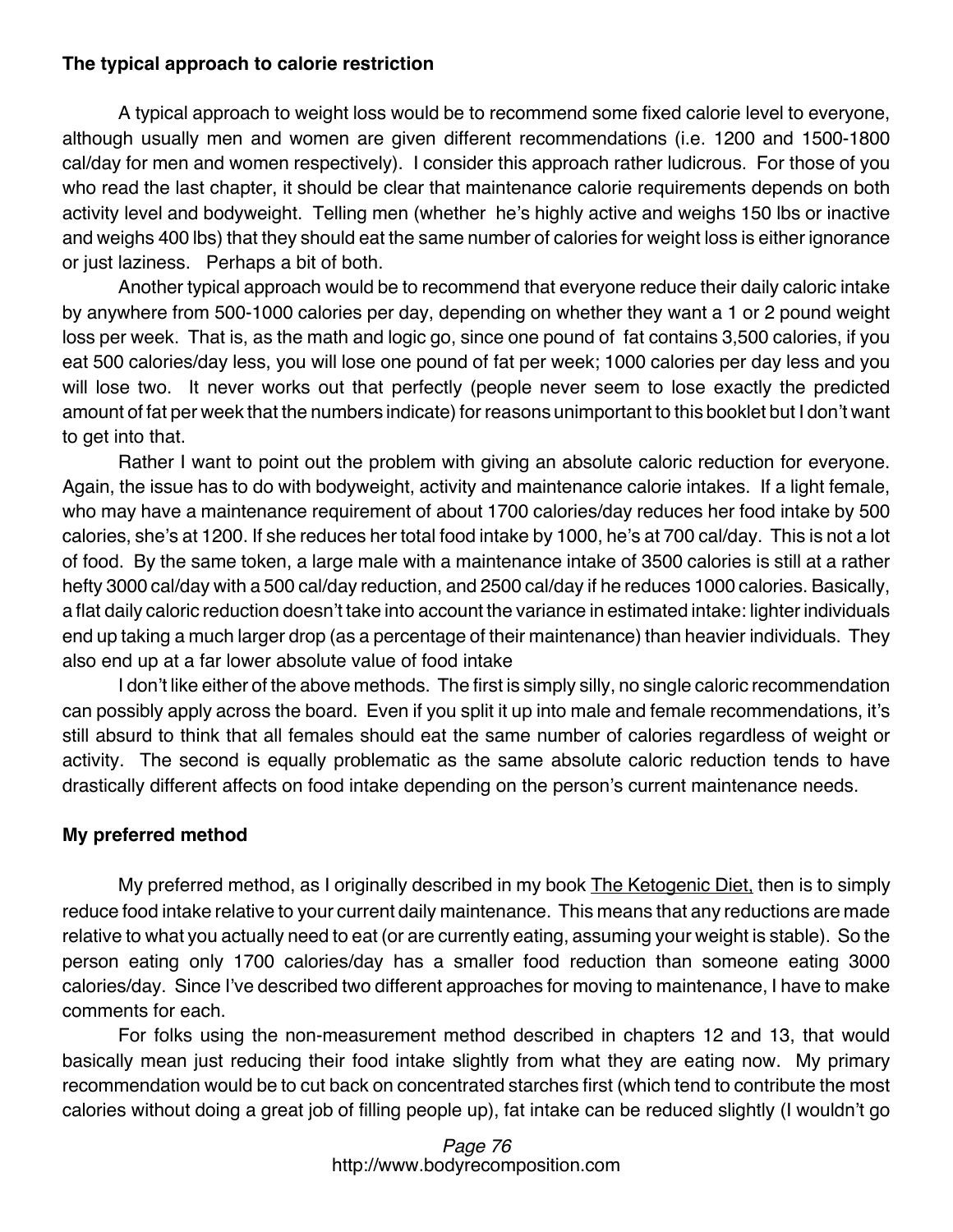less than one half tablespoon or 7 grams of fat per meal, though) or some of the fruit can be dropped out. At no point should protein or vegetable intake be reduced.

That small reduction in food intake would be maintained for a few weeks and then the person would look at their weight/fat loss. As above, short of extreme approaches, a realistic weekly fat loss is usually 1-2 pounds. Lighter women may be lucky to get 1 pound/week but heavier/fatter individuals can often get more. But based on real world changes, further reductions could be made based on what is actually happening. So if you're losing less than one pound per week on average, you can reduce your food intake (or increase activity) slightly more until you hit the sweet spot.

If someone were calculating nutrients as per the last chapter, I'd have them reduce their food intake by 10-20% per day from what they are eating at maintenance. So if they had a maintenance level of 3000 cal/day based on activity and bodyweight, they'd reduce by 300-600 calories/day. If they had a maintenance of 1700 cal/day, they'd reduce by 170-340 calories/day. Which means that they have to go recalculate their carb and fat intakes based on that change to their daily caloric intake.

As always, protein intake stays the same, with the adjustment coming to carbohydrate and fat intake. As above, it may simply be easiest for dieters to reduce their concentrated carbohydrate (starch) intakes to achieve the calorie reduction. Or use some mix of carbohydrate and fat reduction.

After adjusting their food intake, they'd stay at that level for 2-3 weeks and track changes in body composition. Based on real world changes, they'd make the following adjustments.

I should mention that it is exceedingly rare for fat loss to occur in a linear or nonstop fashion. Rather, it's not uncommon for stalls of several weeks to occur followed by major drops in scale weight and changes in appearance. Empirically, these drops often occur after performing a structured refeed. My guess is that it has to do with screwy water balance on a diet but I can't really support that with any hard data. Just be aware of it, especially when you're wondering whether or not you should make adjustments below.

The adjustment schema I use appears below with a few notes of explanation below that.

| Table 1: Weekly average fat loss and how to adjust daily calories |                          |
|-------------------------------------------------------------------|--------------------------|
| <b>Average weekly fat loss</b>                                    | Change to caloric intake |
| less than 1 lb/week                                               | Reduce calories by 10%   |
| 1-1.5 lb/week                                                     | No change                |
| $2+$ lbs/week                                                     |                          |
| Category 1 dieters involved in heavy training                     |                          |
| No performance loss                                               | No change                |
| Performance loss                                                  | Increase calories by 10% |
| Category 2 and 3 dieters                                          | No change                |

The first two situations should be fairly clear to most people. If you're losing less than one pound per week on average, and you're not an extremely light female, you need to cut calories further, another 10% reduction would be appropriate. Then maintain that for 2-3 weeks and remeasure.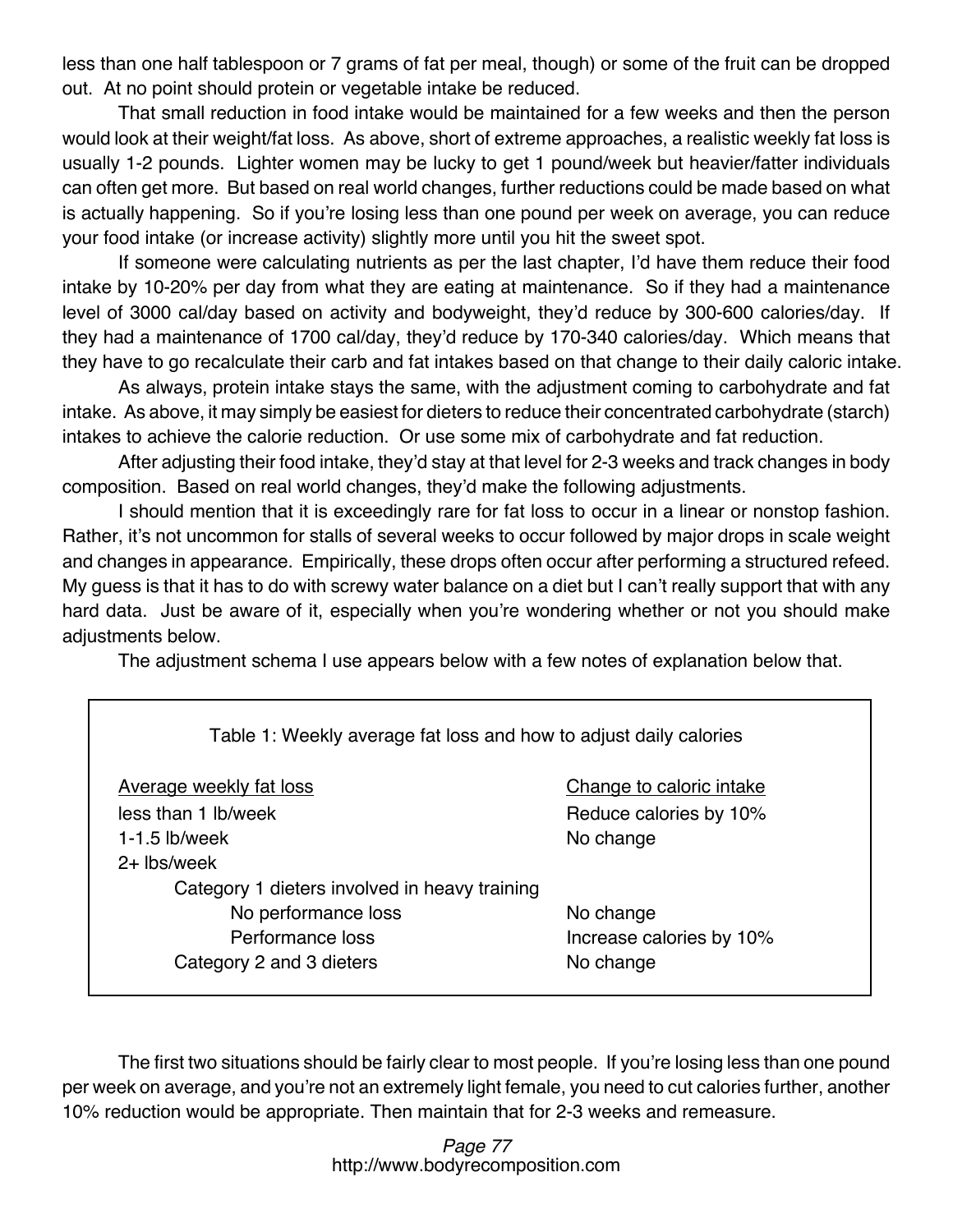Anybody who is losing a consistent 1-1.5 pounds per week is basically in the sweet spot, they shouldn't change a thing. If they are in dieting category 2 or 3, they can consider a further 10% calorie reduction to see if they can achieve a slightly higher weekly fat loss. Frankly, anyone achieving 1-1.5 pounds/week on a consistent basis is doing really well.

The most complicated situation, as the chart above indicates is whether or not a loss of greater than 2 pounds per week (again, this is under moderate dieting conditions) is need for alarm. Basically, it depends on the circumstances.

A category 2 or 3 dieter may have no problem losing that much weight weekly and probably shouldn't adjust calories. The real issue is for category 1 dieters, especially if they are involved in high intensity activity, a loss that great might signal muscle/LBM loss. Category 1 dieters involved in heavy training should use their performance or strength as the deciding factor. If they are losing 2 lbs/week and NOT losing strength or seeing a decrement in performance, they are probably ok. But they should be very alert to the possibility of overtraining, performance loss, and muscle loss. If strength in the gym or athletic performance is showing a large drop, category 1 dieters should increase calories by 10%.

## **A couple of random comments about the above chart**

I should mention that, rather than reducing caloric intake by 10%, it is also possible to increase activity (via exercise) instead. So let's assume that someone is currently eating 2000 calories/day and losing less than one pound per week. If, for some reason, they didn't want to decrease their calories (by 10% or 200 calories), they could increase their activity level to burn an additional 200 calories instead. By the same token, if someone were losing too quickly, rather than increase their food intake by 10%, they could reduce the amount of activity they were doing.

I bring this up because dieters often run into situations where further reductions in calories are simply unrealistic; this is especially true when caloric intakes get very low. In those situations, adding activity may be the only way to create a suitable deficit. This is especially true for women and lighter men; their daily caloric requirements are so low to begin with that there is a very real limit to how far food intake can be reduced. They are probably better off increasing activity.

I bring this up for the following reason: let's say that you've made an alteration to your food intake and stayed there for 2-3 weeks. Now it looks like nothing is happening. By the above chart, you need to reduce food intake (or increase activity), right? Well, maybe. It may very well be that, given another week (or by incorporating a structured refeed), things will start moving. I can't give any really super accurate guidelines for what you should do; simply be aware that an apparent zero change over a few weeks may suddenly become 'apparent' rather rapidly. Again, I can't explain why it works this way, only that it does.

## **A final note about moderate dieting**

As with the crash diet, it is more than possible to diet for too long at a stretch and frankly, I think that most people do exactly that. Basically, they stay in diet mode forever when they'd do better, in the long run, breaking up their dieting phases. As well, and as discussed in much more detail in A Guide to Flexible Dieting (being released at the same time as this booklet), incorporating free meals, refeeds and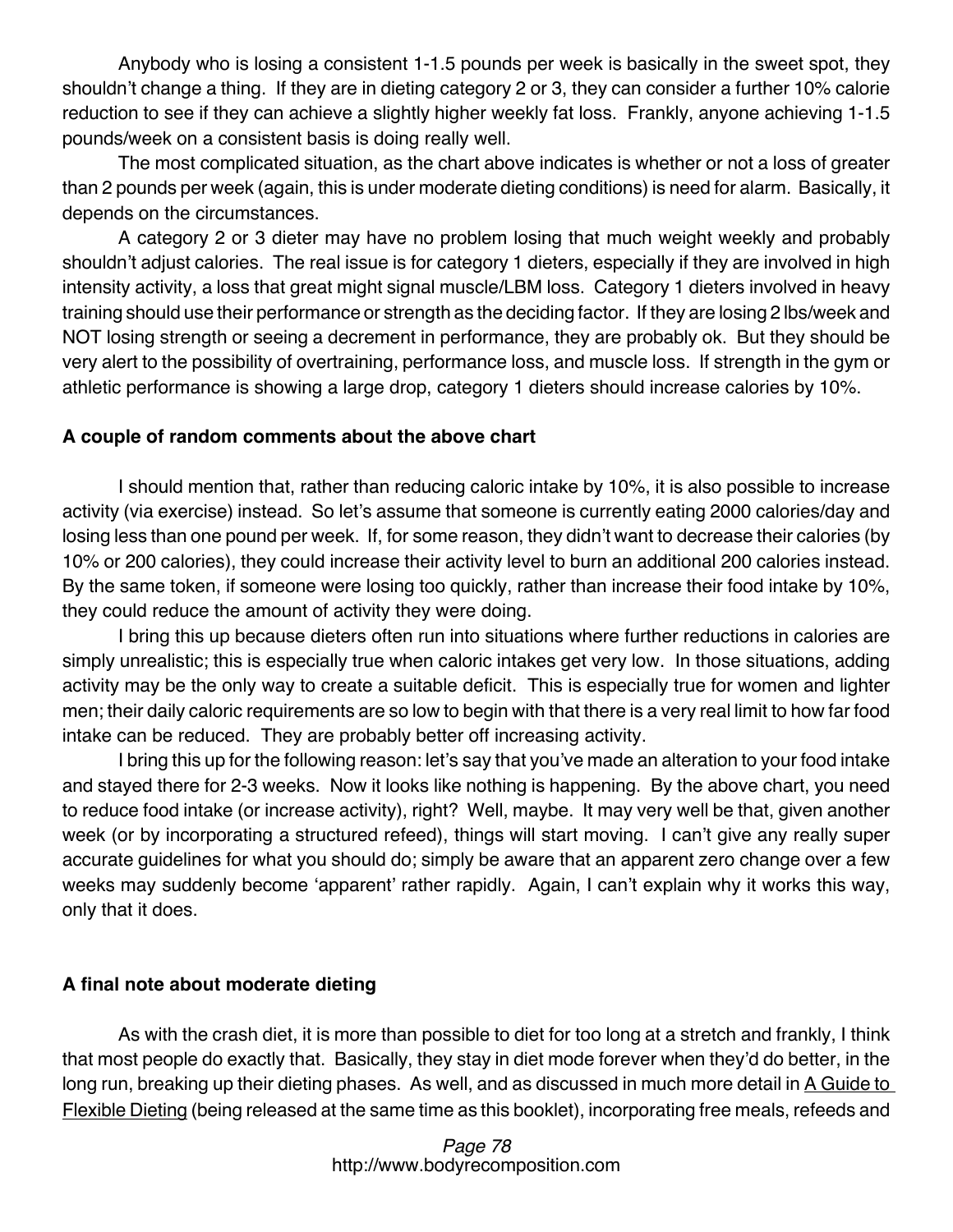full diet breaks still applies to more traditional/moderate dieting. The only difference, really, is that the full diet breaks don't need to come quite as often.

For the average category 1 dieter, I feel that 4-6 weeks of straight dieting is about the maximum (occasionally, 8 weeks can be acceptable). After that, a 2 week diet break should be undertaken as described in the past chapters. If further fat loss is necessary, they can move back into moderate dieting. As well, and in contrast to the PSMF, category 1 dieters should incorporate free meals once or twice a week. Structured refeeds should also be used but the details are beyond the scope of this booklet. You'll have to buy either A Guide To Flexible Dieting or my Ultimate Diet 2.0 for the details.

Category 2 dieters may diet somewhere between 6-12 weeks or so before going on a full diet break. Shorter dieting spans are also acceptable but only if weight/fat regain is avoided during the diet break. The same guidelines for free meals, 1-2 per week applies from chapter 10. Category 2 dieters may consider a structured refeed of 1 full day roughly every 7-10 days.

Finally, category 3 dieters are still in a position to diet for the longest stretch without a break. 12- 16 weeks would be an appropriate amount before doing another full diet break. As with category 2 dieters, they may consider shorter dieting periods but only if they aren't regaining too much weight or fat during the break. Free meals are the same as always at 2/week. Finally, refeeds may be considered at a frequency of 5-12 hours once every 10-14 days. Once again, see my Guide to Flexible Dieting for all of the details and guidelines for refeeds.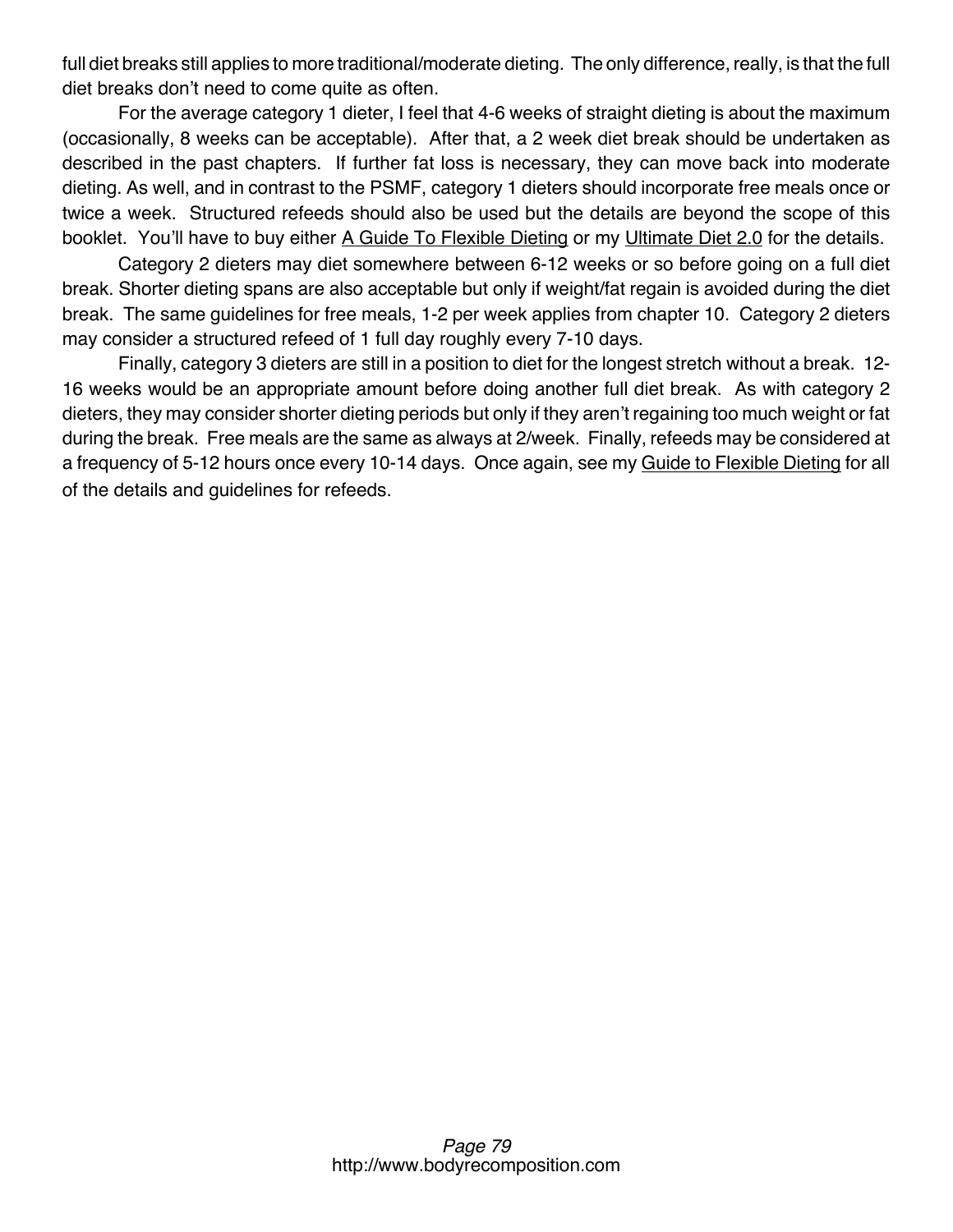# **Appendix 1: BMI and Bodyfat estimation charts**

The following two charts should be used by non-athletic individuals to first estimate BMI (Table 1) and then to estimate bodyfat percentage (table 2).

Table 1: BMI Chart

| Feet          | 4'10 | 4'11 | 5'0 | 5'1 | 5'2 | 5'3 | 5'4 | $5^{\prime}5$   | 5'6 | 5'7 | $5^{\circ}8$ |    | 5'9 5'10 5'11 6'0 |    |    | 6'1 | 6'2                                                                                  | 6'3 | 6'4 |
|---------------|------|------|-----|-----|-----|-----|-----|-----------------|-----|-----|--------------|----|-------------------|----|----|-----|--------------------------------------------------------------------------------------|-----|-----|
| <b>Meters</b> | 1.47 | 1.50 |     |     |     |     |     |                 |     |     |              |    |                   |    |    |     | 1.52 1.55 1.57 1.60 1.63 1.65 1.68 1.70 1.73 1.75 1.78 1.80 1.83 1.85 1.88 1.91 1.93 |     |     |
|               |      |      |     |     |     |     |     |                 |     |     |              |    |                   |    |    |     |                                                                                      |     |     |
| Lbs Kg        |      |      |     |     |     |     |     |                 |     |     |              |    |                   |    |    |     |                                                                                      |     |     |
| 100 45        | 21   | 20   | 20  | 19  | 18  | 18  | 17  | 17 <sub>1</sub> | 16  | 16  | 15           | 15 | 14                | 14 | 14 | 13  | 13                                                                                   | 13  | 12  |
| 110 50        | 23   | 22   | 22  | 21  | 20  | 20  | 19  | 18              | 18  | 17  | 17           | 16 | 16                | 15 | 15 | 15  | 14                                                                                   | 14  | 13  |
| 120 55        | 25   | 24   | 23  | 23  | 22  | 21  | 21  | 20              | 19  | 19  | 18           | 18 | 17                | 17 | 16 | 16  | 15                                                                                   | 15  | 15  |
| 130 60        | 27   | 26   | 25  | 25  | 24  | 23  | 21  | 22              | 21  | 20  | 20           | 19 | 19                | 18 | 18 | 17  | 17                                                                                   | 16  | 16  |
| 140 64        | 29   | 28   | 27  | 26  | 26  | 25  | 24  | 23              | 23  | 22  | 21           | 21 | 20                | 20 | 19 | 18  | 18                                                                                   | 18  | 17  |
| 150 68        | 31   | 30   | 29  | 28  | 28  | 27  | 26  | 25              | 24  | 24  | 23           | 22 | 22                | 21 | 20 | 20  | 19                                                                                   | 19  | 18  |
| 160 73        | 33   | 32   | 31  | 30  | 29  | 28  | 28  | 27              | 26  | 25  | 24           | 24 | 23                | 22 | 22 | 21  | 21                                                                                   | 20  | 20  |
| 170 77        | 36   | 34   | 33  | 32  | 31  | 30  | 29  | 28              | 28  | 27  | 26           | 25 | 24                | 24 | 23 | 22  | 22                                                                                   | 21  | 21  |
| 180 82        | 38   | 36   | 35  | 34  | 33  | 32  | 31  | 30              | 29  | 28  | 27           | 27 | 26                | 25 | 24 | 24  | 23                                                                                   | 23  | 22  |
| 190 86        | 40   | 38   | 37  | 36  | 35  | 34  | 33  | 32              | 31  | 30  | 29           | 28 | 27                | 27 | 26 | 25  | 24                                                                                   | 24  | 23  |
| 200 91        | 42   | 40   | 39  | 38  | 37  | 35  | 34  | 33              | 32  | 31  | 30           | 30 | 29                | 28 | 27 | 26  | 26                                                                                   | 25  | 24  |
| 210 95        | 44   | 43   | 41  | 40  | 39  | 37  | 36  | 35              | 34  | 33  | 32           | 31 | 30                | 29 | 29 | 28  | 27                                                                                   | 26  | 26  |
| 220 100 46    |      | 45   | 43  | 42  | 40  | 39  | 38  | 37              | 36  | 35  | 34           | 33 | 32                | 31 | 30 | 29  | 28                                                                                   | 28  | 27  |
| 230 105 48    |      | 47   | 45  | 44  | 42  | 41  | 40  | 39              | 37  | 36  | 35           | 34 | 33                | 32 | 31 | 31  | 30                                                                                   | 29  | 28  |
| 240 109 50    |      | 49   | 47  | 45  | 44  | 43  | 41  | 40              | 39  | 38  | 37           | 35 | 34                | 34 | 33 | 32  | 31                                                                                   | 30  | 29  |
| 250 114 53    |      | 51   | 49  | 47  | 46  | 45  | 43  | 42              | 41  | 39  | 38           | 37 | 36                | 35 | 34 | 33  | 32                                                                                   | 31  | 31  |
| 260 118 54    |      | 53   | 51  | 49  | 48  | 46  | 45  | 43              | 42  | 41  | 40           | 38 | 37                | 36 | 35 | 34  | 33                                                                                   | 33  | 32  |
| 270 123 57    |      | 55   | 53  | 51  | 50  | 48  | 47  | 45              | 44  | 42  | 41           | 40 | 39                | 38 | 37 | 36  | 35                                                                                   | 34  | 33  |
| 280 127 59    |      | 57   | 55  | 53  | 51  | 50  | 48  | 47              | 45  | 44  | 43           | 41 | 40                | 39 | 28 | 37  | 36                                                                                   | 35  | 34  |
| 290 132 61    |      | 59   | 57  | 55  | 53  | 52  | 50  | 48              | 47  | 46  | 43           | 44 | 42                | 41 | 39 | 38  | 37                                                                                   | 36  | 35  |
| 300 136 63    |      | 61   | 59  | 57  | 55  | 53  | 51  | 50              | 48  | 47  | 46           | 44 | 43                | 42 | 41 | 40  | 38                                                                                   | 37  | 36  |
| 310 141 65    |      | 63   | 61  | 59  | 57  | 55  | 53  | 52              | 50  | 49  | 47           | 46 | 45                | 43 | 42 | 41  | 40                                                                                   | 39  | 38  |
| 320 145 67    |      | 65   | 62  | 60  | 58  | 57  | 55  | 53              | 52  | 50  | 49           | 47 | 46                | 45 | 43 | 42  | 41                                                                                   | 40  | 39  |
| 330 150 69    |      | 67   | 65  | 62  | 60  | 59  | 57  | 55              | 53  | 52  | 50           | 49 | 47                | 46 | 45 | 44  | 42                                                                                   | 41  | 40  |
| 340 155 71    |      | 69   | 67  | 65  | 63  | 61  | 59  | 57              | 55  | 54  | 52           | 50 | 49                | 48 | 46 | 45  | 44                                                                                   | 43  | 42  |
| 350 159 73    |      | 71   | 68  | 66  | 64  | 62  | 60  | 58              | 57  | 55  | 53           | 52 | 50                | 49 | 48 | 46  | 45                                                                                   | 44  | 43  |
| 360 164 76    |      | 73   | 71  | 68  | 68  | 64  | 62  | 60              | 58  | 57  | 55           | 53 | 52                | 50 | 49 | 48  | 46                                                                                   | 45  | 44  |
| 370 168 77    |      | 75   | 72  | 70  | 68  | 66  | 64  | 62              | 60  | 58  | 56           | 55 | 53                | 52 | 50 | 49  | 48                                                                                   | 46  | 45  |
| 380 173 80    |      | 77   | 75  | 72  | -70 | 68  | 66  | 64              | 62  | 60  | 58           | 57 | 55                | 54 | 52 | 51  | 49                                                                                   | 48  | 47  |
| 390 177 82    |      | 79   | 76  | 74  | 71  | 69  | 67  | 65              | 63  | 61  | 59           | 58 | 56                | 54 | 53 | 51  | 50                                                                                   | 49  | 47  |
| 400 182 84    |      | 81   | 78  | 76  | 73  | 71  | 69  | 67              | 65  | 61  | 61           | 59 | 58                | 56 | 54 | 53  | 52                                                                                   | 50  | 49  |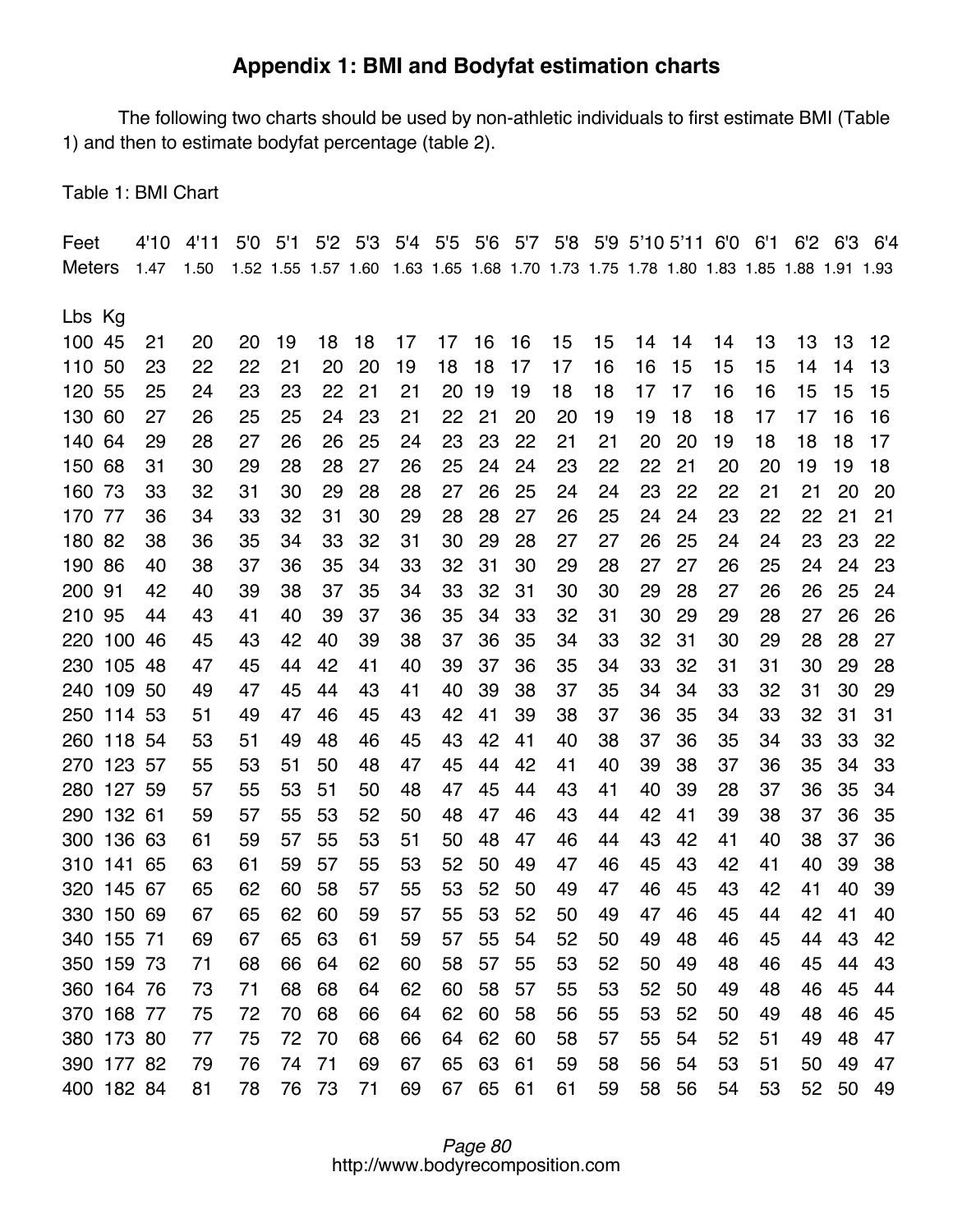To determine BMI, locate your height on the top row (the top value is height in feet and inches, the bottom is meters) and then cross reference it with weight on the left hand column (left most column is weight in pounds, right column is weight in kilograms).

So an individual who is 5'0" (1.52 meters) tall and 150 lbs (68 kilograms) will have BMI of 28. If your weight falls in between two values, simply take the halfway value of the two. So a 5'2" (1.57 meter) individual weighing 165 lbs (~75 kg) would estimate their BMI halfway between the 160 and 170 lb values of 26 and 28 to get a BMI of 27.

Once you have your BMI, use table 2 to get a rough estimate of your bodyfat percentage. Once again please note that this is only an estimate and that active and/or athletic individuals can not use this method as it will drastically mis-estimate them. It is for inactive people only.

| 13<br>14<br>15<br>16<br>17<br>18.5<br>19<br>20<br>21<br>22<br>23<br>24<br>25 | 13.5<br>15<br>16.5<br>18<br>19.5<br>21<br>22.5<br>24<br>25.5<br>27<br>28.5 | You are dead<br>You are dead<br>You are dead<br>5<br>6.5<br>8<br>9.5<br>11<br>12.5<br>14<br>15.5 |
|------------------------------------------------------------------------------|----------------------------------------------------------------------------|--------------------------------------------------------------------------------------------------|
|                                                                              |                                                                            |                                                                                                  |
|                                                                              |                                                                            |                                                                                                  |
|                                                                              |                                                                            |                                                                                                  |
|                                                                              |                                                                            |                                                                                                  |
|                                                                              |                                                                            |                                                                                                  |
|                                                                              |                                                                            |                                                                                                  |
|                                                                              |                                                                            |                                                                                                  |
|                                                                              |                                                                            |                                                                                                  |
|                                                                              |                                                                            |                                                                                                  |
|                                                                              |                                                                            |                                                                                                  |
|                                                                              |                                                                            |                                                                                                  |
|                                                                              | 30                                                                         | 17                                                                                               |
|                                                                              | 31.5                                                                       | 18.5                                                                                             |
| 26                                                                           | 33                                                                         | 20                                                                                               |
| 27                                                                           | 34.5                                                                       | 21.5                                                                                             |
| 28                                                                           | 36                                                                         | 23                                                                                               |
| 29                                                                           | 37.5                                                                       | 24.5                                                                                             |
| 30<br>31                                                                     | 39<br>40.5                                                                 | 26<br>27.5                                                                                       |
| 32                                                                           | 42                                                                         | 29                                                                                               |
| 33                                                                           | 43.5                                                                       | 30.5                                                                                             |
| 34                                                                           | 45                                                                         | 32                                                                                               |
| 35                                                                           | 46.5                                                                       | 33.5                                                                                             |
| 36                                                                           | 48                                                                         | 35                                                                                               |
| 37                                                                           | 49.5                                                                       | 36.5                                                                                             |
| 38                                                                           | 51                                                                         | 38                                                                                               |
| 39                                                                           | 52.5                                                                       | 39.5                                                                                             |
| 40                                                                           | 54                                                                         | 41                                                                                               |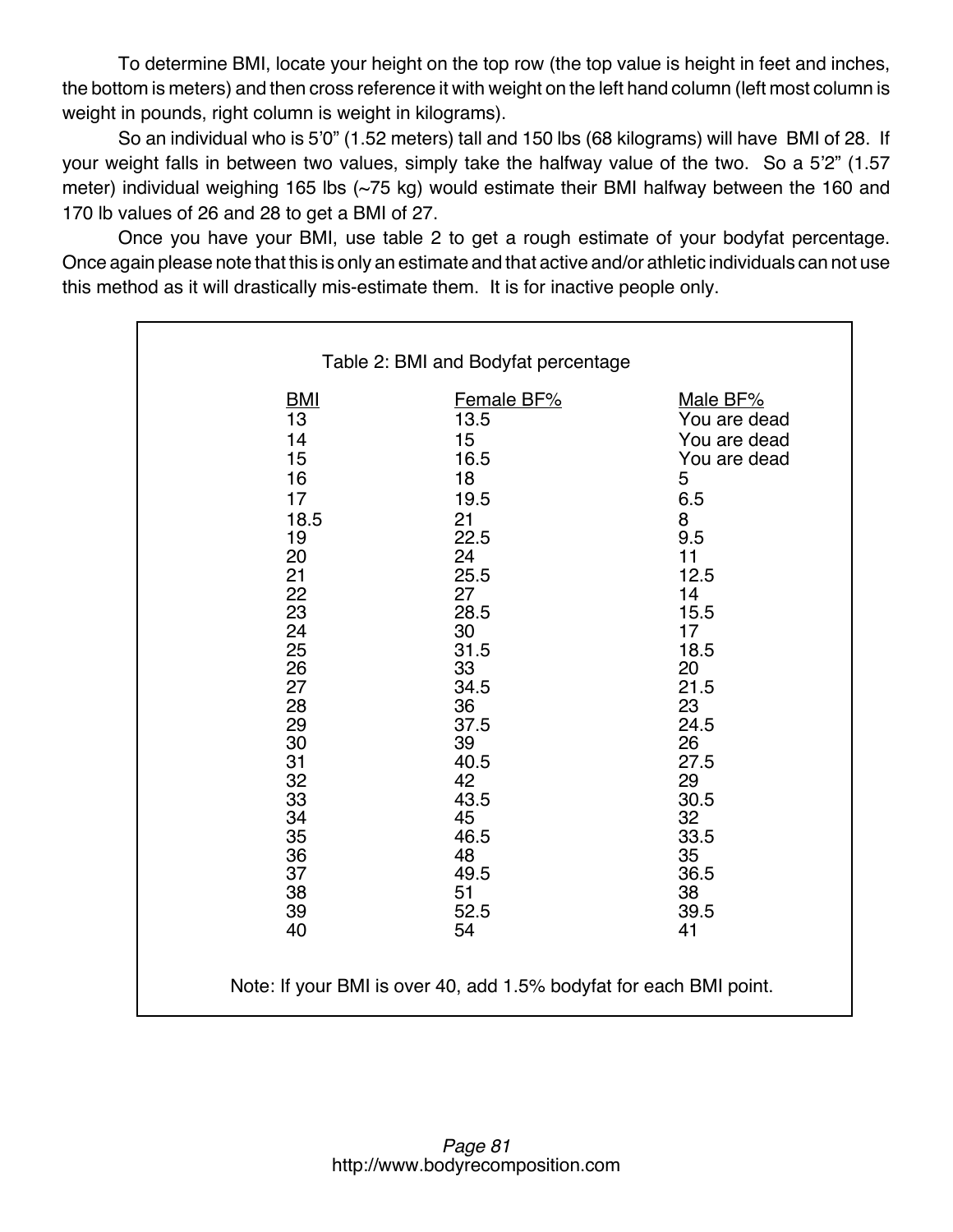# **Recipes by Allie Faden**

Due to her interest in cooking (she is currently finishing work on a cookbook) and the requests from individuals on my forum, my good friend Allie was nice enough to work up some recipes for use on the crash diet/PSMF. If nothing else, it should help give you some ideas of what kinds of things to eat on the diet. While the majority of recipes are main meals, a few dessert options appear at the end. Her cookbook can be ordered (when it's completed) from her website:

http://www.cheatingartichokes.com

# **Steamed Dungeness Crab**

100 grams crab meat 1 cup water 1 lemon, sliced 1 teaspoon salt 1 sprig tarragon (or 1 teaspoon dried herb) 1 sprig dill (or 1 teaspoon dried herb) 4 sprigs thyme (or 1 tablespoon dried herb) 1 sprig basil (or 1 teaspoon dried herb) 1 teaspoon grated horseradish 1 clove garlic, sliced

In a medium saucepan, add all ingredients but crab. Bring to a boil.

Place crab in a steamer basket. When water is boiling, place basket (with crab in it) in the pot, above the boiling water. Cover saucepan with lid. Steam for 3 minutes (if crab is precooked), or 6-8 minutes for raw crab.

Total = 110 cal/19g protein/1g fat/1g carb

# **Boiled Shrimp**

**Water** 1 lemon, cut into slices 1 teaspoon salt 100 grams shrimp (peel on) Tabasco sauce or other hot sauce Ice bath (bowl w/ very cold water and lots of ice in it) 1 teaspoon fresh basil, chopped

Page 82 http://www.bodyrecomposition.com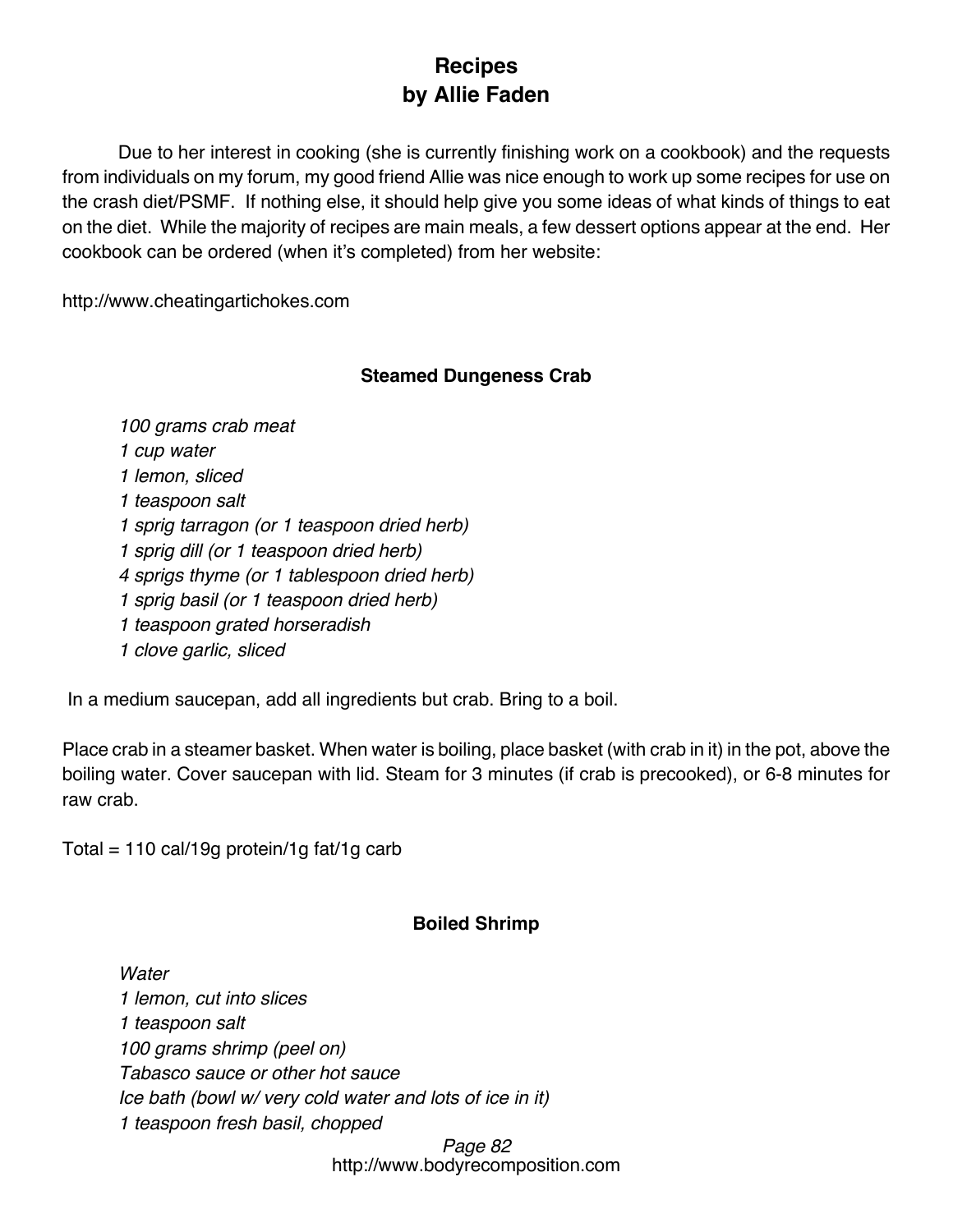Fill medium saucepan 3/4 of the way with water. Add salt and all the lemon except two slices to water, and bring to a boil. When boiling, add the salt. Allow to come to a rolling (hard) boil (should happen quickly). Add shrimp. After 1 minute, shrimp should be turning pink. When all the shrimp is pink, remove from water and set in an ice bath. Remove from shell. Squeeze juice from remaining lemon slices on shrimp, sprinkle on basil and splash w/ Tabasco.

Total: 111 cal/21g protein/4g carb/1 g fat

# **Grilled Shrimp**

100 grams shrimp, peeled 1 teaspoon dried dill weed 1 teaspoon paprika 1 lemon wedge (6 grams juice)

Place shrimp on skewers. Sprinkle with dill, paprika, and lemon juice. Grill for 2 minutes on each side.

Total: 106 cal/21g protein/1g carb/1g fat

# **Lobster Salad**

1 cup steamed or otherwise moist-cooked lobster 1 tablespoon celery, finely diced 1 tablespoon red onion, finely diced 1 teaspoon fresh oregano, chopped (or 1/2 teaspoon dried herb) 1 tablespoon fat free mayonnaise Salt and pepper to taste

Mix together.

Total: 155 cal/30g protein/5g carb/1g fat

# **Spicy Seared Scallops**

3 oz (85 grams) sea scallops juice from 1/2 lemon 1 serrano pepper, minced 1 dried chili de arbol, cut into small pieces 3/4 teaspoon sesame oil

> Page 83 http://www.bodyrecomposition.com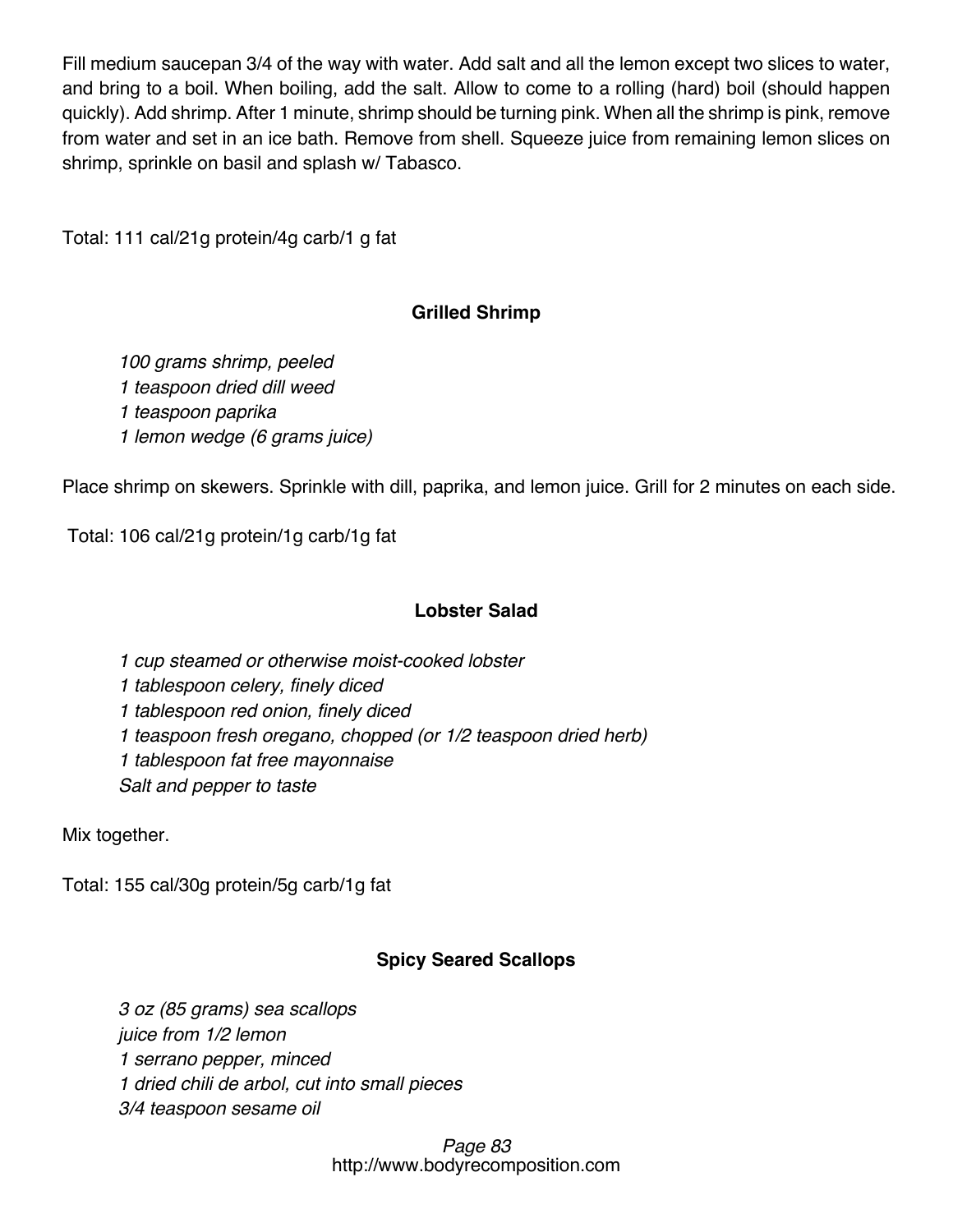Heat a small pan over medium heat. When heated, add oil and chiles. Cook together for 30 seconds or so.

Add scallops and lemon juice. Cook about 2 minutes on each side, or until scallops are completely opaque.

Total: 113 cal/14g protein/4g carb/4.75g fat

# **Tuna Salad**

1 - 6 oz can tuna packed in water, drained 1 teaspoon celery, chopped 1 tablespoon dill pickle relish 1 teaspoon prepared yellow mustard 1 tablespoon fat-free mayonnaise Salt and pepper to taste 1/4 teaspoon dried dill weed 1 teaspoon lemon pepper

Total: 134 cal/26g protein/1g fat/3g carb

#### **Turkey and Onion Soup**

1 lb boneless, skinless turkey thighs, cut up 2 cups fat-free chicken broth 2 cups water 1 bay leaf 1 medium onion, sliced (110 grams) 3 cloves garlic, rough chopped 3 large radishes, sliced (27 grams) 1 scallion, sliced (25 grams) 1 tablespoon spearmint, chopped 1 tablespoon basil, chopped

Place all ingredients in a medium saucepan. Bring to a boil, let boil for 5 or so minutes. Reduce heat and simmer another 30-45 minutes. Serves 4-6.

Total: 628.5 cal/93g protein/18g fat/14g carb

Total per serving (4 servings): 157.125 cal/23.25g protein/4.5g fat/3.5g carb

Total per serving (6 servings): 104.75 cal/15.5g protein/3g fat/2.3g carb

Page 84 http://www.bodyrecomposition.com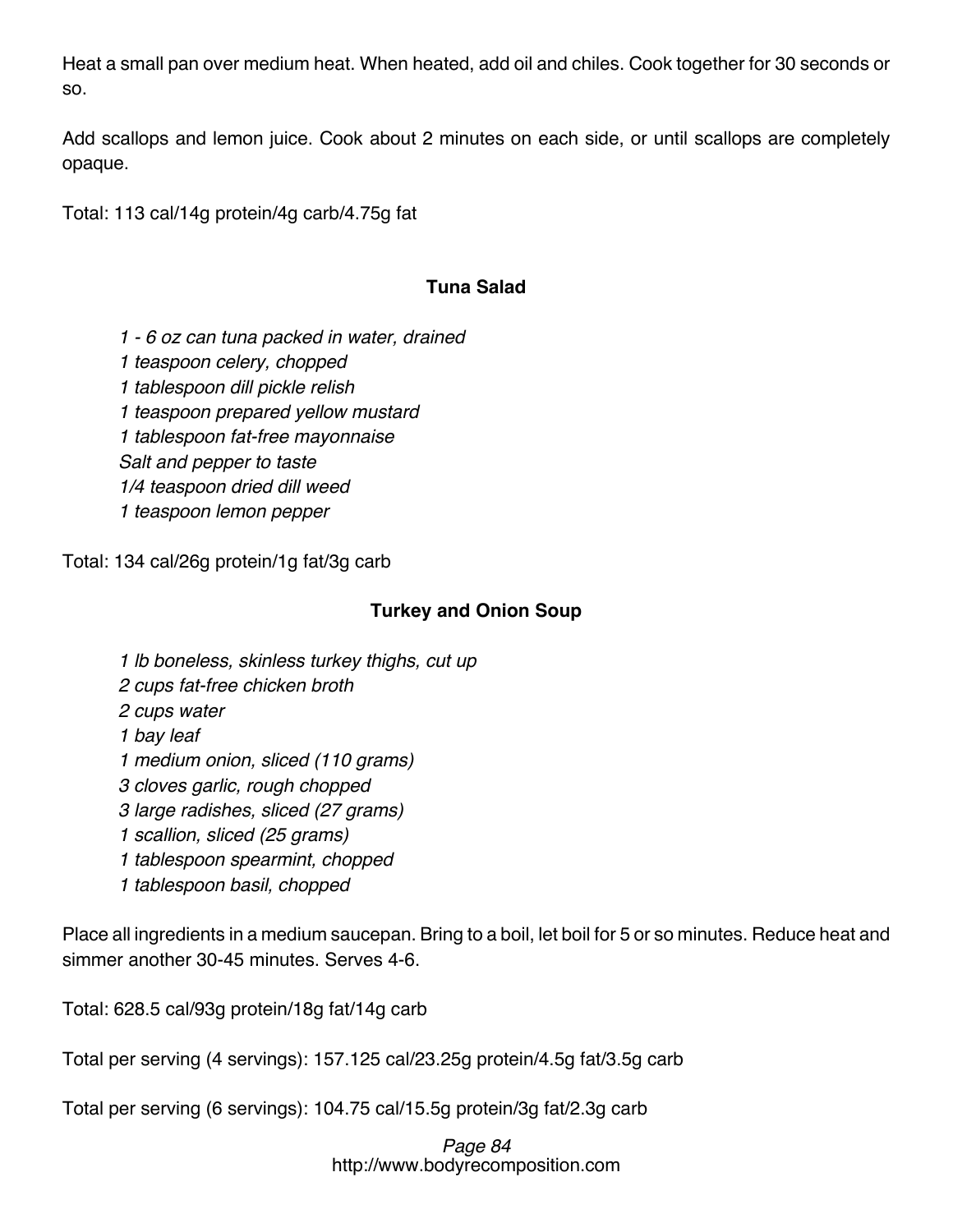# **Crab Salad**

2 - 6 oz cans crab meat, drained 1 oz (28 grams) marinated artichoke hearts 50 grams celery, finely diced 42 grams dill pickle, finely diced 43 grams red onion, finely diced 32 grams red bell pepper, finely diced 3 tablespoons sour cream 1 teaspoon horseradish mustard 1 teaspoon yellow prepared mustard 1/8 teaspoon each: celery seed, dried dill weed, chili powder, lemon pepper, paprika, seasoned salt salt and freshly ground black pepper

Mix together. Makes 4 servings.

Total value: 275 cal/ 31g protein/14.5g carb/9g fat

Total per serving: 68.75 cal/7.75g protein/ 4g carb/2.25g fat

#### **Microwave Chicken**

6 oz chicken breast salt and pepper to taste 1 teaspoon soy sauce (low sodium) 1/8 teaspoon celery seed 1/8 teaspoon garlic powder 1/8 teaspoon paprika 1/16 teaspoon cumin 1/2 cup water

Place chicken breast on a salad plate. Pour water along the edges of the plate. Sprinkle chicken with seasonings and soy sauce. Microwave the chicken on high heat for 6 minutes. The water on the plate will prevent the chicken from getting the chewy texture most microwave chicken acquires.

Total: 188 cal/37g protein/1g carb/6g fat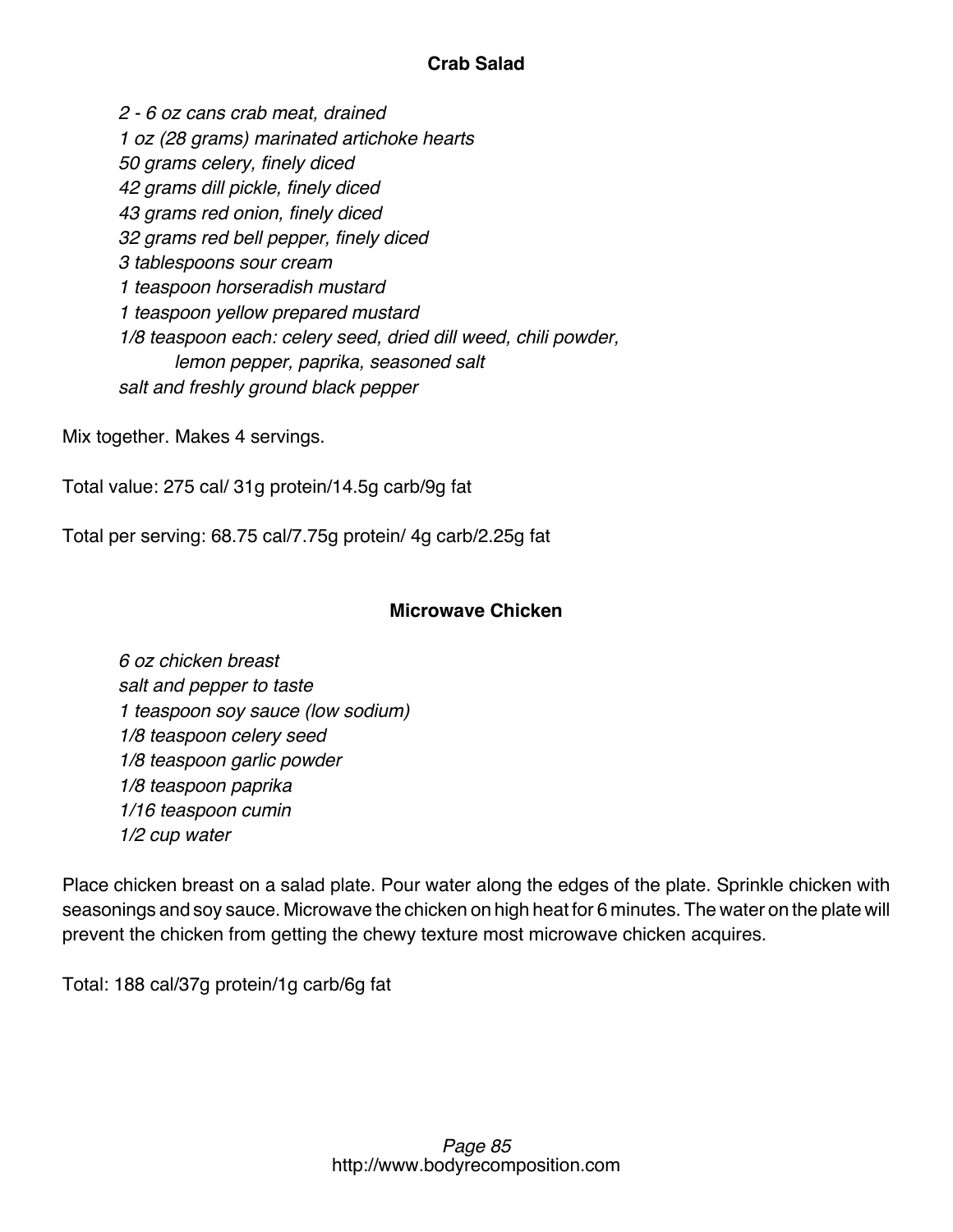6 oz yellowfin tuna 3.5 oz chardonnay 16 oz water 1/4 lemon, sliced thinly 1 sprig sage

In a medium deep sauté pan, combine wine, water, sage and lemon slices. Slowly heat the pan, bringing it to a slow simmer. Add tuna and cover pan with lid. Cover pan and cook for 15 minutes, or until fish is opaque.

Total: 204 cal/40g protein/3g carb/2g fat

## **Steamed Saffron Chicken**

5 ounces chicken breast 3 grams saffron threads 1 sprig dill 1/2 lemon, sliced 2 thick slices onion 1 small carrot, sliced 1 stalk of celery, sliced **Water** 

Cut small slits in the top and bottom of chicken breast. In a wok, steaming pot or electric steamer, combine water, dill, saffron and lemon. Bring to a boil. Place chicken in steaming device, and steam for approximately 25 minutes.

Total: 150 calories/30g protein/0g carb/5g fat

## **Curry Chicken**

5 oz chicken breast 2 teaspoons curry powder 1/2 teaspoon minced jalapeño 1/2 cup low-sodium chicken broth

Place chicken breast between two pieces of plastic wrap. Pound out to 3/8" thickness. On medium heat setting, heat a small skillet. Spray skillet with nonstick cooking spray, and cook chicken one minute on

> Page 86 http://www.bodyrecomposition.com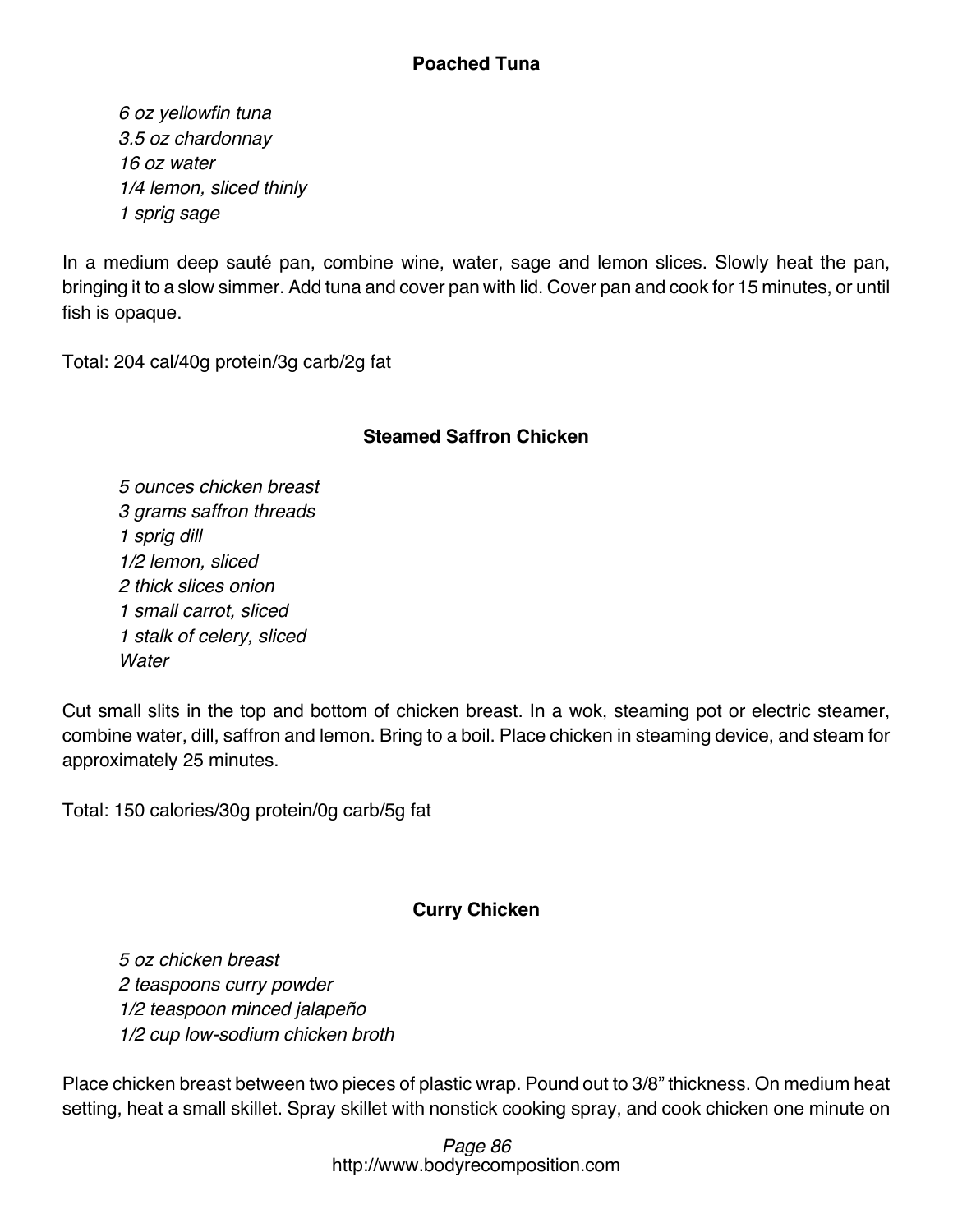each side. Add remaining ingredients, and turn heat to low. Allow to simmer until chicken is cooked all the way through, and sauce thickens (approximately 5 minutes).

Total: 161 cal/30.5g protein/3g carb/5g fat

# **Grilled Lemon Pepper Chicken**

5 oz chicken breast 1 teaspoon lemon pepper 1/4 teaspoon chili powder

Place chicken between two layers of plastic wrap. Pound out to 1/2" thickness. Season the chicken with chili powder and lemon pepper. Grill chicken for 5 minutes on each side or until fully cooked.

Total: 158 calories/30g protein/2g carb/5g fat

## **Seared Skipjack Tuna**

200 grams skipjack tuna juice of two limes 1/2 teaspoon salt 1 tablespoon freshly cracked black pepper 2 ounces tequila 1/4 teaspoon grapeseed oil 1/4 teaspoon sesame oil

Marinate tuna in lime juice and tequila for 20 minutes (10 minutes per side). Remove from marinade and pat dry with paper towels. Season the tuna with salt and pepper. On medium-high heat, heat a small skillet. When heated, add oil. Allow oil to warm, then add tuna and sear for two minutes per side (the tuna will be rare). Cook longer if a more well-done tuna steak is desired.

Total: 239 calories/44g protein/2g carb/4.5g fat

## **Steamed Scallop Salad**

100 grams scallops 1/2 teaspoon cayenne pepper 1 teaspoon whole grain mustard 1/8 cup cider vinegar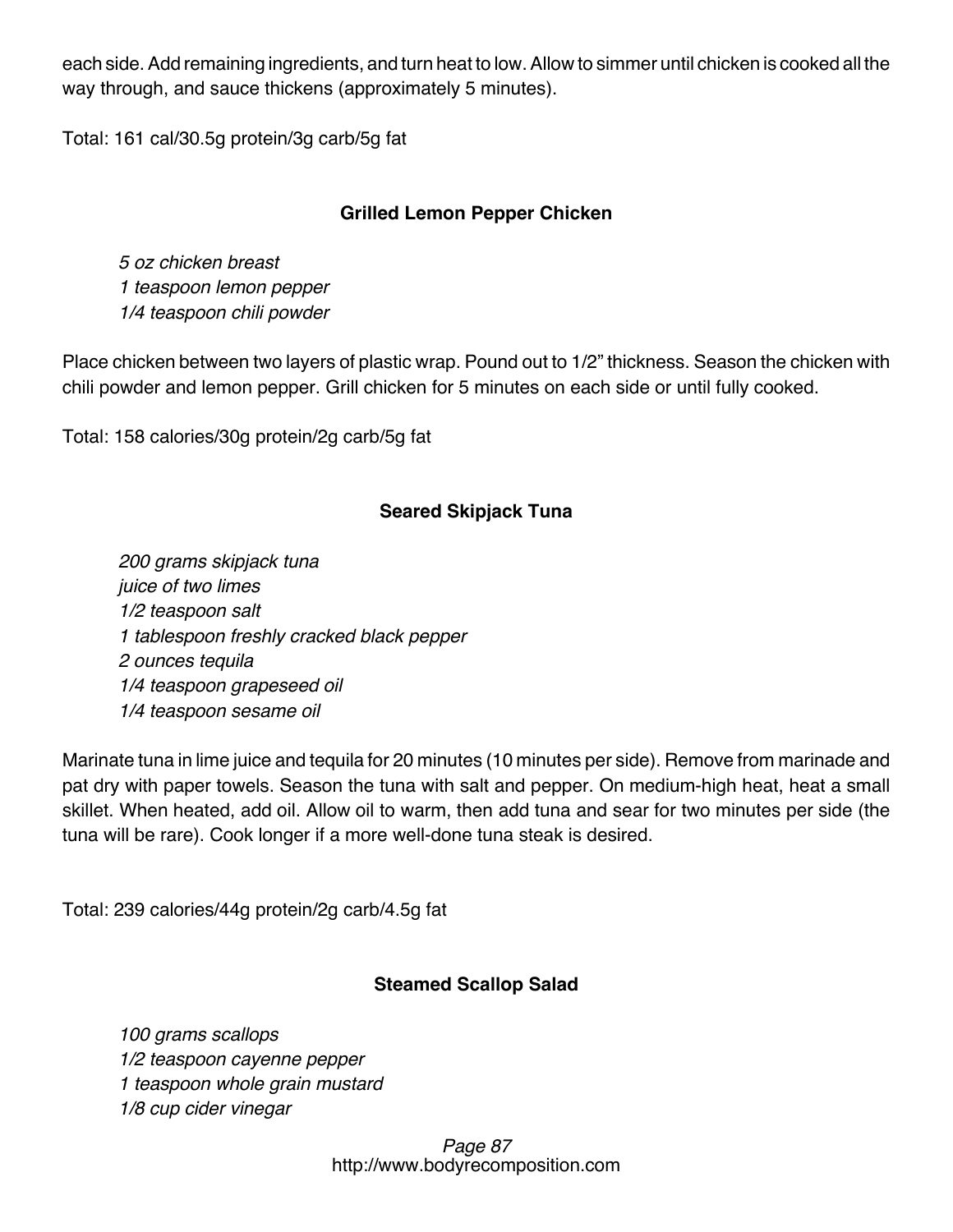1 teaspoon capers 1/4 cup scallions, thinly sliced 3/4 teaspoon olive oil 1 cup wine 1 lemon, sliced 3 peppercorns 1 bay leaf 1 cup water

In a medium saucepan, boil water, wine, lemon slices, peppercorns and bay leaf. When the water is boiling, place scallops in a steamer basket, cover saucepan with lid and steam for 3 minutes.

Whisk together cayenne, mustard, vinegar, capers, scallions and olive oil. Toss with scallops.

Total: 160 calories/23g protein/2g carb/5g fat

# **Blackened Snapper**

218 grams snapper nonstick cooking spray 1 egg white blackening seasoning

Heat a small skillet on medium-high heat. Dip snapper into egg white, then coat evenly with blackening seasoning. Spray pan with nonstick cooking spray. Place fish in pan and cook on medium-high heat, leaving fish unturned in the pan until it is blackened. Turn over, and leave in the pan unmoved until it is blackened on the second side and fish is cooked all the way through.

Blackening Seasoning: 2 tablespoons salt 1 tablespoon paprika 1 teaspoon lemon pepper 1/2 teaspoon cumin 1/2 teaspoon garlic powder 1/2 teaspoon onion powder 1 teaspoon dried oregano 1 teaspoon dried thyme 1 tablespoon black pepper 1 teaspoon white pepper 1 teaspoon cayenne 1/4 teaspoon ground mustard powder Mix together.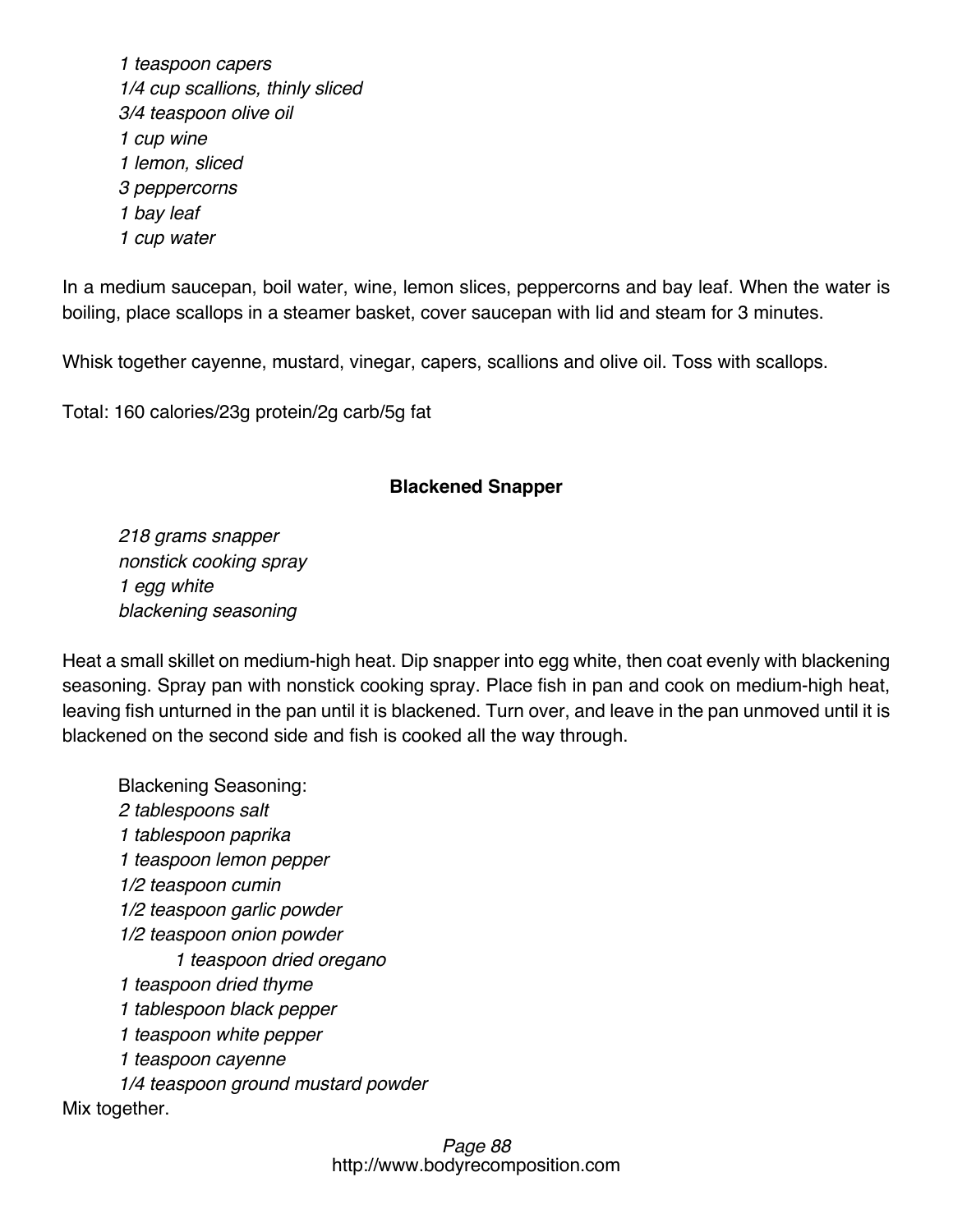# **Braised Veal and Eggplant**

1 cup peeled and cubed eggplant 1 tablespoon salt 1 cup low-sodium beef broth 113 grams lean veal loin, cut into 1" thick slices 1 teaspoon freshly ground black pepper 1/2 teaspoon dried oregano

Preheat oven to 350 degrees.

Place eggplant in a strainer. Place in kitchen sink. Evenly distribute salt over eggplant and allow to sit for one hour. Rinse eggplant thoroughly. Firmly squeeze the eggplant, a few chunks at a time and pat dry.

In a small baking dish, combine veal, eggplant, broth, pepper and oregano. Cover tightly with lid or foil. Bake for 30 minutes.

Total: 168 calories/25g protein/5g carb/5g fat

# **Sautéed Cod and Mushrooms**

1 cup sliced mushrooms 231 grams cod, cut into chunks nonstick cooking spray 1 clove garlic, minced juice of half a lemon 2 tablespoons fresh tarragon, chopped (or 1 teaspoon dried herb)

Heat a medium skillet on medium heat. When skillet is heated, spray with nonstick cooking spray. Add garlic and sauté until lightly browned. Add mushrooms and tarragon. Sauté for 3 minutes. Add lemon juice and cod, sauté until fish is cooked through.

Total: 217 cal/43g protein/5g carb/2g fat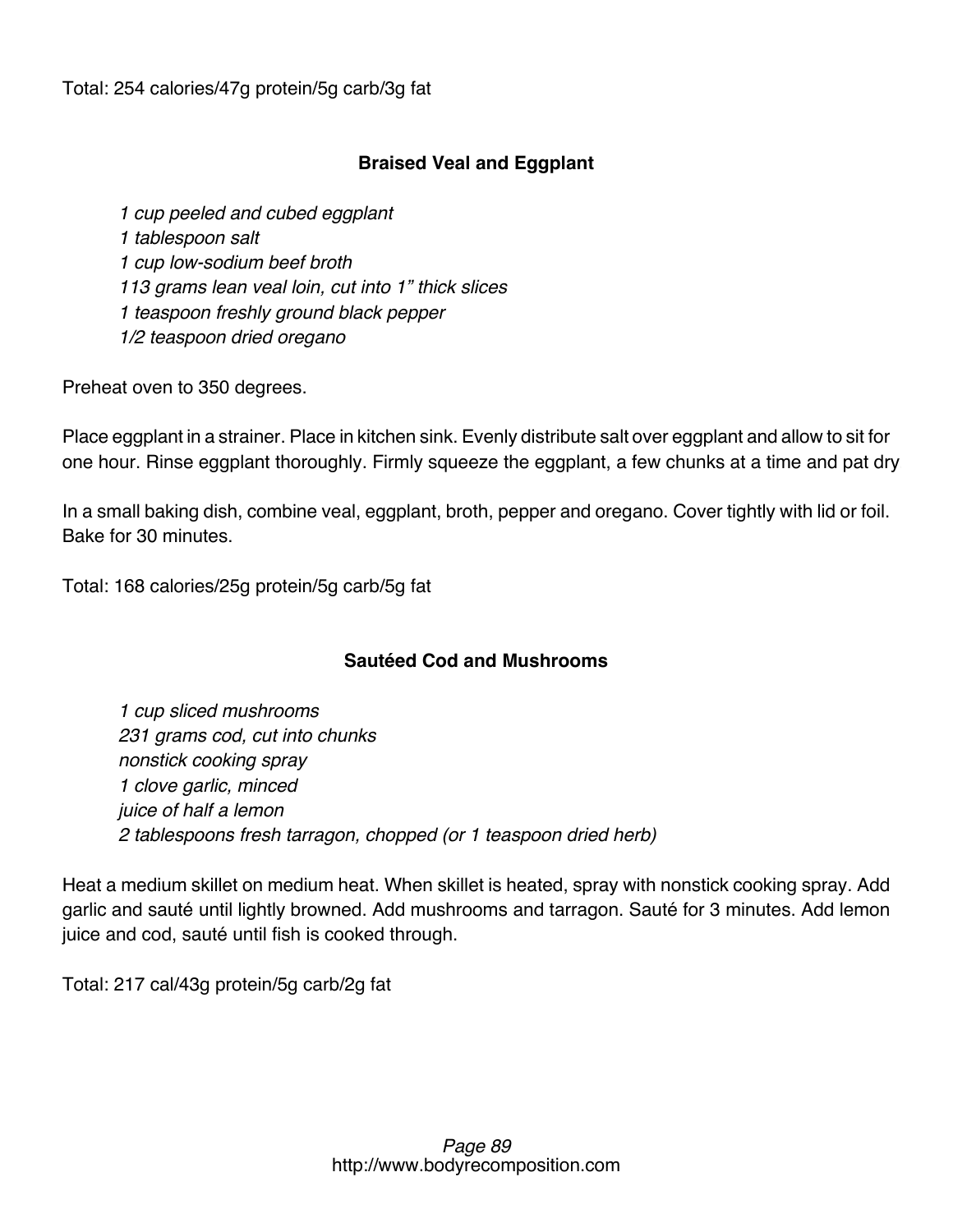## **Spicy Chicken and Cabbage Soup**

5 oz chicken 1 cup shredded cabbage 1 cup low-sodium chicken broth 1 cup water 1 bay leaf 1/2 teaspoon dried basil 1 peppercorn 1/4 teaspoon salt 1 serrano pepper, minced

Add all but cabbage to a small saucepan. Bring to a boil and allow to boil for 2 minutes. Reduce heat to medium-low, and allow to simmer 20 more minutes. Add cabbage and simmer another 5 minutes.

Total: 176 cal/32g protein/5 carb/5g fat

#### **Grilled Halibut and Crookneck Squash**

130 grams crookneck squash, cut into thick strips 1/4 teaspoon salt 1/4 teaspoon freshly ground black pepper 1 tablespoon fresh basil, chopped Non-stick cooking spray 200 grams halibut 2 teaspoons cracked black pepper 1/2 teaspoon salt 1/2 teaspoon red wine vinegar 1/2 teaspoon white wine vinegar 1/2 teaspoon poppy seeds

Sprinkle 1/4 teaspoon salt, 2 teaspoons pepper, poppy seeds and vinegars over fish. Grill.

Heat a medium skillet, and spray with nonstick cooking spray. Add squash, salt, pepper and basil, then sauté.

Total: 240 cal/43g protein/3g carb/5g fat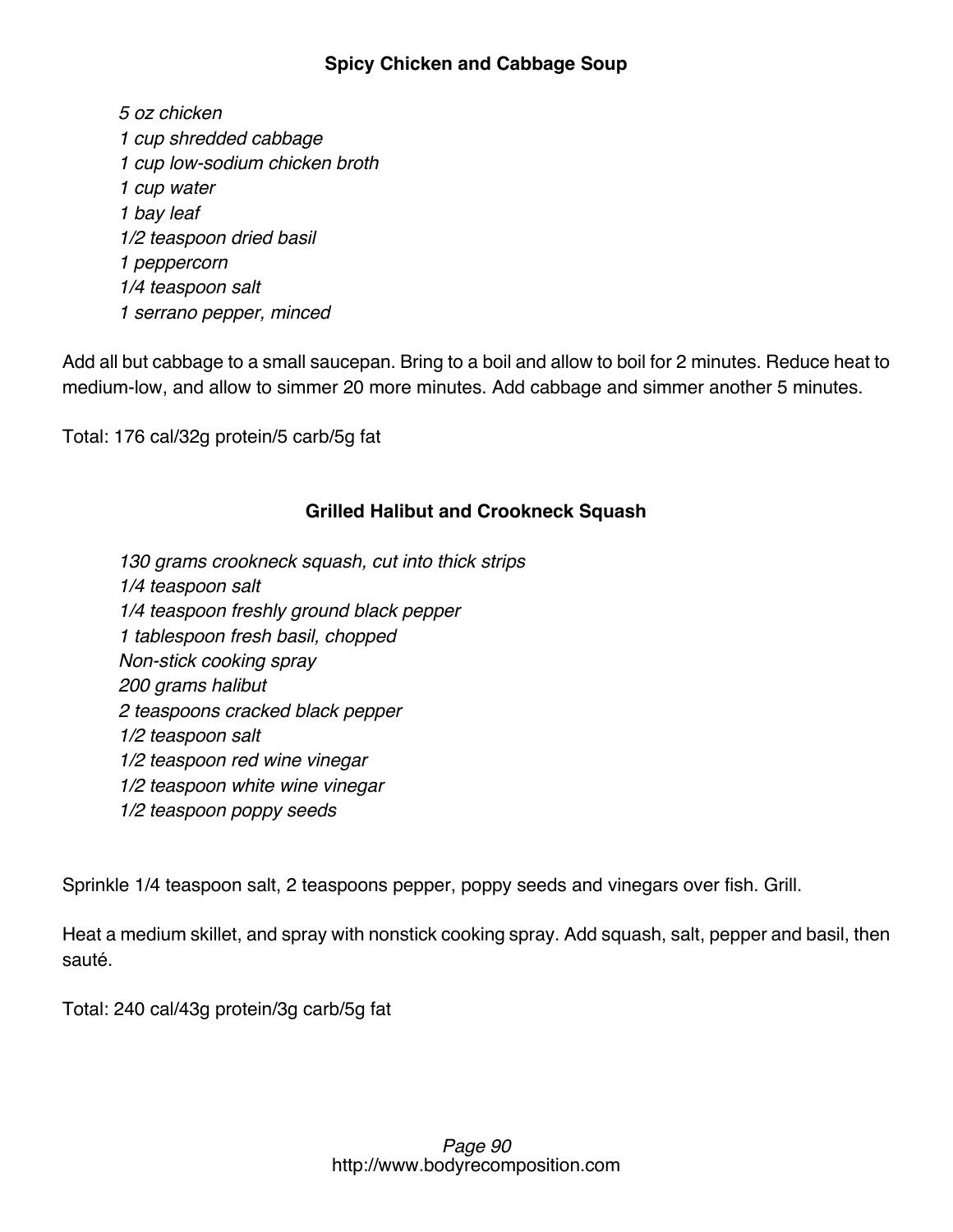# **Beef Salad**

100 grams lean eye of round beef, thinly sliced 1/2 teaspoon salt 1/2 teaspoon freshly ground black pepper nonstick cooking spray 20 grams red onion, sliced paper thin 1 teaspoon capers 1 teaspoon balsamic vinegar 1/2 teaspoon olive oil 2 leaves fresh basil, sliced 40 grams tomato, sliced paper thin

Heat a medium skillet on high heat. Lightly spray pan with nonstick cooking spray. Sear beef slices (no more than one minute per side), and remove from heat. Cool.

Arrange beef slices on plate, and top with onion, capers and tomato. Drizzle oil and vinegar over them, and top with basil.

Total: 206 cal/23g protein/4g carb/5.5g fat

# **Turkey and Spinach Omelet**

1 cup baby spinach, washed and thoroughly dried 87 grams  $({\sim}3$  oz) roasted turkey breast 1 cup egg substitute (recommend: Egg Beaters) nonstick cooking spray 1/4 teaspoon salt

Heat an 8" omelet pan over medium heat, then spray with nonstick cooking spray. Add turkey to pan and heat up. When turkey is warmed, add spinach and salt. Saute for one minute, then remove turkey and spinach.

Re-spray pan if necessary. Add egg substitute, allowing to cook. Lift sides periodically to allow egg to drain underneath (so it can finish cooking). When nearly cooked through, return spinach and turkey to the pan (on one side of the egg), and fold egg over. Cook for another minute to allow the egg to finish cooking.

Total: 245 cal/50g protein/5g carb/1g fat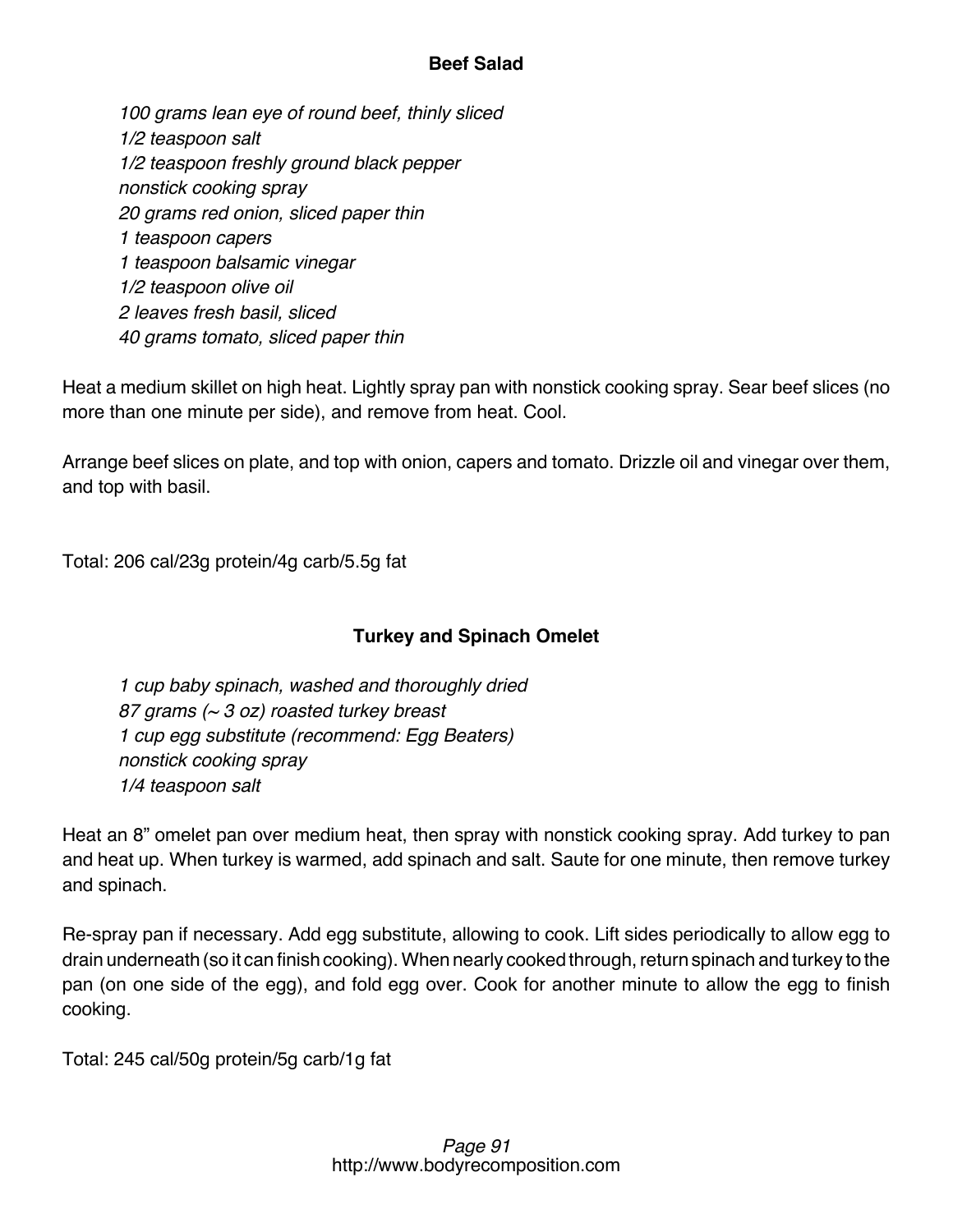50 grams raspberries

Miyagi Sauce: 1 gram sucralose 1 teaspoon vanilla extract 1 teaspoon cocoa powder 1 cup balsamic vinegar

Combine sucralose, vanilla extract, cocoa powder and vinegar. Bring to a boil, and reduce to 1/4 cup.

Pour over raspberries.

Total: 20 calories/0g protein/5g carb/0g fat

## **Cottage Cheese and Grapefruit Dessert**

40 grams red grapefruit sections, cut up 2 grams sucralose 100 grams fat-free cottage cheese 1/4 teaspoon vanilla extract

Mix together.

Total: 89 calories/17g protein/5g carb/0g fat

## **Strawberry Dessert**

3/4 cup strawberries, sliced 1 tablespoon balsamic vinegar 1 gram sucralose

Sprinkle sucralose powder over strawberries, then drizzle with vinegar.

Total: 24 cal/~1g protein/4g carb/1g fat